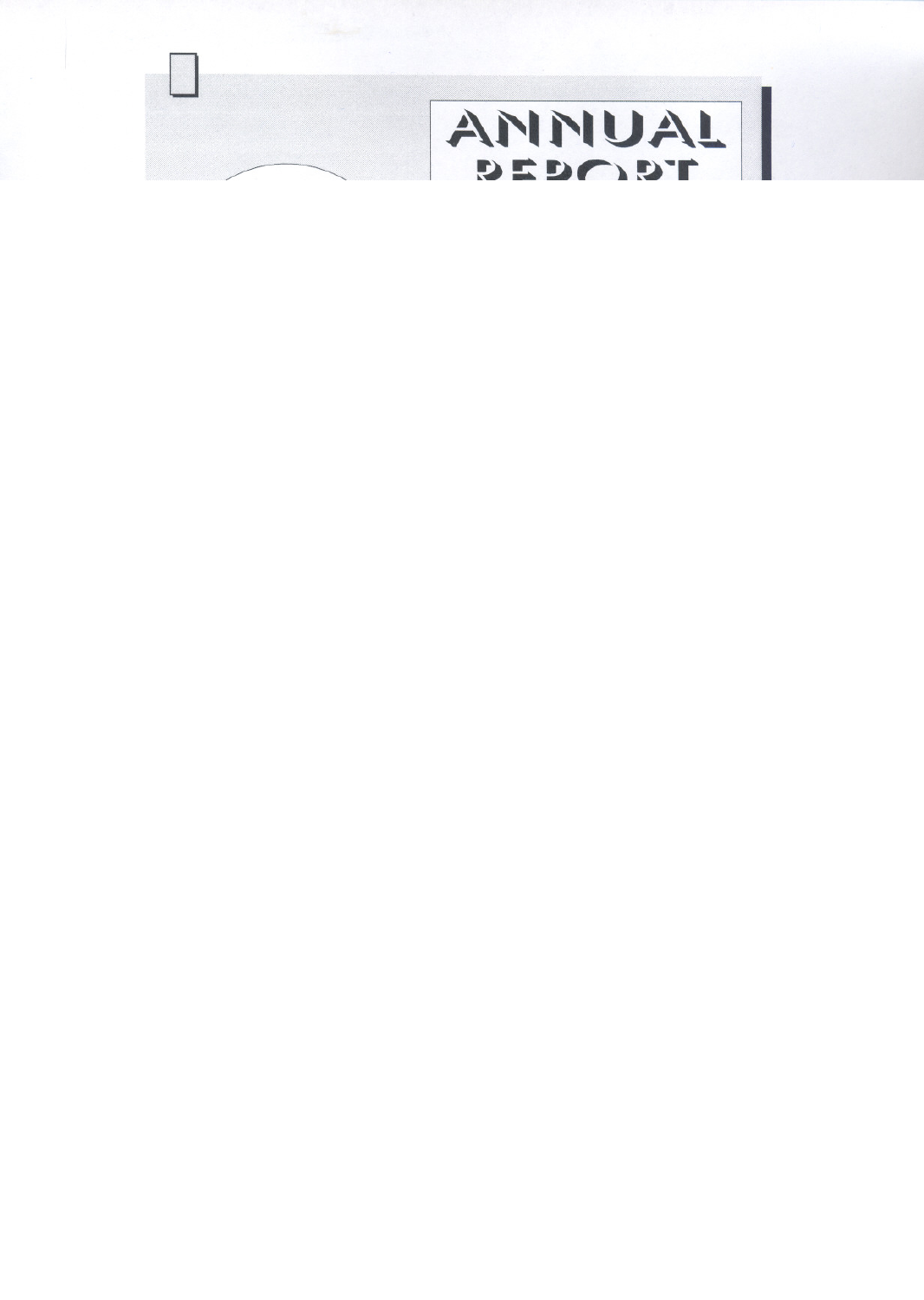## **BOARD OF DIRECTORS**

Shri Satish Bagrodia *Chairman* Shri Chandra Mohan *Director* Shri Brij Khanna *Director* Shri Ashish Bagrodia *Director* Shri Manish Bagrodia *Managing Director*

Shri G.K. Sawhney *Director (PNB Nominee)* Shri S.K. Singla *Director (PSIDC Nominee)*

## **GM (LEGAL) & COMPANY SECRETARY**

Shri K.V. Singhal

## **AUDITORS**

M/s. Lodha & Co. Chartered Accountants, 12, Bhagat Singh Marg, New Delhi

## **BANKERS**

Canara Bank State Bank of Patiala Punjab National Bank

## **REGISTERED OFFICE**

SCO 191-192, Sector 34-A, Chandigarh-160 022

## **SHARE TRANSFER AGENT**

Linkintime India Pvt. Ltd. A-40, 2nd Floor, Near Batra Banquet Hall, Naraina Industrial Area, Phase-II, New Delhi-110 028

| $1-2$<br>Notice<br>$3 - 7$<br>Directors' Report<br>Corporate Governance Report<br>$8 - 14$<br>$15 - 17$<br>Auditors' Report<br><b>Balance Sheet</b><br>18<br>Profit & Loss Account<br>19<br><b>Cash Flow Statement</b><br>20<br>21-25<br>Schedules<br>26-31<br>Notes on Accounts |
|----------------------------------------------------------------------------------------------------------------------------------------------------------------------------------------------------------------------------------------------------------------------------------|
|                                                                                                                                                                                                                                                                                  |
|                                                                                                                                                                                                                                                                                  |
|                                                                                                                                                                                                                                                                                  |
|                                                                                                                                                                                                                                                                                  |
|                                                                                                                                                                                                                                                                                  |
|                                                                                                                                                                                                                                                                                  |
|                                                                                                                                                                                                                                                                                  |
|                                                                                                                                                                                                                                                                                  |
|                                                                                                                                                                                                                                                                                  |
| <b>Balance Sheet Abstract</b><br>32                                                                                                                                                                                                                                              |
| Statement under Section 212<br>33                                                                                                                                                                                                                                                |
| <b>Consolidated Balance Sheet</b>                                                                                                                                                                                                                                                |
| Auditors' Report<br>34                                                                                                                                                                                                                                                           |
| <b>Consolidated Balance Sheet</b><br>35                                                                                                                                                                                                                                          |
| <b>Consolidated Profit and Loss Account</b><br>36                                                                                                                                                                                                                                |
| <b>Consolidated Cash Flow Statement</b><br>37                                                                                                                                                                                                                                    |
| Schedules<br>38-42                                                                                                                                                                                                                                                               |
| Notes on Accounts<br>43-46                                                                                                                                                                                                                                                       |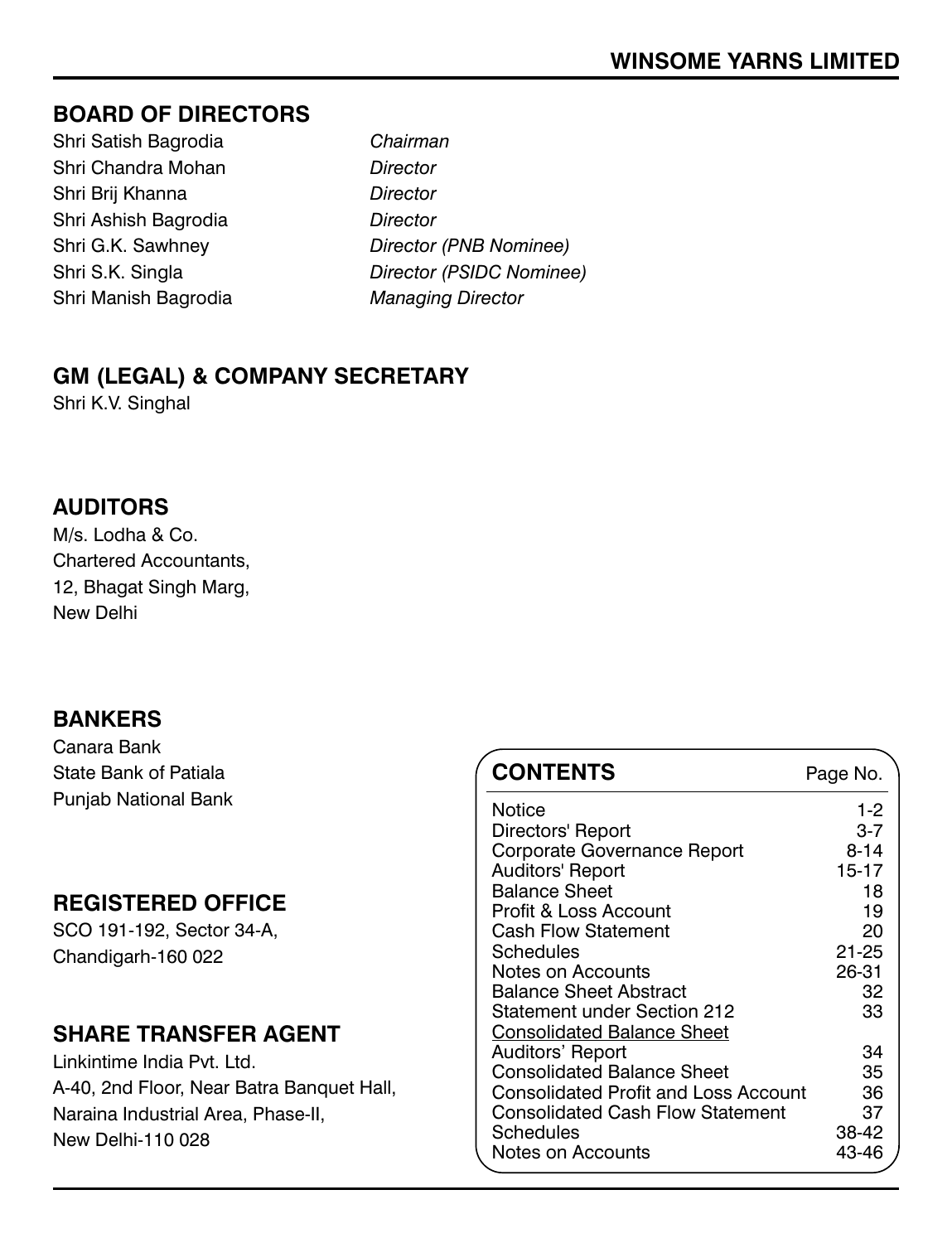## **NOTICE**

NOTICE is hereby given that the 20th Annual General Meeting of the Members of Winsome Yarns Limited, will be held on Thursday, the 30th September, 2010 at 3.30 p.m. at PHD Chamber of Commerce and Industry, Regional Office, PHD House, Sector 31-A, Chandigarh to transact the following business:

## **ORDINARY BUSINESS:**

- 1. To receive, consider and adopt the Audited Profit & Loss Account for the year ended 31st March 2010, and the Balance Sheet as at that date together with the Reports of the Directors and Auditors thereon.
- 2. To appoint a Director in place of Shri Satish Bagrodia, who retires by rotation and being eligible, offers himself for re-appointment.
- 3. To appoint a Director in place of Shri Brij Mohan Khanna, who retires by rotation and being eligible, offers himself for re-appointment.
- 4. To consider and, if thought fit, to pass with or without modification(s), the following Resolution as an Ordinary Resolution:

"RESOLVED THAT M/s Lodha & Co., Chartered Accountants, (Firm Registration No. 301051E) be and are hereby appointed as Statutory Auditors of the company from the conclusion of this Annual General Meeting till the conclusion of the next Annual General Meeting of the company, at a remuneration to be decided by the Board of Directors."

By order of the Board

Place : Chandigarh

Dated : 27.05.2010 SATISH BAGRODIA

## **NOTES :**

- 1. A member entitled to attend and vote at the meeting is entitled to appoint a proxy to attend and vote instead of himself and the proxy need not be a member of the Company.
- 2. The proxy form duly executed and stamped should be deposited with the company at its Registered Office not less than forty-eight hours before the meeting.
- 3. The Register of Members and Share Transfer Books of the Company will remain closed from 28.09.2010 to 30.09.2010 (both days inclusive).
- 4. Members who hold shares in dematerialised form are requested to bring their Client ID and DP ID Numbers for easy identification for attendance at the meeting.
- 5. Item No. 2 Shri Satish Bagrodia aged about 71 years, B.Sc. Engg. (Mech.) & FIE has around 45 years experience of setting up and implementing Industrial Projects. Presently, he is the Chairman of your Company and Winsome Textile Industries Limited and director of IDS Infotech Limited and Winsome Capital Services Limited. He is also the member of PHD Chamber of Commerce and Industry. He is holding 429000 shares of the company
- 6 Item No. 3- Shri Brij Mohan Khanna aged about 79 years, B.A., L.L.B. is the leading Income Tax practitioner, having experience about 53 years. He is holding 10000 shares of the company.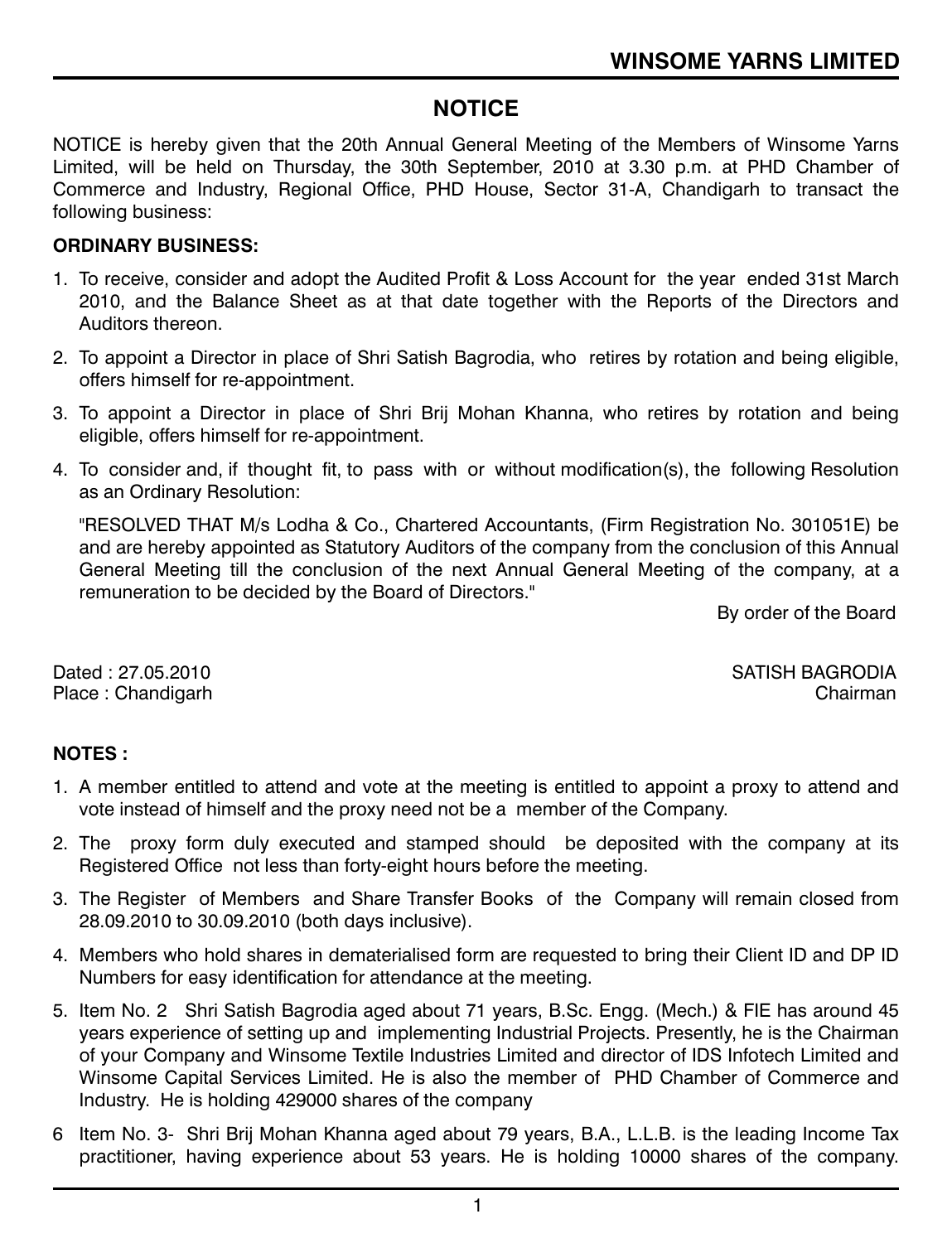Presently, he is Director of Winsome Yarns Limited, Engineering Innovations Limited and Stanley Engineering (P) Limited. He is also Chairman of Audit Committee, Shareholders/ Investors Grievance Committee and Remuneration Committee in Winsome Yarns Limited.

- 7 Members / proxies should fill the attendance slip for attending the Meeting.
- 8 In case of joint holders attending the meeting only such joint holders who are higher in the order of names will be entitled to vote.
- 9 Corporate Members intending to send their authorized representative(s) are requested to send a duly certified copy of the Board Resolution authorizing their representative(s) to attend and vote at the Meeting.
- 10 M/s Link Intime India Pvt. Limited, A-40, 2nd Floor, Near Batra Banquet Hall, Phase-II, Naraina Industrial Area, New Delhi-110028 (Tele. 011-41410592-94, Fax No. 011-41410591) is acting as common agency for dematerialisation and physical transfer of shares of the company. The members should send their physical shares and letter for change of address and issue of duplicate shares directly to the aforesaid share transfer agent.
- 11 According to section 205(A)(5) of the Companies Act, 1956, unclaimed dividend for the year 2002- 03 is due to be transferred to Investor Education and Protection Fund, in the month of October/ November, 2010. The shareholders who have not claimed their dividend for the year 2002-03 are requested to claim the same from the company immediately.

By order of the Board

Place : Chandigarh

Dated : 27.05.2010 SATISH BAGRODIA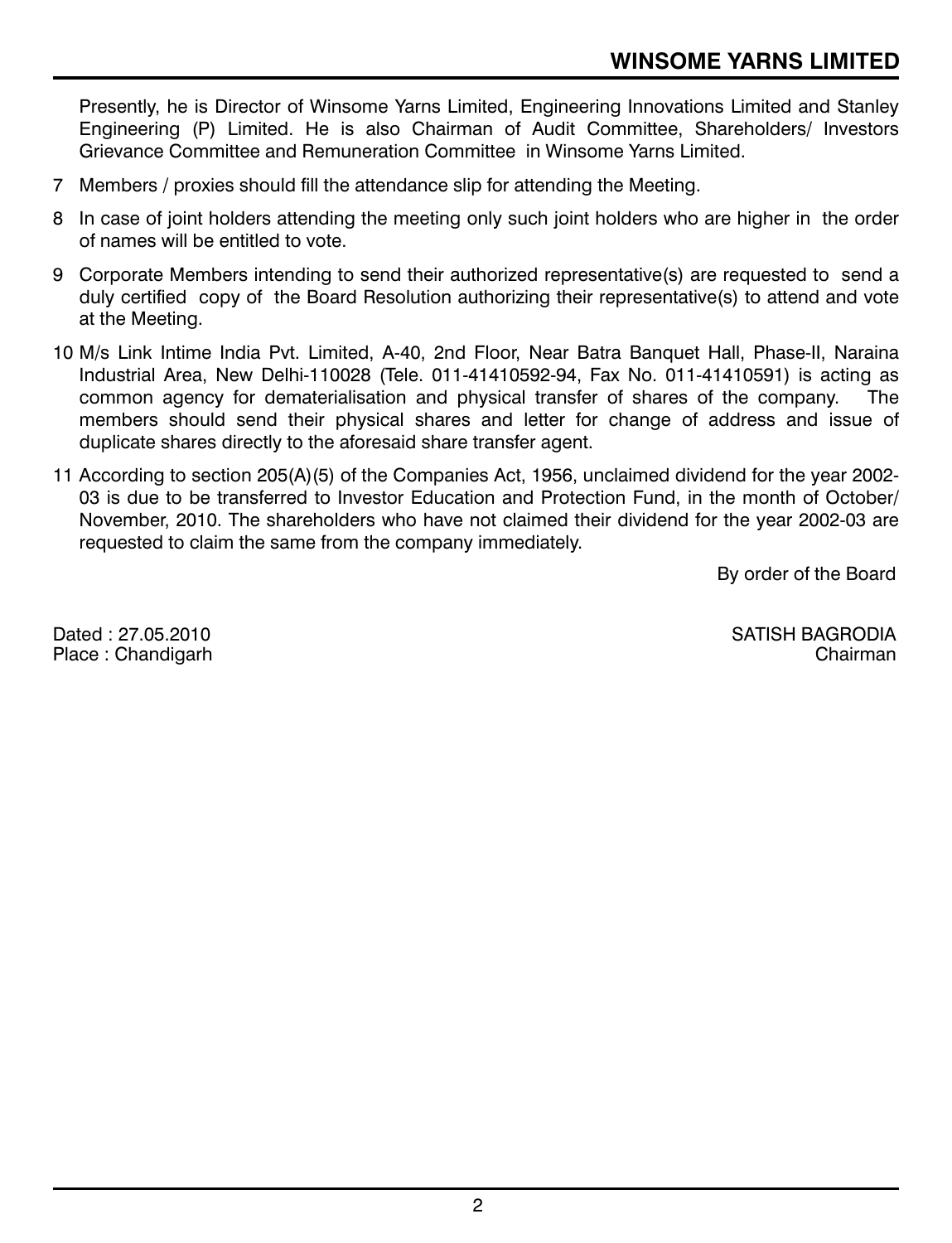Your Directors have pleasure in presenting the 20th Annual Report together with the audited statement of Accounts of the Company for the financial year ended 31st March, 2010.

| <b>Financial Highlights</b>                                                                                                                 | <b>Year ended 31.3.2010</b><br>(Rs.in lacs) | Year ended 31.3.2009<br>(Rs. in lacs) |
|---------------------------------------------------------------------------------------------------------------------------------------------|---------------------------------------------|---------------------------------------|
| Sales                                                                                                                                       | 22225.71                                    | 14767.71                              |
| Profit before Interest, Depreciation & Tax<br>Less: Interest                                                                                | 3394.73<br>3173.93                          | 159.96<br>2600.24                     |
| Profit/(Loss) before Depreciation<br>Less: Depreciation                                                                                     | 220.80<br>2014.09                           | (2440.28)<br>1910.02                  |
| Profit/(Loss)before Taxes<br>$-$ Current Tax<br>Less:<br>- Credit against MAT<br>- Fringe Benefit Tax<br>- Deferred Tax Liability / (Asset) | (1793.29)<br>0.15<br>(586.02)               | (4350.30)<br>10.47<br>(1577.88)       |
| Net Profit / (Loss) after Taxes<br>Add: Surplus brought forward from previous year                                                          | (1207.42)<br>2514.25                        | (2782.89)<br>5297.14                  |
| Balance carried to Balance Sheet                                                                                                            | 1306.83                                     | 2514.25                               |

## **Operations & Performance**

In the backdrop of the financial crisis witnessed in the previous financial year and the subsequent fallout, FY 2010 was an extremely challenging year for your Company. However, the resilience and inherent strengths of your company's brands, quality manufacturing and deep network relationships enabled your company to weather the downturn and achieve better performance as compared to previous year. Your company continues to be the market leader in its core business. A number of rationalization and restructuring initiatives were taken during the year under review to further consolidate its strengths and position itself to take advantage of the upturn. During the year under review, your Company has achieved a turnover of Rs. 22225.71 lacs against the previous year's turnover of Rs. 14767.11 lacs i.e registering an increase of 50% (approx.). However the Company incurred a net loss (after tax) of Rs. 1207.42 lacs (previous year net loss after tax Rs. 2782.89 lacs). With the increased turnover the Company managed to reduce its net losses by 56% (approx.). The performance during the year had been severely affected due to increase in raw material prices, shortage of manpower and electricity. Further, the general inflationary conditions of the country have also affected the performance of the company.

However, during the current year the yarn markets have been bullish and along with the improved production, your company has started to perform better as compared to the last year. With this trend it is expected that the current year performance will be substantially better.

## **Expansions**

The Company had undertaken following expansion projects:

- (a) Addition of 60,000 spindles in two phases at it existing Derabassi Plant.
- (b) Installation of another 180 knitting machines in three phases at Mohali; and
- (c) Implementation of 3.9 MW Micro Hydel Power Project at 5(five) locations near Ludhiana, Punjab.

The Board is pleased to inform the members that installation of 30,000 spindles and 180 knitting machines have successfully completed. The implementation of five mini hydel power projects to produce 3.9 MW of electricity is underway. The first project has already commissioned on 12th June, 2010. The second is expected to be commissioned in September, 2010. The rest three projects are at advanced stage of implementation.

## **Subsidiary Companies & Overseas Operations**

According to the provisions of Section 212 of Companies Act, 1956, the holding company is required to attach the balance sheet etc. of its subsidiary companies along with its balance sheet. Due to Global recession of which European Countries are the worst affected, the second, third and fourth step down subsidiaries of the Company namely; S.C. Winsome Romania, S.r.l., IMM Winsome Italia S.r.l. and S.C. Textil, S.r.l. went in to liquidation and their balance sheet etc. is not available. The exemption from attaching the balance sheet etc. of these three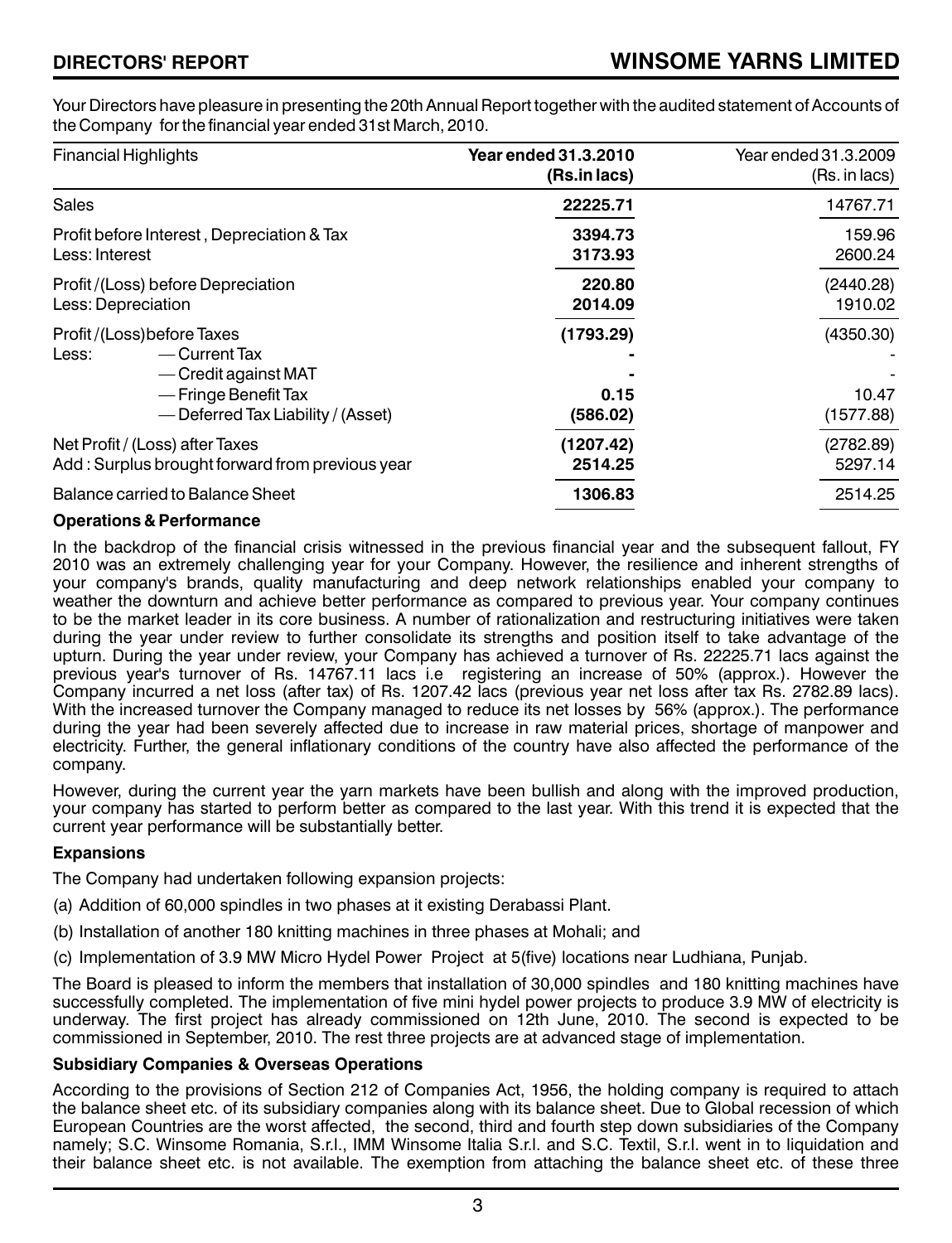subsidiary companies was sought, pursuant to Section 212(8) of Companies Act, 1956, which has since been granted by Ministry of Corporate Affairs, Govt. of India vide its letter no. 47/644/2010-CL-III dated 11.08.2010. The present status of these three subsidiary companies is given as under:-

|    | S.No. Name of Subsidiary    | Start of liquidation process | Present status                   |
|----|-----------------------------|------------------------------|----------------------------------|
| 2. | IMM Winsome Italia S.r.I.   | 30.09.2008                   | Liquidation process is going on. |
|    | S.C. Winsome Romania S.r.I. | 26.11.2008                   | Liquidation process is going on. |
|    | S.C. Textil S.r.I.          | 09.02.2010                   | Liquidation process is going on. |

However, as soon as the accounts of subsidiary companies, for which exemption has been granted by Govt. of India, received by the Company, the same shall be circulated to the shareholders of Winsome Yarns Limited.

## **Sub-division of equity shares of the company**

During the year the face value of equity shares of the company has been sub-divided from Rs. 10/- each to Re. 1/- each w.e.f. 23.01.2010.

## **Preferential Allotment of Convertible Warrants:**

During the year, as approved by shareholders in their meeting held on 5<sup>th</sup> February, 2010, the Board of Directors have allotted 25,10,00,000 convertible warrants to promoter and strategic investors at the rate of Re. 1.60 per warrant convertible into one equity share of Re. 1/- each.

## **IS/ISO 9002/ 14001**

Your directors are pleased to inform you that your company continue to be the holder of IS/ISO 9002/ 14001 certificates.

## **Dividend**

Your Directors are unable to recommend any dividend on Equity Shares for the year under review.

## **Directors**

In accordance with the Company's Articles of Association, Shri Satish Bagrodia and Shri Brij Mohan Khanna, Directors retire by rotation and being eligible, offer themselves for re-appointment.

During the year on 30th July, 2009, Shri G.K. Sawhney had been appointed by Punjab National Bank as Nominee Director of the Company, who was entitled to nominate one Director on the Board of the Company pursuant to LOA dated 28.03.2010 in respect of restructuring of Company's debts under CDR mechanism.

## **Consolidated Accounts**

In accordance with Accounting Standards AS-21 on Consolidated Financial Statements, your directors provide the Audited Consolidated Financial Statement in the Annual Report.

## **Insurance**

All the properties of your Company have been adequately insured against fire, flood, earthquake and explosive risks.

## **Public Deposit**

The Company did not accept any Fixed Deposit during the year.

## **Directors' Responsibility Statement**

Pursuant to the requirement under section 217(2AA) of the Companies Act, 1956 with respect to Directors' Responsibility Statement, it is hereby confirmed :

- i. that in the preparation of the annual accounts for the financial year ended 31st March, 2010, the applicable accounting standards have been followed along with proper explanation relating to material departures;
- ii. that the accounting policies are applied consistently and reasonable prudent judgment and estimates are made so as to give a true and fair view of the state of affairs of the company at the end of the financial year and of the profit or loss of the company for the year under review;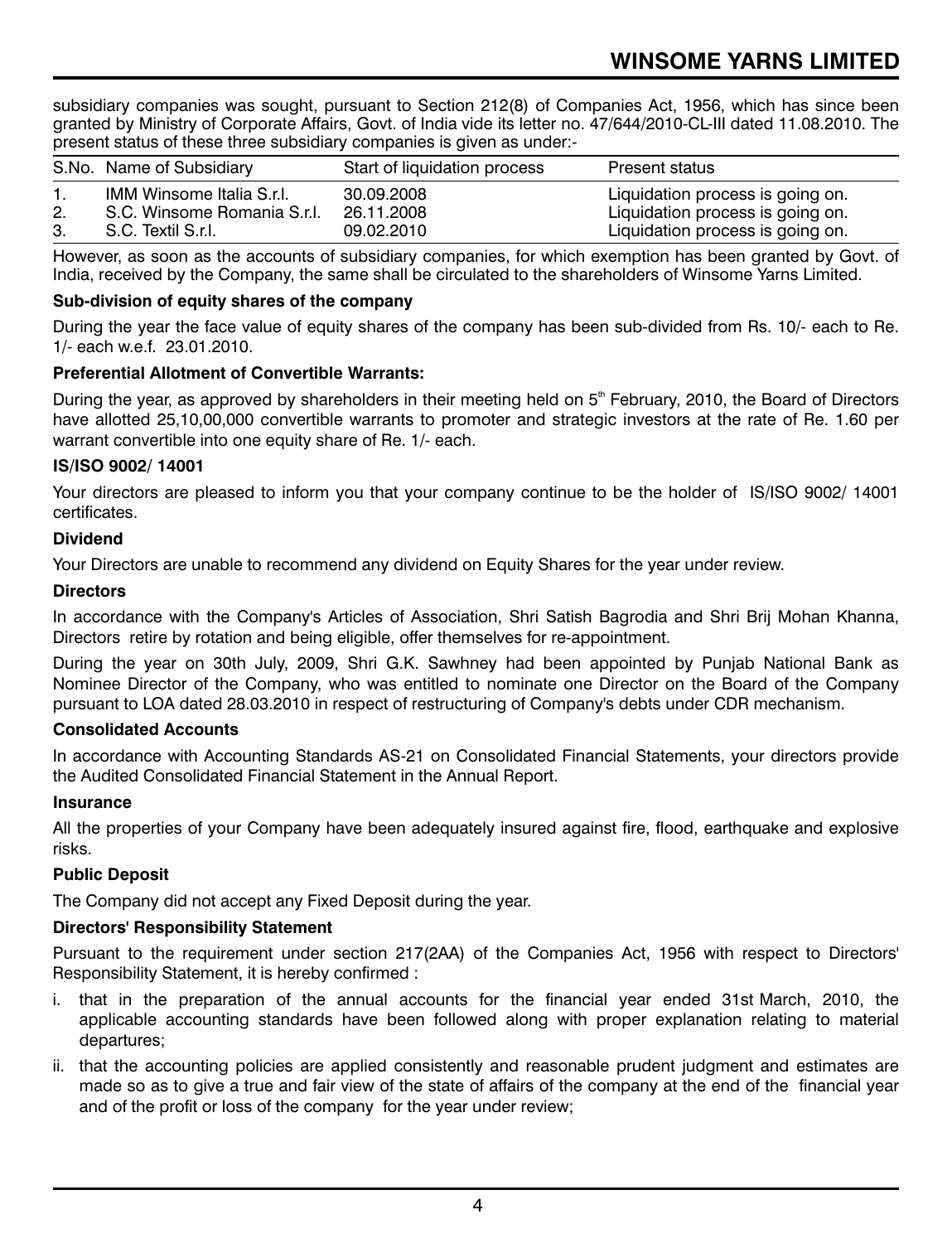- iii. that the directors have taken proper and sufficient care for the maintenance of adequate accounting records in accordance with the provisions of the Companies Act,1956 for safeguarding the assets of the company and for preventing and detecting fraud and other irregularities;
- iv. that the directors have prepared the accounts for the financial year ended  $31<sup>st</sup>$  March, 2010 on a going concern basis.

## **Audit**

M/s. Lodha & Co., Chartered Accountants, who are Statutory Auditors of the Company and hold office up to the forthcoming Annual General Meeting and are recommended for re-appointment to audit the accounts of the Company for the Financial Year 2010-11. As required under the provisions of the Section 224(1B) of the Companies Act, 1956, the Company has obtained written confirmation from M/s. Lodha & Co. that their appointment if made would be in conformity with the limits specified in the Section.

As per the requirement of Central Government and pursuant to Section 233B of the Companies Act, 1956 your Company carries out an audit of cost records every year.

## **Conservation of Energy, Technology Absorption and Foreign Exchange earning and outgo.**

Information in accordance with the provisions of section 217 (1) (e) of the Companies Act, 1956, read with the Companies (Disclosure of particulars in the Report of Board of Directors) Rules, 1988 regarding conservation of energy, technology absorption and foreign exchange earnings and outgo is given in the ANNEXURE 'A' forming part of this report.

## **Particulars of the Employees**

The Particulars of the employees as required by the provisions of section 217 (2A) of the Companies Act, 1956, read with the Companies (Particulars of Employees) Rules 1975 as amended, is annexed to this report.

## **Auditors' Report**

Auditor's observations regarding non provision for shortfall in recovery (amount unascertained) against overdue debt and non provision for diminution in the value of investment in a subsidiary company and remuneration paid to the managing director have been explained in detail in Note No. 16, 10B and 8 of Schedule 15(B) on Accounting Policies and Notes on Accounts, respectively.

## **Corporate Governance**

During the financial year, the company has continued its commitment to the principles of good Corporate Governance. The company believes that best board practices and transparent disclosures are necessary for enhancing shareholders value.

A report on Corporate Governance, alongwith a Certificate of compliance from the Auditors of the Company is attached as ANNEXURE 'B' to this report.

## **Acknowledgement**

Your Directors place on record their deep appreciation of the devoted and sincere services rendered by the officers, staff and workers who have contributed significantly for its performance and for enhancing the Company's inherent strength. Your Directors are also grateful for the cooperation and assistance received from financial institutions, banks and customers, during the year under review.

By order of the Board

Place : Chandigarh Satish Bagrodia (1999) - Satish Bagrodia (1999) - Satish Bagrodia (1999) - Satish Bagrodia<br>Dated : 24.08.2010 - Satish Bagrodia (1999) - Satish Bagrodia (1999) - Satish Bagrodia (1999) - Satish Bagrodi Dated : 24.08.2010 Chairman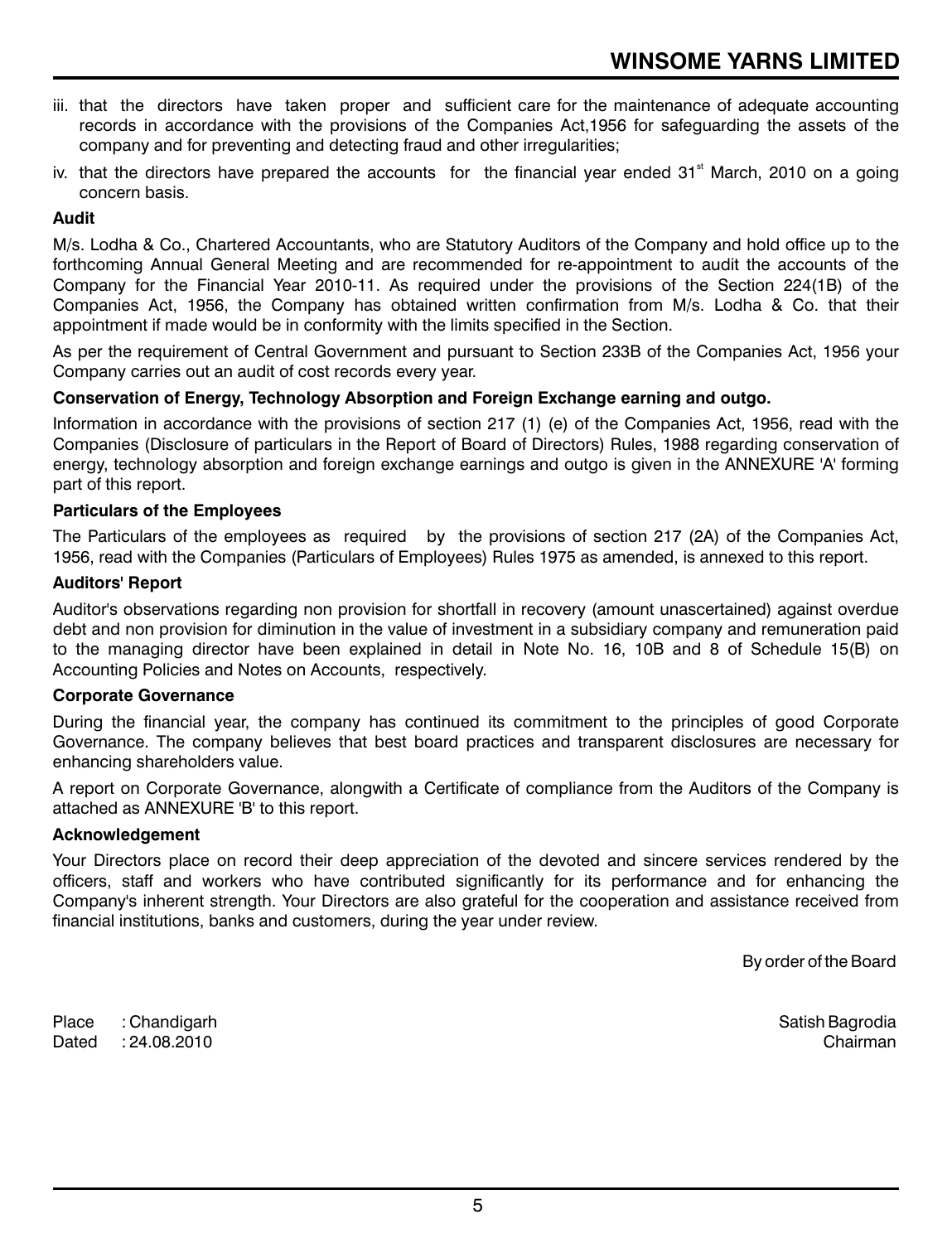#### **INFORMATION AS PER SECTION 217(1)(e) READ WITH COMPANIES ( DISCLOSURE OF PARTICULARS IN THE REPORT OF DIRECTORS) RULES 1988 AND FORMING PART OF THE DIRECTORS REPORT FOR THE PERIOD ENDED 31ST MARCH, 2010**

#### **I. CONSERVATION OF ENERGY**

#### **a) Energy conservation measures taken :**

The Company has been giving high priority to conservation of energy by close monitoring of energy consuming equipments. All efforts are made for installing energy saving devices wherever required. The company has continued with the following projects during the year.

## **Sr. No. Project Undertaken Units saved Annual Saving**

|        |    |                                                                                                                                                                                     |                     | (in Rs.)      |
|--------|----|-------------------------------------------------------------------------------------------------------------------------------------------------------------------------------------|---------------------|---------------|
| 1      |    | To reduce the Power Consumption in Worker Colony                                                                                                                                    | 36900.00            | 166419.00     |
| 2      |    | To reduce the Power Consumption of Residential Block                                                                                                                                | 3397.00             | 15320.47      |
| 3      |    | To reduce Power Consumption in Roller motar of uniflok u1 & u2 project                                                                                                              | 5227.00             | 23573.77      |
| 4      |    | To reduce Power Consumption in waste opener in u2 project                                                                                                                           | 14723.00            | 66400.73      |
| 5      |    | To reduce Power Consumption in exhaust fan-6 of erm no-6 in u2 & u3, project                                                                                                        | 12458.00            | 56185.58      |
| 6      |    | To reduce Power Consumption in dust fan in u2 & u3, project                                                                                                                         | 80041.50            | 360987.17     |
| 7      |    | To reduce the radial fan motor pully of comber in unit3 p1 & p2                                                                                                                     | 94481.64            | 426112.20     |
| 8<br>9 |    | To reduce the blade angle 15 degree of SAF & RAF of prep in unit3 ph1 & ph2<br>To reduced the motor pully 10 MM (170 to 160 MM) of OHB                                              | 285837.09           | 1289125.28    |
|        |    | of ring frame 18 no in unit-2                                                                                                                                                       | 44431.20            | 200384.71     |
| 10     |    | Modified in waste system and stop the waste fan motor of OHB                                                                                                                        |                     |               |
|        |    | A/C unit-2 ( only03 M/C 238)                                                                                                                                                        | 20124.72            | 90762.49      |
|        |    | <b>Total Saving</b>                                                                                                                                                                 | 597621.15           | 2695271.40    |
|        |    | b) Additional investments and proposals, if any, being implemented for reduction of consumption of energy.                                                                          |                     |               |
|        |    | Additional Investments, wherever required, are being made.                                                                                                                          |                     |               |
|        | C) | Impact of the measures at (a) & (b) above for reduction of energy consumption and consequent impact on the                                                                          |                     |               |
|        |    | cost of production of goods.                                                                                                                                                        |                     |               |
|        |    | Though there is saving of about Rs. 26.95 lacs but overall energy cost has not reduced due to increase in diesel &                                                                  |                     |               |
|        |    | furnace oil cost and increase in unit power cost of PSEB.                                                                                                                           |                     |               |
|        |    | d) Total energy consumption and energy consumption per unit of production as per Form-A of the Annexure to the<br>rules in respect of industries specified in the schedule thereto: |                     |               |
|        |    | A) Power and Fuel consumption                                                                                                                                                       | <b>Current Year</b> | Previous Year |
|        |    | 1. Electricity                                                                                                                                                                      |                     |               |
|        |    | a) Purchased Unit (KW)                                                                                                                                                              | 52684332            | 37993734      |
|        |    | Total amount (Rs in lacs)                                                                                                                                                           | 2375.76             | 1603.94       |
|        |    | Rate/Unit (Rs)                                                                                                                                                                      | 4.51                | 4.22          |
|        |    | b) Own Generation through                                                                                                                                                           |                     |               |
|        |    | Diesel Generator Unit(KW)                                                                                                                                                           | 6212411             | 277658        |
|        |    | Units/Ltr.of Diesel Oil                                                                                                                                                             | 3.94                | 3.74          |
|        |    | Cost/Unit(Rs/KW)                                                                                                                                                                    | 7.81                | 7.55          |
|        |    | 2. Coal(Specify quality and where used)                                                                                                                                             | <b>NIL</b>          | <b>NIL</b>    |
|        |    | 3. LSHS & Furnace Oil Qty.(MT)                                                                                                                                                      | 907.95              | 74.02         |
|        |    | Total amount (Rs.in lacs)                                                                                                                                                           | 485.15              | 18.14         |
|        |    | Average rate(Rs.per M.T.)                                                                                                                                                           | 53434               | 24506         |
|        |    | 4. Gas (Qty. in MT)                                                                                                                                                                 | <b>NIL</b>          | NIL.          |
|        |    | Total amount (Rs.in lacs)                                                                                                                                                           | <b>NIL</b>          | <b>NIL</b>    |
|        |    | Average rate (Rs.per Kg)                                                                                                                                                            | <b>NIL</b>          | <b>NIL</b>    |
|        |    | B) Consumption per Unit of Production<br>Electricity (KW)                                                                                                                           | 4.44                | 4.25          |
|        |    | LSHS & Furnace Oil (Lts)                                                                                                                                                            | <b>NIL</b>          | <b>NIL</b>    |
|        |    | Gas (Kgs)                                                                                                                                                                           | <b>NIL</b>          | <b>NIL</b>    |
|        |    | <b>II. TECHNOLOGY ABSORPTION</b>                                                                                                                                                    |                     |               |
|        |    | Efforts made in technology absorption as per Form-B of the Annexure to the Rules.                                                                                                   |                     |               |
|        |    | 1) Research & Development (R&D)                                                                                                                                                     |                     |               |
|        |    | Specific area in which R&D carried by the Company:<br>a)                                                                                                                            |                     |               |
|        |    | Latest new technology has been adopted.                                                                                                                                             |                     |               |

- b) Benefits derived as a result of the above R&D
- Producing International quality products.
- c) Future plan of Action :
	- This is an ongoing process and continuous improvements are being carried out in the Plant & Machinery maintenance and the quality of finished products.
- d) Expenditure on R&D (Rs. in lacs) المستخدم المستخدم المستخدم المستخدم المستخدم المستخدم المستخدم المستخدم المستخدم المستخدم المستخدم المستخدم ال Recurring Recurring Recurring Recurring Recurring Recurring Recurring Recurring Recurring Recurring Recurring Recurring Recurring Recurring Recurring Recurring Recurring Recurring Recurring Recurring Recurring Recurring Re Total R&D expenditure as a percentage of total turnover = 0.11%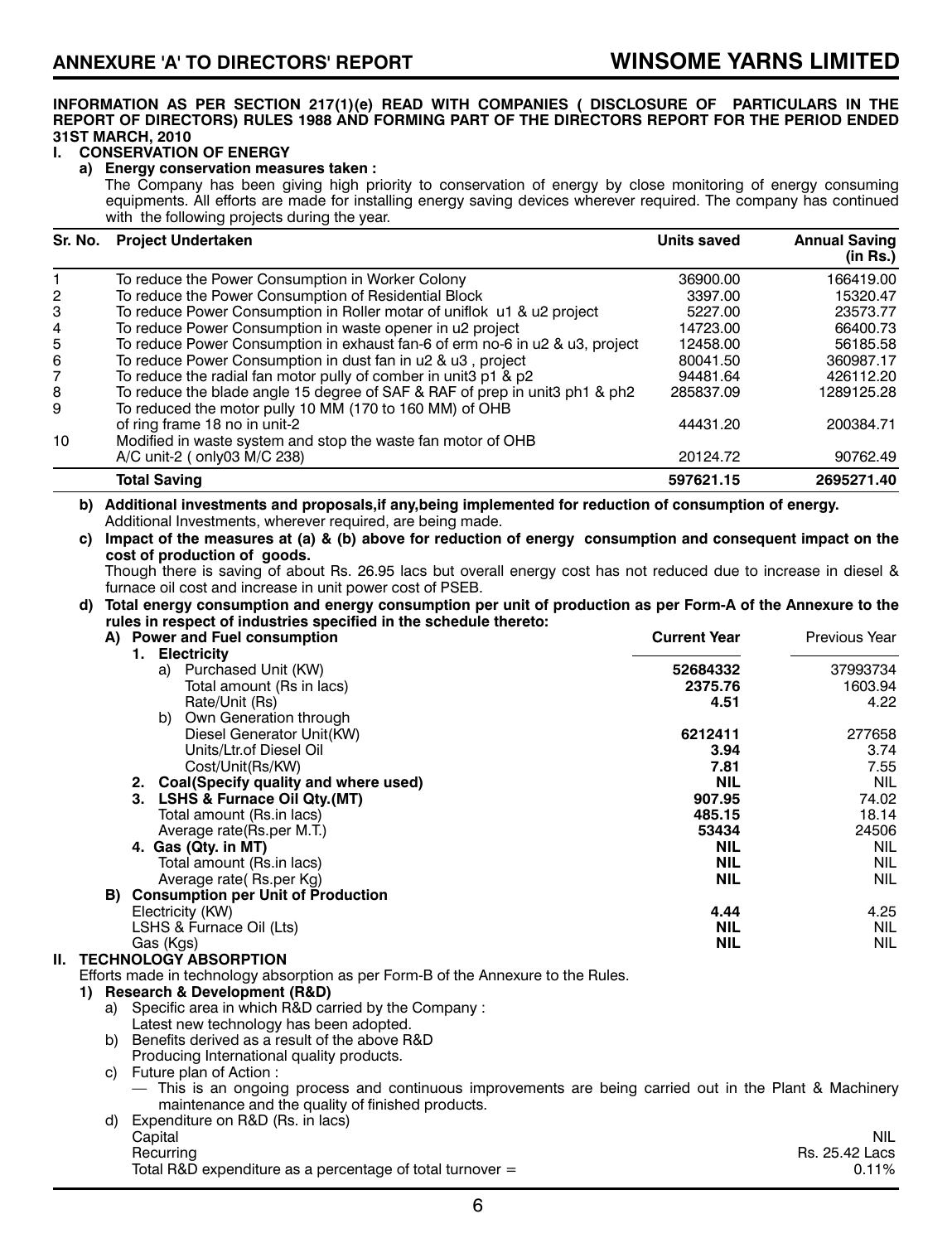#### **2) Technology absorption,adoption and innovation.**

- a) Efforts,in brief,made towards technology absorption and innovation :
	- Equipments of latest technology have been installed without any foreign technical knowledge.
- b Benefits derived as a result of the above efforts e.g. product improvement, cost reduction, product development, import substitution etc.
	- There has been benefit in respect of quality and Productivity of the product.
- c) In case of imported technology(imported during the last 5 years reckoned from the beginning of the financial year). — Nil

#### **III. FOREIGN EXCHANGE EARNING AND OUTGO**

a) Activities relating to exports,initiatives taken to increase exports, development for new export market for products and services and export plans.

Exports (FOB Value) of the Company have increased from Rs. 8627.88 lacs in 2008-09 to Rs. 12123.52 lacs in 2009- 10. New export markets have been developed and exports are likely to increase further.

b) Total foreign exchange used and earned. (Rs. in lacs)

|         | <b>Current Year</b> | .<br>Previous Year |
|---------|---------------------|--------------------|
| Earning | 12123.52<br>1064.11 | 8627.88<br>7306.74 |
| Outgo   |                     |                    |

For and on behalf of the Board

Place : Chandigarh Satish Bagrodia<br>Dated : 24.08.2010 Chairman Dated : 24.08.2010 Chairman

## **ANNEXURE TO THE DIRECTORS' REPORT**

**STATEMENT OF PARTICULARS OF EMPLOYEES, PURSUANT TO THE PROVISIONS OF THE SECTION 217 (2A) OF COMPANIES ACT, 1956 READ WITH THE COMPANIES (PARTICULARS OF EMPLOYEES) RULES, 1975 AND FORMING PART OF THE DIRECTORS' REPORT FOR THE YEAR ENDING 31ST MARCH, 2010**

| Sr. | Name of<br>No. Employee                                                                              | Designation/<br>Nature of<br>duties | Qualification                                              | <b>Total Working</b><br>Experience<br>(Years) | Date of<br>Commencement<br>of Employment | Total<br>Remuneration<br>(Rs. in lacs) | Aqe<br>(Years) | Previous<br>Employment<br>held                     |
|-----|------------------------------------------------------------------------------------------------------|-------------------------------------|------------------------------------------------------------|-----------------------------------------------|------------------------------------------|----------------------------------------|----------------|----------------------------------------------------|
|     | A. Persons employed throughout the year, who were in receipt of remuneration not less than 2400000/- |                                     |                                                            |                                               |                                          |                                        |                |                                                    |
|     | Shri Manish Bagrodia                                                                                 | Managing<br>Director                | M.Com<br>Advance<br>Diploma in<br>Computer<br>Applications | 23                                            | 19-07-1990                               | 25.08                                  | 42             | Winsome<br><b>Textile</b><br>Industries<br>Limited |

B. Persons employed for part of the year who was in receipt of remuneration for any part of the year at a rate which in aggregate was not less than Rs. 200000/- per month. — Nil

NOTES :

1. Remuneration as above includes Salary, House Rent Allowance or Housing Accommodation and reimbursement of Medical Expenses and other perks/ benefits provided by the Company.

2. Shri Manish Bagrodia, Managing Director is related to Shri Satish Bagrodia, Chairman and Shri Ashish Bagrodia, Director of the Company.

## **ADDENDUM TO THE DIRECTORS' REPORT**

Pursuant to Section 217(3) of the Companies Act 1956 following explanations are given on remarks contained in the Auditors Report :

Auditor's observations regarding appointment and remuneration paid to the managing director amounting to Rs. 17.79 lacs, non provision for diminution in the value of investment in a subsidiary company (impact unascertainable) and non provision for shortfall in<br>recovery (amount unascertained) against overdue debt aggregating to Rs. 1903.39 lacs h 10B and 16 of Schedule 15(B) on Accounting Policies and Notes on accounts. However, the explanations of the directors are further given as under:

1. Ministry of Corporate Affairs, Govt. of India vide its letter no. A81741050/2010-CL.VII dated 16.08.2010 has granted its approval under section 269 of the Companies Act, 1956 for re-appointment of Shri Manish Bagrodia as Managing Director of the Company for a period of five years with effect from 01.07.2009 to 30.06.2014. Further under provision of section 637A and section 637AA of the Companies Act, the Central Government in terms of Section 198(4) of the Companies Act approves that the remuneration payable to the aforesaid managerial personnel from the date of his appointment shall not exceed the following:

(a) Total Remuneration of Rs. 30,77,936/- for a period of 3 years w.e.f. 01.07.2009 to 30.06.2012.

- 2. Diminution in the value of investment made amounting to Rs. 1516.71 lacs in subsidiary has not been considered necessary by the company in view of strategic and long term in nature and considering the intrinsic value of the assets of the subsidiary company.
- 3. The company has initiated persuasive action for recovery of certain overdue overseas debtors of amounting to Rs. 1903.39 lacs (P.Y. Rs. 2028.29 lacs). In the opinion of the management these are good and fully realizable hence no provision there against is considered necessary. However for necessary approval for the extension of time, application have been filed with the appropriate authority.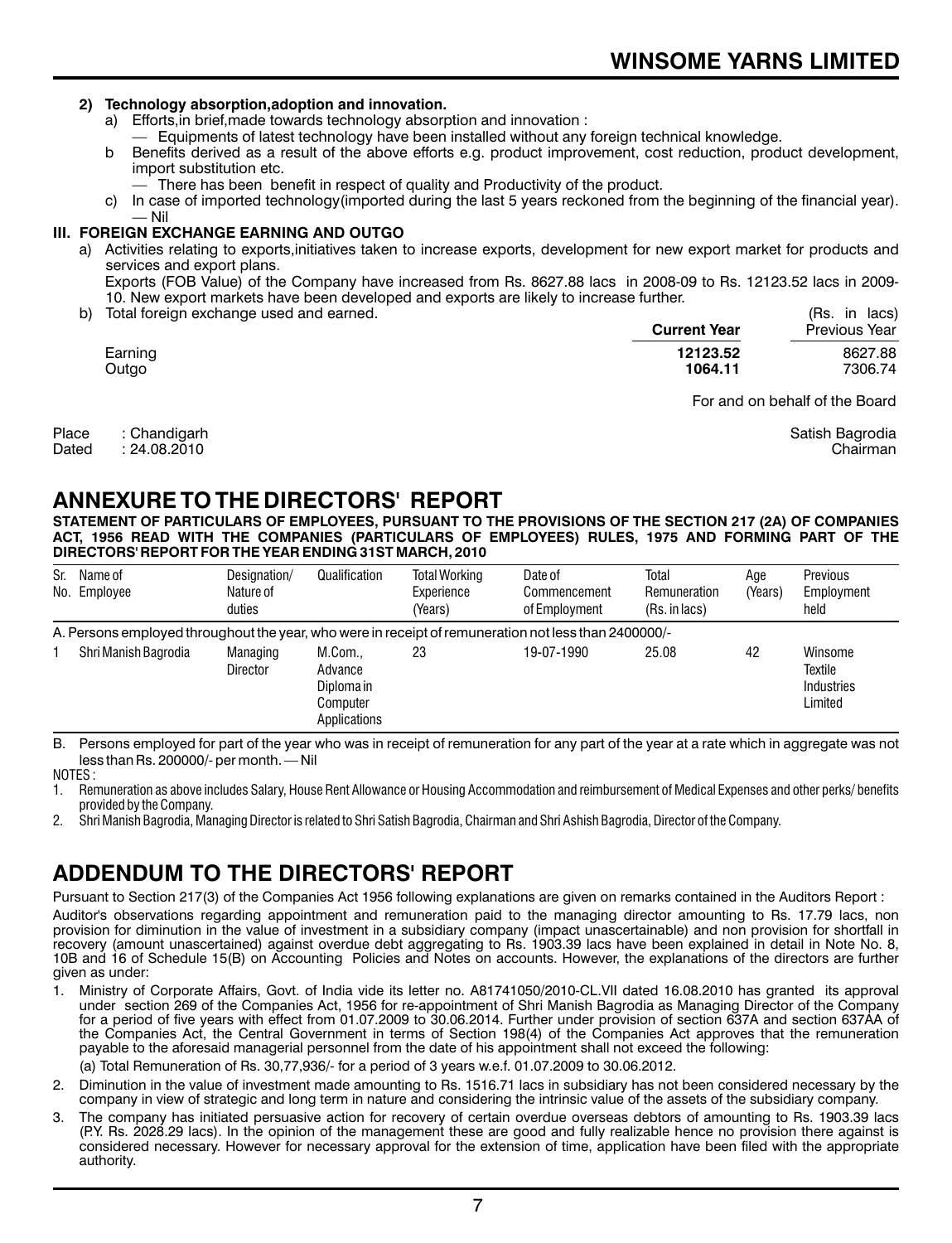## **CORPORATE GOVERNANCE**

## **1. Company's philosophy on code of Governance.**

The company is committed to good Corporate Governance. The Company fully realises the rights of its shareholders to information on the performance of the Company and considers itself a trustee of its shareholders. The Company provides detailed information on various issues concerning the Company's business and financial performance, to its shareholders. The basic philosophy of Corporate Governance in the Company is to achieve business excellence and dedicate itself for increasing long-term shareholder value, keeping in view the needs and interests of all its stakeholders. The Company is committed to transparency in all its dealing and places emphasis on business ethics. **2. Board of Directors.**

The Board of Directors presently consists of seven directors, out of which three are Promoter Directors (one Non Executive Chairman, one Executive Managing Director and one Non-Executive Director) and four are Non-Executive independent directors, out of which one is representing PSIDC (as Joint Sector representative) and one is representing Punjab National Bank(CDR Lead Banker). None of the directors on the board is a member on more than 10 committees and chairman of more than 5 committees ( as specified in clause 49 of the Listing Agreement with Stock Exchanges), across all the companies in which they are directors. The necessary disclosures regarding committee memberships have been made by the directors.

During the financial year 2009-10, seven board meetings were held. The meetings were held on 15th May, 2009, 15th June, 2009, 30th July, 2009, 29th October, 2009, 9th January, 2010, 30th January, 2010 and 19th February, 2010 and the maximum time gap between any two meetings was not more than four months.

The names and categories of directors on the board, their attendance at Board Meetings during the year and at the last Annual General Meeting, as also the number of Directorships/ Committee memberships/ chairmanship held by them in other companies are given below:

| Name of the Director | <b>Category</b> |                  | <b>Attendance</b><br><b>Particulars</b> | No. of<br><b>Directorship</b> | No. of Membership/ Chairmanship in<br><b>Committees</b> |              |       |
|----------------------|-----------------|------------------|-----------------------------------------|-------------------------------|---------------------------------------------------------|--------------|-------|
|                      |                 | Board<br>Meetina | Last<br>AGM                             | Other<br>Directorship         | Membership                                              | Chairmanship | Total |
| Shri Satish Bagrodia | Chairman(NE)    |                  | Yes                                     |                               |                                                         |              |       |
| Shri Chandra Mohan   | <b>INED</b>     | 6                | No                                      | 10                            | 8                                                       |              |       |
| Shri Brij Khanna     | INED.           |                  | Yes                                     |                               |                                                         |              |       |
| Shri S.K. Singla     | INED(PSIDC)     | 6                | No                                      | 14                            |                                                         |              |       |
| Shri G.K. Sawhney    | INED (PNB)      |                  | No                                      |                               |                                                         |              |       |
| Shri Ashish Bagrodia | NED             | 6                | Yes                                     |                               |                                                         |              |       |
| Shri Manish Bagrodia | MD              |                  | Yes                                     |                               |                                                         |              |       |

No. of Directorship and Committee Membership/ Chairmanship.

INED : Independent Non Executive Director

NED : Non Executive Director

MD : Managing Director

NE : Non Executive

## **3. Code of Conduct**

In terms of the provisions of Clause 49 of the Listing Agreement and contemporary practices of good Corporate Governance, the Board has laid down a Code of Conduct for all Board Members and Senior Management of the Company. All the Board members and Senior Management Personnel have affirmed compliance with the Code.

## **4. Subsidiary Companies**

According to the provisions of Section 212 of Companies Act, 1956, the holding company is required to attach the balance sheet etc. of its subsidiary companies along with its balance sheet. Due to Global recession of which European Countries are the worst affected, the second, third and fourth step down subsidiaries of the Company namely; S.C. Winsome Romania, S.r.l., IMM Winsome Italia S.r.l. and S.C. Textil, S.r.l. went in to liquidation and their balance sheet etc. is not available. The exemption from attaching the balance sheet etc. of these three subsidiary companies was sought, pursuant to Section 212(8) of Companies Act, 1956, which has since been granted by Ministry of Corporate Affairs, Govt. of India vide its letter no. 47/644/2010-CL-III dated 11.08.2010. The present status of these three subsidiary companies is given as under:-

| S.No. Name of Subsidiary    | Start of liquidation process | Present status                   |
|-----------------------------|------------------------------|----------------------------------|
| IMM Winsome Italia S.r.I.   | 30.09.2008                   | Liquidation process is going on. |
| S.C. Winsome Romania S.r.I. | 26.11.2008                   | Liquidation process is going on. |
| S.C. Textil S.r.I.          | 09.02.2010                   | Liquidation process is going on. |

However, as soon as the accounts of subsidiary companies, for which exemption has been granted by Govt. of India, received by the Company, the same shall be circulated to the shareholders of Winsome Yarns Limited.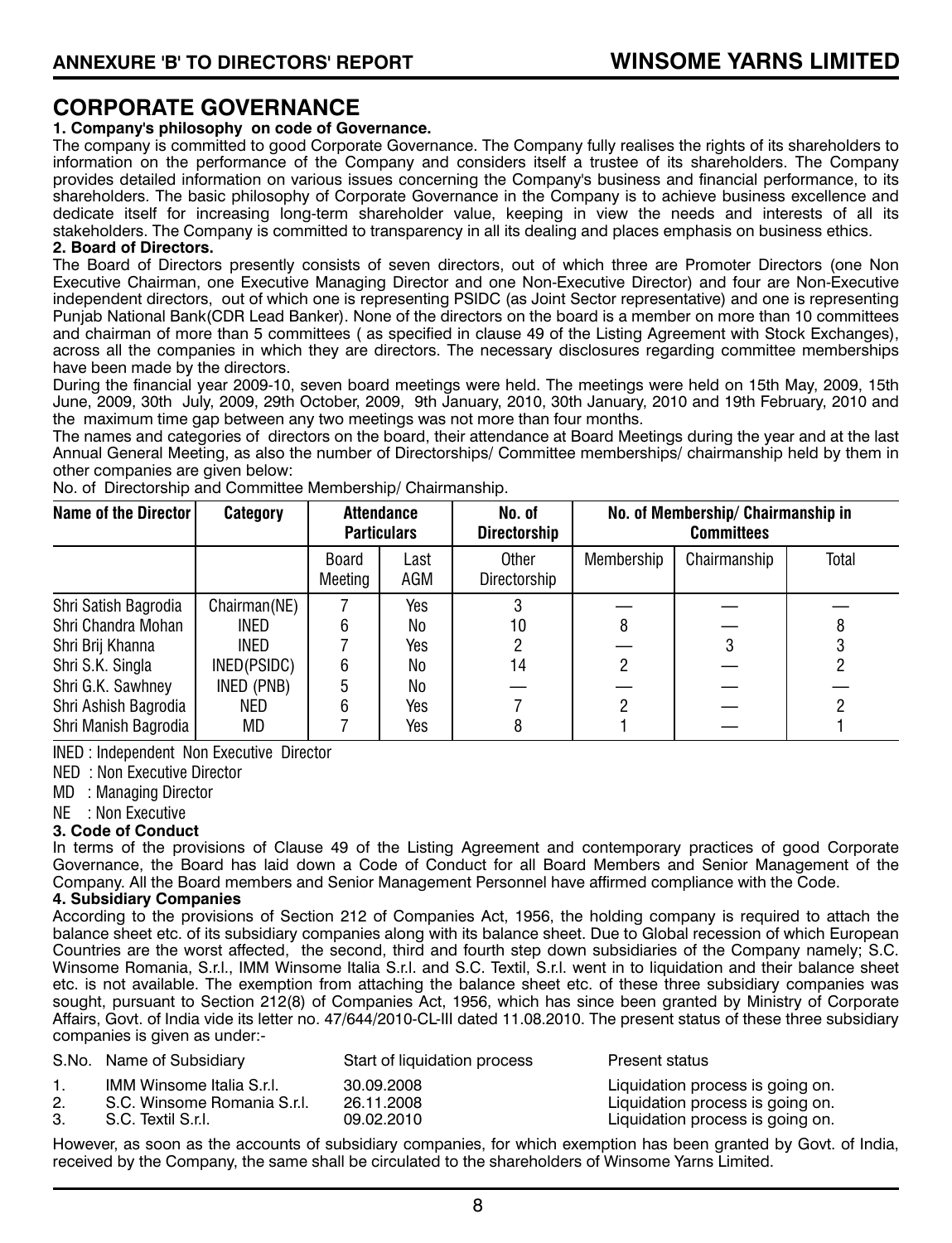## **5. CEO/ CFO Certification**

The Managing Director (CEO) and the Financial Controller (CFO) of the Company have certified to the Board that the requirements of the Clause 49 (V) of the Listing Agreement, inter alia, dealing with the review of financial statements and cash flow statement for the year ended on 31st March, 2010, transactions entered into by the company during the said period, their responsibility for establishing and maintaining internal control systems for financial reporting and evaluation of the effectiveness of the internal control system and making of necessary disclosures to the Auditors and the Audit Committee have been duly complied with.

## **6. Audit Committee :**

The Audit Committee functions in accordance with the terms of reference set out under Clause 49 of the Listing Agreement read together with Section 292A of the Companies Act,1956, and additional responsibilities assigned to it by the Board of Directors. The Committee also reviews the reports of the internal auditors along with the comments of management. The functions of the Audit Committee among others, include approving and implementing the audit procedures, reviewing the financial reporting system, internal control and procedure and ensuring compliance with regulatory guidelines.

The composition, names of the members, chairperson, particulars of the meetings and attendance of the members during the financial year are as below:

During the financial year, the Audit Committee meetings were held on 15th May, 2009, 15th June, 2009, 30th July, 2009, 29th October, 2009 and 30th January, 2010.

|    | Sr.No. Name of members     | Category                  | No. of meetings attended<br>during the year 2009-2010 |
|----|----------------------------|---------------------------|-------------------------------------------------------|
|    | Shri Brij Khanna, Chairman | Independent/Non-Executive |                                                       |
| 2  | Shri Chandra Mohan         | Independent/Non-Executive |                                                       |
| 5. | Shri Ashish Bagrodia       | Non-Executive             |                                                       |

The Managing Director alongwith the Statutory Auditors, Cost Auditors and Internal Auditor were invitees to the meetings.

#### **7. Remuneration Committee**

The Remuneration Committee has been constituted by the Board of Directors in their meeting held on 30.03.2009 and during financial year, the Remuneration Committee meetings were held on 15th May, 2009 and 15th June, 2009. The composition, names of the members, chairperson are as below:

| Sr.No. | Name of members            | Category                  |
|--------|----------------------------|---------------------------|
|        | Shri Brij Khanna, Chairman | Independent/Non-Executive |
| 2      | Shri Chandra Mohan, Member | Independent/Non-Executive |
| -5.    | Shri S.K. Singla, Member   | Independent/Non-Executive |

## **Remuneration of Directors**

The details of remuneration paid to the Directors during the year 2009-10 are given below:<br>Non-Executive

| <b>Non-Executive</b>            |                     | (Amount in Rs.) |
|---------------------------------|---------------------|-----------------|
| <b>Name of Directors</b>        | <b>Sitting Fees</b> | Total           |
| Shri Satish Bagrodia            | 35000               | 35000           |
| Shri Chandra Mohan              | 30000               | 65000           |
| Shri Brij Khanna                | 35000               | 100000          |
| Shri S.K. Sawhney (PNB Nominee) | 25000               | 125000          |
| Shri S K Singla (PSIDC Nominee) | $30000*$            | 155000          |
| Shri Ashish Bagrodia            | 30000               | 185000          |

\* The sitting fee has been paid to the nominating institutions.

#### **Executive**

The Managing Director has been appointed for five years w.e.f. 01.07.2009 and has drawn remuneration as per terms of appointment.

|                         | (Rs. in lacs) |                      |       |  |
|-------------------------|---------------|----------------------|-------|--|
| <b>Name of Director</b> | Salary        | <b>Peraulsites</b> * | Total |  |
| Shri Manish Bagrodia    | 22.78         | 2.30                 | 25.08 |  |

\* Perquisites includes Contribution to Provident Fund and other perks.

Ministry of Corporate Affairs, Govt. of India, vide its letter no. A81741050/2010-CL VII dated 16.8.2010 has granted its approval u/s 269 of the Companies Act, 1956 for re-appointment of Shri Manish Bagrodia as Managing Director of the Company for a period of five years w.e.f. 01-07-2009, as approved by the shareholders of the Company.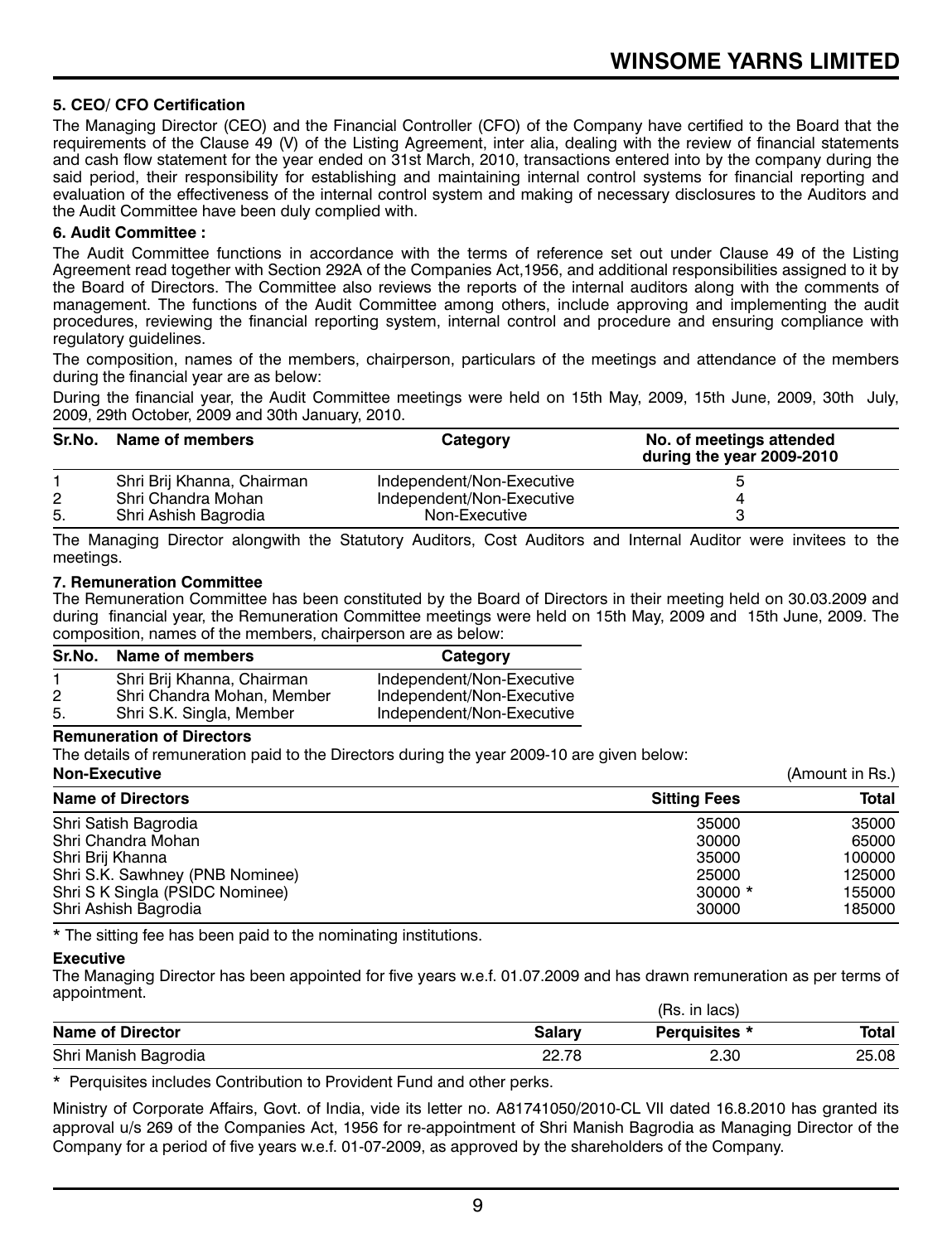## **8. Shareholders/ Investors Grievance Committee :**

The Shareholders/ Investors Grievance Committee functions with the following objectives:

Redressing of Shareholders and Investors complaints, regarding to share transfers, non-receipt of balance sheet / dividend by the shareholder etc. During the financial year 2009-10, four Shareholders/ Investors Grievance Committee meetings were held on 15th June, 2009, 30th July, 2009, 29th October, 2009 and 30th January, 2010. All complaints/ grievances, received during the year have been resolved in time.

The composition, names of the members, chairperson, particulars of the meetings and attendance of the members during the year are as below:

| Sr.No. | Name of members              | Category                  | No. of meetings attended<br>during the year 2009-2010 |
|--------|------------------------------|---------------------------|-------------------------------------------------------|
|        | Shri Brij Khanna, Chairman   | Independent/Non-Executive |                                                       |
| 2.     | Shri Manish Bagrodia, Member | <b>Executive Director</b> |                                                       |

During the financial year, the request for transfer/demat/remat of shares, change of address etc have been duly effected. During the year 10 nos. of complaints were received, resolved & replied and no grievance was pending at the end of the financial year.

Shri Manish Bagrodia, Managing Director/ Shri K. V. Singhal, GM (Legal) & Company Secretary are the Compliance Officer of the company for SEBI/ Stock Exchange/ROC related issues etc.

#### **9. General Body Meetings**

(i) The last three Annual General Meetings of the Company were held as under:

| Year      | Venue                                                                                        | Date         | Time       |
|-----------|----------------------------------------------------------------------------------------------|--------------|------------|
| 2006-2007 | Confederation of Indian Industry (CII).<br>Sector 31-A, Chandigarh                           | 28 Sep. 2007 | 10.00 A.M. |
| 2007-2008 | PHD Chamber of Commerce and Industry,<br>Regional Office, PHD House, Sector 31-A, Chandigarh | 23 Sep. 2008 | 3.30 P.M.  |
| 2008-2009 | PHD Chamber of Commerce and Industry,<br>Regional Office, PHD House, Sector 31-A, Chandigarh | 28 Aug. 2009 | 3.30 P.M.  |

(ii) Extra-Ordinary General Meeting of the Company were held during the year as under:

| 11.00 A.M.<br>11.00 A.M. |
|--------------------------|
| 18.06.2009<br>05.02.2010 |

All the resolutions, including two special resolutions on 23.09.2008, one special resolution on 18.06.2009 (EGM), five special resolutions on 28.08.2009 and one special resolution on 05.02.2010 (EGM) as set out in the respective notices were passed by the shareholders. During the financial year, the Company has used Postal Ballots and obtained the approval of shareholders for one special resolution as set out in the Postal Ballot and the result of the same was declared in the EGM of shareholders held on 18.06.2009. At the forthcoming AGM, there is no item on the agenda that needs approval by Postal ballots.

#### **10. Disclosures :**

There are no materially significant related party transactions made by the company with its promoters, directors or management, their relatives etc. that may have potential conflict with the interest of the company at large. Transactions with related parties are disclosed in Note No. 26 of Schedule 15B of the Accounts in the Annual Report.

During the last three years, there were no strictures or penalties imposed by either SEBI or the Stock Exchanges or any Statutory Authority for non-compliance of any matter related to the capital markets.

#### **11. Means of Communications :**

The quarterly and half yearly results are published in widely circulating national & local dailies news papers such as Financial Express and Business Standard (in English) and Jansatta (in Hindi). The same are also being posted on the websites of BSE (www.bseindia.com) and NSE (www.nseindia.com) under the Scrip Code '514348' and 'WINSOMYARN' respectively.

The management Discussion and Analysis report forms a part of this Annual Report.

## **12. General Shareholder information**

Annual General Meeting on Thursday, the 30th September, 2010 at 3.30 p.m. at PHD Chamber of Commerce and Industry, Sector 31-A, Chandigarh.

| <b>Financial Calendar</b>                  | 1st April to 31st March<br>28.09.2010 and 30.09.2010 (both days inclusive) |
|--------------------------------------------|----------------------------------------------------------------------------|
| Date of Book Closure (both days inclusive) |                                                                            |
| Listing on Stock Exchanges                 | : 1. Bombay Stock Exchange Limited (BSE)                                   |
|                                            | 2. The National Stock Exchange of India Ltd (NSE)                          |
| Demat ISIN Number in NSDL & CDSL           | INE 784B01027                                                              |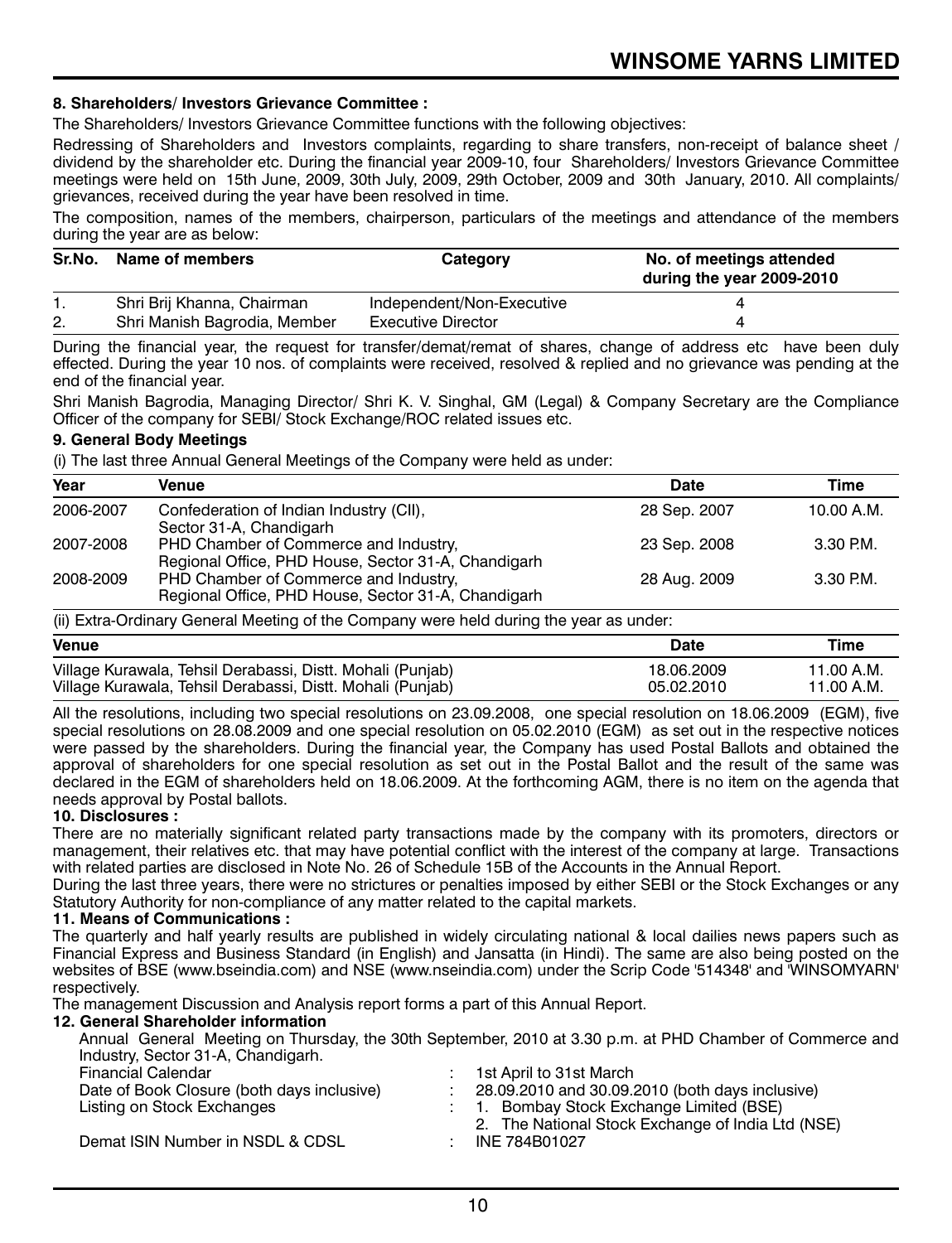Annual listing fees for the year 2010-11 have been paid to BSE & NSE.

Market price data – high and low during each month on BSE in the financial year 2009-10. Scrip code on BSE is 514348 (www.bseindia.com) and NSE is WINSOMYARN (www.nseindia.com).

| <b>Months</b>     | Open<br><b>Price</b> | High<br><b>Price</b> | Low<br><b>Price</b> | <b>Closed</b><br><b>Price</b> | No. of<br><b>Shares</b> |
|-------------------|----------------------|----------------------|---------------------|-------------------------------|-------------------------|
| April, 2009       | 8.45                 | 13.90                | 8.17                | 13.50                         | 247291                  |
| May, 2009         | 13.85                | 14.00                | 11.25               | 12.90                         | 493095                  |
| June, 2009        | 13.50                | 15.27                | 11.41               | 14.10                         | 375602                  |
| <b>July, 2009</b> | 14.00                | 14.70                | 11.05               | 12.50                         | 365488                  |
| August, 2009      | 11.62                | 17.32                | 11.62               | 17.32                         | 615371                  |
| September, 2009   | 17.50                | 20.75                | 16.20               | 19.00                         | 900323                  |
| October, 2009     | 18.60                | 19.35                | 15.00               | 15.50                         | 519057                  |
| November, 2009    | 14.90                | 16.70                | 13.85               | 14.40                         | 588920                  |
| December, 2009    | 14.75                | 15.88                | 12.89               | 15.62                         | 952960                  |
| January, 2010*    | 15.25                | 20.35                | 1.90                | 1.90                          | 2793855                 |
| February, 2010    | 1.82                 | 1.97                 | 1.57                | 1.68                          | 8773505                 |
| March, 2010       | 1.69                 | 1.78                 | 1.15                | 1.20                          | 3449257                 |

\*The face value of equity shares of the company sub-divided on 23.01.2010 from Rs. 10/- to Re. 1/- each.

| Registrar and Share Transfer Agent       | Linkintime India Pvt. Ltd.<br>A-40, 2nd Floor, Near Batra Banguet Hall,<br>Naraina Industrial Area, Phase II,                                                                                                                                                                                                                                                                                                                       |
|------------------------------------------|-------------------------------------------------------------------------------------------------------------------------------------------------------------------------------------------------------------------------------------------------------------------------------------------------------------------------------------------------------------------------------------------------------------------------------------|
|                                          | New Delhi-110028<br>Tel.: 011-41410592-94, Fax: 41410591                                                                                                                                                                                                                                                                                                                                                                            |
|                                          | E-mail: delhi@linkintime.co.in, sunil mishra@linkintime.co.in                                                                                                                                                                                                                                                                                                                                                                       |
| <b>Share Transfer System</b>             | Shares lodged in physical form with the STA directly or through<br>company, are processed and returned, duly transferred, within 30<br>days normally, except in cases which are under objection.<br>In respect of shares held in dematerialised mode, the transfer<br>takes place instantaneously between the transferor, transferee and<br>the Depository Participant through electronic debit/credit of the<br>accounts involved. |
| <b>Compliance Officers</b><br>E-mail IDs | Shri Manish Bagrodia and Shri K.V. Singhal<br>dgm.cs@winsomegroup.com • cshare@winsomegroup.com                                                                                                                                                                                                                                                                                                                                     |

Distribution of shareholding as on 31st March, 2010.

| <b>Range of Shares</b> | No. of Shareholders | % of Shareholders | No. of Shares | % of Shareholding |
|------------------------|---------------------|-------------------|---------------|-------------------|
| $1 - 5000$             | 11986               | 88,810            | 20359773      | 7.933             |
| 5001 - 10000           | 778                 | 5.765             | 6680031       | 2.603             |
| 10001 - 20000          | 356                 | 2.638             | 5579313       | 2.174             |
| 20001 - 30000          | 107                 | 0.793             | 2771174       | 1.080             |
| 30001 - 40000          | 48                  | 0.356             | 1725154       | 0.672             |
| 40001 - 50000          | 60                  | 0.445             | 2866908       | 1.117             |
| 50001 - 100000         | 80                  | 0.593             | 5939215       | 2.314             |
| 100001 and above       | 81                  | 0.600             | 210738222     | 82.107            |
| <b>Total</b>           | 13496               | 100.000           | 256659790     | 100.000           |

Shareholding Pattern as on 31st March, 2010.

| Category                                  | No. of shares | Percentage |
|-------------------------------------------|---------------|------------|
| Promoters/Persons acting in concert       | 173646090     | 67.66      |
| Financial Institutions/Banks/Mutual Funds | 125000        | 0.05       |
| <b>NRIS</b>                               | 1036489       | 0.40       |
| <b>Bodies Corporates</b>                  | 32135754      | 12.52      |
| Indian Public                             | 49716457      | 19.37      |
| Total                                     | 256659790     | 100.00     |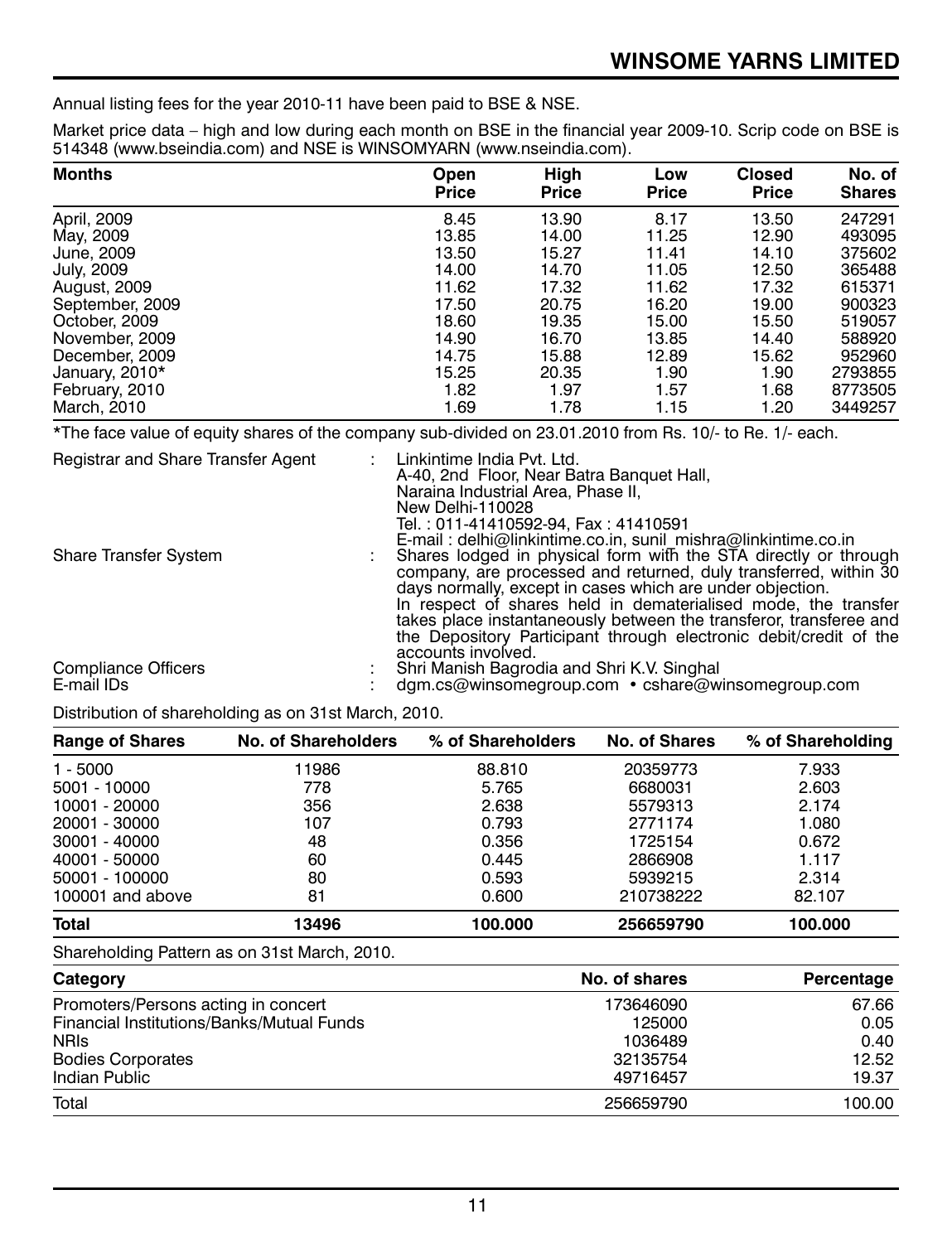Details of shareholding of Directors in the company as on 31.03.2010.

| <b>Name of Director</b>                                                                                           |            | No. of shares held |                                                                                                                                                                                                                                                                                                         |
|-------------------------------------------------------------------------------------------------------------------|------------|--------------------|---------------------------------------------------------------------------------------------------------------------------------------------------------------------------------------------------------------------------------------------------------------------------------------------------------|
| Shri Satish Bagrodia                                                                                              |            | 429000             |                                                                                                                                                                                                                                                                                                         |
| Shri Brij Khanna                                                                                                  |            | 10000              |                                                                                                                                                                                                                                                                                                         |
| Shri Chandra Mohan                                                                                                |            |                    |                                                                                                                                                                                                                                                                                                         |
| Shri G.K. Sawhney                                                                                                 |            |                    |                                                                                                                                                                                                                                                                                                         |
| Shri S K Singla                                                                                                   |            |                    |                                                                                                                                                                                                                                                                                                         |
| Shri Manish Bagrodia                                                                                              |            | 520400             |                                                                                                                                                                                                                                                                                                         |
| Shri Ashish Bagrodia                                                                                              |            | 414000             |                                                                                                                                                                                                                                                                                                         |
| Dematerialisation of shares and liquidity                                                                         |            |                    | 89.07% of the shares issued by the company have been<br>dematerialised upto 31st March, 2010.                                                                                                                                                                                                           |
| Outstanding GDRS/ADRS/Warrants or<br>any convertible instruments, conversion<br>date and likely impact on equity. |            |                    | During the year, as approved by shareholders in their meeting<br>held on 5th February, 2010, the Board of Directors have allotted<br>25,10,00,000 Convertible Warrants to promoter and strategic<br>investors at the rate of Re. 1.60 per warrant convertible<br>into one equity share of Re. 1/- each. |
| <b>Plant Location</b>                                                                                             | (Yarn)     |                    | Village-Kurawala, Tehsil-Derabassi<br>Distt. Mohali (Punjab)                                                                                                                                                                                                                                            |
|                                                                                                                   | (Knitwear) |                    | Winsome Knitwear (Prop. Winsome Yarns Limited)<br>B-58, Industrial Area, Phase-VII, Mohali (Pb.)                                                                                                                                                                                                        |
| Address for correspondence                                                                                        |            |                    | The Company Secretary<br>Winsome Yarns Limited<br>SCO 191-192, Sector 34-A,<br>Chandigarh-160022<br>dgm.cs@winsomegroup.com<br>cshare@winsomegroup.com                                                                                                                                                  |
|                                                                                                                   |            |                    | By order of the Board                                                                                                                                                                                                                                                                                   |
| Place<br>: Chandigarh<br>: 24.08.2010<br>Dated                                                                    |            |                    | Satish Bagrodia<br>Chairman                                                                                                                                                                                                                                                                             |

## **AUDITORS' CERTIFICATE ON COMPLIANCE OF CONDITIONS OF CORPORATE GOVERNANCE AS PER CLAUSE 49 OF THE LISTING AGREEMENT WITH THE STOCK EXCHANGES.**

To the members of Winsome Yarns Limited

We have examined the compliance of conditions of Corporate Governance by Winsome Yarns Limited, for the year ended 31st March, 2010, as stipulated in Clause 49 of the Listing Agreement of the said Company with the Stock Exchanges.

The compliance of conditions of Corporate Governance is the responsibility of management. Our examination was limited to procedures and implementation thereof, adopted by the Company to ensure compliance with the conditions of Corporate Governance. It is neither an audit nor an expression of opinion on the financial statements of the company.

In our opinion and to the best of our information and according to the explanations given to us, we certify that the company has complied with the conditions of Corporate Governance as stipulated in the above mentioned Listing Agreement.

We further state that such compliance is neither as assurance as to future viability of the Company nor the efficiency or effectiveness with which the management has conducted the affairs of the Company.

> For Lodha & Co. Chartered Accountants FRN : 301051 E

Place : Chandigarh N.K. Lodha  $Date : 24.08.2010$ 

M.No. 85155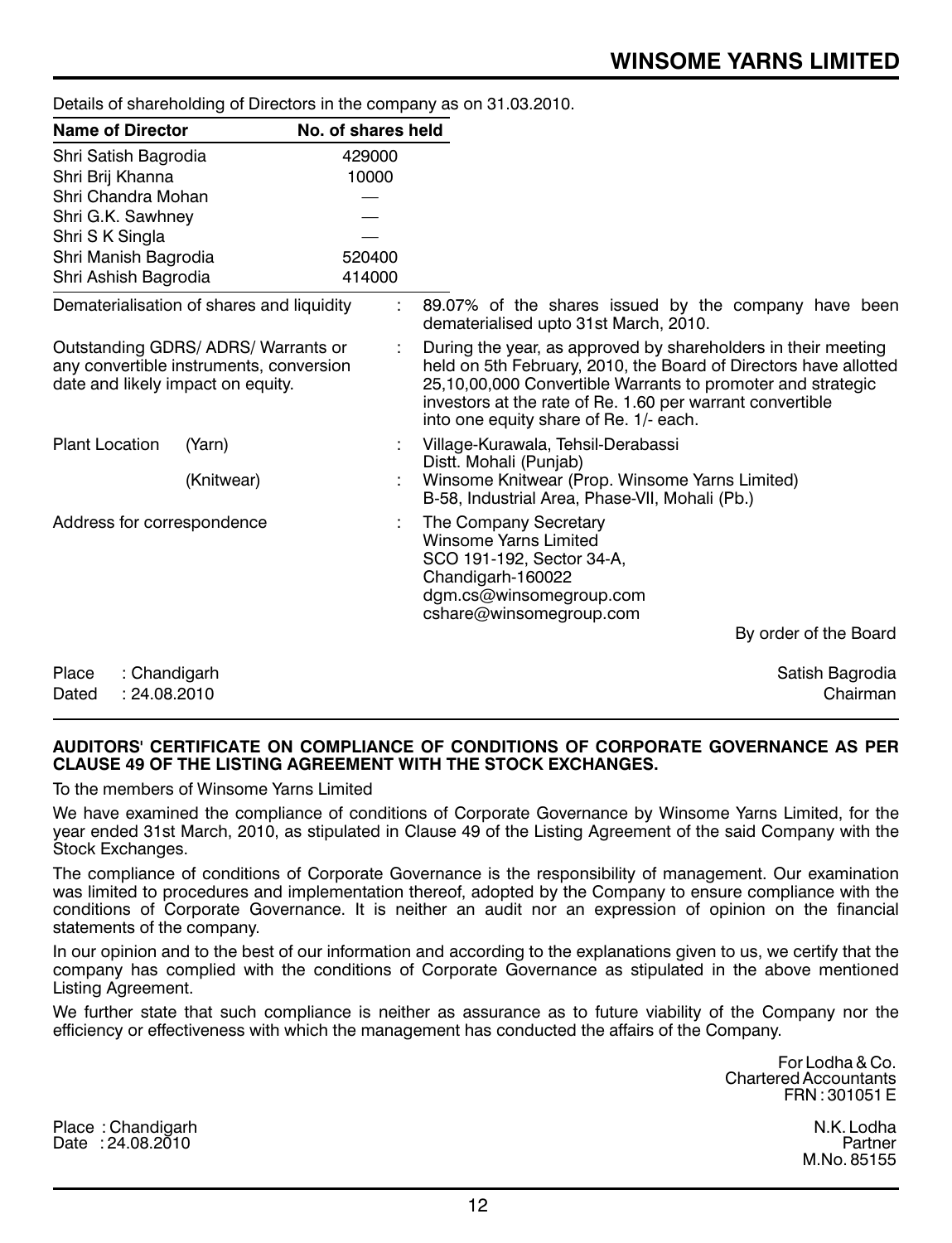## **MANAGEMENT ANALYSIS AND DISCUSSION**

#### **Textile Industry Scenario & Outlook**

"The high prices of cotton have pushed the cost of fabric and its end product. We are facing a situation where we are forced to reject the repeat orders as we can't justify the foreign buyers," regrets the Apparel Export Promotion Council (APEC). As it is, over the last six months the price of good quality cotton has zoomed up by over 50 per cent. Against this backdrop, the APEC has urged the Central Government to curtail cotton increasing the export duty on cotton. This way, the export of finished products would provide the Council a greater price realization and help capture a greater share of the international market. And as pointed out by a leading textile industrialist based in the dynamic Tirupur, "Domestic firms are suffering due to higher cotton prices. In particular, the spinning sector will be at the receiving end. If cotton rates do not cool off, it will definitely affect the profit margins by 5 per cent to 10 per cent."

This apart, the debt and the increasing interest rates of many of the big textile enterprises is casting a shadow on their performance. Servicing of debts has brought down the many textile firms by a significant extent. "Balance sheet pressure will continue to be a bottleneck for most textile firms and unless significant equity is infused, leverage will be a major warns an analyst (consumer and retail) at the Indian research arm of Noble Group ,a British Investment Bank.

However, not withstanding an improvement in orders from overseas buyers, textile outfits and garment manufacturers would need at least two more quarters these troubled times. Most textile players are now banking on the return of the demand and rise in orders after a year-long lull.

Meanwhile, Union Textile Minister Dayanidhi Maran has driven home the point that there is an urgent need to attract and sustain foreign direct investment (FDI) in the textile sector if India is to achieve the goals of employment generation and technology up-gradation, besides attaining a four per cent share in the global trade in textiles and clothing. "The Indian textile and currently valued at US \$40 billion. Most of the global apparel retailers including JC Penny and Dockers and Target have their sourcing networks in India," he observes.

On his part, he has made a note that the Indian textile and apparel export, which \$22-billion, is expected to register a four-fold increase to touch US \$90-100 billion over the next 25 years. At least 60 per cent of the textile exports are to the US and European markets. There is an urgent need to broaden the product mix and explore new markets, while maintaining and increasing the share of Indian textiles and clothing in core markets through product innovation and diversification.

Meanwhile, analysts of the textile industry are optimistic of an increasing volume investment flowing into the textile sector through the direct route. Some of the areas where the FDI is expected to rise include apparel sourcing, fabric production and textile machinery manufacturing.

As things stand now, exports make for around 40 per cent of the value of the Indian textile industry. However, with India losing ground to the smaller countries in lucrative markets of the US and Europe, over a million jobs have been lost in the sector, mostly in the labourintensive garment and apparel units. Indeed, as pointed out by the APEC, the Indian garment products are over 20 per cent costlier than those supplied by competing nations such as China, Vietnam and Cambodia.

Given the fact that around five million people are employed in the garment industry, the need to boost the prospects of the sector with a particular focus on safeguarding their livelihood opportunities has become all the more pronounced. There is a demand that the government introduce a special package of effective measures to bolster the sagging spirits of this industry. It could be in the form of making available interest-free loans for investment in machineries as well as zero duty on import of capital goods.

There is no denying the fact that the Indian textile industry occupies a place of prominence in the countrys economy. The trump card of this industry is a strong raw materials base, which is supported by a skilled labour force. But the high cost of power supply as well as Ioad shedding resorted to by the electricity boards in many States, has hit the textile industry deep and hard.

#### **Garment exporters reeling under price pressures, says AEPC**

New Delhi, Mar 30 -- The Apparel Export Promotion Council (AEPC) said that working of Indian businesses has been severely dented by a 40 per cent hike in prices of cotton yarn, tumbling values of dollar and euro against the Indian rupee and a sharp increase in minimum wages for workers in the national capital.

Textile mills have been frequently revising yarn prices upwards in the past four months while citing rise in prices of cotton, power and labour. "But the abnormal increase is without any co-relation to the rise in yarn input costs," said AEPC's chairman Premal Udani.

The planned increases in customs and excise duties on petroleum products will seriously affect the textile and clothing industry as power shortages will further increase production costs, he said.

At the same time, the two major trade-related currencies -- the dollar and the euro -- have been on a steady downward spiral in the past three months resulting in poor realisations for Indian exporters.

With the rupee appreciating 4.13 per cent against the dollar and 10.15 per cent against the euro since January 1, the profitability of small and medium-sized export companies who work on seven to eight per cent operating margins has taken a huge hit, said Mr. Udani.

"Many exporters are not able to confirm new orders and bookings have come down sharply as retailers in the West who are just emerging out of the worst recession in decades are in no mood to give better rates," said Mr. Udani.

#### **Risk Management**

The Company is exposed to risks from market fluctuations of foreign exchange, interest rates, commodity prices, business risk, compliance risks and people risks.

#### **Foreign Exchange Risk**

The Company's policy is to actively manage its long term foreign exchange risk within the framework laid down by the Company's forex policy.

#### **Interest rate risk**

Given the interest rate fluctuations, the Company has adopted a prudent and conservative risk mitigating strategy to minimise the interest costs.

#### **Commodity Price Risk**

The Company is exposed to the risk of price fluctuation on raw materials as well as finished goods in all its products. The Company proactively manages these risks in inputs through forward booking, inventory management, proactive management of vendor development and relationships. The Company's strong reputation for quality, product differentiation and service, the existence of a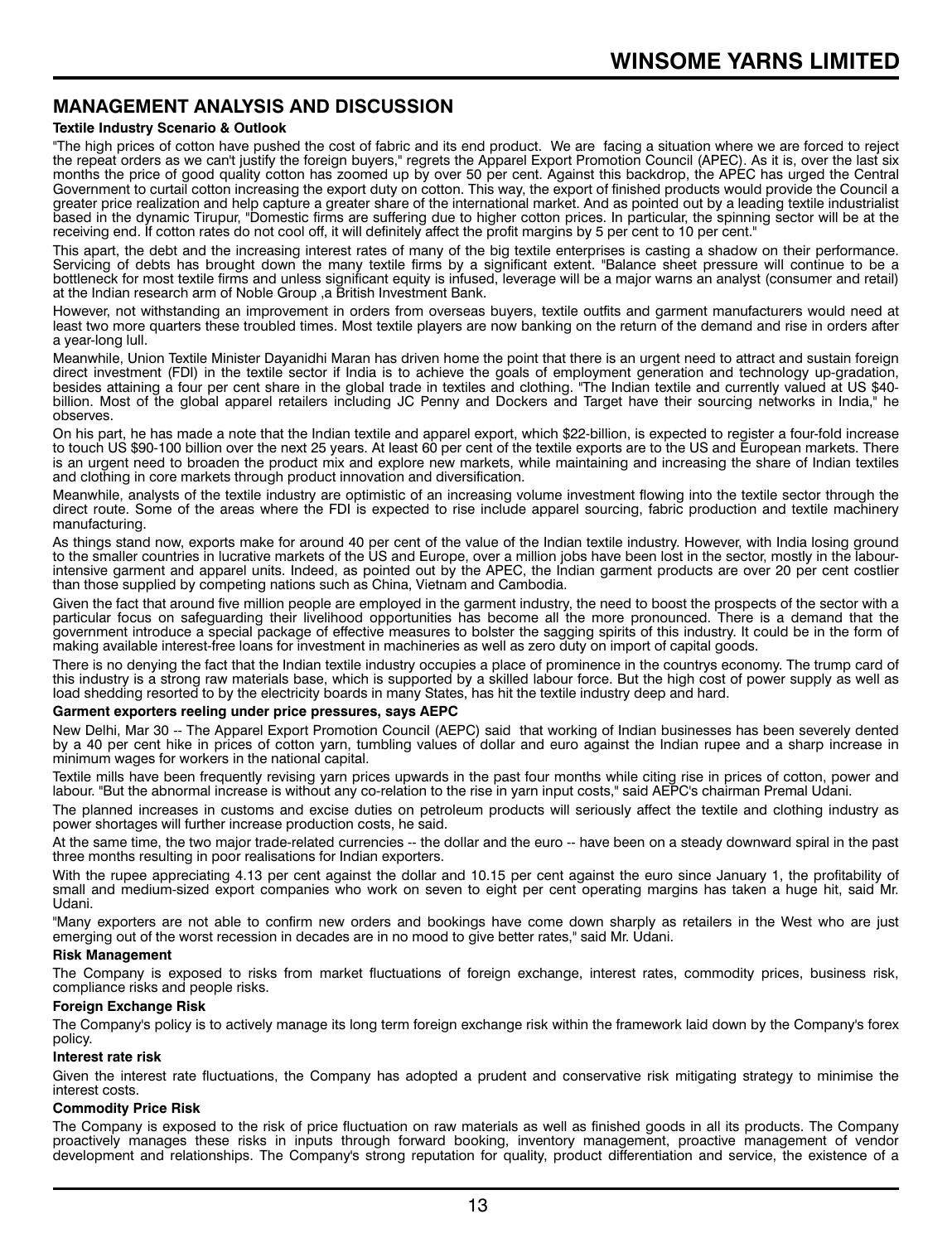powerful brand image and a robust marketing network mitigates the impact of price risk on finished goods.

## **Risk Element in Individual Businesses**

Apart from the risks on account of interest rate, foreign exchange and regulatory changes, business of the Company is exposed to certain operating business risks, which are managed by regular monitoring and corrective actions.

#### **Compliance Risks**

The Company is exposed to risks attached to various statutes and regulations including the Competition Act. The Company is mitigating these risks through regular reviews of legal compliances, through internal as well as external compliance audits.

#### **People Risks**

Retaining the existing talent pool and attracting new manpower are major risks. The Company has initiated various measures such as rollout of strategic talent management system; training and integration of learning activities.

#### **SWOT ANALYSIS**

#### **1. STRENGTH**

**I. Raw material base:** India has high self sufficiency for raw material particularly natural fibers. India's cotton crop is the third largest in the world. Indian textile Industry produces and handles all types of fibers.

**II. Labour:** Low cost labour and strong entrepreneurial skills have always been the backbone of the Indian Apparel and textile Industry.

**III. Flexibility:** The small size of manufacturing which is predominant in the apparel industry allows for greater flexibility to service smaller and specialized orders.

**IV. Rich Heritage:** The cultural diversity and rich heritage of the country offers good inspiration base for designers.

**V. Domestic market:** Natural demand drivers including rising income levels, increasing urbanization and growth of the purchasing population drive domestic demand.

#### **2. WEAKNESS**

**I. More dependence on cotton:** Due to over specialization in cotton, the bulk of the international market is missed out, synthetic products in India are expensive and fabric required for items like swimsuit, sky-wear and industrial apparel is relatively unavailable.

**II. Weaving Sector:** India has relatively less number of shuttle-less loom.

**III. Fabric Processing:** Processing is the weakest link in the Indian textile value chain, adversely affecting its ability to compete in exports.

**IV. Poor Infrastructure:** High power costs and long export lead times are eroding India's export competitiveness across the textile chain.

**V. Low Labour Productivity:** Productivity levels for manufacturing various apparel items are far lower in India in comparison with its competitors.

#### **3. OPPORTUNITIES**

**I. Market access through bilateral negotiation:** The trade is growing between regional trade blocs due to bilateral agreements between participating countries.

**II. Integration of Information technology:** 'Supply Chain Management' and 'Information Technology' has a crucial role in apparel manufacturing. Availability of EDI (Electronic Data Interchange), makes communication fast, easy, transparent and reduces duplication.

**III. Opportunity in High Value Items:** India has the opportunity to increase its UVR's (Unit Value Realization) through moving up the value chain by producing value added products and by producing more and more technologically superior products.

#### **4. THREATS**

I. Adverse movement in the exchange rates.

ii. Competition from other low cost manufacturing countries like China, Bangladesh, Sri-Lanka, Pakistan, vietnam, Indonesia etc.

#### **Internal Control System**

Internal control is the set of security measures which contribute to the control of a company. Company is having effective internal control system with Its aim to ensure, on the one hand, the security and safeguard of assets and the quality of information, on the other hand, the application of instructions given by Senior Management, and to encourage improvements in performance. It is evidenced through the organisation, methods and procedures for each of the company s activities, so as to ensure the continuity of that company.

#### **Material Developments in Human Resources/ Industrial Relations**

The long term objective of all HR/IR is to create a culture of sustained business out performance accompanied by extreme care for all stakeholders, while sustaining and strengthening the core values of the Company. Given the business imperatives in the current economic scenario, the focus during the year was on aligning all HR levers to support the initiatives for cost control and conservation of cash, while creating the required capabilities in the workforce and ensuring organizational confidence and employee motivation that would enable the Company to face current challenges and size future opportunities. A major challenge was to find a sense of balance between the short and the long term, and to honour the triple bottom line of profit, people and planet.

The company has been adopting methods and practices for the welfare of employees which includes anything that is done for the comfort and improvement of employees and is provided over and above the wages. Employee welfare includes monitoring of working conditions, creation of industrial harmony through infrastructure for health, industrial relations and insurance against disease, accident and unemployment for the workers and their families.

The permanent employee strength of the Company as on 31st March, 2010 was 1628.

#### **Acknowledgment**

The Directors convey their thanks to all the Company's customers and their appreciation to all employees for their individual and collective contribution to the Company's performance. The Directors also thank business partners, bankers and auditors for the wholehearted support and confidence reposed in management.

By order of the Board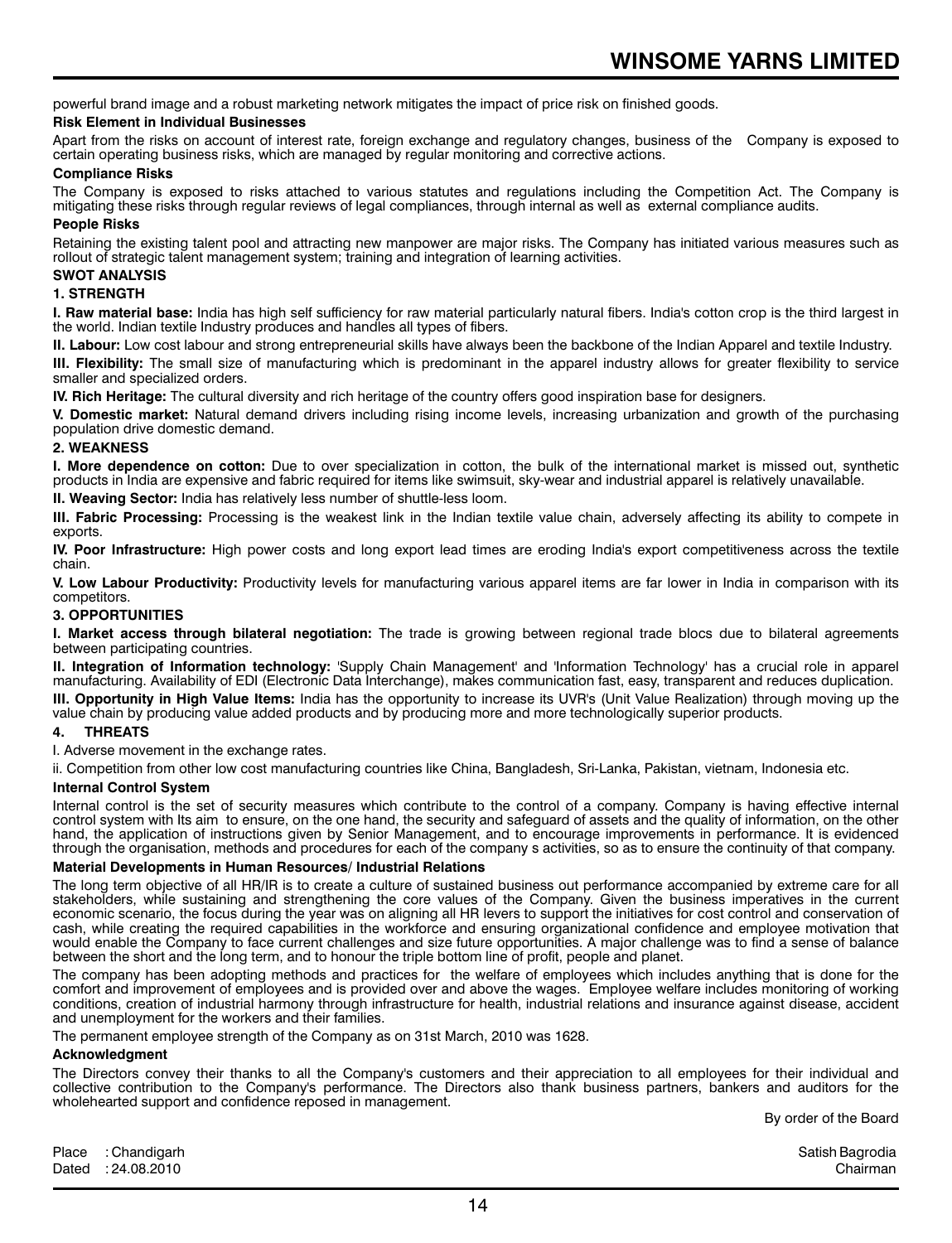## **TO THE MEMBERS OF WINSOME YARNS LIMITED**

We have audited the attached Balance Sheet of Winsome Yarns Limited as at 31st March 2010, the Profit and loss Account and also the Cash Flow Statement of the Company for the year ended on that date annexed thereto. These financial statements are the responsibility of Company's management. Our responsibility is to express an opinion on these financial statements based on our audit.

We conducted our audit in accordance with the auditing standards generally accepted in India. Those Standards require that we plan and perform the audit to obtain reasonable assurance about whether the financial statements are free of material misstatement. An audit includes examining, on a test basis, evidence supporting the amounts and disclosures in the financial statements. An audit also includes assessing the accounting principles used and significant estimates made by the management, as well as evaluating the overall financial statement presentation. We believe that our audit provides a reasonable basis for our opinion.

- 1. As required by the Companies (Auditor's Report) Order, 2003 ("The Order") as amended by the Companies (Auditor's Report) Order, 2004 issued by the Central Government of India in terms of Section 227 (4A) of the Companies Act, 1956 ("The Act"), we enclose in the Annexure a statement on the matters specified in the paragraphs 4 and 5 of the said Order.
- 2. Further to our comments in the Annexure referred to in paragraph 1 above, we report that:
	- a) We have obtained all the information and explanations, which to the best of our knowledge and belief were necessary for the purposes of our audit;
	- b) In our opinion proper books of account as required by law have been kept by the company so far as appears from our examination of those books;
	- c) The Balance Sheet and Profit and Loss Account and Cash Flow Statement dealt with by this report are in agreement with the books of account;
	- d) In our opinion, the Balance Sheet and Profit and Loss Account and Cash Flow Statement dealt with by this report comply with the accounting standards referred to in sub section (3C) of Section 211 of the Companies Act, 1956 to the extent applicable;
	- e) On the basis of written representations received from the directors of the Company and taken on the record by the Board of Directors, we report that none of the directors of the company is disqualified as on 31.3.10 from being appointed as director in terms of clause (g) of sub-section (1) of section 274 of the Companies Act, 1956.
	- f) Attention is drawn on note no. 11 of schedule 15-B regarding depreciation on certain Plant and Machinery is provided as per the rates applicable to the continuous process plant for the reason as stated in the said note.
	- **g) Further attention is invited to:** 
		- *i. Note No. 16 of schedule 15B regarding non provision for shortfall in recovery (amount unascertained) against overdue debt aggregating Rs. 1903.39 lacs as stated in the said note for which persuasive action for recovery has been initiated, in the opinion of the management these debts are good and recoverable and our inability to comment thereon.*
		- *ii. Note No. 10B of Schedule 15B regarding non provision for diminution in the value of investment in a subsidiary company (impact unascertainable) for the reason as stated in the said note and our inability to comment thereon.*
		- *iii. Note No. 8 of schedule 15B regarding appointment and remuneration paid to the managing director amounting to Rs. 17.79 lacs is subject to the approval of the Central Government.*

We further report that the loss for the year, the balance in reserve and surplus, debtors and investments are without *considering items mentioned in para (g) above, the impact of which could not be determined.*

*Subject to the para (g) above,* in our opinion and to the best of our information and according to the explanations given to us, the said accounts *read with Note No 17 of Schedule 15B* and read together with other notes on accounts give the information as required by the Companies Act, 1956 in the manner so required and give a true and fair view in conformity with the accounting principles generally accepted in India:

- (i) in the case of the Balance Sheet, of the State of Affairs of the company as at 31st March, 2010;
- (ii) in the case of the Profit and Loss Account, of the loss of the company for the year ended on that date; and
- (iii) in the case of Cash Flow Statement, of the Cash Flows for the year ended on that date.

For Lodha & Co. Chartered Accountants Firm Registration No. 301051E

Place : New Delhi N.K. Lodha N.K. Lodha N.K. Lodha N.K. Lodha N.K. Lodha N.K. Lodha N.K. Lodha N.K. Lodha N.K. Date : 27.05.2010 Partner Membership No.: 85155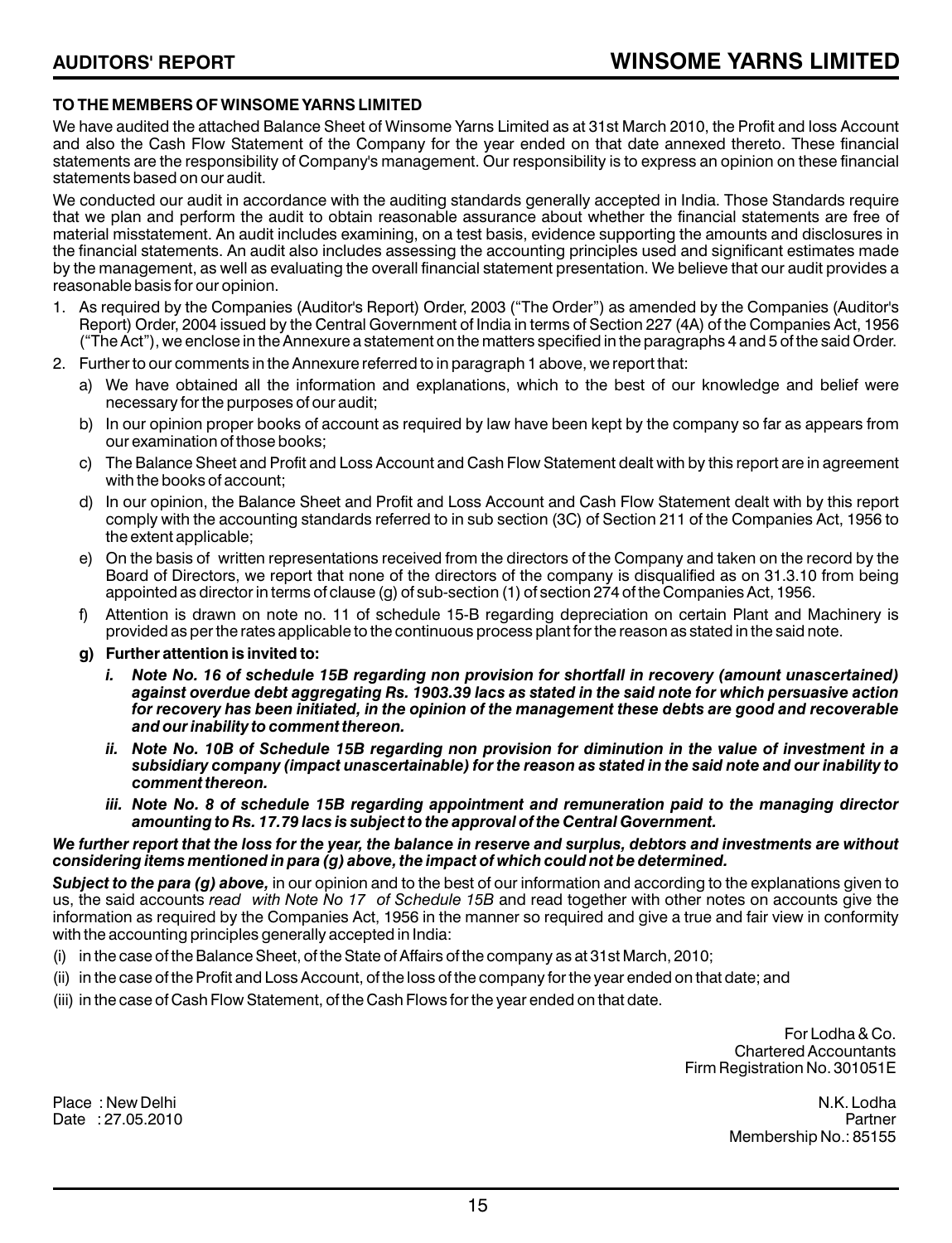(Referred to in Paragraph 1 of our report of even date on Winsome Yarns Limited for the year ended 31st March 2010)

- (a) The Company has maintained records in respect of fixed assets showing full particulars including quantitative details and situation of fixed assets.
	- (b) As per information & explanations given to us, physical verification of the fixed assets are in process of completion according to the regular programme of physical verification once in every three years, in phased manner, which in our opinion is reasonable having regard to the size of the company and the nature of its fixed assets. As explained, in view of the necessary security arrangements there will not be any material discrepancies on completion of such physical verification.
	- (c) As per the records and information and explanations given to us, fixed assets disposed off during the year were not substantial.
- ii. (a) As explained to us, the inventories of the Company (except stock lying with the third parties and in transit) have been physically verified by the mnagement during the year.
	- (b) In our opinion and according to the information and explanation given to us, the procedures of physical verification of Inventories followed by the management are reasonable and adequate in relation to the size of the company and the nature of its business.
	- (c) According to the information and explanations given to us, we are of the opinion that the company is maintaining proper records of inventories (In case of process stock, records are updated on monthly physical verification of stocks). As per records and information made available the discrepancies noticed on verification between the physical stock and the book records were not material in relation to the operation of the company.
- iii. As per information and explanations given to us the Company has neither granted nor taken during the year any loans, secured or unsecured to companies, firms or other parties as covered in the register maintained under section 301 of the Companies Act, 1956. Accordingly, the provisions of clause 4(iii)(b) to (d) and (f) to (g) of the Order are not applicable.
- iv. In our opinion and according to the information and explanations given to us, having regard to the explanation that some of the items purchased are of special nature and suitable alternative sources do not exist for obtaining comparable quotation or where user department has shown specific preference, *where, as explained, rates were determined considering the quality, volume, nature of the items and market conditions prevailing at that time, there are internal control system commensurate with size of the company and nature of its business with regard to the purchase of inventory, fixed assets, services and for the sale of goods and services which needs to be further strengthened (read with note no. 17 and 20 of schedule 15B).* Based on the audit procedure performed and information and explanation provided by the management, during the course of our audit, we have not observed any continuing failure to correct major weaknesses in internal control system nor been identified by the management.
- v. (a) According to the information and explanations provided by the management and based on the audit procedure performed, we are of the opinion that the particulars of contracts or arrangements referred to in Section 301 of the Act have been entered in the register required to be maintained under that section;and
	- (b) In our opinion and according to the information and explanation given to us, the transactions made in pursuance of such contracts or arrangements (exceeding the value of Rs. 5 lacs in respect of each party during the financial year) have been made at prices which are generally reasonable having regard to prevailing market prices at the relevant time.
- vi. According to the information and explanations given to us, the company has not accepted any deposits from public within the meaning of Sections 58A, 58AA Act and the rules framed thereunder and the directives issued by Reserve Bank of India and other relevant provisions of the Act. We have been informed that no order has been passed by the Company Law Board or National Company Law Tribunal or Reserve Bank of India or any Court or any other Tribunal in this regard.
- vii. In our opinion, the Company has an internal audit system commensurate with the size of the Company and nature of its business which needs to be further strengthened.
- viii. We have broadly reviewed the books of account maintained by the company as prescribed by the Central Government for the maintenance of cost records under section 209 (1) (d) of the Companies Act, 1956 and are of the opinion that prima facie the prescribed records have been made and maintained. We have, however, not made a detailed examination of the said records with view to determine whether they are accurate and complete.
- ix. (a) According to the records of the company, the company is generally regular in depositing with appropriate authorities undisputed statutory dues including Provident Fund, Investor Education and Protection Fund, Employees' State Insurance, Income Tax, Sales Tax, Wealth Tax, Service Tax, Custom Duty, Excise Duty, Cess and other material statutory dues applicable to it. According to the information and explanations given to us, there are no undisputed statutory dues payable for a period more than six months from the date they became payable as at 31.03.2010.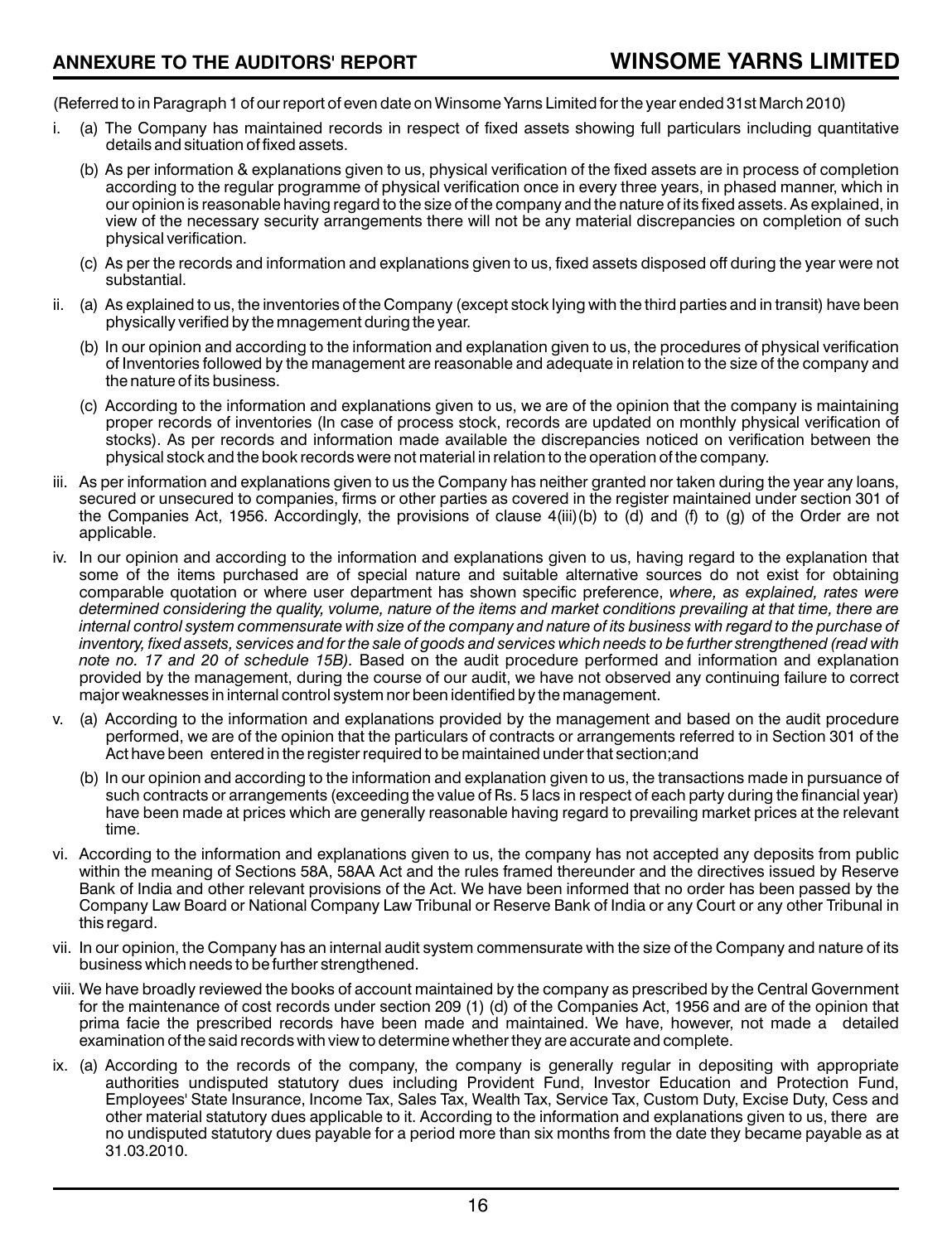(b) Based on the records and information and explanations given to us, there are no dues in respect of Income Tax, Custom Duty, Wealth Tax, Service Tax and Cess that have not been deposited on account of any dispute. In our opinion based on the records and according to the information and explanations given to us, the dues in respect of Income Tax, Sales Tax and Excise duty that have not been deposited with the appropriate authorities on account of dispute and the forum where these disputes pending are given below:

| <b>Name of the Statute</b> | <b>Nature of Dues</b>                                                                | <b>Period to which</b><br>the amount relates                      | Amount (Rs. in Lacs)             | Forum where dispute is pending                                                                 |
|----------------------------|--------------------------------------------------------------------------------------|-------------------------------------------------------------------|----------------------------------|------------------------------------------------------------------------------------------------|
| Central/State Sales tax    | Sales tax                                                                            | 1999-2000<br>1993-1994                                            | 4.35<br>2.25                     | Joint Director Excise and Taxation<br>Sales Tax Tribunal Puniab                                |
| Central Excise Act#        | <b>Excise Duty</b><br><b>Excise Duty</b><br><b>Excise Duty</b><br><b>Excise Duty</b> | 2002-2003<br>2005 to 2007<br>2006-2007,<br>2007-2008<br>2008-2009 | 456.24<br>35.74<br>18.15<br>3.82 | <b>CESTAT</b><br><b>CESTAT</b><br><b>Commissioner Appeals</b><br><b>Assistant Commissioner</b> |
| Financial Act, 1994        | Service Tax                                                                          | 2005                                                              | 0.62                             | <b>Commissioner Appeals</b>                                                                    |
| Income Tax                 | Income Tax<br>Income Tax<br>Income Tax                                               | 2004-2005<br>2005-2006<br>2006-2007                               | 33.94<br>103.77<br>125.53        | <b>ITAT</b><br>CIT(A)<br>Additional Commissioner of<br>Income Tax                              |

#(excluding excise show cause notices)

This para is to be read with note no. 1 of schedule 15B

- x. The Company has no accumulated losses at the end of the financial year and it has not incurred cash loss during the financial year. However company did incurred cash loss in the immediately preceding financial year.
- xi. In our opinion, on the basis of audit procedures and according to the information and explanations given to us, the company has not defaulted in repayment of dues (except for maximum of interest amounting to Rs. 62.96 lacs and principal amounting to Rs. 83.34 lacs and delay for maximum period of 88 days and 86 days respectively) to banks (this is to be read with note no. 2 of schedule 15B). During the year Company has not taken loan from financial institution or debenture holders.
- xii. Based on our examination of the records and the information and explanations given to us, the Company has not granted any loans and /or advances on the basis of security by way of pledge of shares, debenture and other securities.
- xiii. The Company is not a Chit Fund Company or nidhi / mutual benefit fund / society accordingly clause (xiii) of the order is not applicable.
- xiv. In our opinion, the company is not dealing in or trading in shares, securities, debenture and other investment.
- xv. According to the information and explanations given to us, the Company has not given any guarantee for loans taken by others from banks and financial institution.
- xvi. According to the information and explanations given to us, the term loans were applied for the purpose for which the loans were obtained.
- xvii. On the basis of information and explanations given to us and on overall examination of the Company, we are of the opinion that prima facie no fund raised on short-term basis which have been used for long term investment.
- xviii. According to the information and explanations given to us, the Company has not made any preferential allotment of shares to any parties or companies covered in the register maintained under Section 301 of the Act (read with note no. 3 of schedule 15B).
- xix. No debenture has been issued/ outstanding during the year hence the provision of clause 4(xix) of the said order are not applicable.
- xx. The company has not raised any money through a public issues during the year.
- xxi. To the best of our knowledge and belief, based on the audit procedures performed and on the basis of information and explanations provided by the management, no material fraud on or by the Company has been noticed or reported during the course of our audit.

For Lodha & Co. Chartered Accountants Firm Registration No. 301051E

Date : 27.05.2010

Place : New Delhi N.K. Lodha Membership No.: 85155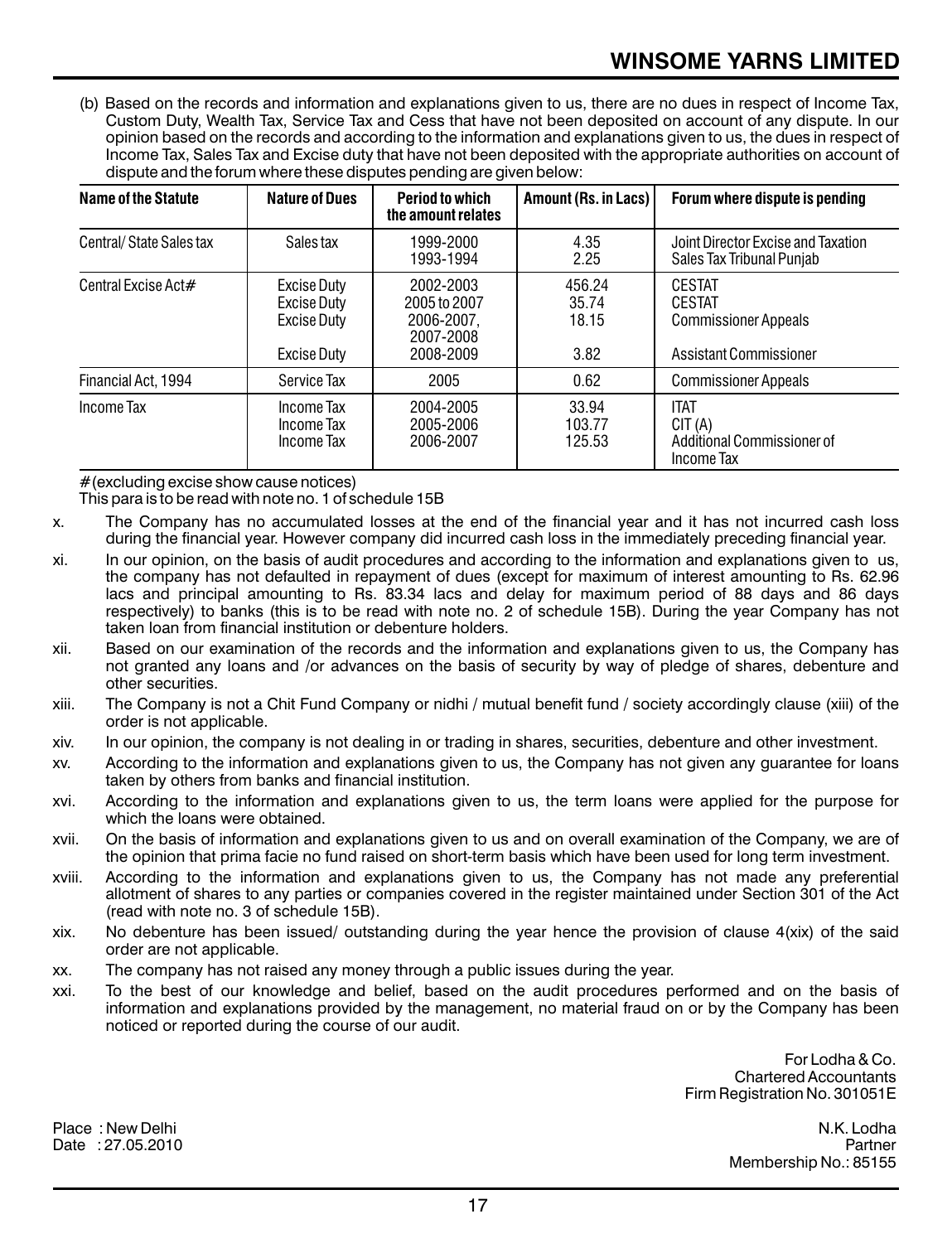## **BALANCE SHEET AS AT 31ST MARCH, 2010**

# **WINSOME YARNS LIMITED**

| <b>PARTICULARS</b>                                                                                 | <b>SCHEDULE</b><br>No.                      | <b>31st March 2010</b><br>(Rs. in lacs) | 31st March 2009<br>(Rs. in lacs)         |
|----------------------------------------------------------------------------------------------------|---------------------------------------------|-----------------------------------------|------------------------------------------|
| <b>SOURCES OF FUNDS</b><br><b>Shareholders' Funds</b><br><b>Share Capital</b>                      | 1                                           | 2578.21                                 | 2578.21                                  |
| Reserves & Surplus<br><b>Convertible Warrant</b><br>(Note No. 3 of Schedule 15B)                   | $\overline{2}$                              | 1688.96<br>1088.00                      | 2905.61                                  |
| Advance against Application Money of<br>Convertible Warrants (Note No. 19 of<br>Schedule 15B)      |                                             |                                         | 189.00                                   |
| <b>Loan Funds</b><br>Secured Loans<br><b>Unsecured Loans</b><br>Deferred Tax Liability (Net)       | 3<br>4                                      | 44516.54<br>995.83                      | 37698.24<br>2242.67<br>252.88            |
|                                                                                                    |                                             | 50867.54                                | 45866.61                                 |
| <b>APPLICATION OF FUNDS</b><br><b>Fixed Assets</b>                                                 | 5                                           |                                         |                                          |
| <b>Gross Block</b>                                                                                 |                                             | 43705.56                                | 40960.95                                 |
| Less : Depreciation                                                                                |                                             | 11154.40                                | 9138.43                                  |
| Net Block<br>Capital work-in-progress (Note No. 4 of Schedule 15B)                                 |                                             | 32551.16<br>4766.54                     | 31822.52<br>5854.34                      |
|                                                                                                    |                                             | 37317.70                                | 37676.86                                 |
| <b>Investments</b>                                                                                 | 6                                           | 1516.71                                 | 1516.71                                  |
| Deferred Tax Asset (Net)                                                                           |                                             | 333.14                                  |                                          |
| <b>Current Assets, Loans &amp; Advances</b>                                                        | 7                                           |                                         |                                          |
| Inventories<br><b>Sundry Debtors</b>                                                               |                                             | 8315.45<br>3669.27                      | 4476.31<br>3967.25                       |
| Cash and Bank Balances                                                                             |                                             | 494.25                                  | 1194.22                                  |
| Loans & Advances                                                                                   |                                             | 5405.41                                 | 3404.14                                  |
|                                                                                                    |                                             | 17884.38                                | 13041.92                                 |
| <b>Less: Current Liabilities &amp; Provisions</b><br>- Current Liabilities                         | 8                                           | 5968.32                                 | 6175.82                                  |
| - Provisions                                                                                       |                                             | 216.07                                  | 193.06                                   |
|                                                                                                    |                                             | 6184.39                                 | 6368.88                                  |
| <b>Net Current Assets</b>                                                                          |                                             | 11699.99                                | 6673.04                                  |
| Accounting Policies & Notes on Accounts                                                            | 15                                          | 50867.54                                | 45866.61                                 |
| As per our report of even date.<br>For LODHA & CO.<br><b>Chartered Accountants</b><br>FRN: 301051E |                                             |                                         |                                          |
| N.K. Lodha                                                                                         | K.V. Singhal                                | Vinod Jaria                             | Directors: Shri Brij Khanna              |
| Partner<br>M.No. 85155                                                                             | Company Secretary                           | <b>Financial Controller</b>             | Shri Chandra Mohan<br>Shri G.K. Sawhney  |
| PLACE: Chandigarh<br>DATED: 27th May 2010                                                          | Manish Bagrodia<br><b>Managing Director</b> | Satish Bagrodia<br>Chairman             | Shri S.K. Singla<br>Shri Ashish Bagrodia |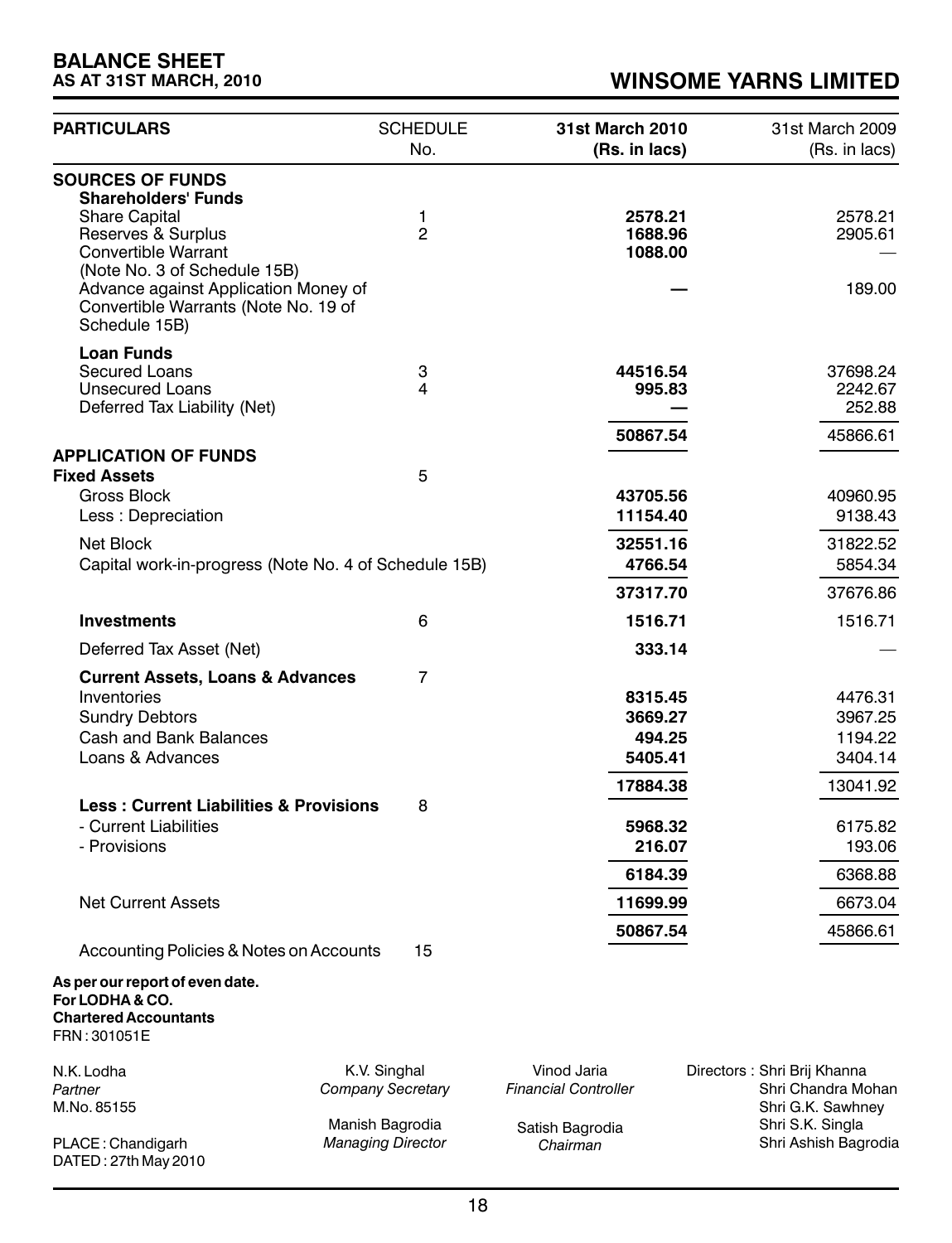## **PROFIT & LOSS ACCOUNT FOR THE YEAR ENDED 31ST MARCH, 2010**

## **WINSOME YARNS LIMITED**

| <b>PARTICULARS</b>                               | <b>SCHEDULE</b><br>No. | <b>31st March 2010</b><br>(Rs. in lacs) |                   | 31st March 2009<br>(Rs. in lacs) |
|--------------------------------------------------|------------------------|-----------------------------------------|-------------------|----------------------------------|
| <b>INCOME FROM OPERATIONS</b>                    |                        |                                         |                   |                                  |
| Sales<br>Less: Excise Duty                       | 9                      |                                         | 22225.71<br>0.18  | 14767.11<br>76.65                |
| <b>Net Sales</b>                                 |                        |                                         | 22225.53          | 14690.46                         |
| Increase/(Decrease) in Stocks<br>Other Income    | 10<br>14               |                                         | 1928.12<br>122.68 | (170.85)<br>449.62               |
|                                                  |                        |                                         | 24276.33          | 14969.23                         |
| <b>COST OF OPERATIONS</b>                        |                        |                                         |                   |                                  |
| Raw Materials consumed                           | 11                     |                                         | 13222.77          | 8741.25                          |
| Cotton Yarn Purchase                             |                        |                                         | 199.55            | 25.20                            |
| Manufacturing & other Expenses                   | 12                     |                                         | 7459.28           | 6042.28                          |
| Provision for diminution in investment           |                        |                                         |                   | 0.54                             |
|                                                  |                        |                                         | 20881.60          | 14809.27                         |
| <b>PROFIT BEFORE INTEREST &amp; DEPRECIATION</b> |                        |                                         | 3394.73           | 159.96                           |
| Less: Financial Expenses                         | 13                     |                                         | 3173.93           | 2600.24                          |
|                                                  |                        |                                         | 220.80            | (2440.28)                        |
| Depreciation                                     |                        | 2023.32                                 |                   |                                  |
| Less: Prorata Capital Subsidy                    |                        | 9.23                                    | 2014.09           | 1910.02                          |
| Net Profit/(Loss) before Tax<br>Less :           |                        |                                         | (1793.29)         | (4350.30)                        |
| — Current Tax                                    |                        |                                         |                   |                                  |
| - Credit against MAT                             |                        |                                         |                   |                                  |
| - Fringe Benefit Tax                             |                        |                                         | 0.15              | 10.47                            |
| - Deferred Tax Liability/(Asset)                 |                        |                                         | (586.02)          | (1577.88)                        |
| Net Profit/(Loss) after Tax                      |                        |                                         | (1207.42)         | (2782.89)                        |
| Add: Balance brought forward from last year      |                        |                                         | 2514.25           | 5297.14                          |
| <b>Balance carried to Balance Sheet</b>          |                        |                                         | 1306.83           | 2514.25                          |
| Earning/(Loss) Per Share-Basic and Diluted (Rs)  |                        |                                         | (0.47)            | (1.08)                           |
| Accounting Policies & Notes on Accounts          | 15                     |                                         |                   |                                  |

**As per our report of even date. For LODHA & CO. Chartered Accountants** FRN : 301051E

| N.K. Lodha                                | K.V. Singhal             | Vinod Jaria                 | Directors: Shri Brij Khanna |
|-------------------------------------------|--------------------------|-----------------------------|-----------------------------|
| Partner                                   | Company Secretary        | <b>Financial Controller</b> | Shri Chandra Mohan          |
| M.No. 85155                               |                          |                             | Shri G.K. Sawhney           |
|                                           | Manish Bagrodia          | Satish Bagrodia             | Shri S.K. Singla            |
| PLACE: Chandigarh<br>DATED: 27th May 2010 | <b>Managing Director</b> | Chairman                    | Shri Ashish Bagrodia        |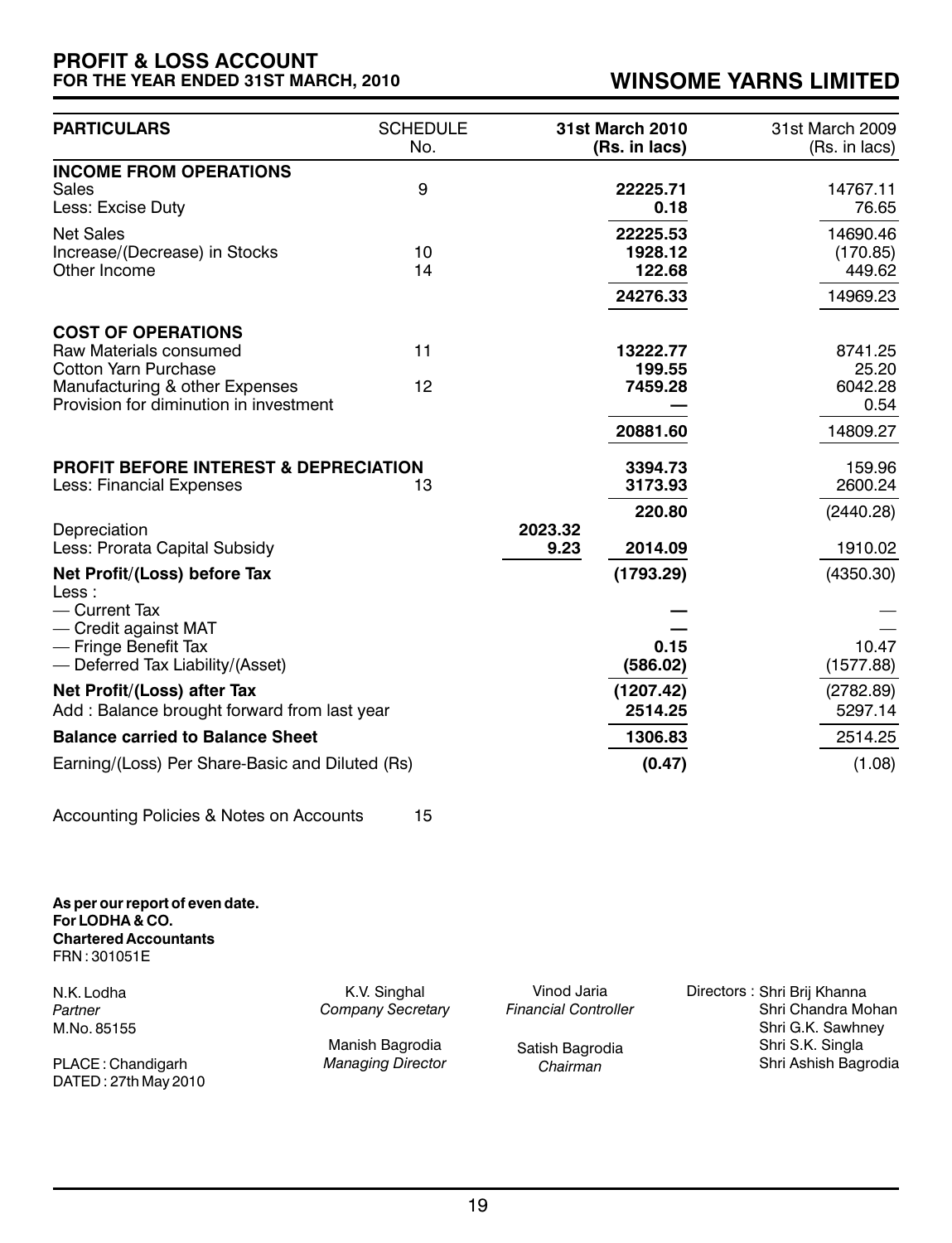## **CASH FLOW STATEMENT FOR THE YEAR ENDED 31ST MARCH, 2010**

|         | <b>PARTICULARS</b>                                                                                                                              |                                             |                                            | 2009-2010           |                                      | 2008-2009                                                     |
|---------|-------------------------------------------------------------------------------------------------------------------------------------------------|---------------------------------------------|--------------------------------------------|---------------------|--------------------------------------|---------------------------------------------------------------|
|         |                                                                                                                                                 |                                             | (Rs. in Lacs)                              | (Rs. in Lacs)       | (Rs. in Lacs)                        | (Rs. in Lacs)                                                 |
| А.      | <b>CASH FLOW FROM OPERATING ACTIVITIES</b><br>NET PROFIT/(LOSS) BEFORE TAX AND EXTRAORDINARY ITEMS<br>Adjustment for:                           |                                             |                                            | (1793.29)           |                                      | (4350.30)                                                     |
|         | Depreciation<br>Amortisation of Leasehold Land                                                                                                  |                                             | 2020.49<br>2.83                            |                     | 1921.60<br>2.83                      |                                                               |
|         | (Profit)/Loss on sale of fixed assets<br>Prorata Capital Subsidy<br>Interest expense<br>Provision for doubtful debts and advances               |                                             | (0.93)<br>(9.23)<br>2920.56                |                     | 4.86<br>(14.41)<br>2380.29<br>513.01 |                                                               |
|         | Provision for diminution in investments<br>Provision for doubtful debts and advances w/back<br>Interest income                                  |                                             | (16.59)<br>(68.20)                         | 4848.93             | 0.54<br>(90.05)                      | 4718.67                                                       |
|         |                                                                                                                                                 |                                             |                                            | 3055.64             |                                      | 368.37                                                        |
|         | OPERATING PROFIT BEFORE WORKING CAPITAL CHANGES<br>Adjustment for:<br>Trade & other receivable                                                  |                                             | (1671.62)                                  |                     | 1340.41                              |                                                               |
|         | Inventories<br>Trade & other Payables                                                                                                           |                                             | (3839.14)<br>(157.45)                      | (5668.21)           | 1440.50<br>(756.92)                  | 2023.99                                                       |
|         | <b>CASH GENERATED FROM OPERATIONS</b><br><b>Direct Taxes Paid</b>                                                                               |                                             |                                            | (2612.57)<br>(2.65) |                                      | 2392.36<br>(26.76)                                            |
|         | NET CASH FLOW FROM OPERATING ACTIVITIES                                                                                                         |                                             |                                            | (2615.22)           |                                      | 2365.60                                                       |
| В.      | <b>CASH FLOW FROM INVESTING ACTIVITIES</b><br>Purchase of fixed assets<br>Sale of fixed assets                                                  |                                             | (1664.54)<br>1.31                          |                     | (11921.99)<br>3.99                   |                                                               |
|         | Purchase of Investments<br><b>Interest Received</b>                                                                                             |                                             | 55.62                                      | (1607.61)           | 90.05                                | (11827.95)                                                    |
|         | NET CASH USED IN INVESTING ACTIVITIES                                                                                                           |                                             |                                            | (1607.61)           |                                      | (11827.95)                                                    |
| C.      | <b>CASH FLOW FROM FINANCING ACTIVITIES</b><br><b>Convertible Warrants Application Money</b>                                                     |                                             | 899.00                                     |                     | 189.00                               |                                                               |
|         | Capital Subsidy under TUFS<br><b>Interest Paid</b>                                                                                              |                                             | (2711.76)                                  |                     | 194.23<br>(2178.25)                  |                                                               |
|         | Dividend including Dividend Tax<br>Proceeds from borrowings<br>Repayment of borrowings                                                          |                                             | 8827.05<br>(3491.43)                       | 3522.86             | (30.00)<br>12061.45<br>(1166.87)     | 9069.56                                                       |
|         | NET CASH USED IN FINANCING ACTIVITIES                                                                                                           |                                             |                                            | 3522.86             |                                      | 9069.56                                                       |
|         | Net Increase/(decrease) in cash and cash equivalents<br>Cash & Cash equivalent being cash & bank balances<br>as at 31.03.2009 (opening balance) |                                             |                                            | (699.97)<br>1194.22 |                                      | (392.79)<br>1587.01                                           |
|         | Cash & Cash equivalent being cash & bank balances<br>as at 31.03.2010 (closing balance)                                                         |                                             |                                            | 494.25              |                                      | 1194.22                                                       |
|         | As per our report of even date.<br>For LODHA & CO.<br><b>Chartered Accountants</b><br>FRN: 301051E                                              |                                             |                                            |                     |                                      |                                                               |
| Partner | N.K. Lodha<br>M.No. 85155                                                                                                                       | K.V. Singhal<br>Company Secretary           | Vinod Jaria<br><b>Financial Controller</b> |                     | Directors : Shri Brij Khanna         | Shri Chandra Mohan                                            |
|         | PLACE: Chandigarh<br>DATED: 27th May 2010                                                                                                       | Manish Bagrodia<br><b>Managing Director</b> | Satish Bagrodia<br>Chairman                |                     |                                      | Shri G.K. Sawhney<br>Shri S.K. Singla<br>Shri Ashish Bagrodia |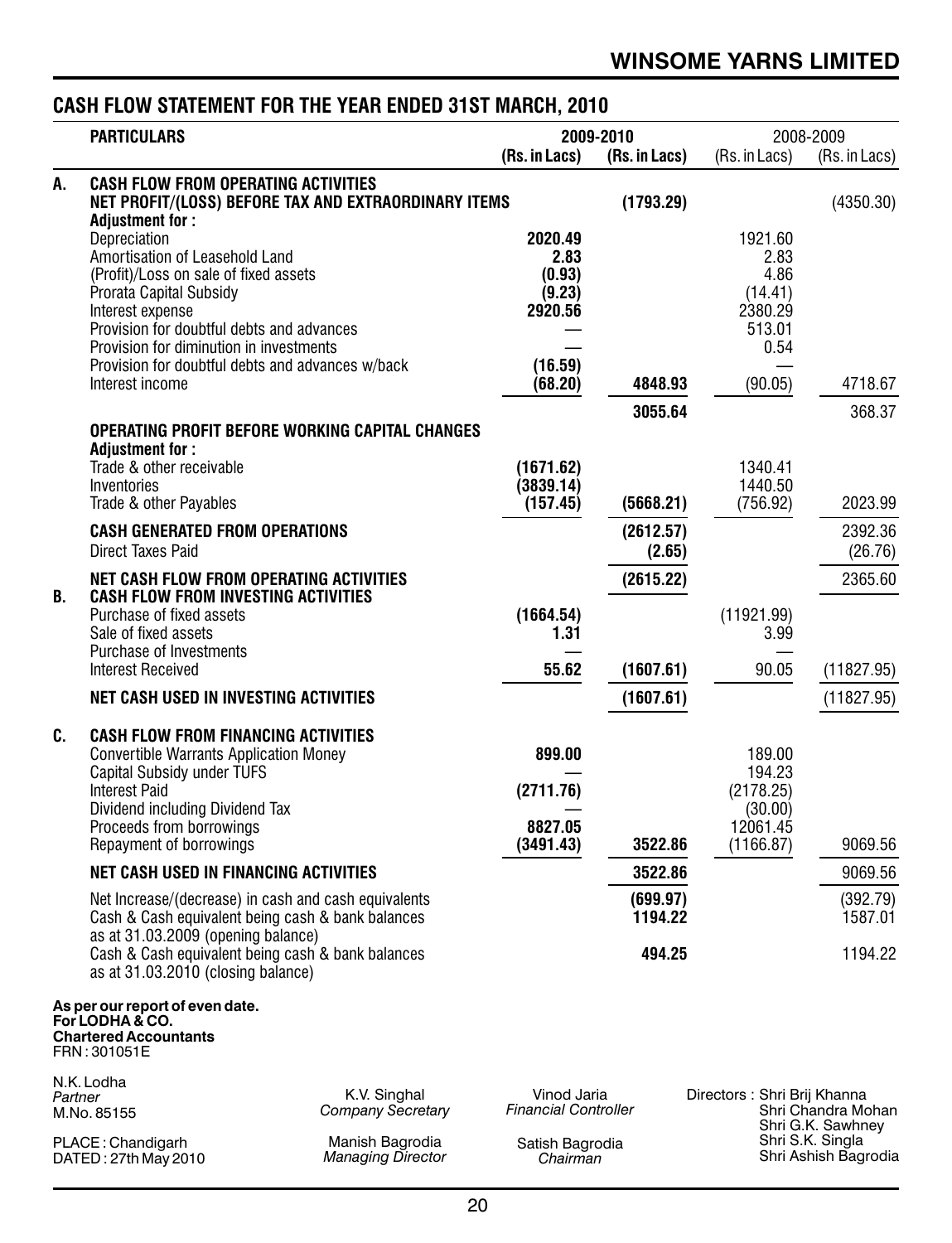**WINSOME YARNS LIMITED**

| <b>PARTICULARS</b>                                                                                                                                                                      |                 | <b>AS AT</b><br>31.03.2010<br>(Rs. in lacs)                   |                            | AS AT<br>31.03.2009<br>(Rs. in lacs)                          |
|-----------------------------------------------------------------------------------------------------------------------------------------------------------------------------------------|-----------------|---------------------------------------------------------------|----------------------------|---------------------------------------------------------------|
| <b>SCHEDULE - 1 : SHARE CAPITAL</b><br><b>AUTHORISED CAPITAL</b><br>60,00,00,000 Equity Shares of Re. 1/- each                                                                          |                 | 6000.00                                                       |                            | 4300.00                                                       |
| (Previous Year 4,30,00,000 Equity Shares of Rs. 10/- each)<br><b>ISSUED</b><br>26,04,55,790 Equity Shares of Re. 1/- each<br>(Previous Year 2,60,45,579 Equity Shares of Rs. 10/- each) |                 | 2604.56                                                       |                            | 2604.56                                                       |
| <b>SUBSCRIBED &amp; PAID-UP</b><br>25,66,59,790 Equity Shares of Re. 1/- each<br>(Previous Year 2,56,65,979 Equity Shares of Rs. 10/- each)                                             |                 | 2566.60                                                       |                            | 2566.60                                                       |
| Add: Amount Paid-up on shares forfeited                                                                                                                                                 |                 | 11.61                                                         |                            | 11.61                                                         |
|                                                                                                                                                                                         |                 | 2578.21                                                       |                            | 2578.21                                                       |
| <b>SCHEDULE - 2 : RESERVES &amp; SURPLUS</b>                                                                                                                                            | Opening         |                                                               | <b>Addition Adjustment</b> | <b>Closing</b>                                                |
| <b>CAPITAL RESERVE</b>                                                                                                                                                                  |                 |                                                               |                            |                                                               |
| State Investment Subsidy                                                                                                                                                                | 25.00           |                                                               |                            | 25.00                                                         |
| Capital Reserve - Buyback of Shares                                                                                                                                                     | 27.03<br>124.44 |                                                               |                            | 27.03<br>124.44                                               |
| <b>Capital Redemption Reserve</b><br>Capital Subsidy Reserve                                                                                                                            | 179.81          |                                                               | 9.23                       | 170.58                                                        |
| Securities Premium Account                                                                                                                                                              |                 |                                                               |                            |                                                               |
| <b>GENERAL RESERVE</b>                                                                                                                                                                  | 35.08           |                                                               |                            | 35.08                                                         |
| <b>Profit &amp; Loss Account</b>                                                                                                                                                        | 2514.25         |                                                               | 1207.42                    | 1306.83                                                       |
|                                                                                                                                                                                         | 2905.61         |                                                               | 1216.65                    | 1688.96                                                       |
|                                                                                                                                                                                         | (5508.69)       | (194.22)                                                      | (2797.30)                  | (2905.61)                                                     |
| <b>SCHEDULE - 3 : SECURED LOANS</b><br><b>FROM BANKS</b>                                                                                                                                |                 |                                                               |                            |                                                               |
| <b>Term Loans</b><br>Working Capital Term Loan<br>Interest Accrued and Due<br>Cash Credit/Packing Credit<br>Vehicle Loan<br>Notes:                                                      |                 | 32302.95<br>3160.20<br>632.90<br>8408.40<br>12.09<br>44516.54 |                            | 30795.30<br>2157.00<br>422.91<br>4305.98<br>17.05<br>37698.24 |

1. Term Loan of Rs. 30055.50 lacs (PY. Rs. 27239.61 lacs) from banks are secured by mortgage of Immovable properties situated at Village Kurawala, Distt Mohali and at Industrial Area, Phase - VII, Mohali and by hypothecation of all the company's movable properties (save & except book debts) including movable plant & machinery, spares, tools and accessories both present and future, subject to the prior charges created/to be created in favour of Company's bankers on specified movable assets for the working capital facilities . The mortgage and charges created / to be created shall rank pari-passu ' inter-se' between the Banks except a term loan of Rs. 749.98 lacs (PY Rs. 1000 Lacs) from a bank which is secured by sub-servient charges on fixed assets.

2. Term Loans from Banks of Rs. Nil ( Pr.Yr. Rs.1960.36 lacs ) under TUF Scheme are secured by way of hypothecation on Plant & Machinery and other assets purchased thereunder.

3. Term Loans from Banks of Rs.1497.47 lacs ( Pr. Yr. Rs. 595.33 lacs ) & Working Capital Term Loans of Rs.3160.20 lacs (Pr. Yr. Rs.2157.00 lacs ) are secured by way of first pari-passu charge on Fixed Assets & second pari-passu charge on current assets.

4. Packing Credit & Cash Credit are secured by hypothecation of current assets and also secured by second charge on fixed assets of the company.

All the aforesaid credit facilities mentioned at Point No. 1 to 4 here in above are also guaranteed by two directors of the Company and by Pledge of Shares of the Company held by the Promoter Group read with Note No 2(ii) of Schedule 15B.

6. Vehicle Finance is secured by hypothetication of specific assets purchased under such arrangements. Amount repayable within one year Rs. 7.50 Lacs (Pr. Yr. Rs. 2.68 Lacs).

## **SCHEDULE - 4 : UNSECURED LOANS**

| From Bank*               | 969.98 | 1270.00                  |
|--------------------------|--------|--------------------------|
| Interest Accrued and Due | 25.85  | $\overline{\phantom{m}}$ |
| Buyer's Import Credit    |        | 972.67                   |
|                          | 995.83 | 2242.67                  |

\* Rs.749.98 lacs (Previous Year Rs.1000.00 lacs) secured by hypothecation of immovable property owned by a group company and Rs. 220 Lacs (Previous Year Rs. 270 Lacs) is secured by pledge of 5,00,00,000 nos.(Previous Year 50,00,000 nos.) equity shares of the Company held by a promoter company.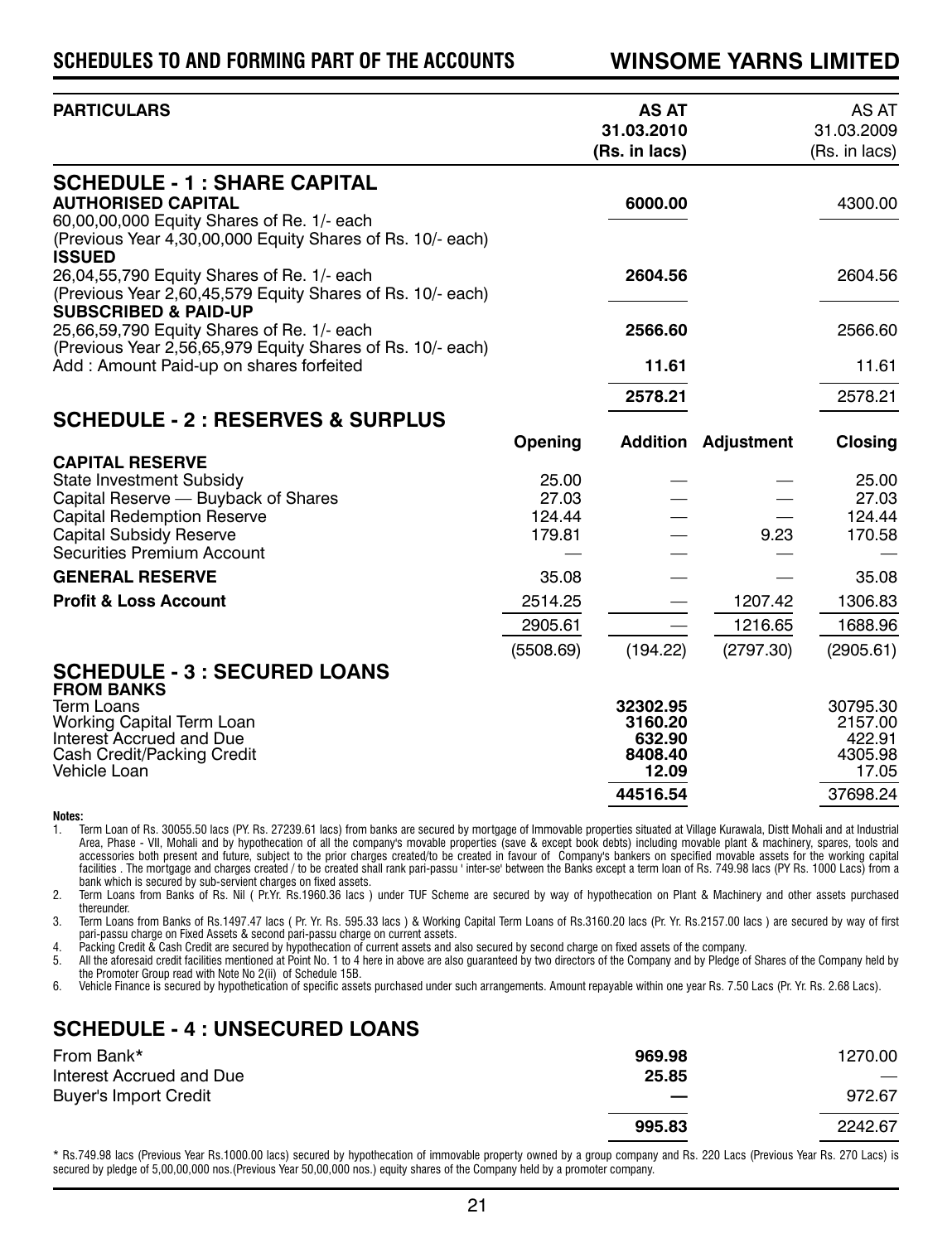## **WINSOME YARNS LIMITED**

andRs. 20.91 lacs respectively).

| <b>SCHEDULE - 5 : FIXED A</b>                                                                                                                        |                     | SELS      |                                |                     |                                                                                                                                                           |                        |                            |                 |                     | (Rs. in Lacs)       |
|------------------------------------------------------------------------------------------------------------------------------------------------------|---------------------|-----------|--------------------------------|---------------------|-----------------------------------------------------------------------------------------------------------------------------------------------------------|------------------------|----------------------------|-----------------|---------------------|---------------------|
|                                                                                                                                                      |                     |           | GROSS BLOCK                    |                     |                                                                                                                                                           | DEPRECIATION           |                            |                 |                     | <b>NET BLOCK</b>    |
| Nature of Assets                                                                                                                                     | As at<br>01.04.2009 | Additions | adjustments<br>Sales/          | 31.03.2010<br>As at | 31.03.2009<br>률                                                                                                                                           | year<br><b>For the</b> | Adjustments<br>$S$ ale $/$ | 31.03.2010<br>률 | As at<br>31.03.2010 | As at<br>31.03.2009 |
| <b>Tangible</b>                                                                                                                                      |                     |           |                                |                     |                                                                                                                                                           |                        |                            |                 |                     |                     |
| Freehold Land                                                                                                                                        | 334.94              | I         | I                              | 334.94              | I                                                                                                                                                         | I                      | I                          | I               | 334.94              | 334.94              |
| easehold Land                                                                                                                                        | 280.27              | I         | $\begin{array}{c} \end{array}$ | 280.27              | 9.55                                                                                                                                                      | 2.83                   | $\overline{\phantom{a}}$   | 12.38           | 267.89              | 270.72              |
| Buildings*                                                                                                                                           | 5571.78             | 62.96     | $\overline{\phantom{a}}$       | 5634.74             | 766.26                                                                                                                                                    | 177.19                 | I                          | 943.45          | 4691.29             | 4805.52             |
| Plant & Machinery                                                                                                                                    | 34230.50            | 2672.99   | I                              | 36903.49            | 8056.70                                                                                                                                                   | 1803.23                | I                          | 9859.93         | 27043.56            | 26173.80            |
| -urniture & Fixtures*                                                                                                                                | 379.63              | 4.96      | I                              | 384.59              | 207.23                                                                                                                                                    | 28.30                  | I                          | 235.53          | 149.06              | 172.40              |
| Vehicles                                                                                                                                             | 100.35              | 11.43     | 7.73                           | 104.05              | 52.62                                                                                                                                                     | 7.42                   | 7.35                       | 52.69           | 51.36               | 47.73               |
| Intangible                                                                                                                                           |                     |           |                                |                     |                                                                                                                                                           |                        |                            |                 |                     |                     |
| Specialised Software                                                                                                                                 | 63.48               |           | I                              | 63.48               | 46.07                                                                                                                                                     | 4.35                   | I                          | 50.42           | 13.06               | 17.41               |
| <u>Tal</u>                                                                                                                                           | 40960.95            | 2752.34   | 7.73                           | 43705.56            | 9138.43                                                                                                                                                   | 2023.32                | 7.35                       | 11154.40        | 32551.16            | 31822.52            |
| Previous Year                                                                                                                                        | 28789.42            | 12201.89  | 30.36                          | 40960.95            | 7235.51                                                                                                                                                   | 1924.43                | 21.51                      | 9138.43         | 31822.52            | 21553.91            |
| Note: *Building and Furniture & Fixtures includes capital expenditure incurred on assets/addition not owned by the Company Rs.41.18 lacs (Gross) and |                     |           |                                |                     | Rs.56.94 lacs(Gross) (Previous year Rs. 41.18 lacs and Rs.56.94 lacs) and net Rs.12.35 lacs and Rs.15.22 lacs, respectively, (Previous year Rs.16.47 lacs |                        |                            |                 |                     |                     |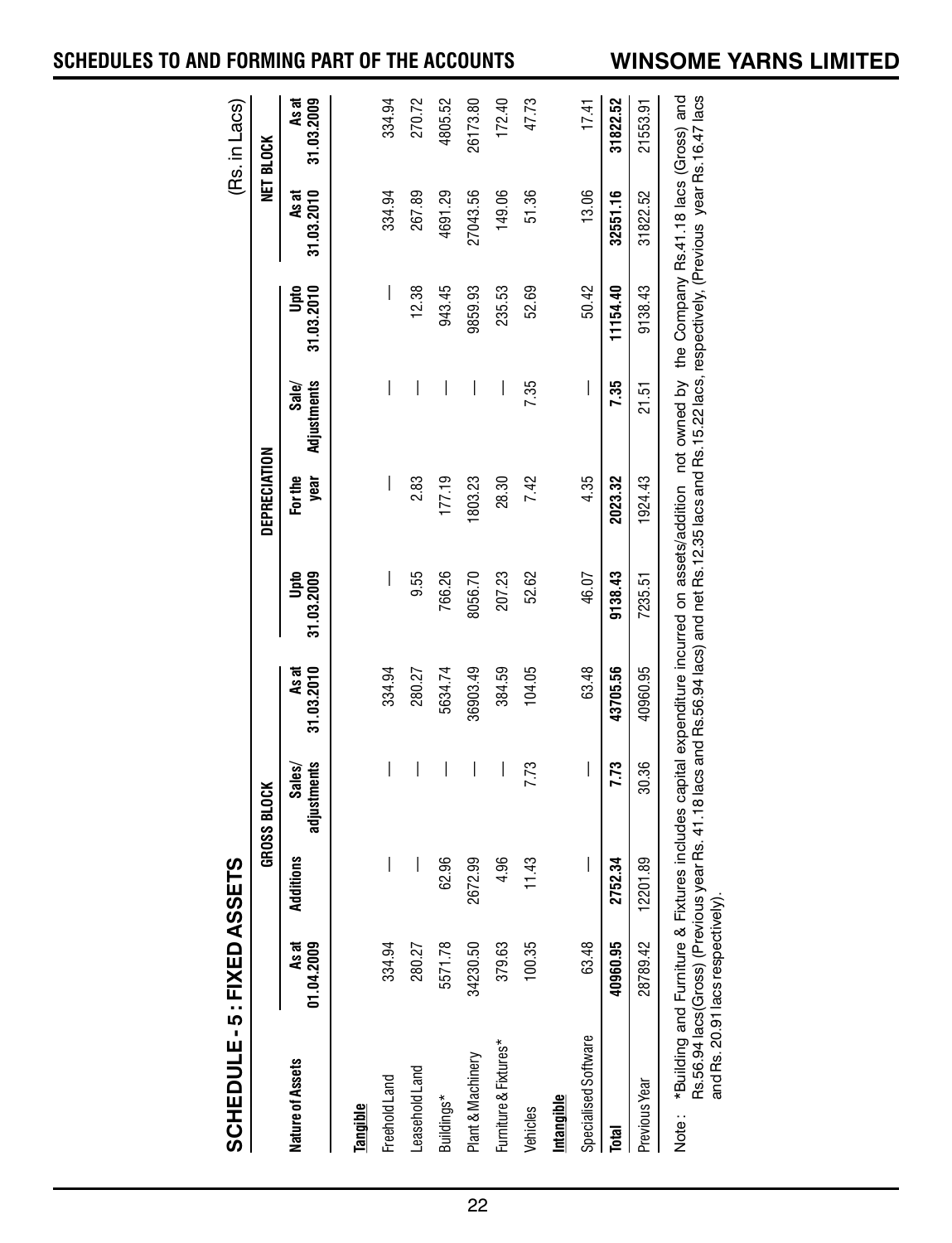## **WINSOME YARNS LIMITED**

| <b>PARTICULARS</b>                                                                                                                                              | AS AT<br>31.03.2010<br>(Rs. in lacs) | AS AT<br>31.03.2009<br>(Rs. in lacs) |
|-----------------------------------------------------------------------------------------------------------------------------------------------------------------|--------------------------------------|--------------------------------------|
| <b>SCHEDULE - 6 : INVESTMENTS</b><br>Long Term Investments (other than trade) - Unquoted                                                                        |                                      |                                      |
| <b>Wholly Owned Subsidiary</b><br>101710 Equity Shares of Winsome Yarns (Cyprus) Limited of 1 Euro each<br>(Previous Year 101000 shares of 1 Cyprus Pound each) | 446.25                               | 446.25                               |
| Less: Provision for diminution in investment                                                                                                                    | 0.54                                 | 0.54                                 |
| 180000 Preference Shares of Winsome Yarns (Cyprus) Limited                                                                                                      | 445.71<br>1071.00                    | 445.71<br>1071.00                    |
| of 1 Euro each (Previous Year 180000 shares)                                                                                                                    |                                      |                                      |
|                                                                                                                                                                 | 1516.71                              | 1516.71                              |
| <b>SCHEDULE - 7 : CURRENT ASSETS, LOANS &amp; ADVANCES</b><br><b>CURRENT ASSETS</b>                                                                             |                                      |                                      |
| Inventories (As taken, valued and certified by the management)                                                                                                  |                                      |                                      |
| Raw Materials (including material in transit Rs. 63.26 lacs, Pr. Yr. Rs. 269 lacs)<br><b>Stock in Process</b>                                                   | 2746.20<br>2236.51                   | 915.02<br>1356.33                    |
| Stores & Spares                                                                                                                                                 | 350.29                               | 270.45                               |
| Finished Goods (including goods in transit Rs. 264.66 lacs (PY Rs. 100.15 lacs)<br>Waste (As net realisable value)                                              | 2827.89<br>154.56                    | 1822.42<br>112.09                    |
|                                                                                                                                                                 | 8315.45                              | 4476.31                              |
| Sundry Debtors (Unsecured, considered good unless otherwise disclosed)<br>- Over six months                                                                     |                                      |                                      |
| Considered good                                                                                                                                                 | 2179.90                              | 2092.54                              |
| Considered doubtful<br>- Other Debts                                                                                                                            | 440.17                               | 456.76                               |
| Considered good                                                                                                                                                 | 1489.37                              | 1874.71                              |
|                                                                                                                                                                 | 4109.44                              | 4424.01                              |
| Less: Provision for doubtful debts                                                                                                                              | 440.17                               | 456.76                               |
| <b>Cash &amp; Bank Balances</b>                                                                                                                                 | 3669.27                              | 3967.25                              |
| Cash in hand                                                                                                                                                    | 0.01                                 | 0.01                                 |
| Cheques in Hand<br><b>Bank Balances with scheduled Banks</b>                                                                                                    |                                      | 3.70                                 |
| On Current Accounts                                                                                                                                             | 16.55                                | 65.71                                |
| On Unpaid Dividend Account<br>On Fixed Deposit Account (Lodged with Banks as Margin)                                                                            | 34.59<br>443.10                      | 26.58<br>1098.22                     |
|                                                                                                                                                                 | 494.25                               | 1194.22                              |
| <b>Loans &amp; Advances</b>                                                                                                                                     |                                      |                                      |
| Advances (recoverable in cash or in kind or for value to be received)<br>- Considered good                                                                      | 1470.45                              | 596.00                               |
| - Considered doubtful                                                                                                                                           | 56.25                                | 56.25                                |
| Less: Provision for doubtful advances<br>Total Advances                                                                                                         | (56.25)<br>1470.45                   | (56.25)<br>596.00                    |
| Advance Income Tax including TDS                                                                                                                                | 301.57                               | 282.23                               |
| Refunds/Claims Receivable<br><b>MAT Credit Entitlement</b>                                                                                                      | 821.92                               | 735.92<br>99.13                      |
| Interest Subsidy Receivable (under TUFS)                                                                                                                        | 99.13<br>1291.74                     | 992.31                               |
| Cenvat/VAT/Sales Tax Reimbursable                                                                                                                               | 433.83                               | 268.71                               |
| <b>Export Incentives Receivable</b><br><b>Security Deposits</b>                                                                                                 | 869.50<br>117.27                     | 309.94<br>119.90                     |
|                                                                                                                                                                 | 5405.41                              | 3404.14                              |
| SCHEDULE - 8 : CURRENT LIABILITIES & PROVISIONS<br><b>CURRENT LIABILITIES</b>                                                                                   |                                      |                                      |
| Acceptances                                                                                                                                                     | 1639.40                              | 2008.25                              |
| <b>Sundry Creditors</b><br>- Due to Micro, Small and Medium Enterprises (Note no. 20 of Schedule 15B)                                                           |                                      |                                      |
| - Others                                                                                                                                                        | 3208.99                              | 2950.98                              |
| <b>Advance from Customers</b><br>Book Overdraft (Temporarily overdrawn)                                                                                         | 367.25                               | 379.69<br>233.94                     |
| Interest Accrued but not due on Loans                                                                                                                           | 31.22                                | 58.26                                |
| <b>Other Liabilities</b><br>Unpaid Dividend*                                                                                                                    | 686.87<br>34.59                      | 518.12<br>26.58                      |
|                                                                                                                                                                 | 5968.32                              | 6175.82                              |
| <b>PROVISIONS</b>                                                                                                                                               |                                      |                                      |
| For Retirement Benefits<br>For Income Tax                                                                                                                       | 106.59<br>109.48                     | 83.58<br>109.48                      |
|                                                                                                                                                                 | 216.07                               | 193.06                               |
|                                                                                                                                                                 | 6184.39                              | 6368.88                              |
| *shall be credited to Investor's Education and Protection Fund when due.                                                                                        |                                      |                                      |

23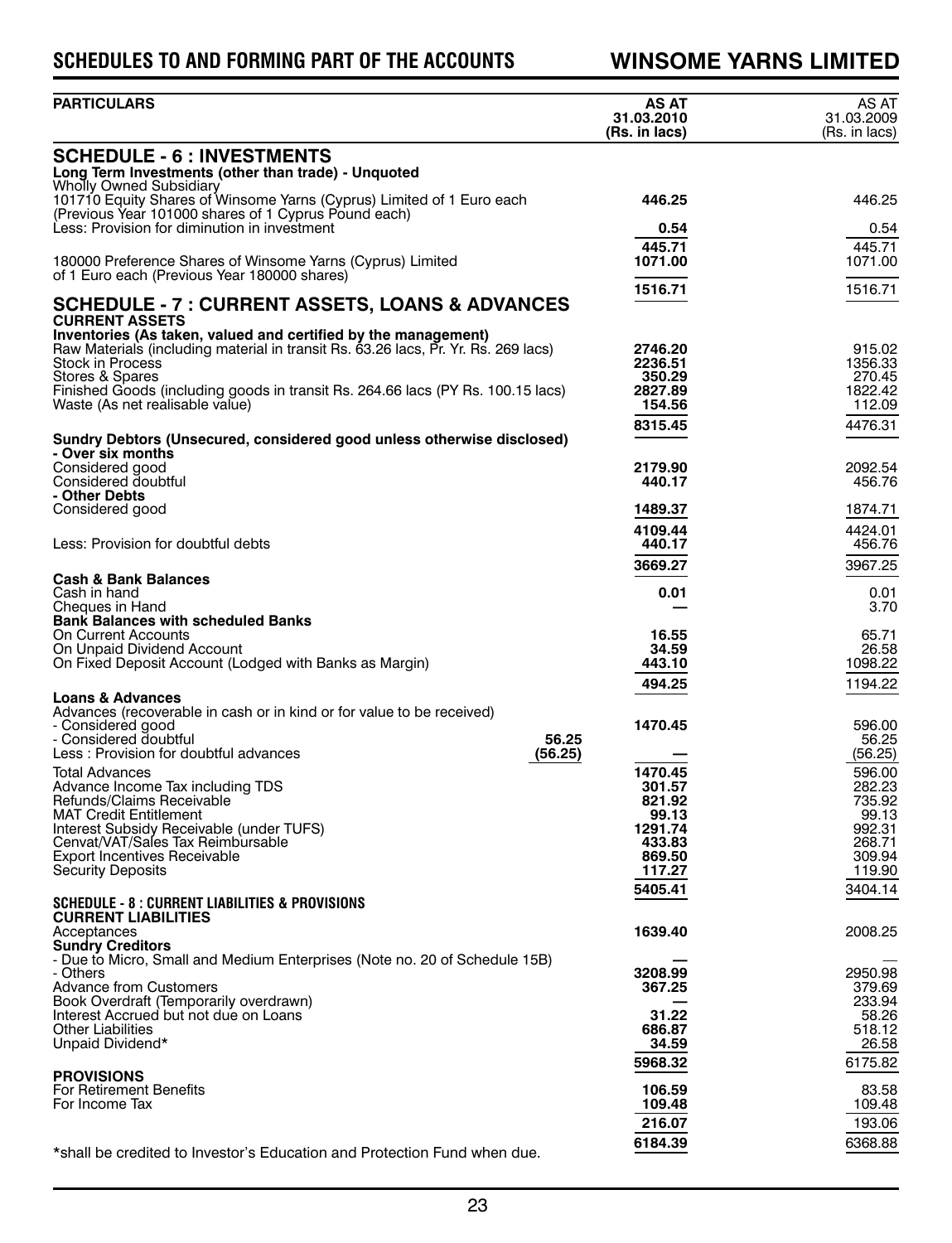**WINSOME YARNS LIMITED**

| <b>PARTICULARS</b>                                                                                                                                                                                    | 2009-2010<br>(Rs. in lacs)                                                    |                                                       | 2008-2009<br>(Rs. in lacs)             |
|-------------------------------------------------------------------------------------------------------------------------------------------------------------------------------------------------------|-------------------------------------------------------------------------------|-------------------------------------------------------|----------------------------------------|
| <b>SCHEDULE - 9 : SALES</b><br>Yarns*<br>Knitwear<br><b>Waste Sales</b><br>Job Charges (TDS Rs. 3.35 Lacs, Previous Year Rs. 4.42 lacs)                                                               | 19555.20<br>1204.35<br>1299.14<br>167.02                                      |                                                       | 12794.07<br>968.43<br>836.45<br>168.16 |
| *Includes Duty Drawback & DEPB of Rs. 947.19 lacs (PY Rs. 273.52 lacs)                                                                                                                                | 22225.71                                                                      |                                                       | 14767.11                               |
| SCHEDULE - 10 : INCREASE/(DECREASE) IN STOCKS<br><b>Closing Stock</b><br><b>Finished Goods</b>                                                                                                        |                                                                               |                                                       |                                        |
| - Yarn<br>- Knitwear                                                                                                                                                                                  | 2517.90<br>309.99                                                             |                                                       | 1773.09<br>49.33                       |
| <b>Stock in Process</b>                                                                                                                                                                               | 2827.89                                                                       |                                                       | 1822.42                                |
| - Yarn<br>- Knitwear                                                                                                                                                                                  | 1830.03<br>406.48                                                             |                                                       | 987.96<br>368.37                       |
|                                                                                                                                                                                                       | 2236.51                                                                       |                                                       | 1356.33                                |
| Waste                                                                                                                                                                                                 | 154.56                                                                        |                                                       | 112.09                                 |
| <b>Less: Opening Stock</b>                                                                                                                                                                            | 5218.96                                                                       |                                                       | 3290.84                                |
| Finished Goods<br>- Yarn<br>- Knitwear                                                                                                                                                                | 1773.09<br>49.33                                                              |                                                       | 2152.66                                |
|                                                                                                                                                                                                       | 1822.42                                                                       |                                                       | 2152.66                                |
| <b>Stock in Process</b><br>- Yarn<br>- Knitwear                                                                                                                                                       | 987.96<br>368.37                                                              |                                                       | 1061.62<br>173.64                      |
|                                                                                                                                                                                                       | 1356.33                                                                       |                                                       | 1235.26                                |
| Waste                                                                                                                                                                                                 | 112.09                                                                        |                                                       | 73.77                                  |
|                                                                                                                                                                                                       | 3290.84                                                                       |                                                       | 3461.69                                |
|                                                                                                                                                                                                       | 1928.12                                                                       |                                                       | (170.85)                               |
| <b>SCHEDULE - 11: RAW MATERIALS CONSUMED</b><br><b>Opening Stock</b><br>Purchases                                                                                                                     | 915.02<br>15053.95                                                            |                                                       | 2094.36<br>7561.91                     |
| <b>Closing Stocks</b>                                                                                                                                                                                 | 15968.97<br>2746.20                                                           |                                                       | 9656.27<br>915.02                      |
| <b>Raw Materials Consumed</b>                                                                                                                                                                         | 13222.77                                                                      |                                                       | 8741.25                                |
| <b>SCHEDULE - 12: MANUFACTURING &amp; OTHER EXPENSES</b><br><b>PAYMENT &amp; PROVISIONS OF EMPLOYEES</b>                                                                                              |                                                                               |                                                       |                                        |
| Salaries, Wages & Other Allowances<br>Contribution to Provident & Other Funds<br><b>Employees Welfare</b>                                                                                             | 1186.92<br>106.43<br>10.52                                                    | 1030.32<br>85.96<br>8.31                              |                                        |
| <b>MANUFACTURING EXPENSES</b><br>Stores & Spares consumed<br>Power & Fuel<br>Repairs to Buildings<br>Repairs to Plant & Machinery<br>Processing and Dyeing Charges<br><b>Material Handing Charges</b> | 1303.87<br>849.17<br>2801.67<br>20.12<br>15.40<br>533.37<br>128.36<br>4348.09 | 958.41<br>1648.05<br>6.26<br>22.04<br>218.36<br>82.47 | 1124.59                                |
|                                                                                                                                                                                                       |                                                                               |                                                       | 2935.59                                |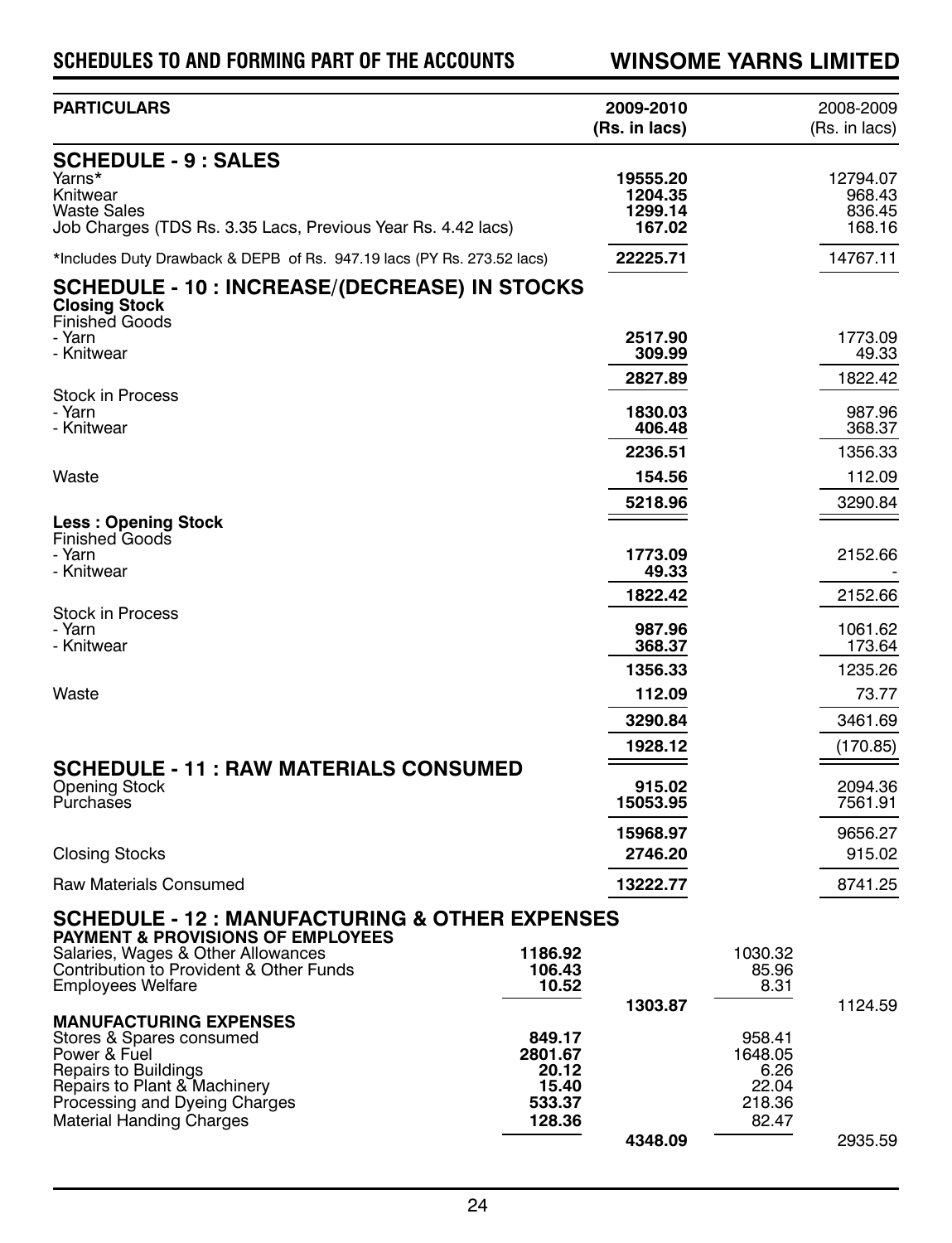**WINSOME YARNS LIMITED**

| <b>PARTICULARS</b>                                                                                                                                                                                                   | 2009-2010<br>(Rs. in lacs)               |                      | 2008-2009<br>(Rs. in lacs)        |
|----------------------------------------------------------------------------------------------------------------------------------------------------------------------------------------------------------------------|------------------------------------------|----------------------|-----------------------------------|
| <b>SCHEDULE - 12 : EXPENSES (continued)</b>                                                                                                                                                                          |                                          |                      |                                   |
| <b>ADMINISTRATIVE AND OTHER EXPENSES</b><br>Rent<br>Printing & Stationery                                                                                                                                            | 30.02<br>5.64                            |                      | 30.04<br>7.71                     |
| Rates & Taxes<br><b>Director Sitting Fee</b><br>Insurance                                                                                                                                                            | 0.45<br>1.85<br>45.87                    |                      | 0.35<br>1.80<br>42.13             |
| Repair & Maintenance<br>Travelling & Conveyance<br>Miscellaneous Expenses<br><b>Wealth Tax</b>                                                                                                                       | 24.88<br>145.66<br>124.94                |                      | 16.58<br>133.61<br>112.13<br>0.10 |
| Postage, Telegrams and Telephones<br>Loss on sale of fixed assets                                                                                                                                                    | 40.23                                    |                      | 52.27<br>4.86                     |
| Liability/Balances written off (Net)<br>Exchange Rate Difference (Net)<br>Legal & Professional Charges<br>Charity & Donation<br>Prior Period Expenses (Net)<br>Provision for Doubtful Debts/Advances                 | 2.95<br>192.51<br>118.01<br>0.12<br>6.08 |                      | 90.21<br>0.47<br>13.66<br>513.01  |
| <b>AUDITORS' REMUNERATION</b><br><b>Audit Fees</b><br>Tax Audit Fees<br><b>Other Services</b>                                                                                                                        | 2.65<br>0.35<br>0.80                     | 2.65<br>0.35<br>1.06 |                                   |
| Re-imbursement of expenses                                                                                                                                                                                           | 0.76<br>4.56<br>743.77                   | 0.39                 | 4.45<br>1023.38                   |
| <b>SELLING EXPENSES</b><br>Commission on sales<br>Freight & Handling Charges<br>Advertisement & Other Selling Expenses                                                                                               | 307.85<br>700.13<br>55.57                |                      | 283.29<br>581.85<br>93.58         |
|                                                                                                                                                                                                                      | 1063.55                                  |                      | 958.72                            |
|                                                                                                                                                                                                                      | 7459.28                                  |                      | 6042.28                           |
| <b>SCHEDULE - 13 : FINANCIAL EXPENSES</b><br>Interest on Term Loans<br>(Net of re-imbursement under TUFS Rs. 1291.74 Lacs                                                                                            | 1911.66                                  |                      | 1328.84                           |
| Previous Year Rs. 829.19 Lacs)<br>Interest on Working Capital<br>Bank Charges & Commission                                                                                                                           | 1008.90<br>253.37                        |                      | 1051.45<br>219.95                 |
| <b>SCHEDULE - 14 : OTHER INCOME</b>                                                                                                                                                                                  | 3173.93                                  |                      | 2600.24                           |
| Miscellaneous Income<br>Duty Drawback Others                                                                                                                                                                         | 32.55                                    |                      | 25.69<br>105.89                   |
| Interest Received (TDS Rs. 7.90 lacs Previous Year Rs. 17.77 lacs)<br>Sale of Scrap<br>Liability/Balances written back (net)<br>Profit on sale of fixed assets<br>Provision for doubtful debts/advances written back | 68.20<br>4.41<br>0.93<br>16.59           |                      | 90.05<br>62.95<br>56.48           |
| Exchange Rate Difference (Net)                                                                                                                                                                                       |                                          |                      | 108.56                            |
|                                                                                                                                                                                                                      | 122.68                                   |                      | 449.62                            |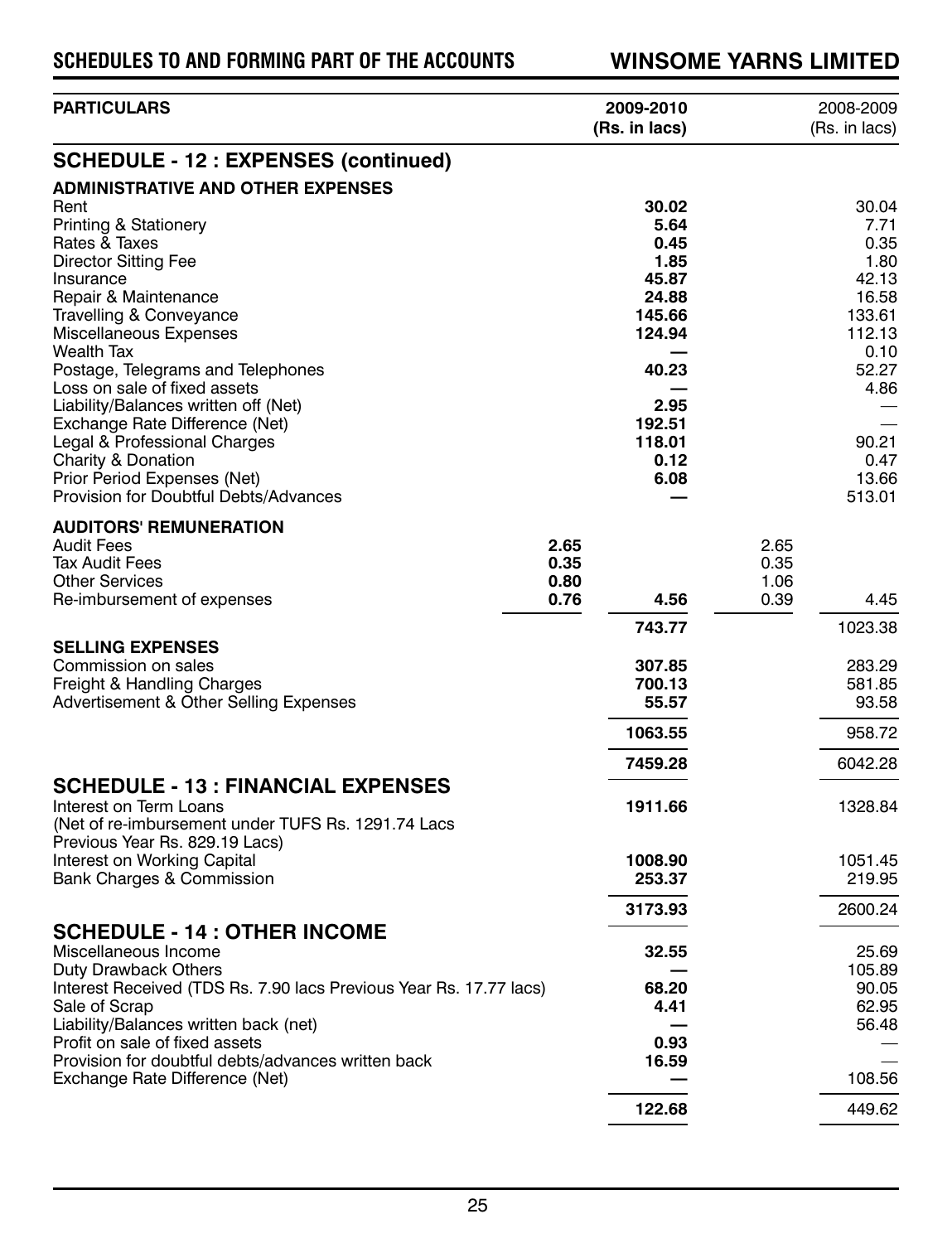## **SCHEDULE - 15 ACCOUNTING POLICIES AND NOTES FORMING PART OF THE ACCOUNTS**

#### **A) Statement of Significant Accounting Policies 1. Basis of Accounting**

The Financial Statements are prepared as a going-concern under historical cost convention on an accrual basis except those with significant uncertainity and in accordance with the Companies Act, 1956. Accounting policies not stated explicitly otherwise are consistent with generally accepted accounting principles and mandatory accounting standards.

#### **2. Use of Estimates**

The presentation of financial statements requires estimates and assumptions to be made that affect the reported amount of assets<br>and liabilities on the date of the financial statements and the reported amount of revenues a period. Difference between the actual results and the estimates are recognised in the period in which the results are known/materialized.

#### **3. Revenue Recognition**

Revenue represents the net invoice value of goods and services provided to third parties after deducting discounts, volume rebates, outgoing sales taxes and duties, and is recognised usually when all significant risks and rewards of ownership of the asset sold are transferred to the customer and the commodity has been delivered to the shipping agent. Revenues from sale of material by-products are included in revenue.

Interest income is recognised on an accrual basis in the incoming statement.

**4. Borrowing Cost** Borrowing Cost attributable to the acquisition or construction of qualifying assets are capitalised as part of the cost of such assets upto the date when such assets are ready for intended use. Other borrowing costs are charged as expense in the year in which they are incurred.

#### **5. Fixed Assets**

Fixed Assets are stated at cost of acquisition inclusive of freight, duties, taxes and installation expenses less accumulated depreciation and impairment loss, if any.

- **6. Expenditure during Construction Period**
	- All pre-operative project expenditure (net of income accrued) incurred upto the date of commercial production is capitalized and the same are allocated to the respective assets on the completion of the construction period.

#### **7. Depreciation**

- Depreciation has been provided on Fixed Assets on Straight Line Method at the rates and in the manner specified in Schedule XIV to the Companies Act, 1956 except in respect of additions arising on account of Insurance spares, on additions/extensions forming an integral part of existing plants and on the revised carrying amount of the assets identified as impaired on which<br>depreciation has been provided over residual life of the respective fixed assets. (read with para
- (ii) Depreciation on additions/disposals is provided pro-rata with reference to the month of addition/disposal.<br>(iii) Amortisation of leasehold land and buildings has been done in proportion to the period of lease.
- (iii) Amortisation of leasehold land and buildings has been done in proportion to the period of lease.<br>(iv) Leasehold land, where ownership vests with the Government / local authorities are amortized ov
- Leasehold land, where ownership vests with the Government / local authorities are amortized over the period of lease.
- Capital Expenditure on assets not owned are written off over the duration of contract or ten years, whichever is lower.

#### **8. Intangible Assets**

Intangible Assets are stated at cost of acquisition less accumulated amortisation. Technical know-how is amortised over the useful life of the underlying plant. Specialised Software is amortised over an estimated useful period of six year. Amortisation is done on straight line basis.

#### **9. Inventories**

- (i) Inventories are valued at lower of cost or net realisable value except for scrap and by-products which are valued at net realisable value.
- (ii) Cost of inventories of finished goods and work-in-process includes material cost, cost of conversion and other related overhead costs.
- (iii) Cost of inventories of raw material, work-in-process and Stores & Spares is determined on weighted average cost method.

#### **10. Investments**

Long Term Investments are stated at cost. Provision for diminution in long term investments is made only if such decline is other than temporary. Current investments are carried at lower of cost or market price.

## **11. Foreign Currency Transactions**

- (i) Transactions denominated in foreign currencies are normally recorded at the exchange rate prevailing at the time of the transaction.
- (ii) Monetary items denominated in foreign currencies at the year end are restated at year end rates. In case of monetary items which are covered by forward exchange contract is recognised as exchange difference and the pr the Profit and Loss account.
- (iii) Non monetary foreign currency items are carried at cost.

#### **12. Employees Benefits**

- (i) Defined Contribution Plan : Employee benefits in the form of Provident Fund (with Government Authorities) are considered as defined contributions are charged to the Profit and Loss Account of the year when the contribu
- **(ii) Defined Benefit Plan :** Retirement benefits in the form of Gratuity, Long Term compensated leaves and Provident Fund (multiemployer plan) are considered as defined benefit obligations and are provided for on the basis of an actuarial valuation, using the projected unit credit method, as at the date of the Balance Sheet.
- **(iii)** Other short term absences are provided based on past experience of leave availed. Actuarial gain/losses, if any, are immediately recognised in the Profit and Loss Account.

#### **13. Export Incentives**

Duty drawback/DEPB is recognised at the time of exports and the benefits in respect of advance license received by the company against export made by it are recognised as and when goods are imported against them.

## **14. Government Grants**

- Grants relating to fixed assets are shown as deduction from the gross value of fixed assets and those of the nature of project subsidy are credited to Capital Reserves.
- Other Government grants including incentives are credited to Profit and Loss Account or deducted from the related expenses.
- iii) Capital subsidy under TUFS from the Ministry of Textiles on specified processing machinery has been treated as deferred income which is comparted in the proportion of the applicable depreciation over the useful life o

#### **15. Provision for Current and Deferred Tax**

Provision for current tax is made after taking into consideration benefits admissible under the provisions of the Income Tax Act, 1961.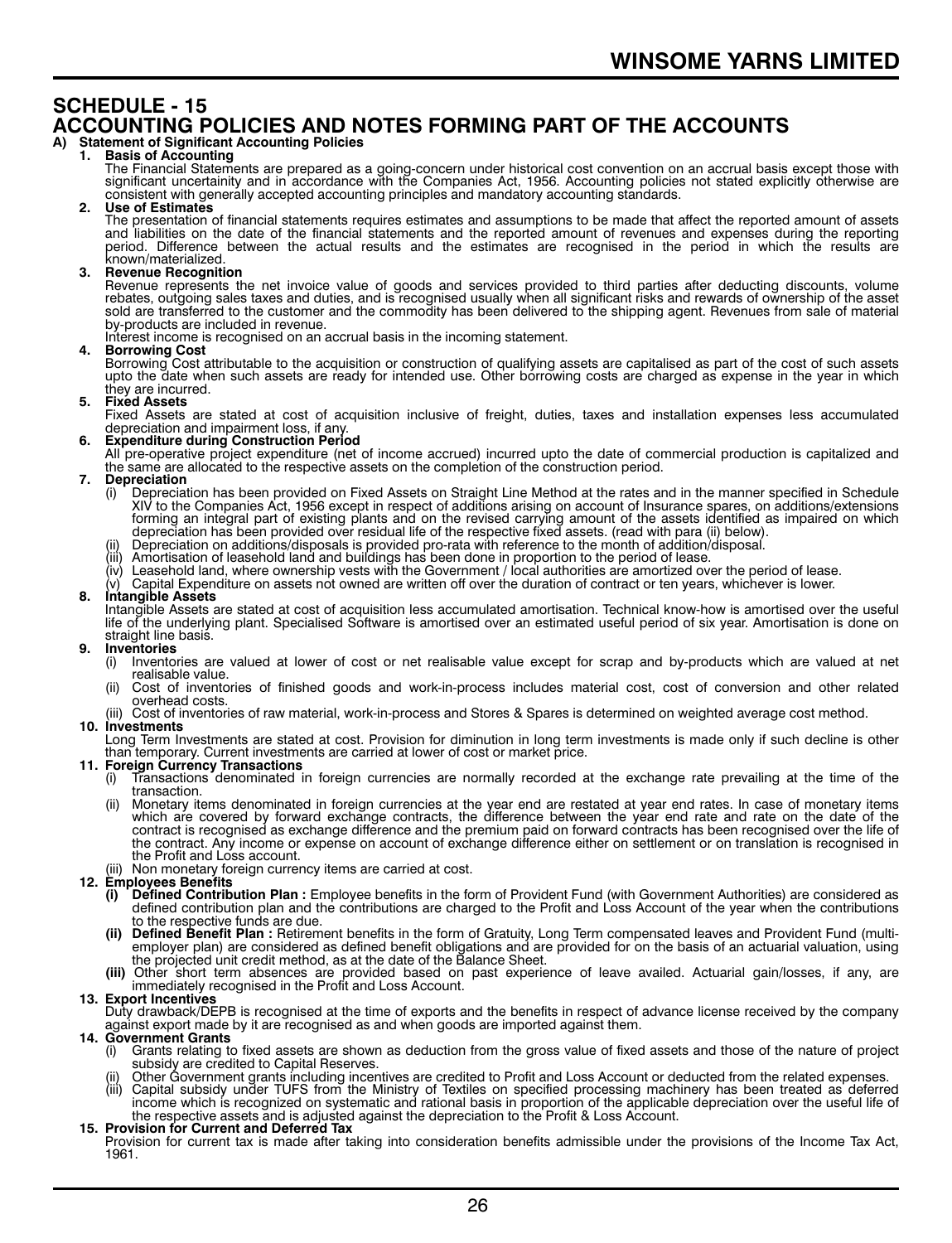Deferred tax resulting from "timing differences" between book and taxable profit is accounted for using the tax rates and laws that have been enacted or substantively enacted as on the balance sheet date. The deferred tax asset is recognised and carried forward only to the extent that there is reasonable/virtual certainty that asset will be realised in future.

#### **16. Impairment of Assets**

An asset is treated as impaired when the carrying cost of assets exceeds its recoverable value. An impairment loss is charged to the Profit and Loss Account in the year in which an asset is identified as impaired. The impairment loss recognised in prior accounting periods is reversed if there has been a change in the estimate of recoverable amount.

#### **17. Provision, Contingent Liabilities and Contigent Assets**

Provision involving substantial degree of estimation in measurement are recognised when there is a present obligation as a result of past events and it is porbable that there will be an outflow of resources. Contingent Liabilities are not recognised but are disclosed in the notes. Contigent Assets are neither recognised nor disclosed in the financial statements. **B) NOTES ON ACCOUNTS**

1. (A) Contingent Liabilities, not provided for in respect of; (As certified by the management)

| No.                                 | <b>Particulars</b>                                  | 2009-10 | (Rs. in lacs)<br>2008-09 |
|-------------------------------------|-----------------------------------------------------|---------|--------------------------|
|                                     | Bills discounted with banks                         | 2884.08 | 1716.54                  |
| (i)<br>(ii)<br>(iii)<br>(iV)<br>(v) | Outstanding Letter of Credit                        | 418.34  | 213.82                   |
|                                     | Sales Tax liability in respect of matters in appeal | 8.05    | 8.05                     |
|                                     | Excise duty show cause notices / matters in appeal  | 523.72  | 559.41                   |
|                                     | <b>Service Tax Matters</b>                          | 0.62    | 0.62                     |
| (vi)                                | Income Tax Demand                                   | 308.23  | 142.71                   |
| (vii)                               | Outstanding bank guarantees                         | 88.79   | 51.09                    |

61.09 00tstanding bank guarantees<br>(viii) Customs duty saved of Rs. 4151.70 lacs (Previous Year Rs.2677.28 lacs) for import of capital good made against EPCG<br>license against which export obligations amounting Rs. 33213.58 l

(B) In respect of certain disallowances and additions made by the Income Tax Authorities, appeals are pending before the Appellate Authorities and adjustments, if any, will be made after the same are finally determined. Considering the past experience, management is of the view that there will not be any material impact on accounts on settlement /

finalization of above

- 
- C) Estimated amount of contracts remaining to be executed on Capital Account and not provided for Rs. 862.83 Lacs ( Previous year<br>Rs.893.73 lacs ) net of advances Rs. 400.89 lacs, (Previous year Rs.11.10 lacs).<br>(A) (i) The implemented based on the sanctioned so far received from the lenders or the agreement to the restructuring scheme and

Master Restructuring Agreement (MRA) as approved on 21st July 2009. (ii) As per the above, arrangement / loans is further secured by unconditional and irrevocable personal guarantees of promoters, promoters group/ associate companies and further secured/ to be secured by pledge of 51% (Fifty one percent) of equity share capital (present /future) held/to be held by them in the company.

- (iii) CDR Empowered group have also stipulated that promoters shall arrange to bring fund to meet the deficit as stipulated and fund out of investments made in overseas subsidiaries through disinvestment which is in process.
- 
- (B) Certain covenants /conditions as stipulated in the CDR package is pending for compliance during the year.<br>(i) In the EGM halo in Star February, 2010, shareholders of the company have approved the issue of 25,10,00,000 warrant, including premium of Re.0.60 per warrant) of such warrants and made the allotment of Convertible Warrants in Board of Directors meeting held on 19.02.2010.
	- Issue proceed have been utilized for the purpose as stipulated and balance amount have been parked into Working Capital.
- 4. (A) Capital Work-In-Progress includes machinery in stock, roads, construction /capital material at site, site development expenses,<br>plant & machinery in transit /under erection and capital advance of Rs.460.89 lacs (P.Y as per detail given below:

| Pre-operative expenditure as follows :                                                                                                                       | <b>Current Year</b>                                | (Rs. in lacs)<br>Previous Year                         |
|--------------------------------------------------------------------------------------------------------------------------------------------------------------|----------------------------------------------------|--------------------------------------------------------|
| Opening Balance<br>- Stores & Spares<br>- Power & Fuel<br>- Salary, Wages & Allowances<br>- Other Expenses<br>- Interest on Term Loan (Net)<br><b>Others</b> | 424.82<br>17.69<br>9.78<br>20.55<br>7.65<br>393.84 | 751.96<br>63.50<br>90.64<br>101.61<br>446.31<br>156.16 |
| Total<br>Less: Capitalised during the year<br><b>Closing Balance</b>                                                                                         | 874.33<br>450.69<br>423.64                         | 1610.18<br>1185.36<br>424.82                           |

(B) The Company is in process of implementation of 3.90 MW Hydro Power Projects in the state of Punjab and expenses incurred till 31st March 2010 have been included in CWIP.

5. Research and development expenditure amounting to Rs.25.42 lacs (Previous year Rs.21.84 lacs) have been debited to Profit and Loss<br>account under the head Salaries, Wages & other Allowances.<br>6. In accordance with the Acc necessary.

7. In view of the Company (Accounting Standard) Rules, issued by the Ministry of Corporate Affairs for treatment of gain/(loss) on account of exchange fluctuation on loan/liability for capital assets, the company continued its policy to charge exchange difference to the Profit & Loss Account.

| 8. Managerial Remuneration:<br><b>Managerial Remuneration to Managing Director</b><br>А. | 2009-10 | (Rs. in lacs)<br>2008-09 |
|------------------------------------------------------------------------------------------|---------|--------------------------|
| Salary<br>(i)                                                                            | 22.78   | 24.00                    |
| Contribution to Provident Fund & Family Pension Funds<br>(ii)                            | 2.30    | 2.30                     |
| (iii)<br>Perquisites & Other Benefits                                                    | Nil     | Nil                      |
| (iv) Commission                                                                          | Nil     | Nil                      |
| <b>TOTAL</b>                                                                             | 25.08   | 26.30                    |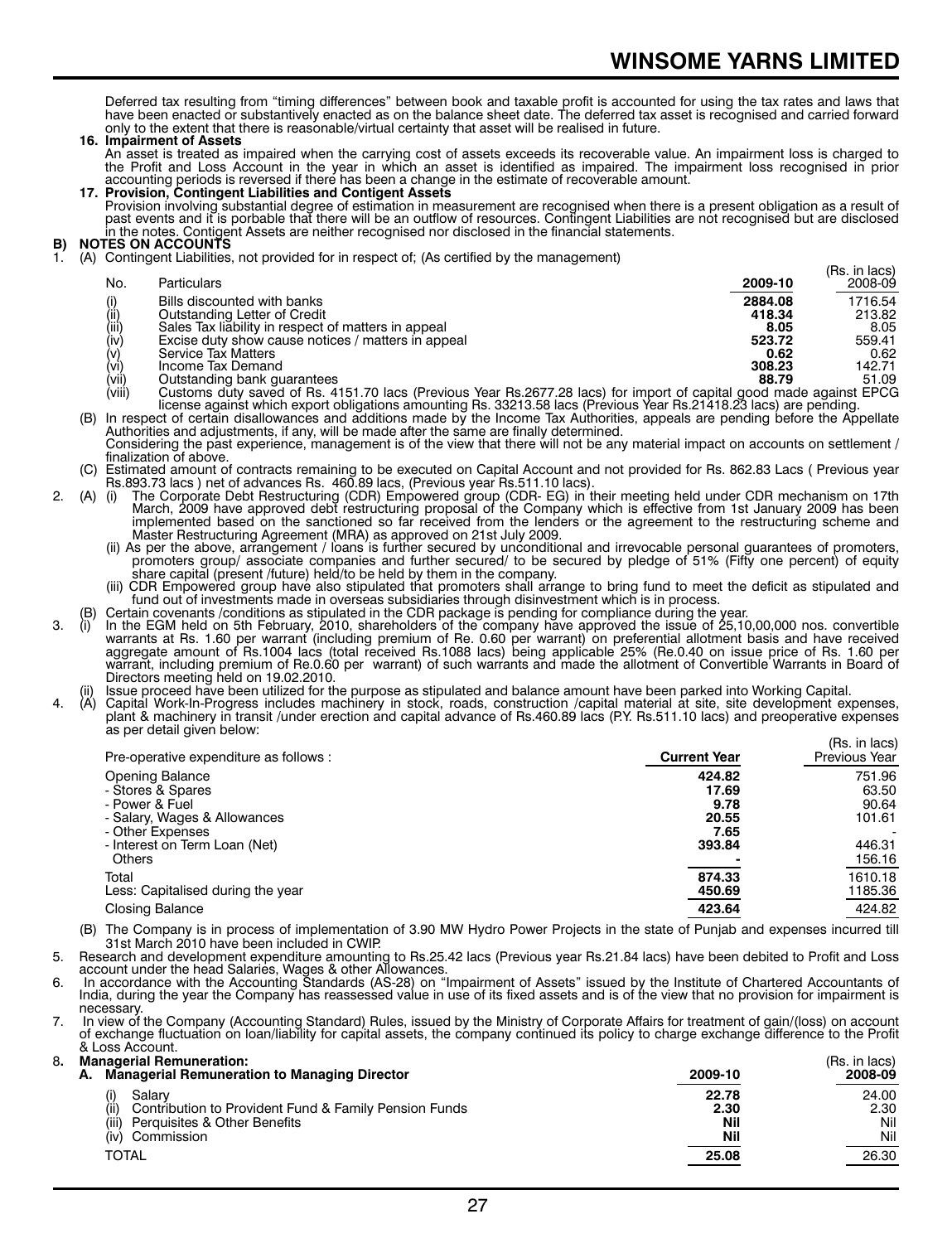Appointment and remuneration to the Managing Director w.e.f. 01.07.2009 (amounting to Rs. 17.79 lacs paid) is subject to the approval of Central Government for which application have been filed.

- 9. Step down subsidiaries (three nos) are under liquidation, namely M/s, S. C. Winsome Romania s.r.l, Romania, M/s, IMM Winsome Italia s.r.l, Italy and M/s. S.C.Textil s.r.l, Romania. The Company through it's a subsidiary have made investment of amounting to Euro 828 (Equivalent to Rs.0.54 lacs) in these subsidiaries. Considering this necessary provisions against this and outstanding in their accounts (as debtors) have been made during previous year.
- 10. (A) As per terms of the Agreement entered between company and private equity partners /sellers, the company is to invest through a<br>subsidiary i.e. WYCL (Winsome Yarns (Cyprus) Ltd) in a JV Company M/s Newcocot S.P.A. a Rs 2782.95 lacs). In earlier year the Company has made investment in equity and preference share capital of its above stated subsidiary amounting to EURO 2.55 million (Equivalent to Rs.1517.25 lacs).
	- (B) Diminution in the value of investment made amounting to Rs.1516.71 lacs in subsidiary has not been considered necessary by the company in view of strategic and long term in nature and considering the intrinsic value of the assets of the subsidiary company
- 11. Depreciation on certain Plant & Machinery is provided by considering it as continuous process plant based on technical assessment.
- 12. Company does not have taxable income for the year ended as on 31st March, 2010 under the Income Tax Act., 1961 and hence no provision for Income Tax/ Minimum Alternate Tax has been made.
- 13. Prior period adjustments (net) Rs. 6.08 lacs (P.Y. Rs. 13.66 lacs) include Freight & handling charges Rs. Nil (P.Y. Rs. 3.03 lacs), Legal & Professional charges Rs. 6.08 lacs (P.Y. Rs. 10.53 lacs), and others Rs. Nil (P.Y. Rs. 0.10 lacs).
- 14. In the opinion of the Board, the Current Assets, Loans and Advances appearing in the Company's Balance Sheet as at year end would have a value on realisation in the normal course of business at least equal to the respective amounts at which they are stated in the Balance Sheet.
- 15. Since it is not possible to ascertain with reasonable certainty/ accuracy the amount of accrual in respect of certain insurance and other claims and interest on overdue bills, the same are continued to be accounted for on settlement/ acceptance basis.
- 16. The company has initiated persuasive action for recovery of certain overdue overseas debtors of amounting to Rs.1903.39 lacs (P.Y. Rs. 2028.29 lacs). In the opinion of the management these are good and fully realizable hence no provision there against is considered necessary. However for necessary approval for the extension of time application have been filed with the appropriate authority.
- 17. Balances of certain sundry debtors, Loans & Advances, creditors (including of associates Company), and other liabilities are in process of confirmation/ reconciliation. The management is of the opinion that adjustment, if any, arising out of such reconciliation would not be material.

#### **18. Employees Benefits:**

- a) **Defined Contribution Plan:** Contribution to Defined Contribution Plan, i.e contribution to provident fund amounting to Rs. 83.62 lacs ( P. Y. Rs. 69.61 lacs) has been recognized as expense for the year.
- b) **Defined Benefit Plan:** The employee' gratuity fund is a defined benefit plan. The present value of obligation is determined based on actuarial valuation using the projected Unit Credit Method, which recognizes each period of service as giving rise to additional unit of employee benefit entitlement and measures each unit separately to build up the final obligation. The obligation for leave encashment is recognized in the same manner as gratuity. **(Rs. in Lacs)**

|     | <b>Particulars</b>                                                                                                                                                                                                                                                                                              |                                                     | Gratuity<br>(Unfunded)                               |                                                                                                       | Leave<br><b>Encashment</b><br>(Unfunded)            |
|-----|-----------------------------------------------------------------------------------------------------------------------------------------------------------------------------------------------------------------------------------------------------------------------------------------------------------------|-----------------------------------------------------|------------------------------------------------------|-------------------------------------------------------------------------------------------------------|-----------------------------------------------------|
|     |                                                                                                                                                                                                                                                                                                                 | 2010                                                | 2009                                                 | 2010                                                                                                  | 2009                                                |
| ı.  | Amount to be recognised in the balance sheet.<br>Present Value of Obligation as at 31st March 2010<br>Fair value of plan assets as at 31st March 2010                                                                                                                                                           | 71.04                                               | 53.93                                                | 35.55                                                                                                 | 29.65                                               |
|     | Funded Status [surplus/(Deficit)]<br>Net Assets/(Liability) Recognized in Balance Sheet                                                                                                                                                                                                                         | (71.04)<br>(71.04)                                  | (53.93)<br>(53.93)                                   | (35.55)<br>(35.55)                                                                                    | (29.65)<br>(29.65)                                  |
| Ш.  | Expenses recognized during the period<br><b>Current Service Cost</b><br><b>Interest Cost</b><br><b>Expected Return on Plan Assets</b><br>Actuarial (gain)/loss                                                                                                                                                  | 24.42<br>4.32<br>(1.94)                             | 21.85<br>3.30<br>(11.72)                             | 16.72<br>2.37<br>7.26                                                                                 | 19.67<br>1.19<br>(1.10)                             |
|     | Net Expenses Recognized<br>III. Reconciliation of opening and closing balance of Defined Benefit Obligation                                                                                                                                                                                                     | 26.80                                               | 13.43                                                | 26.35                                                                                                 | 19.76                                               |
|     | Present Value of Obligation at the beginning of the period<br><b>Current Service Cost</b><br><b>Interest Cost</b><br>Actuarial (gain)/loss on obligations<br><b>Benefit Paid</b><br>Present Value of Obligation as at the end of the period                                                                     | 53.93<br>24.42<br>4.32<br>(1.94)<br>(9.69)<br>71.04 | 44.11<br>21.85<br>3.30<br>(11.73)<br>(3.60)<br>53.93 | 29.65<br>16.72<br>2.37<br>7.26<br>(20.45)<br>35.55                                                    | 15.85<br>19.67<br>1.19<br>(1.10)<br>(5.96)<br>29.65 |
| IV. | <b>Actuarial/Demographic assumptions</b><br>Indian Assure Lives Mortality Table (LIC)<br>Discount rate (Per annum)<br>Expected Return on Plan Assets (Per annum)<br>Estimated rate of increase in compensation level<br>Retirement Age<br>Withdrawal Rate (All ages)<br>Disability<br>Leave Accumulation Ration | 1994-96<br>8.00%<br>8.00%<br>5.00%                  | 1994-96<br>7.50%<br>7.50%<br>5.00%                   | 1994-96<br>8.00%<br>8.00%<br>5.00%<br>58 Years<br>10%<br>No explicit allowance<br>$0.58$ (PY $0.58$ ) | 1994-96<br>7.50%<br>7.50%<br>5.00%                  |

(i) The estimate of rate of escalation in salary considered in actuarial valuation, take into account inflation, seniority, promotion and other relevant factors including supply and demand in the employment market. The above information is certified by the actuary.

(ii) The principal assumptions are the discount rate & salary growth rate. The discount rate is generally based upon the market yields available on Government bonds at the accounting date with a term that matches that of the liabilities.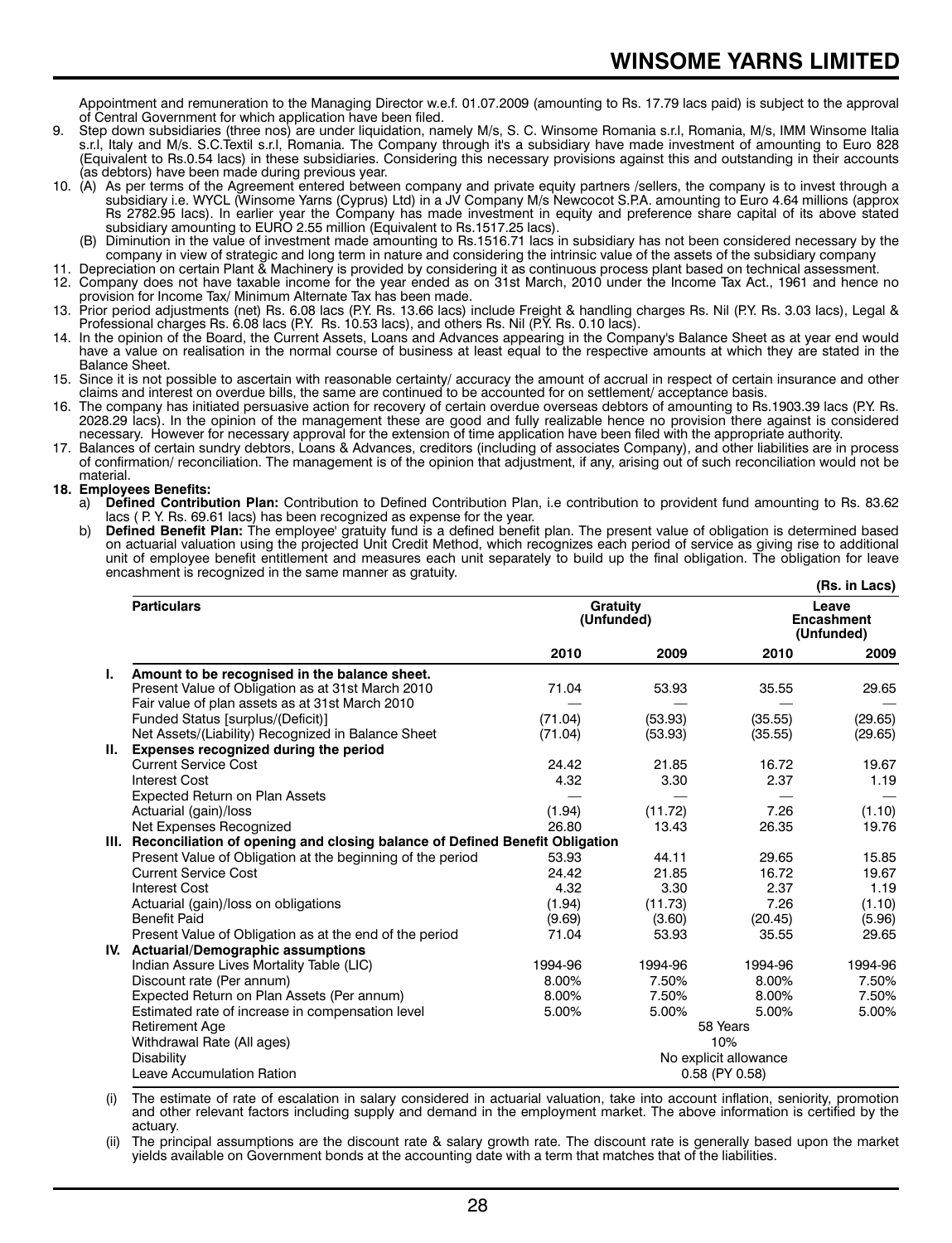## **WINSOME YARNS LIMITED**

- 19. In the AGM held on 23rd Sep 2008 the company had passed a resolution for issue of 1,55,00,000 nos Convertible Warrants on preferential basis to Non-Promoter Group & Promoter Group. However, this preferential allotment of Convertible Warrants was subsequently withdrawn by the Company vide circular Resolution No.1/2009 dated February 23, 2009, due to non-receipt of consent from a term lender and in-principle approval of the Stock Exchanges. The Company had however received an amount of Rs.216 lacs being the applicable 10% amount (Rs.1.80 on issue price of Rs.18/- per warrants, including premium) of such warrants. During the year in the EGM held on 18.06.2009 the Company have passed a resolution for issue of 64,00,000 nos. Convertible Warrants (carrying differential rights as to dividend and voting) of Rs.14/- each (aggregating to Rs.896 lacs) on preferential allotment basis to Non Promoter Group & Promoter Group which was subsequently withdrawn by the Board in their meeting held on 30.07.2009 due to non-receipt of in-principle approval of the Stock Exchanges. Further again in the AGM held on 28.09.2009 company have passed another resolution for issue of 72,00,000 nos. Convertible Warrants on preferential basis to Non-Promoter Group & Promoter Group. However, this preferential allotment of Convertible Warrants was also been subsequently withdrawn by the Board in their meeting held on 09.01.2010 due to non-receipt of consent from a term lender and in principle approval of the stock exchanges.
- 20. The Company has not received full information from vendors regarding their status under the Micro, Small and Medium Enterprises Development Act, 2006 and hence disclosure relating to amount unpaid as at year end together with interest paid /payable have been given based on the information so for available with the company/ identified by the company management. As required by section 22 of the above said Act the following information is disclosed.

| S.No. | <b>Particulars</b>                                                                                                     | 2009-10       | 2008-09       |
|-------|------------------------------------------------------------------------------------------------------------------------|---------------|---------------|
|       |                                                                                                                        | (Rs. in lacs) | (Rs. in lacs) |
| (a)   | Principal amount remaining unpaid at the end of the accounting year<br>Interest due on above<br>(ii)                   |               |               |
| (b)   | The amount of interest paid by the buyer alongwith amount of payment<br>made to the supplier beyond the appointed date |               |               |
| (c)   | The amount of interest accrued and remaining unpaid at the end of financial year                                       |               |               |
| (d)   | The amount of interest due and payable for the period of delay in making payment                                       |               |               |

(which have been paid but beyond the due date during the year) but without adding interest specified under this act.

The amount of further interest due and payable in succeeding year, until such interest is fully paid

21. The company has given interest free loan / advances in the nature of loan, to employees, in the ordinary course of its business. No loan / advances in the nature of loans have been given to employees / others for the purpose of investment in securities of the company.

#### **22. Segment Reporting**

- (i) The Company is only in one line of business namely Textile (Yarn and Knitting)
- (ii) The segment revenue in geographical segments considered for disclosure is as follow:
- (a) Revenue inside India includes sales to customers located within India. (b) Revenue outside India includes sales to customers located outside India.

Information about geographical segments (by location of customers) example about the state of the state (Rs. in lacs)

| <b>Particulars</b> |                                                         | India      | <b>Outside India</b> | Total      |  |
|--------------------|---------------------------------------------------------|------------|----------------------|------------|--|
|                    | External Revenue-Sales                                  | 8574.98    | 13650.73*            | 22225.71   |  |
|                    |                                                         | (5554.73)  | (9212.38)            | (14767.11) |  |
| ii)                | Carrying amount of segment assets by location of assets | 52596.59   | 4122.20              | 56718.79   |  |
|                    |                                                         | (47616.26) | (4307.85)            | (51924.11) |  |
| iii)               | Capital Expenditure                                     | 1664.54    |                      | 1664.54    |  |
|                    |                                                         | (11921.98) |                      | (11921.98) |  |

\* Includes Export Incentives of Rs. 947.19 Lacs (Previous Year Rs. 273.52 Lacs).

23. During the year, deferred tax in respect of timing differences has been re-assessed/re-computed and assets (net) amounting to Rs.586.02 lacs for the year has been credited to Profit & Loss Account.

|                                                                                                                                                      | 2009-10<br>(Rs. in lacs) | 2008-09<br>(Rs. in lacs) |
|------------------------------------------------------------------------------------------------------------------------------------------------------|--------------------------|--------------------------|
| Deferred Tax Liability (DTL)                                                                                                                         |                          |                          |
| Tax impact on difference between book value of depreciable assets and written down value<br>for tax purposes.                                        | 4326.78                  | 4073.96                  |
| Deferred Tax Assets (DTA)                                                                                                                            |                          |                          |
| Tax Impact of unabsorbed depreciation and business lossess                                                                                           | 4457.82                  | 3618.29                  |
| Tax impact of expenses charged to profit & loss account but allowance under tax laws deferred                                                        | 37.20                    | 28.41                    |
| Tax impact on doubtful debts and advances                                                                                                            | 164.90                   | 174.38                   |
| Deferred Tax Asset / (Liability) (Net)                                                                                                               | 333.14                   | (252.88)                 |
| Note: Management is confident about recoverability of the DTA as stated above considering the future profitability and present<br>market conditions. |                          |                          |
| 24. Earning per share                                                                                                                                |                          |                          |
| Basis for calculation of Basic and Diluted Earning Per Share as under:                                                                               |                          |                          |
|                                                                                                                                                      | 2009-10                  | 2008-09*                 |
| Net Profit/(Loss) attributable to Equity Shareholders (Rs. in lacs)                                                                                  | (1207.42)                | (2782.89)                |
| Weighted average number of equity shares for Basic EPS                                                                                               | 256659790                | 256659790                |
| Nominal Value per equity share (Rs.)                                                                                                                 |                          |                          |
| Basic EPS (Rs.)                                                                                                                                      | (0.47)                   | (1.08)                   |
| Weighted average number of equity shares for Diluted EPS                                                                                             | 495728136                | 256659790                |
| Diluted EPS (Rs.)                                                                                                                                    | (0.47)                   | (1.08)                   |
| *Refere note no. 25 below                                                                                                                            |                          |                          |

**25.** In terms of the resolution passed by the shareholders in their meeting held on 28.08.2009, fully paid up shares of Rs. 10/- each of the Company has been sub-divided into 10 no. fully paid shares of Rs. 1/- each.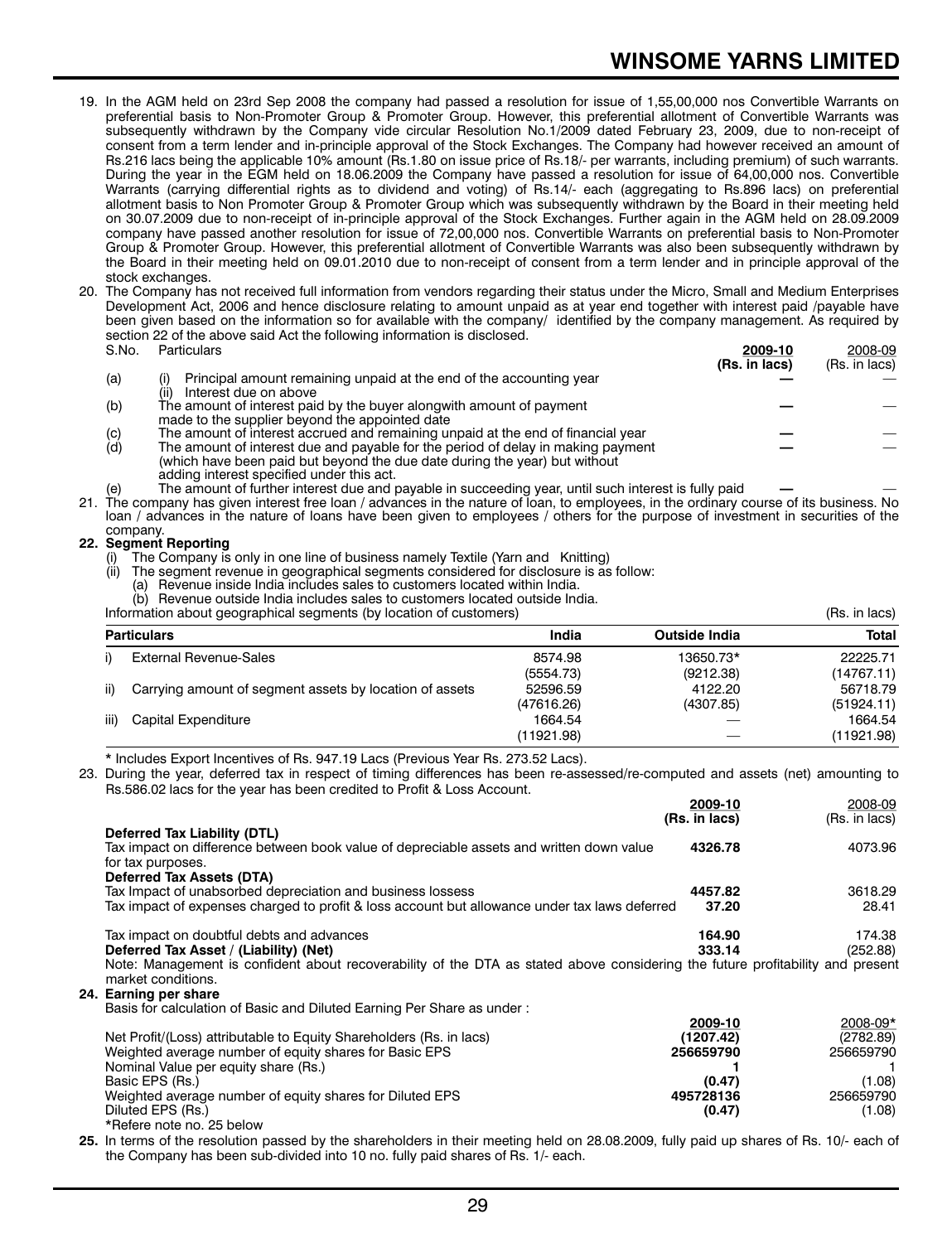#### **26. Related party disclosures.**

List of "Related party & Relationship disclosures" are given below : (as identified by the management) **1. (a) Associate Company** Winsome Textile Industries Ltd.

- 
- **(b) Subsidiary Company**
	-
	-
	- (i) Winsome Yarns (Cyprus) Limited (100% Subsidiary) (ii) S.C. Winsome Romania S.R.L. (Subsidiary of (i) above) (iii) I.M.M. Winsome Italia S.R.L. (Subsidiary of (ii) above)
	- (iv) S.C. Textil S.R.L. (Subsidiary of (iii) above)
- 

**2. Key Management Personnel and their relatives** - Shri Satish Bagrodia Chairman

- 
- -
- Shri Manish Bagrodia<br>- Shri Ashish Bagrodia<br>- Shri Ashish The Key Management Personnel & their relative have significant influence<br>- Starpoint Financial Services (Pvt.) Ltd.<br>- Shell Business Pvt. Ltd.
	-
	- Satyam Combines Pvt. Ltd.

#### **Transactions with the related parties during the year 2009-10** (Rs. in Lacs) (Rs. in Lacs)

| <b>Particulars</b>                                                                    | 2009-10  | 2008-09 |
|---------------------------------------------------------------------------------------|----------|---------|
| Winsome Textile Industries Ltd.                                                       |          |         |
| Sales of material and goods and services<br>$\overline{a}$                            | 23.00    | 70.77   |
| Purchase of material and goods and services<br>$\overline{\phantom{a}}$               | 354.49   | 238.75  |
| Expenses reimbursed to others<br>$\overline{\phantom{a}}$                             | 0.25     |         |
| Expenses reimbursed by others<br>$\overline{\phantom{a}}$                             | 5.01     |         |
| Balance Outstanding as at year end Receivable / (Payable)                             | (254.26) | 56.27   |
| Shri Satish Bagrodia                                                                  |          |         |
| Directors Sitting Fee                                                                 | 0.35     | 0.35    |
| Shri Manish Bagrodia                                                                  |          |         |
| Remuneration                                                                          | 25.08    | 26.30   |
| Shri Ashish Bagrodia                                                                  |          |         |
| Directors Sitting Fee                                                                 | 0.30     | 0.40    |
| Starpoint Financial Services Pvt. Ltd.                                                |          |         |
| Rent                                                                                  | 19.32    | 16.80   |
| Shell Business Pvt. Ltd.                                                              |          |         |
| Application / Allotment Money against Convertible Warrants                            | 473.00   | 27.00   |
| S.C. Winsome Romania                                                                  |          |         |
| Sale of material and goods and services                                               |          | 44.67   |
| Purchase of material and goods and services<br>٠                                      |          | 37.01   |
| Balance Outstanding as at year end Receivable / (Payable)<br>$\overline{\phantom{a}}$ | 86.81    | 86.81   |
| <b>IMM Winsome Italia</b>                                                             |          |         |
| Sale of material and goods and services<br>$\sim$                                     |          | 45.05   |
| Purchase of material and goods and services<br>$\overline{\phantom{a}}$               |          | 6.47    |
| Balance Outstanding as at year end Receivable / (Payable)                             | 171.01   | 171.01  |
| Winsome Yarns (Cyprus) Ltd.                                                           |          |         |
| Sale of material and goods and services                                               |          | 54.18   |

Chairman and Managing Director have given guarantees to lenders against loans taken by the Company.

#### **27. Additional information pursuant to the provisions of Paragraphs 3 and 4 of Schedule-VI to the Companies Act, 1956.**

| <b>Licensed &amp; Intalled Capacity</b><br>(a) | 2009-10 | 2008-09 |
|------------------------------------------------|---------|---------|
| Licenced Capacity:                             |         |         |
| Yarn<br>— Spindles                             | 133440  | 133440  |
| — Rotors                                       | 1536    | 1536    |
| Knitwears (Nos.)                               | 1944000 | 1944000 |
| Installed Capacity:                            |         |         |
| Yarn<br>— Spindles                             | 109824  | 101424  |
| — Knitwears (Nos.)                             | 1160000 | 1160000 |
|                                                |         |         |

**(b) (i) Production, Turnover & Stocks :** (Value Rs. in lacs)

| $110$ uuvuviii. Turiiv YVI u vivviiv .         |                      |                                   |                              |                                     |                   | $x + 10$ . $x + 100$  |                                          |                      |                      |
|------------------------------------------------|----------------------|-----------------------------------|------------------------------|-------------------------------------|-------------------|-----------------------|------------------------------------------|----------------------|----------------------|
| <b>Particulars</b><br>Openina Stock<br>Qtv. MT |                      | Value                             | <b>Production</b><br>Qty. MT | <b>Purchase</b><br>Value<br>Qtv. MT |                   | Turnover<br>Qty. MT   | <b>Closing Stock</b><br>Value<br>Qtv. MT |                      |                      |
| Yarn                                           | 1202.89<br>(1545.50) | 1773.09<br>(2152.66)              | 13384.63<br>(8970.52)        | 171.46<br>(24.54)                   | 199.55<br>(25.20) | 13281.76<br>(9337.67) | 19555.20*<br>(12794.07)                  | 1477.22<br>(1202.89) | 2517.90<br>(1773.09) |
| Knitwears (Pcs.)                               | 16228                | 49.33<br>$\overline{\phantom{0}}$ | 287503<br>(287809)           |                                     | $=$               | 224734<br>(271581)    | 1204.35**<br>(968.43)                    | 78997<br>(16228)     | 309.99<br>(49.33)    |
| Waste/Scrap                                    |                      | 112.09<br>(73.77)                 |                              | —                                   | $-$               | —                     | 1299.14<br>(836.45)                      |                      | 154.56<br>(112.09)   |

\* Includes export incentives amounting Rs. 881.80 Lacs (Previous Year Rs. 227.54 Lacs.)

Includes export incentives amounting Rs. 65.39 Lacs (Previous Year Rs. 45.98 Lacs)

Note : Figures in brackets represents figures for the previous year.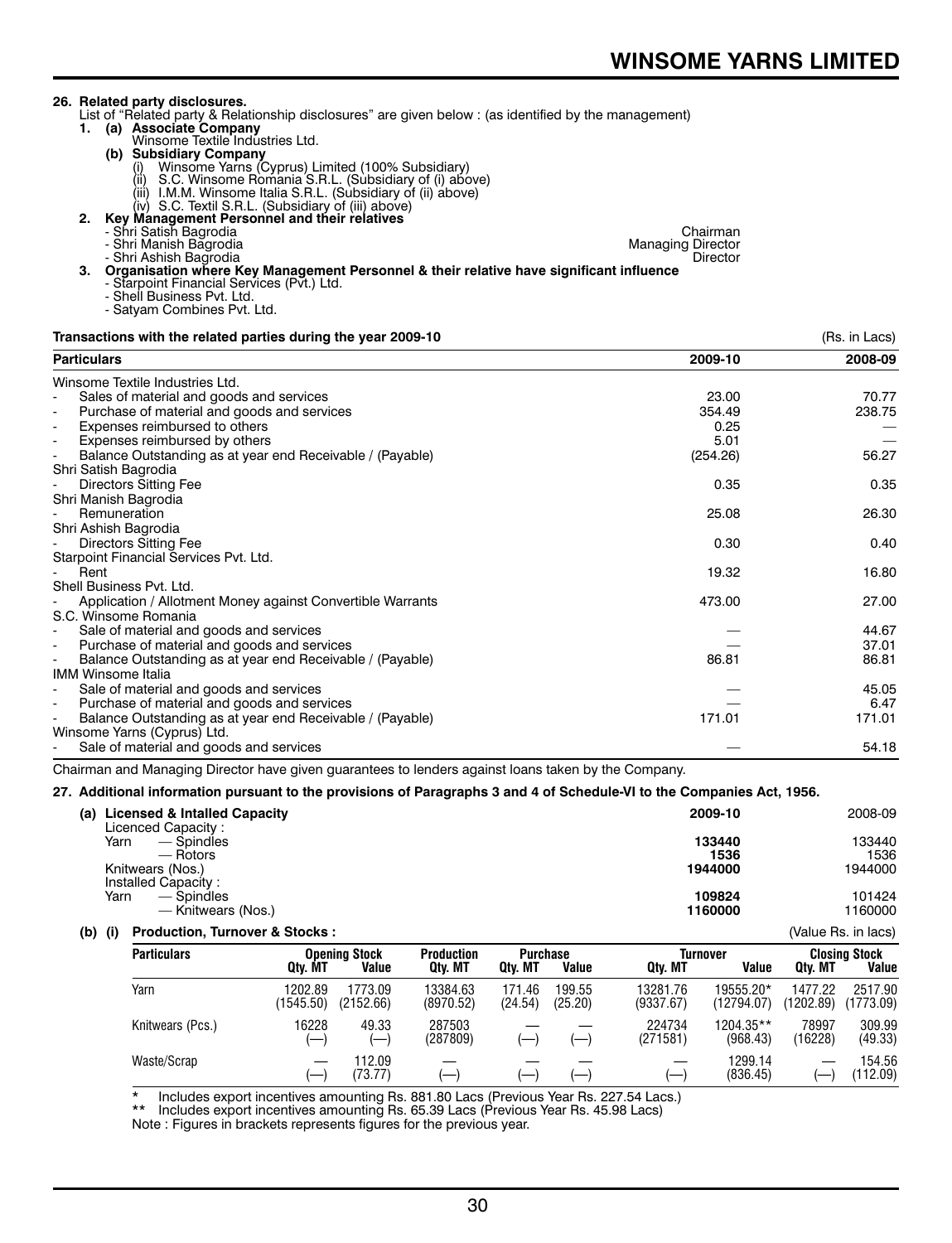## **WINSOME YARNS LIMITED**

| (ii) Raw Material Consumed | Qtv.     | Value         | Qtv.     | Value         |
|----------------------------|----------|---------------|----------|---------------|
|                            | (MT)     | (Rs. in Lacs) | (MT)     | (Rs. in Lacs) |
| Viscose                    | 393.51   | 543.17        | 399.16   | 368.74        |
| Cotton                     | 17766.82 | 12118.10      | 11742.26 | 8023.09       |
| Yarn                       | 490.44   | 561.50        | 104.62   | 349.42        |
| TOTAL                      | 18650.77 | 13222.77      | 12246.04 | 8741.25       |
|                            |          |               |          |               |

#### **(iii) Total Value of Raw Materials and Stores & Spares Consumed**

|              | Raw Material    |        |                  |        |                 |        |                  |        |
|--------------|-----------------|--------|------------------|--------|-----------------|--------|------------------|--------|
|              | Current<br>vear | %      | Previous<br>Year | %      | Current<br>vear | %      | Previous<br>Year | %      |
| Imported     | 163.60          | 1.24   | 170.99           | 1.96   | 118.08          | 13.91  | 169.32           | 17.67  |
| Indigenous   | 13059.17        | 98.76  | 8570.26          | 98.04  | 731.09          | 86.09  | 789.09           | 82.33  |
| <b>Total</b> | 13222.77        | 100.00 | 8741.25          | 100.00 | 849.17          | 100.00 | 958.41           | 100.00 |

Profit or loss on sale of stores/raw materials remains adjusted in their respective consumption accounts :

**(iv)** Consumption value of raw materials and stores and spares is derived as net of opening stock plus purchases less closing stock.

|     | owur.                                              | <b>31st March 2010</b> | 31st March 2009 |
|-----|----------------------------------------------------|------------------------|-----------------|
| C)  | <b>CIF Value of Imports:</b>                       | (Rs. in lacs)          | (Rs. in lacs)   |
|     | Plant & Machinery                                  | 600.11                 | 6913.93         |
|     | Spare Parts & components                           | 143.05                 | 93.05           |
|     | <b>Raw Material</b>                                | 245.84                 | 212.79          |
| d)  | Earnings in Foreign Exchange:                      |                        |                 |
|     | Export of goods on FOB basis                       | 12123.52               | 8627.88         |
|     | (Excluding Export through Export Houses)           |                        |                 |
| e)  | Expenditure in Foreign currency: (Cash basis)      |                        |                 |
|     | Foreign Travelling                                 | 8.52                   | 10.49           |
|     | Commission on sales                                | 55.12                  | 65.11           |
|     | <b>Consultancy Fees</b>                            | 11.47                  | 6.85            |
|     | Others                                             | <b>NIL</b>             | 4.52            |
| 28. | Remittance in Foreign Currency on Dividend Account |                        |                 |
|     | Number of Non Resident Shareholders                | <b>N.A.</b>            | 38              |
|     | Number of shares held by Non Resident Shareholders | <b>N.A.</b>            | 17000           |
|     | Net Amount of Dividend Remitted (Amount in Rs.)    | <b>NIL</b>             | 1700            |
|     | Year to which Dividend relates                     | N.A.                   | 2007-08         |

Year to which Dividend relates **N.A.** 2007-08 **29.** (a) The Foreign Currency Exposure that are not hedged by a derivative instrument or otherwise are as follows (as certified by the management) :

| Particulars                     | Document    | Amount in  |            | Amount in  |            |  |
|---------------------------------|-------------|------------|------------|------------|------------|--|
|                                 | Currency    |            | Document   |            | Rupees     |  |
|                                 |             |            | Currency   |            | (in lacs)  |  |
|                                 |             | 31.03.2010 | 31.03.2009 | 31.03.2010 | 31.03.2009 |  |
| <b>Sundry Debtors</b>           | <b>USD</b>  | 943456.33  | 5054364.41 | 302.05     | 2390.80    |  |
|                                 | <b>EURO</b> | 3461848.00 | 3586070.11 | 2015.93    | 2073.86    |  |
|                                 | <b>GBP</b>  | 25995.12   | 107342.28  | 17.68      | 71.15      |  |
|                                 | <b>CHF</b>  | 58928.54   | NIL        | 24.99      | <b>NIL</b> |  |
| <b>Sundry Creditors</b>         | <b>HKD</b>  | 34660.11   | 27244.14   | 20.03      | 1.66       |  |
|                                 | <b>EURO</b> | 41508.74   | 483639.16  | 25.13      | 298.46     |  |
|                                 | <b>JPY</b>  | 674696.00  | <b>NIL</b> | 3.24       | <b>NIL</b> |  |
|                                 | <b>USD</b>  | 7335.01    | 19729.11   | 3.29       | 8.53       |  |
|                                 | <b>CHF</b>  | NIL        | 2510829.19 | <b>NIL</b> | 982.03     |  |
|                                 | <b>GBP</b>  | NIL        | 1245.07    | <b>NIL</b> | 0.90       |  |
| Investment in Preference Shares | <b>EURO</b> | 1800000    | 1800000    | 1071.00    | 1071.00    |  |
| Foreign Commission payable      | <b>USD</b>  | 152143.92  | 71291.98   | 68.31      | 36.18      |  |
| Loans - PCFC                    | <b>USD</b>  | 843856.13  | NIL        | 378.89     | <b>NIL</b> |  |

(b) Forward contract for Rs. 2372.36 lacs, USD 50.65 lacs (PY Rs. 310.76 lacs, USD 6.00 lacs) taken to hedge the foreign currency receivables are outstanding as at 31.03.2010.

**30.** Figures for the previous year have been re-grouped/recast wherever necessary to make them comparable with those of current year. **31.** Schedule 1 to 15 form an integral part of the Balance Sheet and Profit & Loss Account.

#### **As per our report of even date. For LODHA & CO. Chartered Accountants** FRN : 301051E

N.K. Lodha *Partner* M.No. 85155

K.V. Singhal *Company Secretary*

Manish Bagrodia

Vinod Jaria *Financial Controller*

Satish Bagrodia *Chairman*

Directors : Shri Brij Khanna Shri Chandra Mohan Shri G.K. Sawhney Shri S.K. Singla Shri Ashish Bagrodia

PLACE : Chandigarh DATED : 27th May 2010

*Managing Director*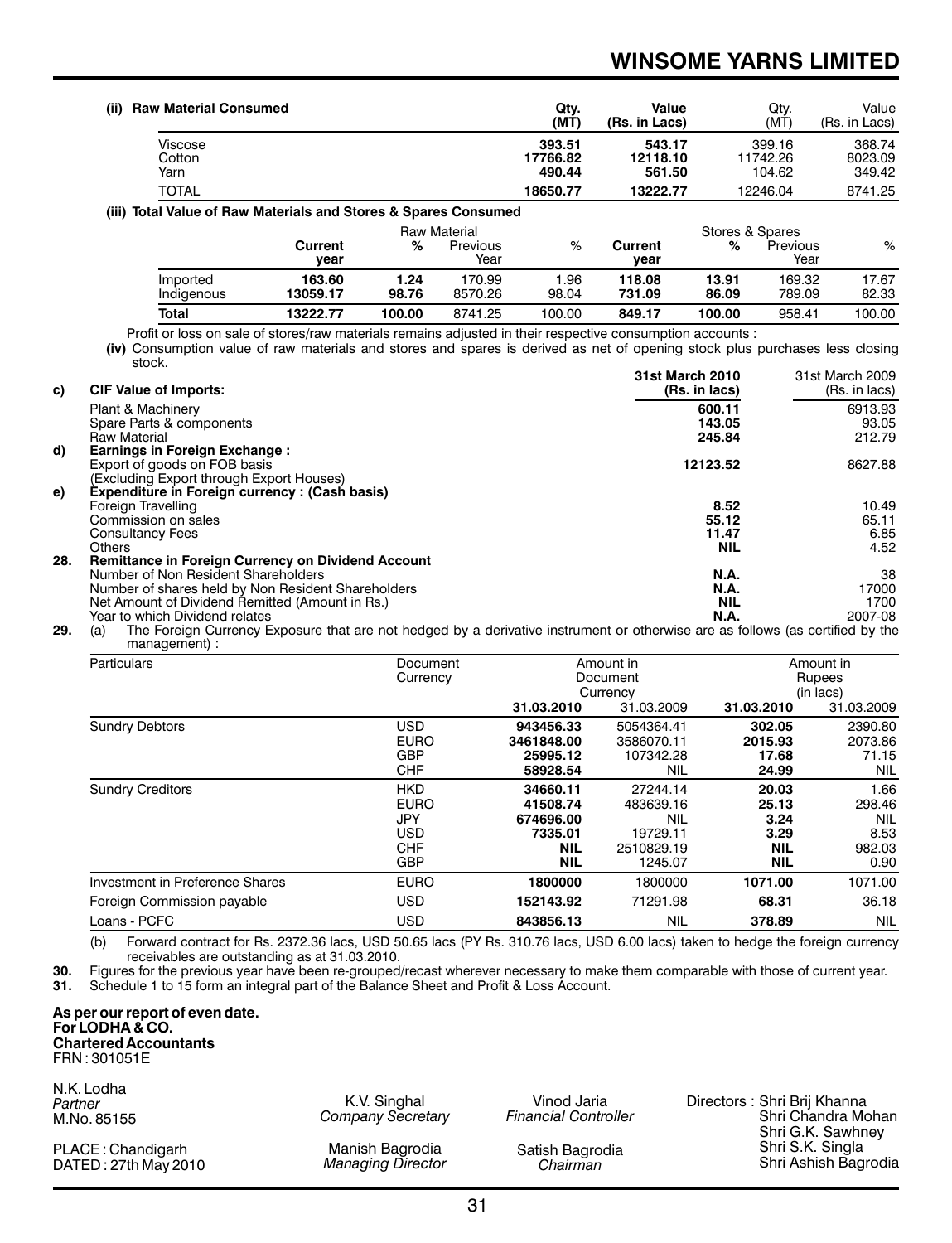## **I. Registration Details** Registration No. (CIN) L17115CH1990PLC010566 Balance Sheet Date 31-03-2010 **II. Capital Raised during the year** (Amount Rs. in thousands) Public Issue **Rights** Issue Nil Nil Bonus Issue **Private Placement** Nil 108800 **III. Position of Mobilization and Deployment of Funds** (Amount Rs. in thousands) Total Liabilities Total Assets 5705192 5705192 **Sources of Funds** Paid-up Capital **Reserve & Surplus** Reserve & Surplus 256660 168896 Secured Loans **Unsecured Loans** 4451654 99583 Forfeited share account Deferred Tax Liability 1161 Nil Convertible Warrant 108800 **Application of Funds** Net Fixed Assets **Investments** 3731770 151671 Net Current Assets Misc. Expenditure 1169999 Nil Accumulated Losses **Deferred Tax Asset (Net)** Nil 33314 **IV. Performance of Company** (Amount Rs. in thousands) Turnover including other income Total Expenditure 2427633 2606962 Profit/(Loss) Before Tax Profit/(Loss) After Tax (179329) (120742) Earning per share (Rs.) Dividend Rate (%) (0.47) Nil **V. Generic Names of Principal Products of Company** (as per monetary terms) ltem Code No. **COTTON YARN CONTAINING 85% OR MORE OF COTTON** Item Code No. COTTON YARN CONTAINING 85% OR MORE OF COTTON 520500<br>Item Code No. COTTON YARN CONTAINING LESS THAN 85% COTTON 520600 COTTON YARN CONTAINING LESS THAN 85% COTTON 520600 Item Code No. APPAREL, KNITTED OR CROCHETED 6101

**27. Balance Sheet abstract and Company's General Business profile information pursuant to Part IV of Schedule VI of the Companies Act, 1956.**

> K.V. Singhal *Company Secretary*

Vinod Jaria *Financial Controller*

PLACE : Chandigarh DATED : 27th May 2010

Manish Bagrodia *Managing Director* Satish Bagrodia *Chairman*

Directors : Shri Brij Khanna Shri Chandra Mohan Shri G.K. Sawhney Shri S.K. Singla Shri Ashish Bagrodia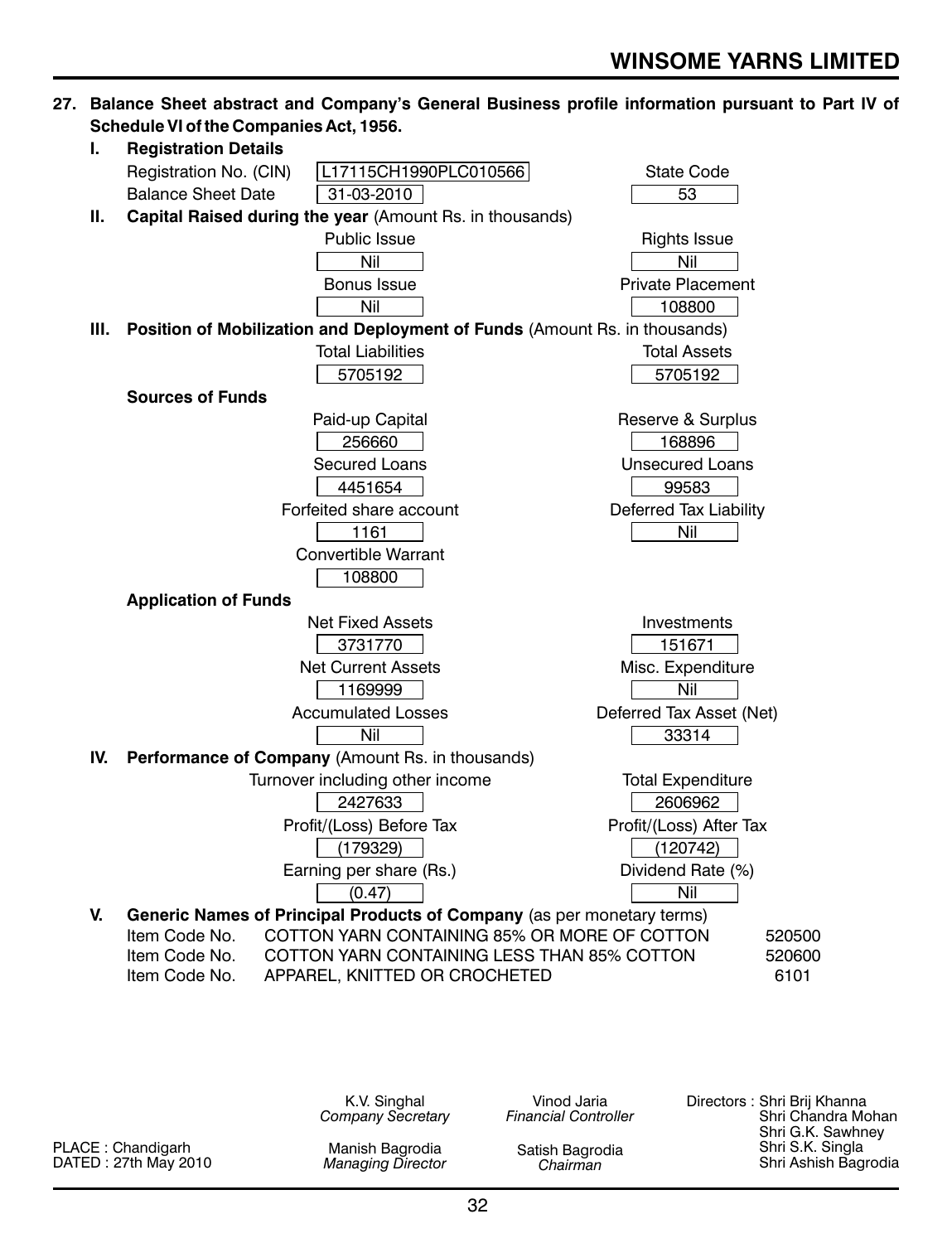## **SECTION 212**

## **Statement pursuance to Section 212 of the Companies Act, 1956 relating to subsidiary company**

|                                  | Number of Shares in the<br>Subsidiary Company held by<br>Winsome Yarns Limited at the<br>financial year ending date |                                 | The net aggregate of profit/(losses) of the Subsidiary Companies so far as<br>they concern the members of Winsome Yarns Limited |                                                                                                            |                                                                                                               |                                                                                                                   |  |  |
|----------------------------------|---------------------------------------------------------------------------------------------------------------------|---------------------------------|---------------------------------------------------------------------------------------------------------------------------------|------------------------------------------------------------------------------------------------------------|---------------------------------------------------------------------------------------------------------------|-------------------------------------------------------------------------------------------------------------------|--|--|
|                                  |                                                                                                                     |                                 |                                                                                                                                 | For Current Financial Year                                                                                 | For Previous Financial Year                                                                                   |                                                                                                                   |  |  |
| Name of the Subsidiary Companies | Equity<br>(Nos.)                                                                                                    | Extent of<br>holding<br>(% age) | Dealt with in the<br>accounts of<br>Winsome Yarns<br>Limited for the<br>year ended 31st<br>March, 2010                          | Not dealt with in the<br>accounts of<br>Winsome Yarns<br>Limited for the<br>year ended 31st<br>March, 2010 | Dealt with in the<br>accounts of<br><b>Winsome Yarns</b><br>Limited for the<br>year ended 31st<br>March, 2009 | Not dealt with in the<br>accounts of<br><b>Winsome Yarns</b><br>Limited for the<br>year ended 31st<br>March, 2009 |  |  |
|                                  |                                                                                                                     |                                 | Rupees in Lacs                                                                                                                  | Rupees in Lacs                                                                                             | Rupees in Lacs                                                                                                | Rupees in Lacs                                                                                                    |  |  |
| Winsome Yarns (Cyprus) Limited   | 101000                                                                                                              | 100%                            |                                                                                                                                 | (10.04)                                                                                                    |                                                                                                               | (13.85)                                                                                                           |  |  |
| S.C. Winsome Romania S.r.I.      | 54090                                                                                                               | 90%                             | The accounts have not been considered for consolidation, since company is<br>under liquidation                                  |                                                                                                            |                                                                                                               |                                                                                                                   |  |  |
| I.M.M. Winsome Italia S.r.I.     | 2705                                                                                                                | 90%                             | The accounts have not been considered for consolidation, since company is<br>under liquidation                                  |                                                                                                            |                                                                                                               |                                                                                                                   |  |  |
| S.C. Textil S.r.I.               | 321772                                                                                                              | 90%                             | The accounts have not been considered for consolidation, since company is<br>under liquidation                                  |                                                                                                            |                                                                                                               |                                                                                                                   |  |  |

## **Note:**

The financial year of Winsome Yarns (Cyprus) Limited is 1st April, 2009 to 31st March, 2010 and the other three subsidiary companies are 1st January, 2009 to 31st December, 2009.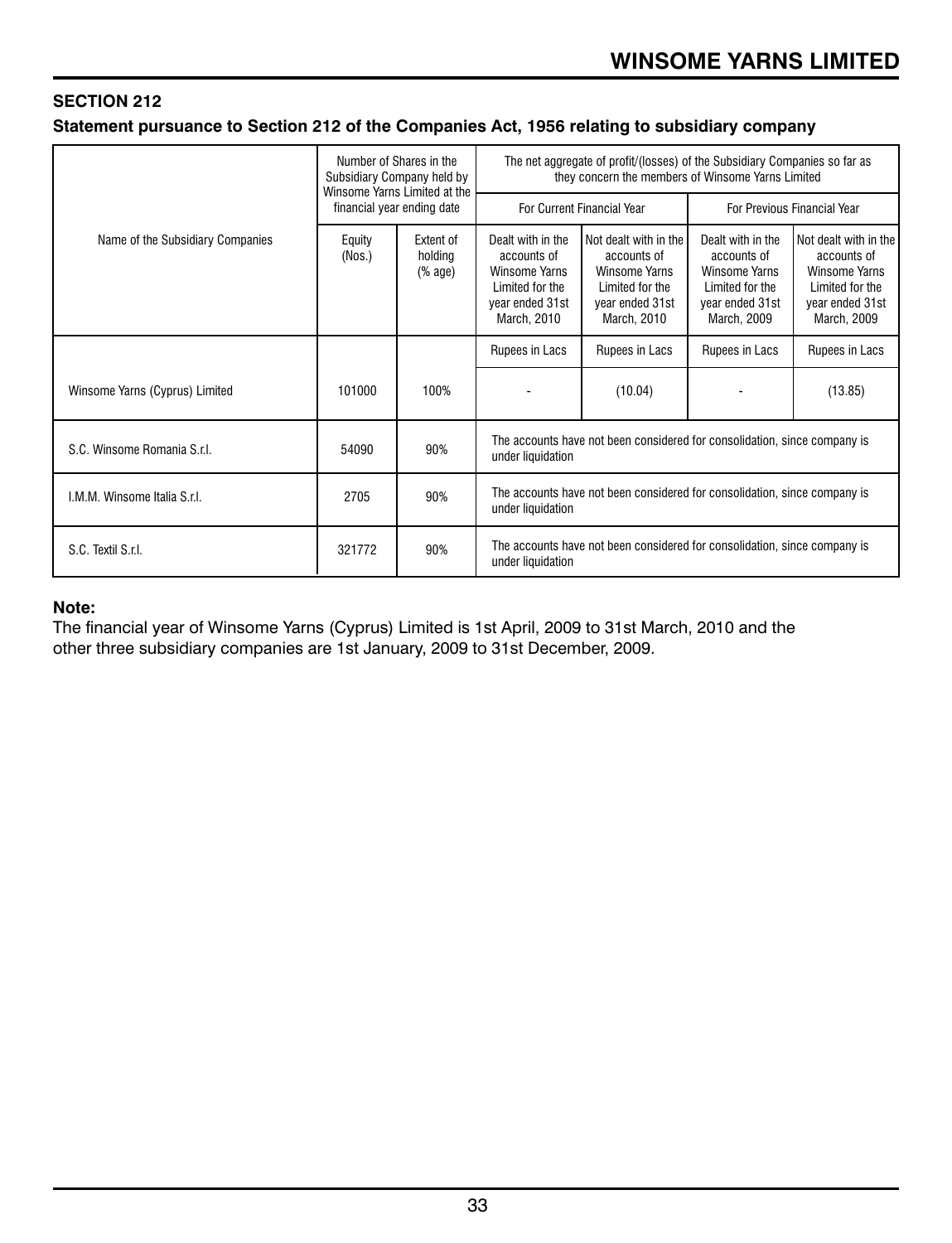## **AUDITORS' REPORT ON THE CONSOLIDATED FINANCIAL STATEMENTS**

## **To the Board of Directors of Winsome Yarns Limited on the Consolidated Financial Statements of Winsome Yarns Limited and its subsidiary.**

- 1. We have examined the attached consolidated Balance Sheet of Winsome Yarns Limited and its subsidiary as at 31st March 2010, and the consolidated Profit and Loss Account and also the consolidated Cash Flow Statement for the year then ended.
- 2. These financial statements are the responsibility of Winsome Yarns Limited's management. Our responsibility is to express an opinion on these financial statements based on our audit. We conducted our audit in accordance with generally accepted auditing standards in India. These standards require that we plan and perform the audit to obtain reasonable assurance about whether the financial statements are prepared, in all material respects, in accordance with an identified financial reporting framework and are free of material misstatements. An audit includes examining, on a test basis, evidence supporting the amounts and disclosures in the financial statements. An audit also includes assessing the accounting principles used and significant estimates made by management as well as, evaluating the overall financial statement presentation. We believe that our audit provides a reasonable basis for our opinion.
- 3. We did not audit the financial statements of the foreign subsidiary namely Winsome Yarns (Cyprus) Limited whose financial statement reflects total assets of Rs.1839.64 lacs as at 31st March 2010 and total revenues of Rs. Nil for the year then ended. The separate financial statements of above said subsidiary have been audited by other auditors, as per applicable GAAP in their Country, whose report has been furnished to us by the management and our opinion, insofar as it relates to the amounts included in respect of the subsidiary, is based solely on the report of the other auditors.
- 4. Without qualifying attention is drawn on note no.4 of schedule 15 regarding depreciation on certain Plant & Machinery is provided as per the rates applicable to the continuous process plant for the reason as stated in the said note.
- *5. Further attention is invited to;*
	- *(a) Note no.5 of schedule 15 regarding non provision for shortfall in recovery (amount unascertained) against overdue debt aggregating to Rs.1903.39 lacs as stated in the said note for which persuasive action for recovery has been initiated, in the opinion of the management these debts are good and recoverable and our inability to comment thereon.*
	- *(b) Note no.7 (c) of Schedule 15 regarding non provision for diminution in the value of investment in a subsidiary company (impact unascertainable) for the reason as stated in the said note and our inability to comment thereon.*
	- *(c) Appointment and remuneration paid to the managing director amounting to Rs.17.79 lacs is subject to the approval of the Central Government.*

Further we report that the consolidated financial statement is subject to and read with our comments in para 5 above, have been prepared by the Company in accordance with the requirements of Accounting Standard (AS) 21 "Consolidated Financial Statements" issued by the Institute of Chartered Accountants of India and on the basis of the separate audited financial statements of Winsome Yarns Limited and audited financial statement of its subsidiary included in the consolidated financial statements.

On the basis of the information and explanations given to us and on the consideration of the separate audit report on individual audited financial statements of the Company and audited standalone financial statements of its Subsidiary (read with note no. 1 (iv)(a) and 1(v) of Schedule 15) included in the Consolidated Financial Statements, we are of the opinion that the said consolidated financial statements read with note no 1 (iv) (a),  $1(v)$ ,  $2(B)$  and 6 of schedule 15 and read together with other notes thereon, give a true and fair view in conformity with the accounting principles generally accepted in India.

- (a) In the case of Consolidated Balance Sheet, of the Consolidated state of affairs of the Company and its Subsidiary as at 31st March, 2010;
- (b) In the case of the Consolidated Profit & Loss Account, of the consolidated results of operations of the Company and its Subsidiary for the year then ended; and
- (c) In the case of Consolidated Cash Flow Statement, of the consolidated cash flow of the Company and its Subsidiary for the year then ended.

For Lodha & Co. Chartered Accountants Firm Registration No. 301051E

Place : Chandigarh N.K. Lodha N.K. Lodha N.K. Lodha N.K. Lodha N.K. Lodha N.K. Lodha N.K. Lodha N.K. Lodha N.K. Lodha Date : 27.05.2010 Partner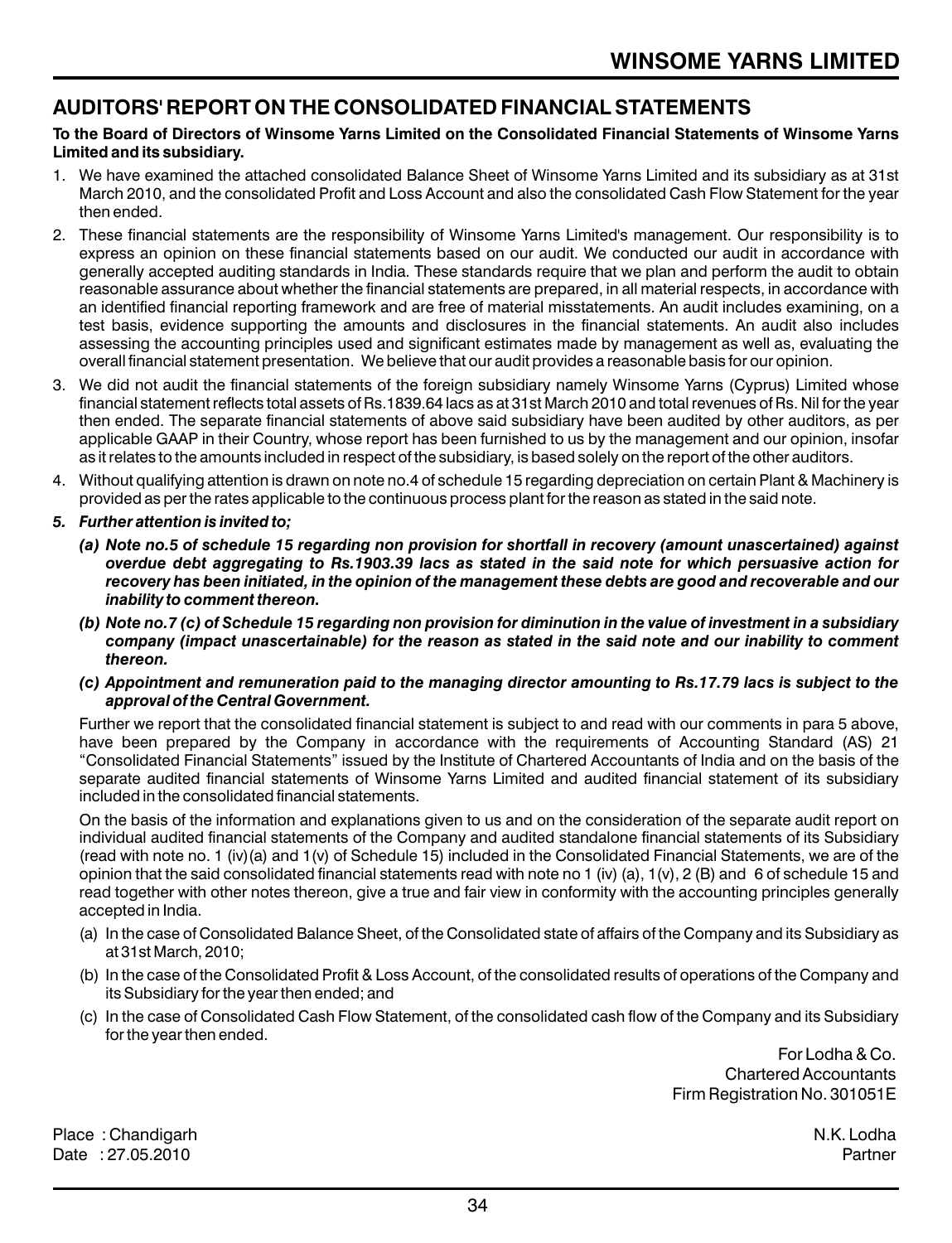## **CONSOLIDATED BALANCE SHEET AS AT 31ST MARCH, 2010**

## **WINSOME YARNS LIMITED**

| <b>PARTICULARS</b>                                                                                                                                                                                                             |                                             | <b>SCHEDULE</b>     | <b>31st March 2010</b><br>(Rs. in lacs)    |                               | 31st March 2009<br>(Rs. in lacs)         |                                         |
|--------------------------------------------------------------------------------------------------------------------------------------------------------------------------------------------------------------------------------|---------------------------------------------|---------------------|--------------------------------------------|-------------------------------|------------------------------------------|-----------------------------------------|
| <b>SOURCES OF FUNDS</b><br><b>Shareholders' Funds</b><br><b>Share Capital</b><br>Reserves & Surplus<br>Convertible Warrants (Note No. 3 of Schedule 15)<br>Advance against Application Money of<br><b>Convertible Warrants</b> |                                             | 1<br>$\overline{2}$ |                                            | 2578.21<br>1677.54<br>1088.00 |                                          | 2578.21<br>3077.85<br>189.00            |
| <b>Loan Funds</b>                                                                                                                                                                                                              |                                             |                     |                                            |                               |                                          |                                         |
| Secured Loans<br><b>Unsecured Loans</b>                                                                                                                                                                                        |                                             | 3<br>4              |                                            | 44516.54<br>995.83            |                                          | 37698.24<br>2242.67                     |
| Deferred Tax Liability (Net)                                                                                                                                                                                                   |                                             |                     |                                            | 50856.12                      |                                          | 252.88<br>46038.85                      |
| <b>APPLICATION OF FUNDS</b><br><b>Fixed Assets</b><br><b>Gross Block</b>                                                                                                                                                       |                                             | 5                   | 43705.56                                   |                               | 40960.95                                 |                                         |
| Less : Depreciation                                                                                                                                                                                                            |                                             |                     | 11154.40                                   |                               | 9138.43                                  |                                         |
| Net Block<br>Capital work-in-progress                                                                                                                                                                                          |                                             |                     | 32551.16<br>4766.54                        |                               | 31822.52<br>5854.34                      |                                         |
|                                                                                                                                                                                                                                |                                             |                     |                                            | 37317.70                      |                                          | 37676.86                                |
| <b>Investments</b>                                                                                                                                                                                                             |                                             | 6                   |                                            | 0.50                          |                                          | 0.54                                    |
| Deferred Tax Asset (Net)                                                                                                                                                                                                       |                                             |                     |                                            | 333.14                        |                                          |                                         |
| <b>Current Assets, Loans &amp; Advances</b>                                                                                                                                                                                    |                                             | 7                   |                                            |                               |                                          |                                         |
| Inventories<br><b>Sundry Debtors</b><br>Cash and Bank Balances<br>Loans & Advances                                                                                                                                             |                                             |                     | 8315.45<br>3669.27<br>516.05<br>7222.75    |                               | 4476.31<br>3967.25<br>1234.04<br>5430.37 |                                         |
| <b>Less: Current Liabilities &amp; Provisions</b><br><b>Current Liabilities</b><br>Provisions                                                                                                                                  |                                             | 8                   | 19723.52<br>6302.67<br>216.07              |                               | 15107.97<br>6553.46<br>193.06            |                                         |
|                                                                                                                                                                                                                                |                                             |                     | 6518.74                                    |                               | 6746.52                                  |                                         |
| <b>Net Current Assets</b>                                                                                                                                                                                                      |                                             |                     |                                            | 13204.78                      |                                          | 8361.45                                 |
| Accounting Policies & Notes on Accounts                                                                                                                                                                                        |                                             | 15                  |                                            | 50856.12                      |                                          | 46038.85                                |
| As per our report of even date.<br>For LODHA & CO.<br><b>Chartered Accountants</b><br>FRN: 301051E                                                                                                                             |                                             |                     |                                            |                               |                                          |                                         |
| N.K. Lodha<br>Partner<br>M.No. 85155                                                                                                                                                                                           | K.V. Singhal<br>Company Secretary           |                     | Vinod Jaria<br><b>Financial Controller</b> |                               | Directors : Shri Brij Khanna             | Shri Chandra Mohan<br>Shri G.K. Sawhney |
| PLACE: Chandigarh<br>DATED: 27th May 2010                                                                                                                                                                                      | Manish Bagrodia<br><b>Managing Director</b> |                     | Satish Bagrodia<br>Chairman                |                               | Shri S.K. Singla<br>Shri Ashish Bagrodia |                                         |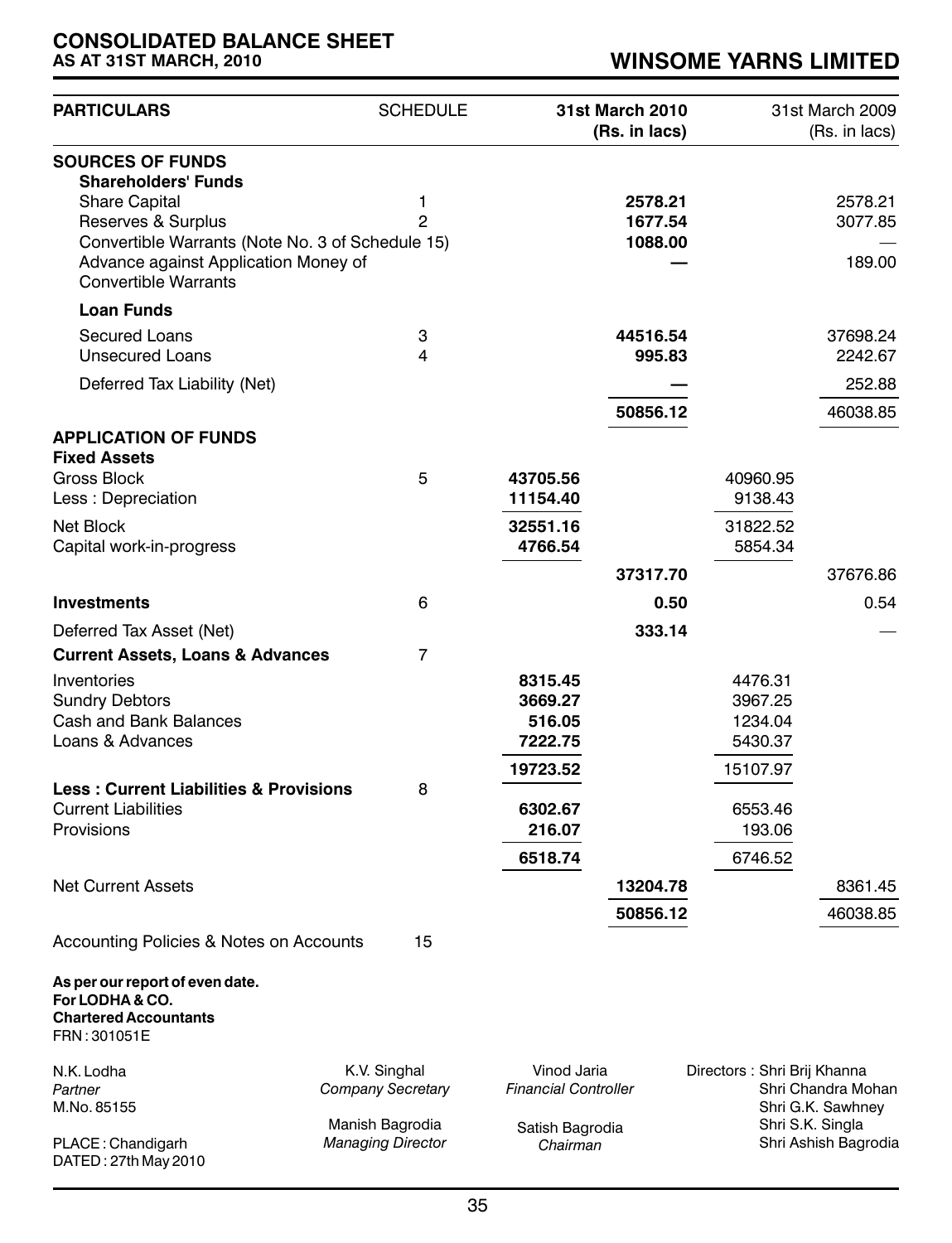## **CONSOLIDATED PROFIT & LOSS ACCOUNT FOR THE YEAR ENDED 31ST MARCH, 2010**

## **WINSOME YARNS LIMITED**

| <b>PARTICULARS</b>                                                                                 | <b>SCHEDULE</b>          |                             | <b>31st March 2010</b><br>(Rs. in lacs) | 31st March 2009<br>(Rs. in lacs) |
|----------------------------------------------------------------------------------------------------|--------------------------|-----------------------------|-----------------------------------------|----------------------------------|
| <b>INCOME FROM OPERATIONS</b>                                                                      |                          |                             |                                         |                                  |
| Sales                                                                                              | 9                        |                             | 22225.71                                | 14770.36                         |
| Less: Excise Duty                                                                                  |                          |                             | 0.18                                    | 76.65                            |
| <b>Net Sales</b>                                                                                   |                          |                             | 22225.53                                | 14693.71                         |
| Increase/(Decrease) in Stocks                                                                      | 10                       |                             | 1928.12                                 | (170.85)                         |
| Other Income                                                                                       | 14                       |                             | 122.68                                  | 449.59                           |
|                                                                                                    |                          |                             | 24276.33                                | 14972.45                         |
|                                                                                                    |                          |                             |                                         |                                  |
| <b>COST OF OPERATIONS</b><br>Raw Materials consumed                                                | 11                       |                             | 13222.77                                | 8741.25                          |
| Cotton Yarn Purchase                                                                               |                          |                             | 199.55                                  | 25.20                            |
| Manufacturing & other Expenses                                                                     | 12                       |                             | 7469.08                                 | 6058.38                          |
| Interest & Financial Charges                                                                       | 13                       |                             | 3174.17                                 | 2601.24                          |
|                                                                                                    |                          |                             | 24065.57                                | 17426.07                         |
| PROFIT/(LOSS) BEFORE DEPRECIATION & EXCEPTIONAL ITEMS                                              |                          |                             | 210.76                                  | (2453.62)                        |
| Depreciation                                                                                       |                          | 2023.32                     |                                         |                                  |
| Less : Prorata Capital Subsidy                                                                     |                          | 9.23                        | 2014.09                                 | 1910.02                          |
| Net Profit/(Loss) before Tax<br>Less: Provision for Taxation                                       |                          |                             | (1803.33)                               | (4363.64)                        |
| — Current Tax                                                                                      |                          |                             |                                         |                                  |
| - Credit against MAT                                                                               |                          |                             |                                         |                                  |
| - Fringe Benefit Tax                                                                               |                          |                             | 0.15                                    | 10.47                            |
| - Deferred Tax Liability/(Asset)                                                                   |                          |                             | (586.02)                                | (1577.88)                        |
| Net Profit/(Loss) after Tax                                                                        |                          |                             | (1217.46)                               | (2796.23)                        |
| Add: Balance brought forward from last year                                                        |                          |                             | 2485.06                                 | 5561.75                          |
| Less: Adjustment for non-consolidation of subsidiary<br>(Refer Note No. 1(iv)(b) of Schedule 15)   |                          |                             |                                         | 280.46                           |
| <b>Balance carried to the Balance Sheet</b>                                                        |                          |                             | 1267.60                                 | 2485.06                          |
| Earning Per Share-Basic and Diluted (Rs)                                                           |                          |                             | (0.47)                                  | (1.09)                           |
| Accounting Policies & Notes on Accounts                                                            | 15                       |                             |                                         |                                  |
| As per our report of even date.<br>For LODHA & CO.<br><b>Chartered Accountants</b><br>FRN: 301051E |                          |                             |                                         |                                  |
| N.K. Lodha                                                                                         | K.V. Singhal             | Vinod Jaria                 |                                         | Directors : Shri Brij Khanna     |
| Partner                                                                                            | Company Secretary        | <b>Financial Controller</b> |                                         | Shri Chandra Mohan               |
| M.No. 85155                                                                                        |                          |                             |                                         | Shri G.K. Sawhney                |
|                                                                                                    | Manish Bagrodia          | Satish Bagrodia             |                                         | Shri S.K. Singla                 |
| PLACE: Chandigarh<br>DATED : 27th May 2010                                                         | <b>Managing Director</b> | Chairman                    |                                         | Shri Ashish Bagrodia             |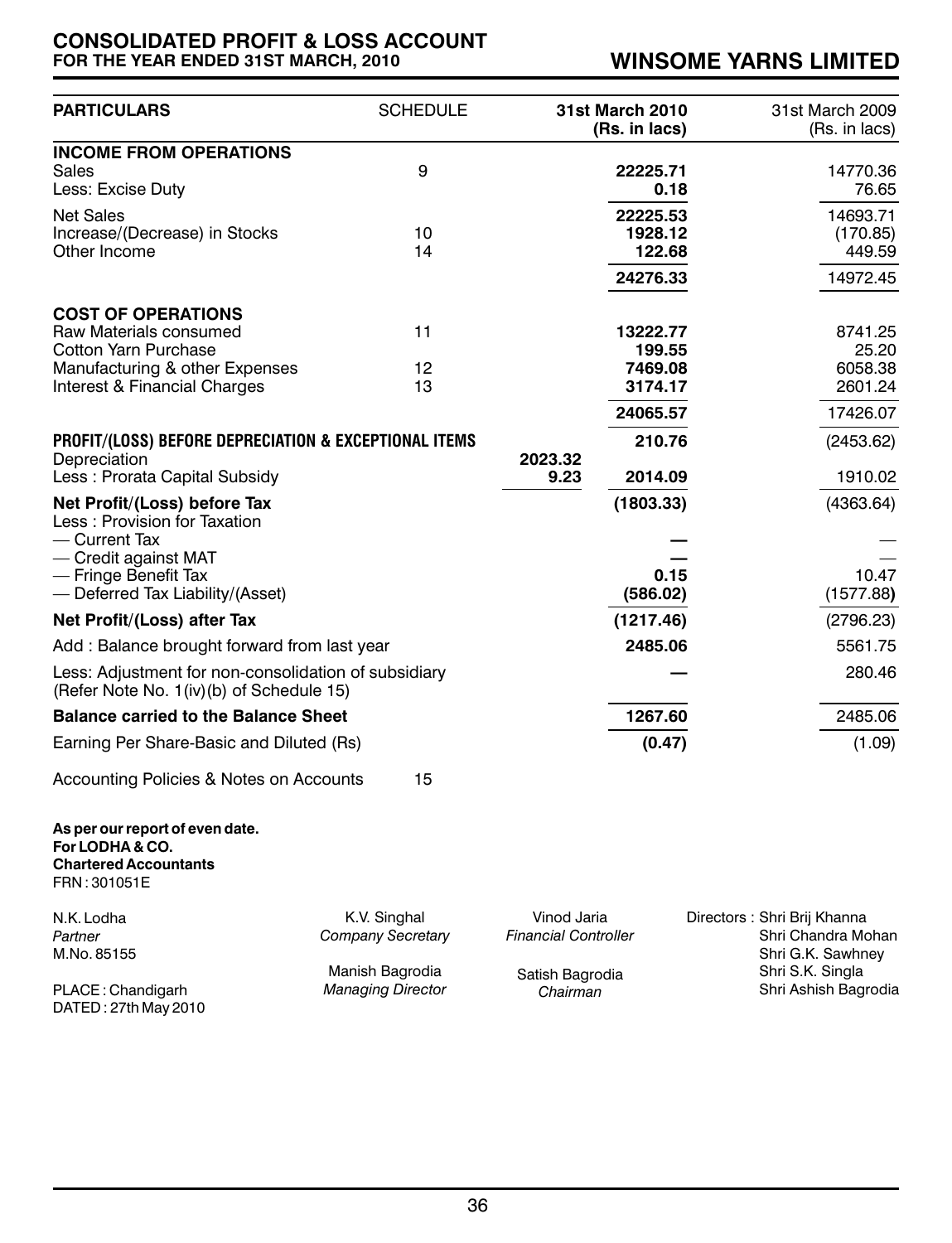## **CONSOLIDATED CASH FLOW STATEMENT FOR THE YEAR ENDED 31ST MARCH, 2010**

|         | <b>PARTICULARS</b>                                                                                                    |                          |                             | 2009-2010     |                             | 2008-2009                             |
|---------|-----------------------------------------------------------------------------------------------------------------------|--------------------------|-----------------------------|---------------|-----------------------------|---------------------------------------|
|         |                                                                                                                       |                          | (Rs. in Lacs)               | (Rs. in Lacs) | (Rs. in Lacs)               | (Rs. in Lacs)                         |
| A.      | <b>CASH FLOW FROM OPERATING ACTIVITIES</b><br>NET PROFIT/(LOSS) BEFORE TAX AND EXTRAORDINARY ITEMS<br>Adjustment for: |                          |                             | (1803.33)     |                             | (4363.64)                             |
|         | Depreciation                                                                                                          |                          | 2020.49                     |               | 1921.60                     |                                       |
|         | Amortisation of Leasehold Land<br>Prorata Capital Subsidy                                                             |                          | 2.83<br>(9.23)              |               | 2.83<br>(14.41)             |                                       |
|         | (Profit)/Loss on sale of fixed assets                                                                                 |                          | (0.93)                      |               | 4.86                        |                                       |
|         | Provision for Doubtful Debts/Advances<br><b>Interest Expenses</b>                                                     |                          | 2920.56                     |               | 513.01<br>2380.29           |                                       |
|         | Provision for diminution in investment                                                                                |                          |                             |               |                             |                                       |
|         | Interest income                                                                                                       |                          | (68.20)                     | 4865.52       | (90.05)                     | 4718.13                               |
|         | OPERATING PROFIT BEFORE WORKING CAPITAL CHANGES<br><b>Adjustment for:</b>                                             |                          |                             | 3062.19       |                             | 354.49                                |
|         | Trade & other receivable<br>Inventories                                                                               |                          | (1790.70)<br>(3839.14)      |               | 1002.77<br>1440.50          |                                       |
|         | Trade & other Payables                                                                                                |                          | 110.65                      | (5519.19)     | (385.56)                    | 2057.71                               |
|         | <b>CASH GENERATED FROM OPERATIONS</b>                                                                                 |                          |                             | (2457.00)     |                             | 2412.20                               |
|         | <b>Direct Taxes Paid</b>                                                                                              |                          |                             | (2.65)        |                             | (26.75)                               |
|         | NET CASH FLOW FROM OPERATING ACTIVITIES                                                                               |                          |                             | (2459.65)     |                             | 2385.45                               |
| В.      | <b>CASH FLOW FROM INVESTING ACTIVITIES</b><br>Purchase of fixed assets                                                |                          | (1664.54)                   |               | (11921.98)                  |                                       |
|         | Sale of fixed assets                                                                                                  |                          | 1.31                        |               | 4.00                        |                                       |
|         | <b>Minority Interest</b><br>Interest Received                                                                         |                          | 55.62                       | (1607.61)     | 90.05                       | (11827.93)                            |
|         | NET CASH USED IN INVESTING ACTIVITIES                                                                                 |                          |                             | (1607.61)     |                             | (11827.93)                            |
| C.      | <b>CASH FLOW FROM FINANCING ACTIVITIES</b>                                                                            |                          |                             |               |                             |                                       |
|         | Convertible Warrants - Advance for Application Money                                                                  |                          | 899.00                      |               | 189.00                      |                                       |
|         | Capital Subsidy under TUFS<br><b>Interest Paid</b>                                                                    |                          | (2711.76)                   |               | 194.22<br>(2178.25)         |                                       |
|         | Dividend including Dividend Tax                                                                                       |                          |                             |               | (29.27)                     |                                       |
|         | Proceeds from borrowings<br>Repayment of borrowings                                                                   |                          | 8827.05<br>(3491.43)        | 3522.86       | 12061.45<br>(1166.87)       | 9070.28                               |
|         | NET CASH USED IN FINANCING ACTIVITIES                                                                                 |                          |                             | 3522.86       |                             | 9070.28                               |
| D.      | <b>CHANGES IN CURRENCY FLUCTUATION RESERVE ARISING</b>                                                                |                          |                             | (173.59)      |                             | (0.75)                                |
|         | ON CONSOLIDATION                                                                                                      |                          |                             |               |                             |                                       |
|         | Net Increase/(decrease) in cash and cash equivalents<br>Cash & Cash equivalent being cash & bank balances             |                          | 1234.04                     | (717.99)      | 1685.82                     | (372.95)                              |
|         | as at 31.03.2009 (opening balance)                                                                                    |                          |                             |               |                             |                                       |
|         | Opening Cash and Cash Equivalent of Subsidiaries,<br>not considered for consolidation                                 |                          |                             | 1234.04       | (78.83)                     | 1606.99                               |
|         | Cash and Cash Equivalents being cash and bank balances<br>as at 31.03.2010 (closing balance)                          |                          |                             | 516.05        |                             | 1234.04                               |
|         | As per our report of even date.<br>For LODHA & CO.<br><b>Chartered Accountants</b><br>FRN: 301051E                    |                          |                             |               |                             |                                       |
|         | N.K. Lodha                                                                                                            | K.V. Singhal             | Vinod Jaria                 |               | Directors: Shri Brij Khanna |                                       |
| Partner |                                                                                                                       | Company Secretary        | <b>Financial Controller</b> |               |                             | Shri Chandra Mohan                    |
|         | M.No. 85155                                                                                                           | Manish Bagrodia          |                             |               |                             | Shri G.K. Sawhney<br>Shri S.K. Singla |
|         | PLACE: Chandigarh<br>DATED: 27th May 2010                                                                             | <b>Managing Director</b> | Satish Bagrodia<br>Chairman |               |                             | Shri Ashish Bagrodia                  |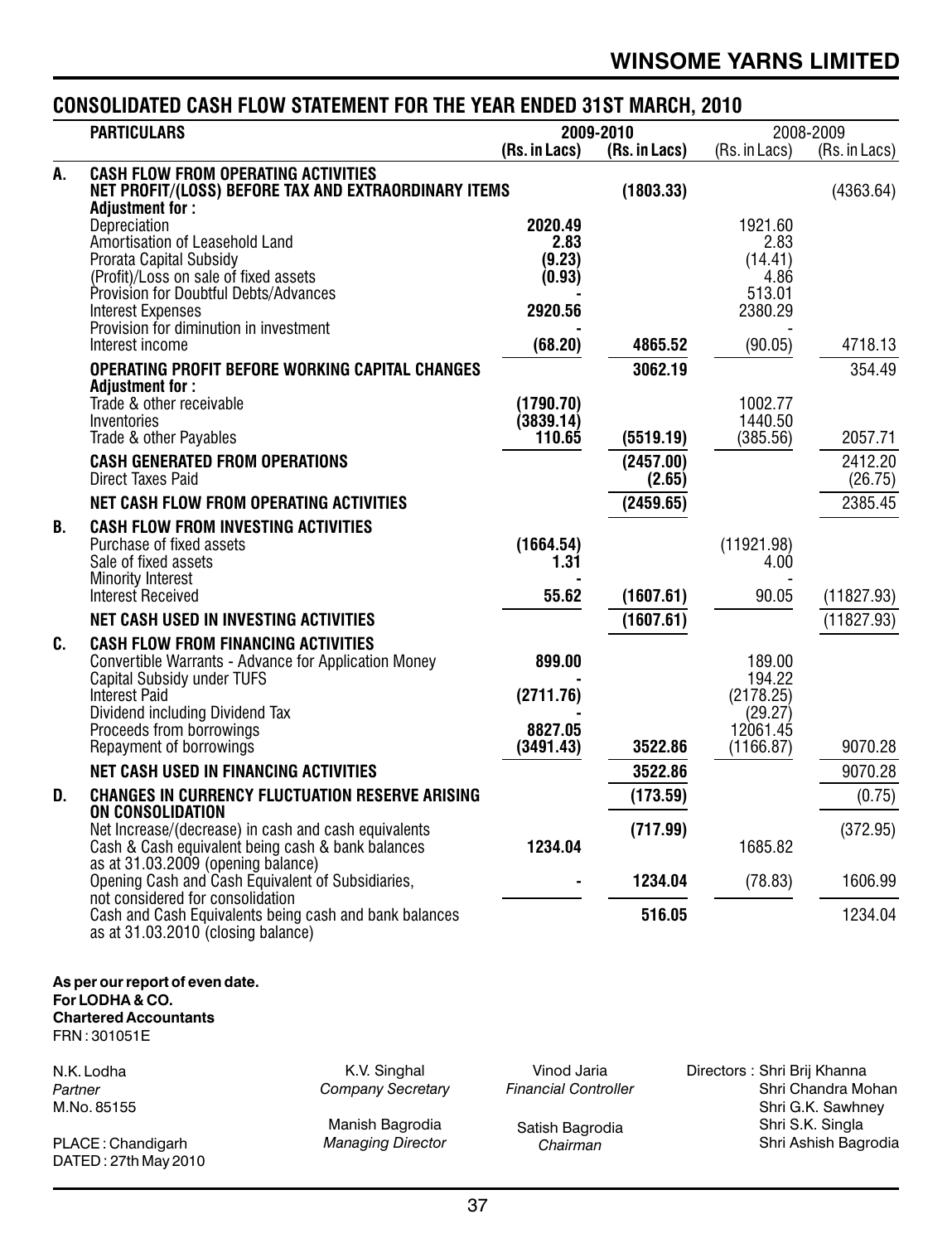**WINSOME YARNS LIMITED**

| <b>PARTICULARS</b>                                                                                                                                                |                                    | <b>AS AT</b><br>31.03.2010<br>(Rs. in lacs)       |                            | AS AT<br>31.03.2009<br>(Rs. in lacs)              |
|-------------------------------------------------------------------------------------------------------------------------------------------------------------------|------------------------------------|---------------------------------------------------|----------------------------|---------------------------------------------------|
| <b>SCHEDULE - 1 : SHARE CAPITAL</b>                                                                                                                               |                                    |                                                   |                            |                                                   |
| <b>AUTHORISED CAPITAL</b><br>60,00,00,000 Equity Shares of Re. 1/- each                                                                                           |                                    | 6000.00                                           |                            | 4300.00                                           |
| (Previous Year 4,30,00,000 Equity Shares of Rs. 10/- each)<br><b>ISSUED</b><br>26,04,55,790 Equity Shares of Re. 1/- each                                         |                                    | 2604.56                                           |                            | 2604.56                                           |
| (Previous Year 2,60,45,579 Equity Shares of Rs. 10/- each)<br><b>SUBSCRIBED &amp; PAID-UP</b>                                                                     |                                    |                                                   |                            |                                                   |
| 25,66,59,790 Equity Shares of Re. 1/- each                                                                                                                        |                                    | 2566.60                                           |                            | 2566.60                                           |
| (Previous Year 2,56,65,979 Equity Shares of Rs. 10/- each)<br>Add: Amount Paid-up on shares forfeited                                                             |                                    | 11.61                                             |                            | 11.61                                             |
|                                                                                                                                                                   |                                    | 2578.21                                           |                            | 2578.21                                           |
| <b>SCHEDULE - 2 : RESERVES &amp; SURPLUS</b>                                                                                                                      |                                    |                                                   |                            |                                                   |
|                                                                                                                                                                   | Opening                            |                                                   | <b>Addition Adjustment</b> | Closing                                           |
| <b>CAPITAL RESERVE</b><br>State Investment Subsidy<br>Capital Reserve on Buyback of Shares<br><b>Capital Redemption Reserve</b><br><b>Capital Subsidy Reserve</b> | 25.00<br>27.03<br>124.44<br>179.81 |                                                   | 9.23                       | 25.00<br>27.03<br>124.44<br>170.58                |
| Sub Total                                                                                                                                                         | 356.28                             |                                                   | 9.23                       | 347.05                                            |
| <b>GENERAL RESERVE</b><br><b>Profit &amp; Loss Account</b><br>Add (Less): Foreign Currency Translation Reserve (Net)                                              | 35.08<br>2485.06<br>201.43         | (1217.46)                                         | 173.62                     | 35.08<br>1267.60<br>27.81                         |
| Sub Total                                                                                                                                                         | 2721.57                            | (1217.46)                                         | 173.62                     | 1330.49                                           |
| Total                                                                                                                                                             | 3077.85                            | (1217.46)                                         | 182.85                     | 1677.54                                           |
| <b>Previous Year</b>                                                                                                                                              | 5689.75                            | (2370.02)                                         | 294.87                     | (3077.85)                                         |
| <b>SCHEDULE - 3 : SECURED LOANS</b><br><b>FROM BANKS</b>                                                                                                          |                                    |                                                   |                            |                                                   |
| Term Loans<br>Working Capital Term Loan<br>Cash Credit / Packing Credit<br>Vehicle Loan<br>Interest accrued and due                                               |                                    | 32302.95<br>3160.20<br>8408.40<br>12.09<br>632.90 |                            | 30795.30<br>2157.00<br>4305.98<br>17.05<br>422.91 |
| <b>NOTES.</b>                                                                                                                                                     |                                    | 44516.54                                          |                            | 37698.24                                          |

**NOTES :**<br>1. Term Loan of Rs.30,055.50 lacs (P.Y. Rs.27,239.61 lacs) from banks are secured by mortgage of Immovable properties situated at Village Kurawala, Distt Mohali and at Industrial Area, Phase - VII, Mohali and hypothecation of all the company's movable properties (save & except book debts) including movable plant & machinery, spares, tools and accessories both<br>present and tuture, subject to the prior char fixed assets.

2. Term Loans from Banks of Rs. Nil (PY-Rs.1960.36 Lacs) under TUFS Scheme are secured by way of hypothecation on Plant & Machinery and other assets purchased thereunder.<br>3. Term Loans from Banks of Rs.1497-47 Lacs (PY-Rs.

Term Loans from Banks of Rs.1497.47 Lacs ( P.Y. Rs. 595.33 Lacs ) & Working Capital Term Loans of Rs. 3160.20 Lacs ( P.Y. Rs. 2157.00 Lacs) are secured by way of 1st pari-passu charge on Fixed Assets & 2nd pari-passu charge on current assets.

4. Packing Credit & Cash Credit are secured by hypothecation of current assets and also secured by second charge on fixed assets of the company.

All the aforesaid of credit facilities mentioned at Point No. 1 to 4 here in above are also quaranteed by two directors of the Company and Pledge of Shares of the Company held by the Promoter Group read with Note No 2A (ii) of Schedule 15.

6. Vehicle Finance is secured by hypothetication of specific assets purchased under such arrangements. Amount repayable within one year Rs. 7.50 Lacs (P.Y. Rs. 2.68 Lacs)

## **SCHEDULE - 4 : UNSECURED LOANS**

| From Bank*                   | 969.98         | 1270.00 |
|------------------------------|----------------|---------|
| Interest accrued and due     | 25.85          |         |
| <b>Buyer's Import Credit</b> | $\blacksquare$ | 972.67  |
|                              | 995.83         | 2242.67 |

\*Includes Rs.749.98 lacs (P.Y. Rs. 1000 lacs) secured by Hypothecation of immovable property owned by a group Company and Rs.220 Lacs (Previous Year Rs. 270 Lacs) is secured by pledge of 5,00,00,000 nos. (Previous Year 50,00,000 nos.) equity shares of the Company held by a promoter company.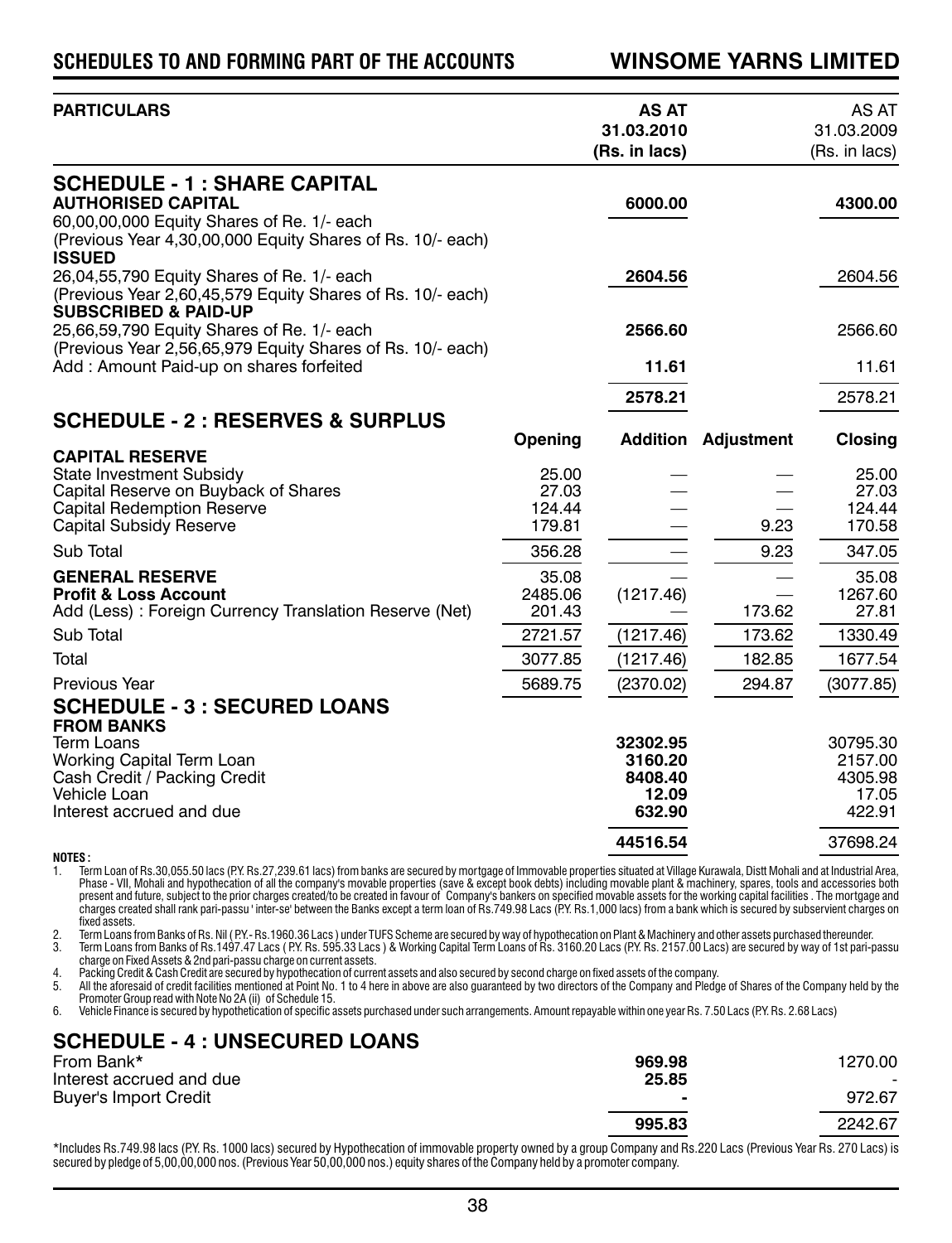| <b>SCHEDULE-5: FIXEDA</b> |                            | SSETS                                                                                                                                                                                                                                          |                 |       |                     |                    |                                |                |                          |                    |                               | (Rs. in Lacs) |
|---------------------------|----------------------------|------------------------------------------------------------------------------------------------------------------------------------------------------------------------------------------------------------------------------------------------|-----------------|-------|---------------------|--------------------|--------------------------------|----------------|--------------------------|--------------------|-------------------------------|---------------|
|                           |                            |                                                                                                                                                                                                                                                | GROSS BLOCK     |       |                     |                    |                                | DEPRECIATION   |                          |                    | <b>NET BLOCK</b>              |               |
| Nature of Assets          | As at<br>01.04.2009        | Adjustment* Additions                                                                                                                                                                                                                          |                 | Sales | 31.03.2010<br>As at | Upto<br>31.03.2009 | Adjustment*                    | Forthe<br>year | Sales                    | 31.03.2010<br>Upto | 31.03.2010 31.03.2009<br>Asat | As at         |
| <b>Tangible</b>           |                            |                                                                                                                                                                                                                                                |                 |       |                     |                    |                                |                |                          |                    |                               |               |
| Freehold Land             | 334.94                     | I                                                                                                                                                                                                                                              | I               | I     | 334.94              | I                  | I                              |                | I                        | I                  | 334.94                        | 334.94        |
| Leasehold Land            | 280.27                     | I                                                                                                                                                                                                                                              | I               | I     | 280.27              | 9.55               | I                              | 2.83           | I                        | 12.38              | 267.89                        | 270.72        |
| Buildings**               | 5571.78                    | I                                                                                                                                                                                                                                              | 62.96           | I     | 5634.74             | 766.26             | $\begin{array}{c} \end{array}$ | 177.19         | I                        | 943.45             | 4691.29                       | 4805.52       |
| Plant & Machinery         | 34230.50                   | I                                                                                                                                                                                                                                              | 2672.99         | I     | 36903.49            | 8056.70            | $\overline{\phantom{a}}$       | 1803.23        | I                        | 9859.93            | 27043.56                      | 26173.80      |
| Furniture & Fixtures**    | 379.63                     | $\overline{\phantom{a}}$                                                                                                                                                                                                                       | 4.96            | I     | 384.59              | 207.23             | $\overline{\phantom{a}}$       | 28.30          | $\overline{\phantom{a}}$ | 235.53             | 149.06                        | 172.40        |
| Vehicles                  | 100.35                     | $\begin{array}{c} \end{array}$                                                                                                                                                                                                                 | 11.43           | 7.73  | 104.05              | 52.62              | I                              | 7.42           | 7.35                     | 52.69              | 51.36                         | 47.73         |
| Intangible                |                            |                                                                                                                                                                                                                                                |                 |       |                     |                    |                                |                |                          |                    |                               |               |
| Specialised Software      | 63.48                      |                                                                                                                                                                                                                                                | I               | I     | 63.48               | 46.07              | I                              | 4.35           | I                        | 50.42              | 13.06                         | 17.41         |
| Total                     | 40960.95                   | I                                                                                                                                                                                                                                              | 2752.34         | 7.73  | 43705.56            | 9138.43            | $\overline{\phantom{a}}$       | 2023.32        | 7.35                     | 11154.40           | 32551.16                      | 31822.52      |
| Previous Year             | 29098.62                   |                                                                                                                                                                                                                                                | 309.20 12201.89 | 30.36 | 40960.95            | 7259.41            | 23.90                          | 1924.43        | 21.51                    | 9138.43            | 31822.52                      | 21839.21      |
| Notes:                    | Building and Furniture and | Fixtures includes capital expenditure incurred on assets not owned by the Company Rs. 41.18 Lacs (Gross) and Rs. 56.94 Lacs<br>Adjustment for non consolidation of financial statement of subsidiary (refer note no. 1 (iv)(b) of schedule 15) |                 |       |                     |                    |                                |                |                          |                    |                               |               |

z

(Gross) (Previous Year Rs. 41.18 Lacs and Rs. 56.94 Lacs) and net W e V Rs. 12.35 Lacs and Rs. 15.22 Lacs, respectively, (Previous Year Rs. 16.47 Lacs and Rs. 20.91 Lacs,respectively).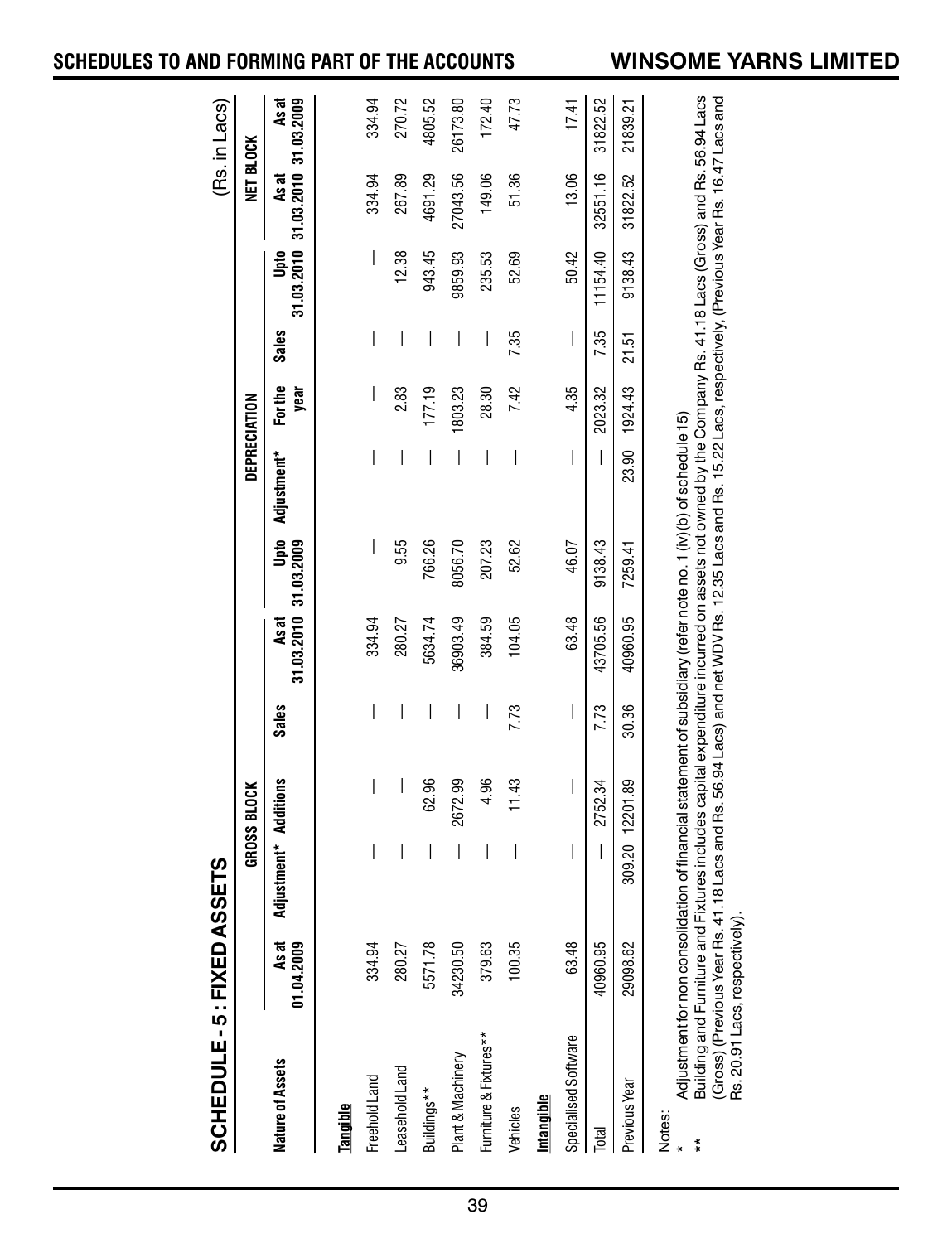**WINSOME YARNS LIMITED**

| <b>PARTICULARS</b>                                                                                                  | <b>AS AT</b>       | AS AT             |
|---------------------------------------------------------------------------------------------------------------------|--------------------|-------------------|
|                                                                                                                     | 31.03.2010         | 31.03.2009        |
|                                                                                                                     | (Rs. in lacs)      | (Rs. in lacs)     |
| <b>SCHEDULE - 6 : INVESTMENTS</b><br>Long Term Investments (Trade) - Unquoted)                                      |                    |                   |
| 90 Equity Shares of S.C. Winsome Romania S.r.l., face Value of RON 30/- each                                        | 0.50               | 0.54              |
|                                                                                                                     | 0.50               | 0.54              |
| <b>SCHEDULE - 7 : CURRENT ASSETS, LOANS &amp; ADVANCES</b>                                                          |                    |                   |
| <b>CURRENT ASSETS</b><br><b>Inventories</b>                                                                         |                    |                   |
| (As taken, valued and certified by the management)                                                                  |                    |                   |
| Raw Materials (including material in transit Rs. 63.26 lacs (PY Rs. 269 lacs)<br>Stock in Process                   | 2746.20<br>2236.51 | 915.02<br>1356.33 |
| Stores & Spares                                                                                                     | 350.29             | 270.45            |
| Finished Goods (including goods in transit Rs. 264.66 lacs (PY Rs. 100.15 lacs)<br>Waste (As net realisable value)  | 2827.89<br>154.56  | 1822.42<br>112.09 |
|                                                                                                                     | 8315.45            | 4476.31           |
| Sundry Debtors (Unsecured, considered good unless otherwise disclosed)                                              |                    |                   |
| Over six months<br>- Considered good                                                                                | 2179.90            | 2092.54           |
| - Considered dountful                                                                                               | 440.17             | 456.76            |
| Other Debts                                                                                                         | 1489.37            | 1874.71           |
| - Considered good                                                                                                   | 4109.44            | 4424.01           |
| Less: Provision for doubtful debts                                                                                  | 440.17             | 456.76            |
|                                                                                                                     | 3669.27            | 3967.25           |
| <b>Cash &amp; Bank Balances</b>                                                                                     |                    |                   |
| Cash in hand<br>Cheques in Hand                                                                                     | 0.01               | 0.01<br>3.70      |
| <b>Bank Balances with scheduled Banks</b>                                                                           |                    |                   |
| On Current Accounts<br>On Unpaid Dividend Account                                                                   | 38.35<br>34.59     | 105.53<br>26.58   |
| On Fixed Deposit Account (Lodged with Banks as Margin)                                                              | 443.10             | 1098.22           |
|                                                                                                                     | 516.05             | 1234.04           |
| Loans & Advances (Unsecured, considered good)<br>Advance recoverable in cash or in kind or for value to be received |                    |                   |
| -Considered good                                                                                                    | 2984.99            | 2284.61           |
| -Considered doubtful<br>56.25<br>Less: Provision for Doubtful Advances<br>(56.25)                                   |                    | 56.25<br>(56.25)  |
|                                                                                                                     | 2984.99            | 2284.61           |
| Advance to Subsidiary (refer note no. 7(c) of schedule 15)                                                          | 302.80             | 337.62            |
| Advance Income Tax including TDS<br>Refunds/Claims Receivable                                                       | 301.57<br>821.92   | 282.23<br>735.92  |
| <b>MAT Credit Entitlement</b>                                                                                       | 99.13              | 99.13             |
| Interest subsidy receivable (under TUFS)<br>Cenvat/VAT/Sales Tax Reimbursable                                       | 1291.74<br>433.83  | 992.31<br>268.71  |
| <b>Export Incentives Receivable</b>                                                                                 | 869.50             | 309.94            |
| <b>Security Deposits</b>                                                                                            | 117.27             | 119.90            |
| <b>SCHEDULE - 8 : CURRENT LIABILITIES &amp; PROVISIONS</b>                                                          | 7222.75            | 5430.37           |
| <b>CURRENT LIABILITIES</b>                                                                                          |                    |                   |
| <b>Acceptances</b>                                                                                                  | 1639.40            | 2008.25           |
| <b>Sundry Creditors for Trade</b><br>- Due to Micro, Small and Medium Enterprises                                   |                    |                   |
| - Others                                                                                                            | 3208.99            | 2950.98           |
| <b>Advance From Customers</b><br>Book Overdraft (Temporarily overdrawn)                                             | 367.25             | 379.69<br>233.94  |
| Interest Accrued but not due on Loans                                                                               | 31.22              | 58.26             |
| <b>Other Liabilities</b><br>Unpaid Dividend*                                                                        | 1021.22<br>34.59   | 895.76<br>26.58   |
|                                                                                                                     | 6302.67            | 6553.46           |
| <b>PROVISIONS</b>                                                                                                   |                    |                   |
| For Retirement Benefits<br>For Corporate Tax                                                                        | 106.59<br>109.48   | 83.58<br>109.48   |
|                                                                                                                     | 216.07             | 193.06            |
|                                                                                                                     | 6518.74            | 6746.52           |

\*shall be credited to Investor's Education and Protection Fund when due.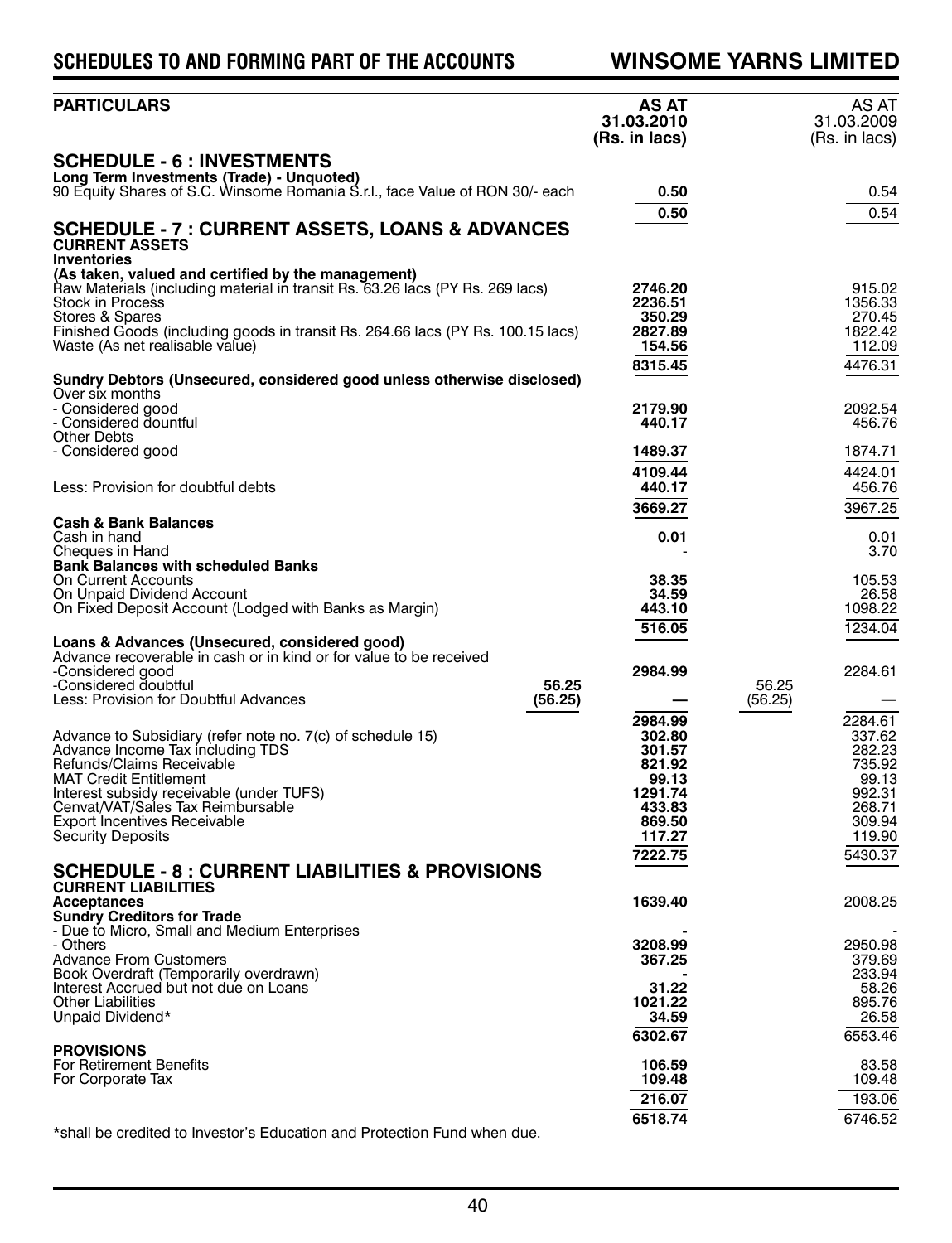**WINSOME YARNS LIMITED**

| <b>PARTICULARS</b>                                                                                                                                                                                                     |                                                         | <b>AS AT</b><br>31.03.2010<br>(Rs. in lacs) |                                                       | AS AT<br>31.03.2009<br>(Rs. in lacs)   |
|------------------------------------------------------------------------------------------------------------------------------------------------------------------------------------------------------------------------|---------------------------------------------------------|---------------------------------------------|-------------------------------------------------------|----------------------------------------|
| <b>SCHEDULE - 9 : SALES</b><br>Yarns*<br>Knitwear<br><b>Waste Sales</b><br>Job Charges (TDS Rs. 3.35 Lacs, Previous Year Rs. 4.42)                                                                                     |                                                         | 19555.20<br>1204.35<br>1299.14<br>167.02    |                                                       | 12794.07<br>971.68<br>836.45<br>168.16 |
| *Includes Duty Drawback and DEPB Rs. 947.19 lacs (PY Rs. 273.52 lacs)                                                                                                                                                  |                                                         | 22225.71                                    |                                                       | 14770.36                               |
| SCHEDULE - 10 : INCREASE/(DECREASE) IN STOCKS<br><b>Closing Stock</b><br><b>Finished Goods</b><br>- Yarn<br>- Knitwear<br><b>Stock in Process</b>                                                                      | 2517.90<br>309.99                                       | 2827.89                                     | 1773.09<br>49.33                                      | 1822.42                                |
| - Yarn<br>- Knitwear<br>Waste                                                                                                                                                                                          | 1830.03<br>406.48                                       | 2236.51<br>154.56                           | 987.96<br>368.37                                      | 1356.33<br>112.09                      |
| <b>Less: Opening Stock</b><br><b>Finished Goods</b><br>- Yarn<br>- Knitwear                                                                                                                                            | 1773.09<br>49.33                                        | 5218.96                                     | 2416.70                                               | 3290.84                                |
| Less: Finished Goods relating to Subsidiaries*<br>Stock in Process<br>- Yarn                                                                                                                                           | 987.96                                                  | 1822.42                                     | 264.04<br>1625.71                                     | 2152.66                                |
| - Knitwear<br>Less: Finished Goods relating to Subsidiaries*<br>Waste                                                                                                                                                  | 368.37                                                  | 1356.33<br>112.09                           | 173.64<br>564.09                                      | 1235.26<br>73.77                       |
|                                                                                                                                                                                                                        |                                                         | 3290.84                                     |                                                       | 3461.69                                |
| *Adjustment for non consolidation of financial statement of subsidiary<br>(Refer Note no. 1 (iv)(b) of Schedule 15)                                                                                                    |                                                         | 1928.12                                     |                                                       | (170.85)                               |
| <b>SCHEDULE - 11 : RAW MATERIALS CONSUMED</b><br><b>Opening Stock</b><br>Less: Opening Stock relating to financial statement of Subsidiaries*<br>Purchases                                                             |                                                         | 915.02<br>15053.95<br>15968.97              | 3824.55<br>1730.19                                    | 2094.36<br>7561.91<br>9656.27          |
| <b>Closing Stocks</b>                                                                                                                                                                                                  |                                                         | 2746.20                                     |                                                       | 915.02                                 |
| <b>Raw Materials Consumed</b>                                                                                                                                                                                          |                                                         | 13222.77                                    |                                                       | 8741.25                                |
| *Adjustment for non consolidation of financial statement of subsidiary<br>(Refer Note no. 1 (iv)(b) of Schedule 15)                                                                                                    |                                                         |                                             |                                                       |                                        |
| <b>SCHEDULE - 12 : MANUFACTURING &amp; OTHER EXPENSES</b><br><b>PAYMENT &amp; PROVISIONS OF EMPLOYEES</b><br>Salaries, Wages & Other Allowances<br>Contribution to Provident & Other Funds<br><b>Employees Welfare</b> | 1186.92<br>106.43<br>10.52                              |                                             | 1030.32<br>85.96<br>8.31                              |                                        |
| <b>MANUFACTURING EXPENSES</b><br>Stores & Spares consumed<br>Power & Fuel<br><b>Repairs to Buildings</b><br>Repairs to Plant & Machinery<br>Processing & Dyeing Charges<br><b>Material Handing Charges</b>             | 849.17<br>2801.67<br>20.12<br>15.40<br>533.37<br>128.36 | 1303.87                                     | 958.41<br>1648.05<br>6.26<br>22.04<br>218.36<br>82.47 | 1124.59                                |
|                                                                                                                                                                                                                        |                                                         | 4348.09                                     |                                                       | 2935.59                                |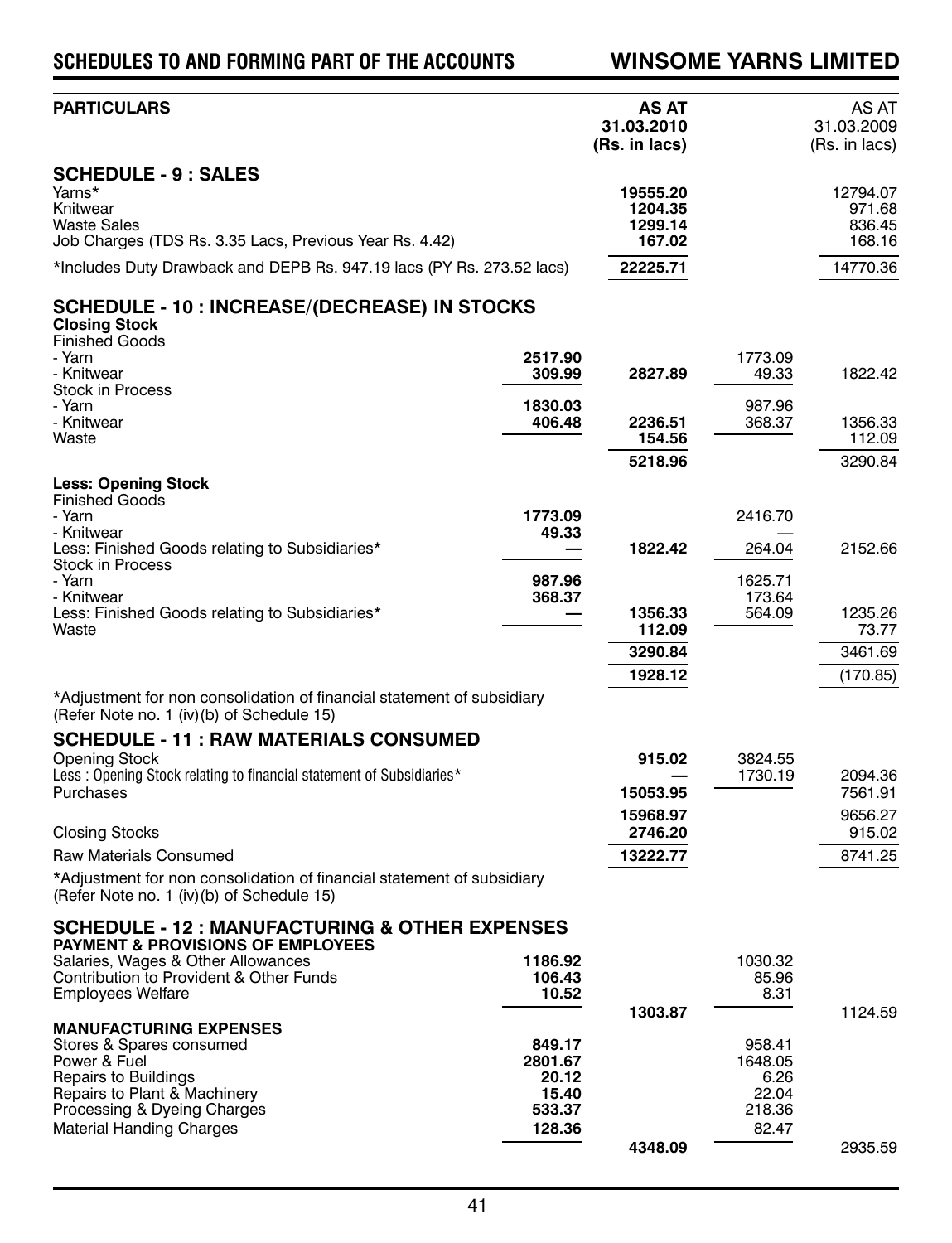**WINSOME YARNS LIMITED**

| <b>PARTICULARS</b>                                                                                    |      | AS AT<br>31.03.2010 |      | AS AT<br>31.03.2009 |
|-------------------------------------------------------------------------------------------------------|------|---------------------|------|---------------------|
|                                                                                                       |      | (Rs. in lacs)       |      | (Rs. in lacs)       |
| <b>SCHEDULE - 12 : EXPENSES (continued)</b><br><b>ADMINISTRATIVE AND OTHER EXPENSES</b>               |      |                     |      |                     |
| Rent                                                                                                  |      | 30.02               |      | 30.04               |
| <b>Printing &amp; Stationery</b>                                                                      |      | 5.80                |      | 7.94                |
| Rates & Taxes                                                                                         |      | 0.45                |      | 0.35                |
| <b>Director Sitting Fee</b>                                                                           |      | 2.36                |      | 2.32<br>42.13       |
| Insurance<br>Repair & Maintenance                                                                     |      | 45.87<br>24.88      |      | 16.58               |
| Travelling & Conveyance                                                                               |      | 145.66              |      | 133.61              |
| Miscellaneous Expenses                                                                                |      | 124.94              |      | 112.13              |
| Wealth Tax                                                                                            |      |                     |      | 0.10                |
| Postage, Telegrams and Telephones                                                                     |      | 40.33               |      | 52.31               |
| Loss on sale of fixed assets<br>Balances written off (net)                                            |      | 2.95                |      | 4.86                |
| Exchange Rate Difference (Net)                                                                        |      | 192.51              |      |                     |
| Legal & Professional Charges                                                                          |      | 126.11              |      | 106.46              |
| Charity & Donation                                                                                    |      | 0.12                |      | 0.47                |
| Prior Period Expenses (Net)                                                                           |      | 6.37                |      | 12.07               |
| Provision for Doubtful Debts/Advances                                                                 |      |                     |      | 513.01              |
| <b>AUDITORS' REMUNERATION</b>                                                                         |      |                     |      |                     |
| <b>Audit Fees</b>                                                                                     | 3.29 |                     | 3.30 |                     |
| <b>Tax Audit Fees</b>                                                                                 | 0.35 |                     | 0.35 |                     |
| <b>Other Services</b>                                                                                 | 0.80 |                     | 1.06 |                     |
| Re-imbursement of expenses                                                                            | 0.76 | 5.20                | 0.39 | 5.10                |
|                                                                                                       |      | 753.57              |      | 1039.48             |
| <b>SELLING EXPENSES</b>                                                                               |      |                     |      |                     |
| Commission on sales                                                                                   |      | 307.85              |      | 283.29              |
| Freight & Handling Charges                                                                            |      | 700.13              |      | 581.85              |
| Advertisement & Other Selling Expenses                                                                |      | 55.57               |      | 93.58               |
|                                                                                                       |      | 1063.55             |      | 958.72              |
|                                                                                                       |      | 7469.08             |      | 6058.38             |
| <b>SCHEDULE - 13 : FINANCIAL EXPENSES</b>                                                             |      |                     |      |                     |
| Interest on Term Loans                                                                                |      | 1911.66             |      | 1328.84             |
| (Net of re-imbursement under TUFS Rs. 1291.74 Lacs PY Rs. 829.19 Lacs)<br>Interest on Working Capital |      | 1008.90             |      | 1051.45             |
| Bank Charges & Commission                                                                             |      | 253.61              |      | 220.95              |
|                                                                                                       |      |                     |      |                     |
|                                                                                                       |      | 3174.17             |      | 2601.24             |
| <b>SCHEDULE - 14 : OTHER INCOME</b>                                                                   |      |                     |      |                     |
| Miscellaneous Income<br>Duty drawback others                                                          |      | 32.55               |      | 25.69<br>105.89     |
| Interest Received (TDS Rs. 7.90 lacs Previous Year Rs. 17.77 lacs)                                    |      | 68.20               |      | 90.05               |
| Sale of Scrap                                                                                         |      | 4.41                |      | 62.95               |
| Liability/Balances written back (net)                                                                 |      |                     |      | 56.48               |
| Profit on Sale of Fixed Assets                                                                        |      | 0.93                |      |                     |
| Provision for Doubtful Debts / Advances written back<br>Exchange Rate Difference (Net)                |      | 16.59               |      | 108.53              |
|                                                                                                       |      |                     |      |                     |
|                                                                                                       |      | 122.68              |      | 449.59              |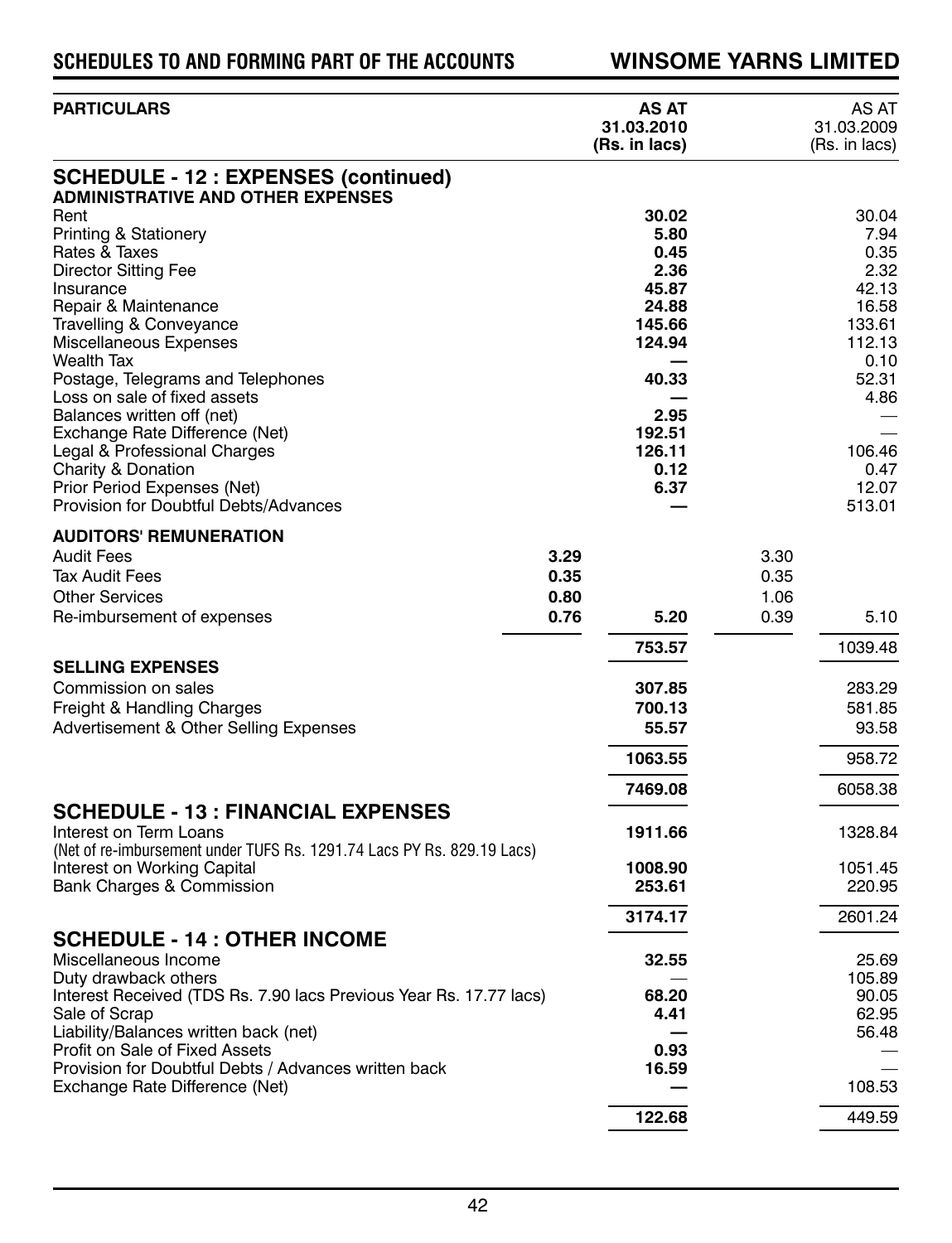## **SCHEDULE 15 NOTES TO THE CONSOLIDATED FINANCIAL STATEMENTS**

## **1. PRINCIPLES OF CONSOLIDATION**

- i) The accounts have been prepared to comply with the requirements of Accounting Standard 21 to include all material items.
- ii) Consolidated financial statements (CFS) comprised the financial statements of Winsome Yarns Limited and its subsidiary namely Winsome Yarns (Cyprus) Limited.
- iii) List of subsidiaries:

|                          | S.No. Name of the Subsidiary                                                      | $%$ of<br><b>Shareholding</b> | Nature of<br><b>Interest</b>     | <b>Country of</b><br>Incorporation |
|--------------------------|-----------------------------------------------------------------------------------|-------------------------------|----------------------------------|------------------------------------|
|                          | Winsome Yarns (Cyprus) Limited                                                    | 100                           | Direct                           | Cyprus                             |
| 2.<br>3.<br>$\mathbf{4}$ | S.C. Winsome Romania S.R.L.<br>I.M.M. Winsome Italia S.R.L.<br>S.C. Textil S.R.L. | 90<br>100<br>100              | Indirect<br>Indirect<br>Indirect | Romania<br>Italy<br>Romania        |

- (iv) (a) The financial Statements of step down subsidiary namely S.C. Winsome Romania S.R.L. had been excluded from consolidation as the same is under liquidation. Further the insolvency of S.C. Winsome Romania S.R.L. have not yet been confirmed by the relevant court. Accordingly standalone financial statements of Winsome Yarns (Cyprus) Limited have been considered.
	- (b) Adjustments of non-consolidation of the financial statements of the aforesaid step down subsidiaries had been considered in the respective accounts during the previous year.
- (v) S.C. Winsome Romania S.R.L. is holding 100% shares (investment) of IMM Winsome Italia S.R.L, Italy and the later Company holds 100% shares (investment) of S. C. Textil S.R.L, Romania. The financial statements of the above said companies have not been considered for the purpose of consolidation, as the same are under liquidiation (read with note no. (iv)(a) above).
- (vi) The Consolidated Financial Statements have been prepared based on a line-by-line consolidation using uniform accounting policies for like transactions and other events in similar circumstances. The effects of intra group transactions and balances are eliminated in consolidation.
- (vii) The difference between the costs to the Holding Company of its investment in the subsidiary Companies over the holding Company's portion of equity of the subsidiary is recognized in the financial statements as Goodwill or Capital Reserve as the case may be.
- (viii) Operations of foreign subsidiaries has been considered by management non-integral; thus items of the assets and liabilities, both monetary and non-monetary, have been translated at the exchange rates prevailing at the end of the year and items of income and expenses have been translated at the average rate prevailing during the year. Resulting exchange differences arising on translation of said items have been transferred to Foreign Currency Translation Reserve Account.
- 2. (A) (i) The Corporate Debt Restructuring (CDR) Empowered group (CDR-EG) in their meeting held under CDR mechanism on 17th March, 2009 have approved debt restructuring proposal of the Company which is effective from 1st January 2009 has been implemented based on the sanctioned so far received from the lenders or the agreement to the restructuring scheme and Master Restructuring Agreement (MRA) as approved on 21st July 2009.
	- (ii) As per the above, arrangement / loans is further secured by unconditional and irrevocable guarantees of promoters, promoters group/ associate companies and further secured/ to be secured by pledge of 51% (Fifty one percent) of equity share capital (present /future) held/to be held by them in the Company.
	- (iii) CDR Empowered group have also stipulated that promoters shall arrange to bring fund to meet the deficit as stipulated and fund out of investments made in overseas subsidiaries through disinvestment which is in process.
	- (B) Certain covenants/ conditions as stipulated in the CDR package are pending for compliance during the year.
- 3. (i) In the EGM held on 5th February, 2010, shareholders of the Company have approved the issue of 25,10,00,000 nos. convertible warrants at Rs. 1.60 per warrant (including premium of Rs. 0.60 per warrant) on preferential basis and have received aggregate amount of Rs. 1004 lacs (total received Rs. 1088 lacs) being applicable 25% (Rs. 0.40 on issue price of Rs.1.60 per warrant, including premium of Rs.0.60 per warrant) of such warrant and made the allotment of Convertible Warrant in Board of Directors meeting held on 19.02.2010.
	- (ii) Issue proceed have been utilized for the purpose as stipulated and balance amount have been parked into Working Capital.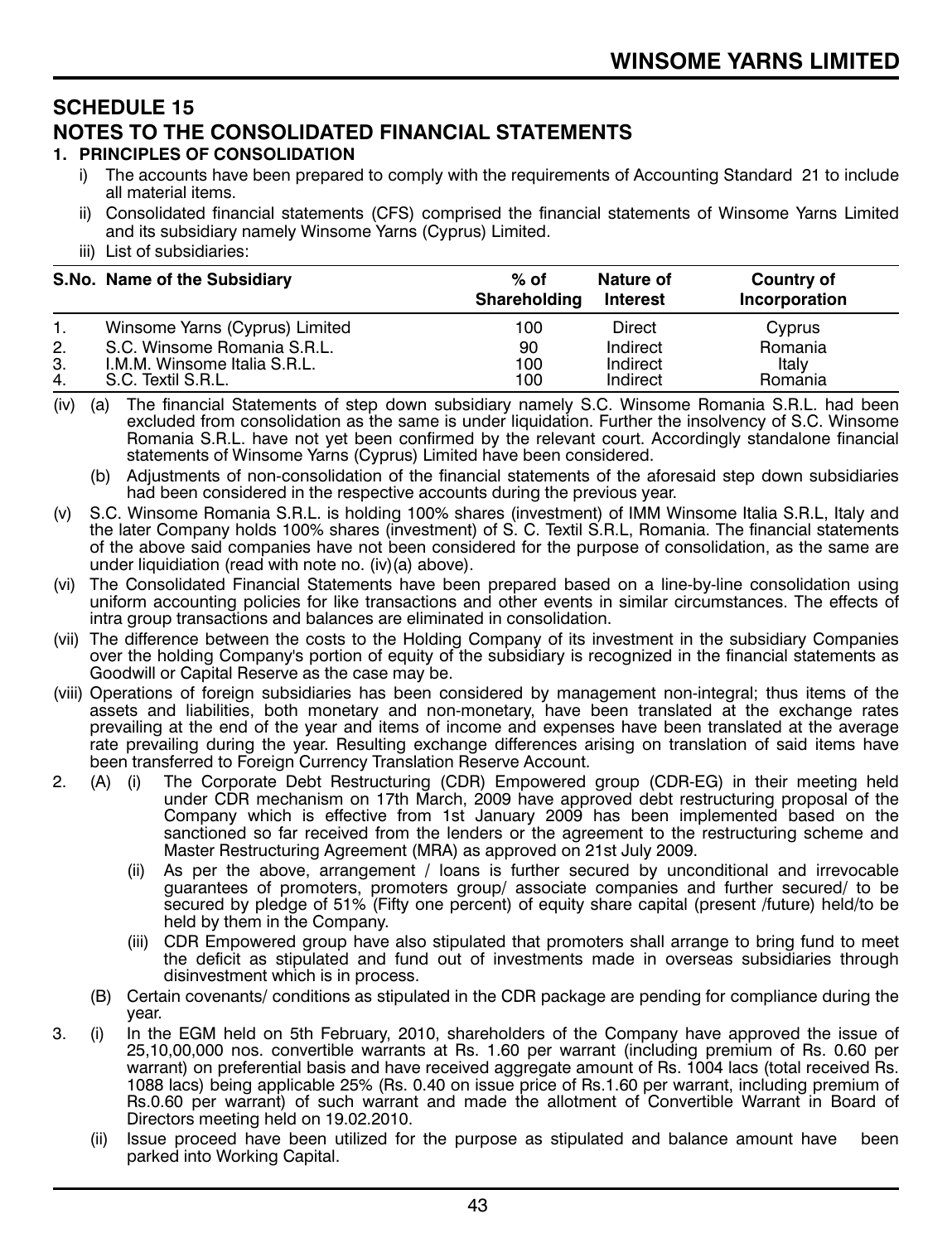- 4 Depreciation on certain Plant & Machinery is provided by considering it as continuous process plant based on technical assessment.
- 5. The Company has initiated persuasive actions for recovery of certain overseas overdue debtors of amounting to Rs.1903.39 lacs (P.Y. Rs. 2028.29 lacs). In the opinion of the management these are good and fully recoverable / realisable hence no provision there against is considered necessary by the management. However for necessary approval for the extension of time application have been filed with the appropriate authority.
- 6. Balances of certain sundry debtors, Loans & Advances, creditors (including of associates Company), and other liabilities are in process of confirmation/ reconciliation. The management is of the opinion that adjustment, if any, arising out of such reconciliation would not be material.
- 7. (a) As per terms of the Agreement entered between Company and private equity partners /sellers, the Company is to invest through a subsidiary i.e. WYCL (Winsome Yarns (Cyprus) Ltd) in a JV Company M/s Newcocot S.R.L. amounting to Euro 4.64 millions (approx Rs.2782.95 lacs) (read with para(b) below for partial payment). In earlier year the Company has made investment in equity and preference share capital of its above stated subsidiary amounting to EURO 2.55 million (Equivalent to Rs.1517.25 lacs).
	- (b) Loans & Advances includes Euro 2.5 millions (Equivalent to Rs.1,514 lacs) represent partial payment for the acquisition of 933750 Shares in an overseas Company namely, Newcocot S.R.L.
	- (c) Company has investment in a subsidiary Company amounting to Rs.1516.71 lacs (net of provision) which has advanced amounting to Euro 500,000 (Equivalent to Rs.302.80 lacs) for subscribing to the share capital, to M/s S. C. Winsome Romania s.r.l, Romania (step down subsidiary) which is under liquidation. Further this stated subsidiary Company have also advanced amounting to Euro 2.5 millions (Equivalent to Rs.1514 lacs) (note no. 7 (b)) for acquisition of shares of Newcocot S.R.L. No provision for diminution in the value of investment of Rs.1516.71 lacs in subsidiary considered necessary by the company in view of strategic and long term in nature and considering the intrinsic value of the assets of the subsidiary Company.
- 8. Auditors of the subsidiary Company namely M/s Winsome Yarns (Cyprus) Limited has referred in report for non-provisioning against investment / advance in a subsidiary (namely S.C. Winsome Romania s.r.l) of amounting to Euro 500,828 (Equivalent to Rs.303.30 lacs) (read with note no.7(c)).

| No.   | <b>Particulars</b>                                  | 2009-2010 | 2008-2009 |
|-------|-----------------------------------------------------|-----------|-----------|
| (i)   | Bills discounted with banks                         | 2884.08   | 1716.54   |
| (ii)  | Outstanding Letter of Credit                        | 418.34    | 2222.07   |
| (iii) | Sales Tax liability in respect of matters in appeal | 8.05      | 8.05      |
| (iv)  | Excise duty show cause notices / matters in appeal  | 523.72    | 559.41    |
| (v)   | Service Tax Matters                                 | 0.62      | 0.62      |
| (vi)  | Income Tax Demand                                   | 308.23    | 142.71    |
|       | (vii) Outstanding bank guarantees                   | 88.79     | 51.09     |
|       |                                                     |           |           |

9. A) Contingent Liabilities, not provided for in respect of (As certified by the management): (Rs. in Lacs)

- (viii) Customs duty saved of Rs.4151.70 lacs (Previous Year Rs. 2677.28 lacs) for import of capital good made against EPCG license against which export obligations amounting Rs. 33213.58 lacs (Previous Year Rs. 21418.23 Lacs) are pending.
- B) In respect of certain disallowances and additions made by the Income Tax Authorities, appeals are pending before the Appellate Authorities and adjustments, if any, will be made after the same are finally determined.

Considering the past experience, management is of the view that there will not be any material impact on accounts on settlement / finalization of above.

- C) Estimated amount of contracts remaining to be executed on Capital Account and not provided for Rs.862.83 lacs (Previous Year Rs.893.73 lacs) net of advances Rs.460.89 lacs (Previous year Rs.511.10 Lacs).
- 10. In terms of the resolution passed by the shareholders in their meeting held on 28.08.09, fully paid equity shares of Rs. 10/- each of the Company had been sub-divided into 10 no. fully paid equity shares of Rs. 1/ each.

## **11.Segment Reporting**

- (i) The Company is only in one line of business namely Textile (Yarn and Knitting)
- (ii) The segment revenue in geographical segments considered for disclosure is as follow:
	- (a) Revenue inside India includes sales to customers located within India.
	- (b) Revenue outside India includes sales to customers located outside India.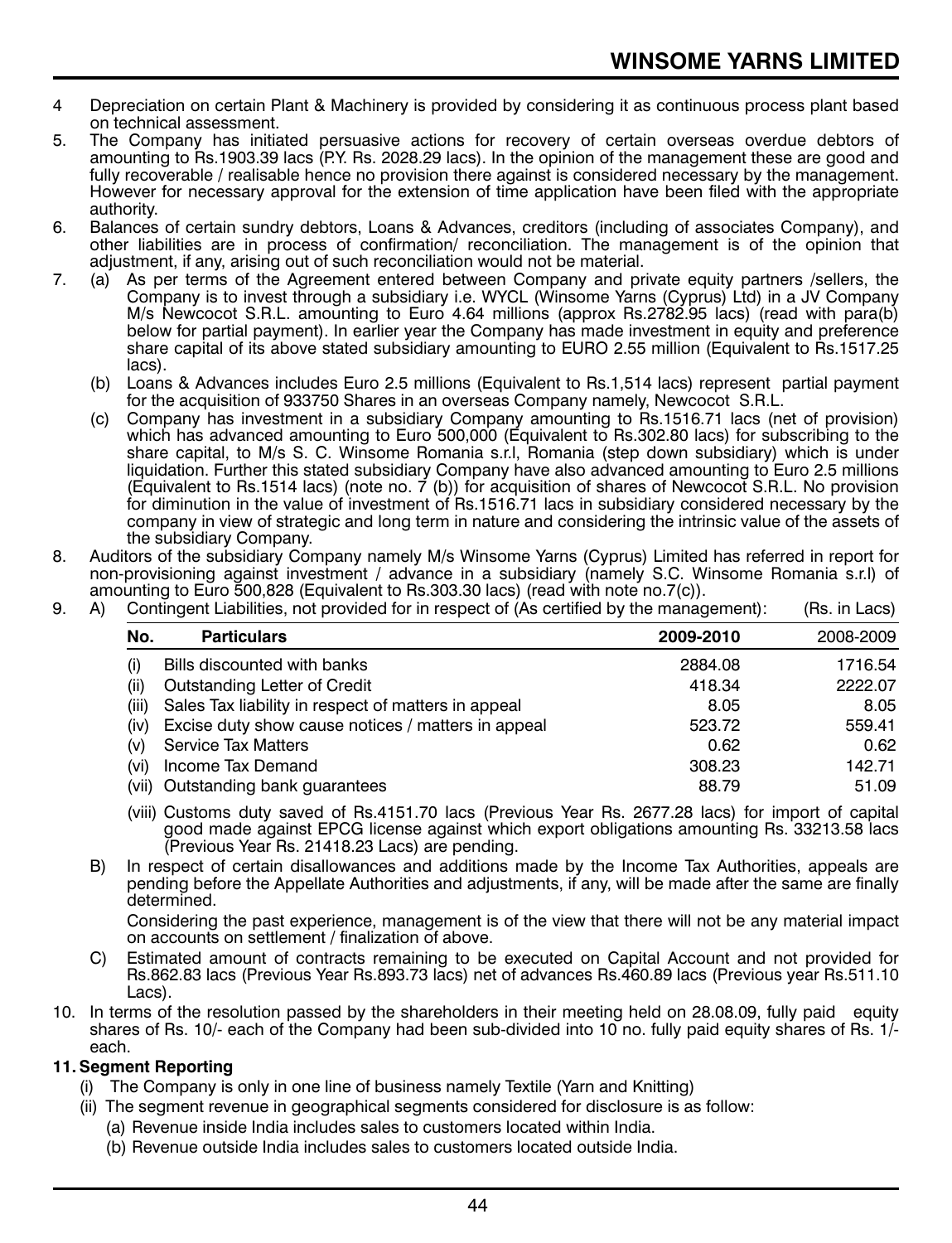## **WINSOME YARNS LIMITED**

|      | Information about geographical segments (by location of customers) |                        |                            | (Rs. In lacs)          |
|------|--------------------------------------------------------------------|------------------------|----------------------------|------------------------|
| No.  | <b>Particulars</b>                                                 | India                  | <b>Outside India</b>       | Total                  |
| i)   | <b>External Revenue-Sales</b>                                      | 8574.98<br>(5554.73)   | 13650.73*<br>$(9215.63)^*$ | 22225.71<br>(14770.36) |
| ii)  | Carrying amount of segment<br>assets by location of assets         | 52596.59<br>(47616.26) | 4445.13<br>(4857.73)       | 57041.72<br>(52473.99) |
| iii) | Capital Expenditure                                                | 1664.54<br>(11921.98)  |                            | 1664.54<br>(11921.98)  |

\* Includes Export Incentive of Rs. 947.19 Lacs (P.Y. 273.52 Lacs)

12. During the year, deferred tax in respect of timing differences has been re-assessed/ re-computed and asset (net) amounting to Rs. 586.02 lacs for the year has been credited to Profit & Loss Account.

| <b>Particulars</b>                                         | 2009-10 | 2008-09  |
|------------------------------------------------------------|---------|----------|
| Deferred Tax Liability (DTL)                               |         |          |
| Tax impact on difference between book value of depreciable | 4326.78 | 4073.96  |
| assets and written down value for tax purposes             |         |          |
| Deferred Tax Assets (DTA)                                  |         |          |
| Tax impact of unabsorbed depreciation and business losses  | 4457.82 | 3618.29  |
| Tax impact of expenses charged to profit & loss account    |         |          |
| but allowance under tax laws deferred                      | 37.20   | 28.41    |
| Tax impact on doubtful debts & advances                    | 164.90  | 174.38   |
| Deferred Tax Asset/(Liability) (Net)                       | 333.14  | (252.88) |
|                                                            |         |          |

Note: Management is confident about recoverability of the DTA as stated above considerating the future profitability and present market conditions.

## **13.Earning per share**

Basis for calculation of Basic and Diluted Earning Per Share is as under :

| <b>Particulars</b>                                                  | 2009-2010 | 2008-2009* |
|---------------------------------------------------------------------|-----------|------------|
| Net Profit/(Loss) attributable to Equity Shareholders (Rs. in lacs) | (1217.46) | (2796.23)  |
| Weighted average number of equity shares                            | 256659790 | 256659790  |
| Nominal Value per equity share (Rs.)                                |           |            |
| Basic EPS (Rs.)                                                     | (0.47)    | (1.09)     |
| Weighted average number of equity shares for diluted EPS            | 495728136 | 256659790  |
| Diluted EPS (Rs.)                                                   | (0.47)    | (1.09)     |
|                                                                     |           |            |

\*Refer note no. 10.

## **14. Related party disclosures**

List of "Related party & Relationship disclosures" are given below: (as identified by the management)

(i) (a) Associate Company

Winsome Textile Industries Limited

- (b) Subsidiary Company
	- (i) S.C. Winsome Romania S.R.L. (90% subsidiary)
	- (ii) I.M.M. Winsome Italia S.R.L. (Subsidiary of (i) above)
	- (iii) S.C. Textil S.R.L. (Subsidiary of (ii) above)
- (ii) Key management personnel and their relatives.
	- Shri Satish Bagrodia Chairman
	- Shri Manish Bagrodia Managir<br>- Shri Ashish Bagrodia Managir Director
	- Shri Ashish Bagrodia Director
	- Shri Andreas Alexiou Director
	- Shri Androulla Kakoyianni Director
	- Shri Stelios Sivitanides
- (iii) Organisations where Key Management Personnel & their relative have Significant influence
	- Star Point Financial Services (Pvt.) Ltd.
	- Shell Business Pvt. Ltd.
	- Satyam Combines Pvt. Ltd.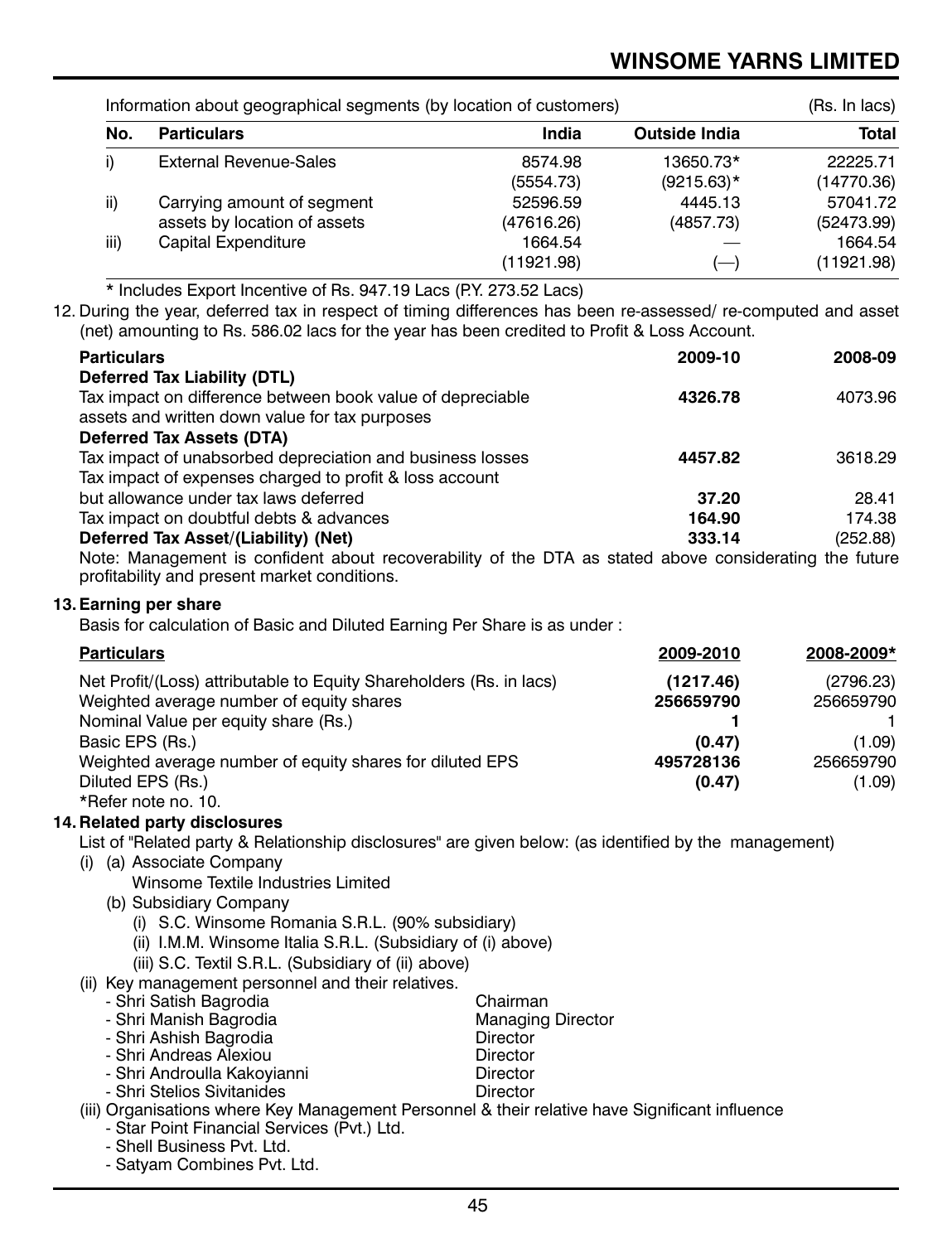## **WINSOME YARNS LIMITED**

(Rs. in Lacs)

| Transactions with the related parties during the year ended 2009-2010 |  |  |
|-----------------------------------------------------------------------|--|--|
|-----------------------------------------------------------------------|--|--|

| <b>Particulars</b>                                                    | 2009-10  | 2008-09 |
|-----------------------------------------------------------------------|----------|---------|
| Winsome Textile Industries Ltd.                                       |          |         |
| Sale of material & goods and services                                 | 23.00    | 70.77   |
| Purchase of material & goods and services<br>$\overline{\phantom{a}}$ | 354.49   | 238.75  |
| Expenses reimbursed to others                                         | 0.25     |         |
| Expenses reimbursed by others                                         | 5.01     |         |
| Balance Outstanding as at year end Receivable / (Payable)             | (254.26) | 56.27   |
| Sh. Satish Bagrodia                                                   |          |         |
| Directors Sitting Fee                                                 | 0.35     | 0.35    |
| Sh. Manish Bagrodia                                                   |          |         |
| Remuneration                                                          | 25.08    | 26.30   |
| Sh. Ashish Bagrodia                                                   |          |         |
| Directors Sitting Fee                                                 | 0.30     | 0.40    |
| Starpoint Financial Services Pvt. Ltd.                                |          |         |
| Rent                                                                  | 19.32    | 16.80   |
| Shell Business Pvt. Ltd.                                              |          |         |
| Application/Allotment Money against convertible warrant               | 473.00   | 27.00   |
| S.C. Winsome Romania                                                  |          |         |
| Sale of material & goods and services                                 |          | 44.67   |
| Purchase of material & goods and services                             |          | 37.01   |
| - Balance Outstanding as at year end Receivable / (Payable)           | 86.81    | 86.81   |
| <b>IMM Winsome Italia</b>                                             |          |         |
| Sale of material & goods and services                                 |          | 45.05   |
| Purchase of material & goods and services                             |          | 6.47    |
| Balance Outstanding as at year end Receivable / (Payable)             | 171.01   | 171.01  |

Chairman and Managing Director have given guarantees to secured lenders against loans taken by the Company (Refer notes of Schedule-3)

15. In the opinion of the Board, the Current Assets, Loans and Advances appearing in the Company's Balance Sheet as at year end would have a value on realisation in the normal course of business at least equal to the respective amounts at which they are stated in the Balance Sheet.

16. Accounting Policies and other notes on accounts are set out in the financial statements of the Company.

- 17. Figures for the previous year have been re-grouped/recast wherever considered necessary to make them comparable with those of current year.
- 18. Schedule 1 to 15 form an integral part of the Balance Sheet and Profit & Loss Account.

**As per our report of even date. For LODHA & CO. Chartered Accountants** FRN : 301051E

N.K. Lodha *Partner* M.No. 85155

PLACE : Chandigarh DATED : 27th May 2010

K.V. Singhal *Company Secretary*

Manish Bagrodia *Managing Director*

Vinod Jaria *Financial Controller*

> Satish Bagrodia *Chairman*

Directors : Shri Brij Khanna Shri Chandra Mohan Shri G.K. Sawhney Shri S.K. Singla Shri Ashish Bagrodia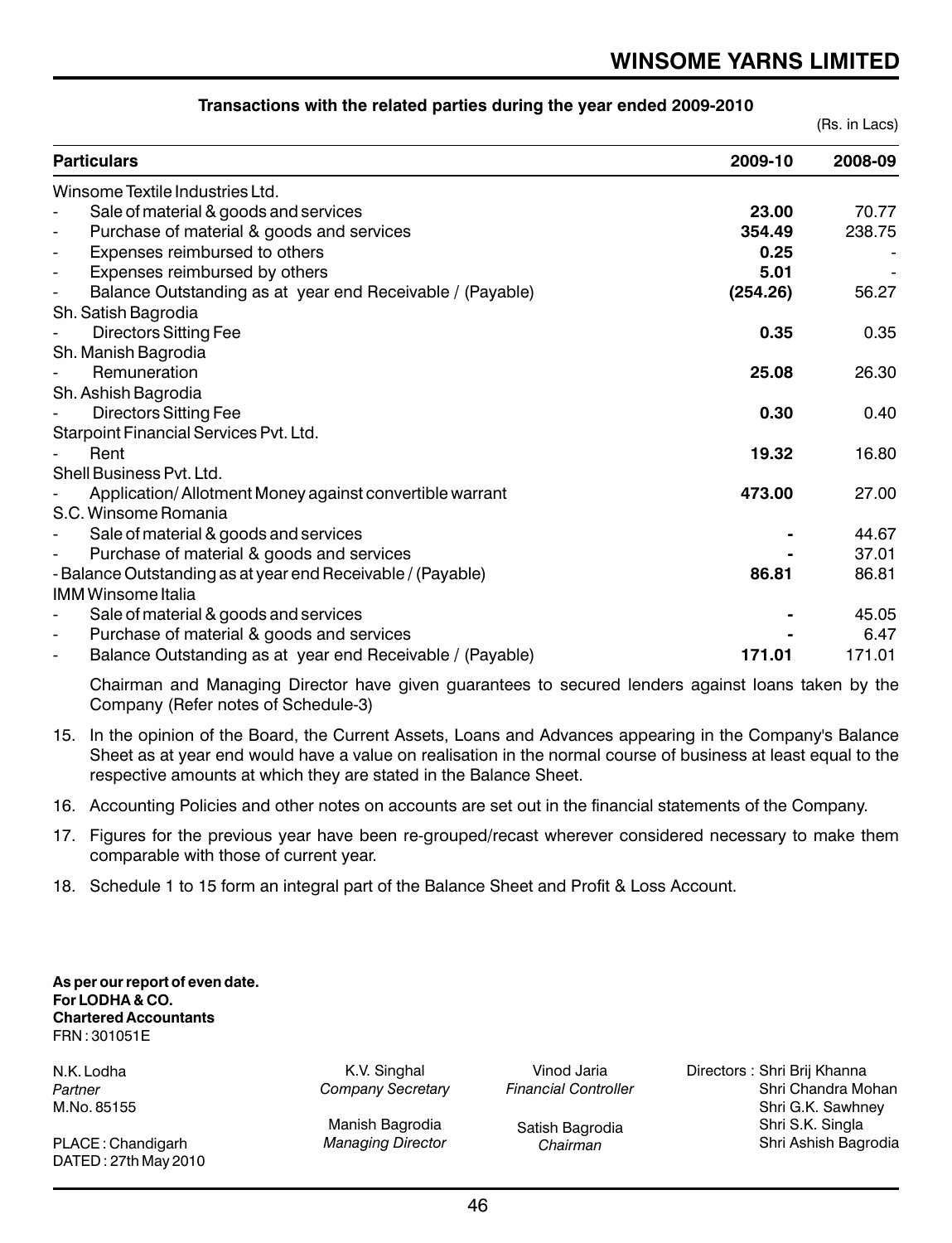# **BOARD OF DIRECTORS**

Andreas Alexiou Androulla Kakoyianni Stelios Sivitanides Ashish Bagrodia Manish Bagrodia

## **COMPANY SECRETARY**

## **Cypcosecretarial Limited**

Demitas Tower 3rd Floor, Flat/Office 302 14 Michalakopoulou Street P.C. 1075, Nicosia Cyprus

## **REGISTERED OFFICE**

58 Grivas Dighenis Avenue City House 8047-Paphos Cyprus

| <b>CONTENTS</b>                       | Page No. |
|---------------------------------------|----------|
| Board of Directors and other Officers | 1        |
| Report of the Board of Directors      | 2        |
| Independent Auditor's Report          | 3        |
| Income Statement                      | 4        |
| <b>Balance Sheet</b>                  | 4        |
| Statement of changes in equity        | 5        |
| <b>Statement of Cash Flows</b>        | 5        |
| Notes to the financial statements     | 6-12     |
|                                       |          |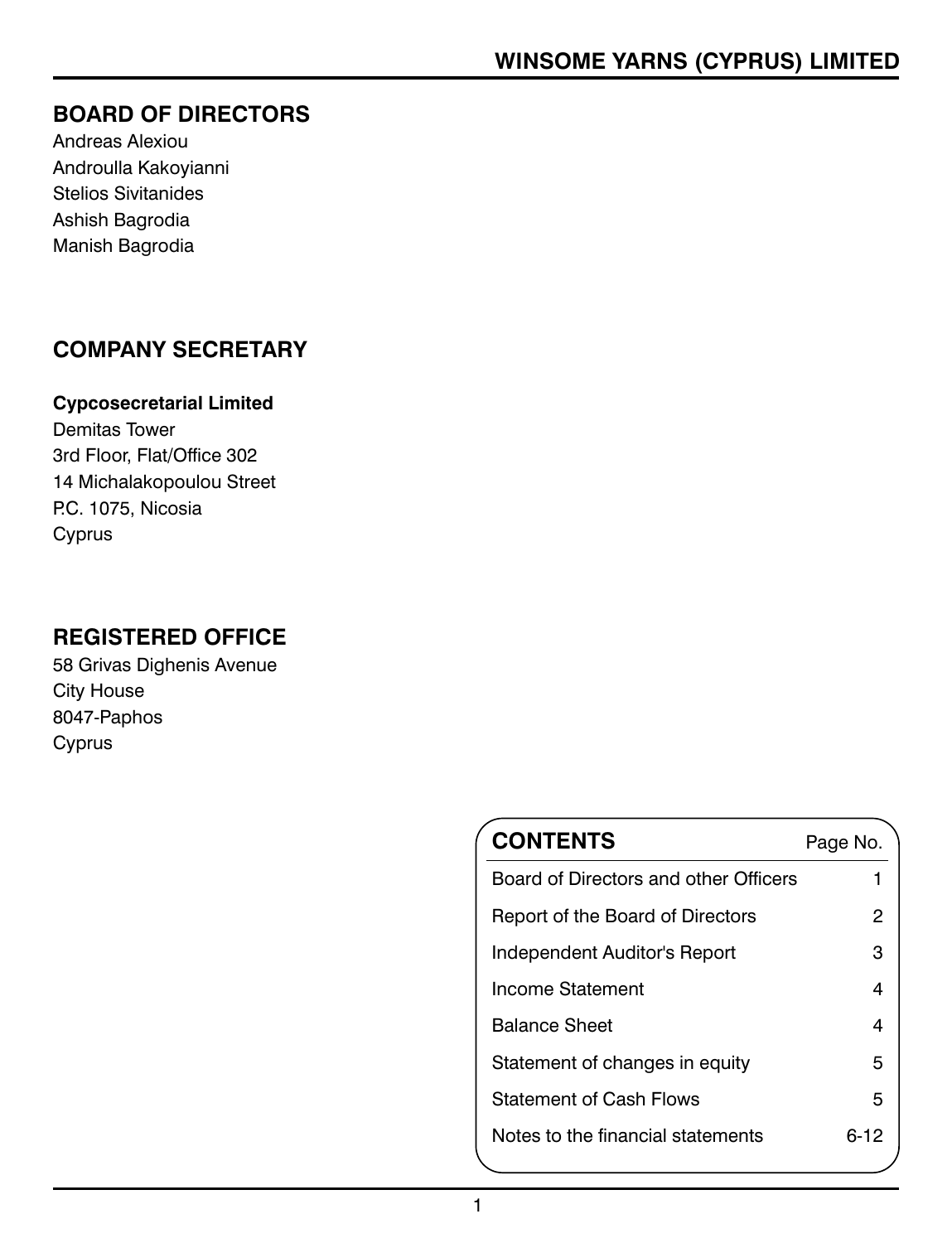## **Report of the Board of Directors**

1. The Board of Directors presents its report together with the audited financial statements of the Company for the year ended 31 March 2010.

## **Principal Activities**

2. The principal activities of the Company, which are unchanged from last year, are the import and export of textile and apparels, and the holding of investments.

## **Review of developments, position and performance of the Company's Business**

3. The loss of the Company for the year ended 31 March 2010 was Euro 15.759 (2009: Euro 23.095). On 31 March 2010 the total assets of the Company were Euro 3.037.716 (2009: Euro 3,060.689) and the net assets were Euro 2.485.624 (2009: Euro 2.501.383). The financial position, development and performance of the Company as presented in these financial statements is considered satisfactory.

## **Principal risks and uncertainties**

4. The Board of Directors considers that the Company does not face any risks or uncertaintion other than those mentioned in Note 3 of the financial statements.

## **Future developments of the Company**

5. The Board of Directors does not expect any significant future developments in the operations, financial position and performance of the Company in the foreseeable future.

## **Results**

6. The Company's results for the year are set out on page 4. The loss for the year is carried forward.

## **Share Capital**

7. There were no changes in the share capital of the Company.

## **Board of Directors**

- 8. The members of the Board of Directors at 31 March 2010 and at the date of this report are shown on page 1. All of them were members of the Board throughout the year ended 31 March 2010.
- 9. There were no significant changes in the assignment of responsibilities and remuneration of the Board of Directors.
- 10. In accordance with the Company's Articles of Association there being no requirement for the retirement of directors by rotation, all the Directors remain in office.

## **Events after the balance sheet date**

11. There were no material post balance sheet events, which have a bearing on the understanding of the financial statements.

## **Branches**

12. The Company did not operate through any branches during the year.

## **Independent Auditors**

13. The Independent Auditors, D.C. Demetriou Limited, have expressed their willingness to continue in office. A resolution giving authority to the Board of Directors to fix their remuneration will be proposed at the Annual General Meeting.

By Order of the Board

21 May 2010 *Director*

Paphos, **Andreas Alexiou**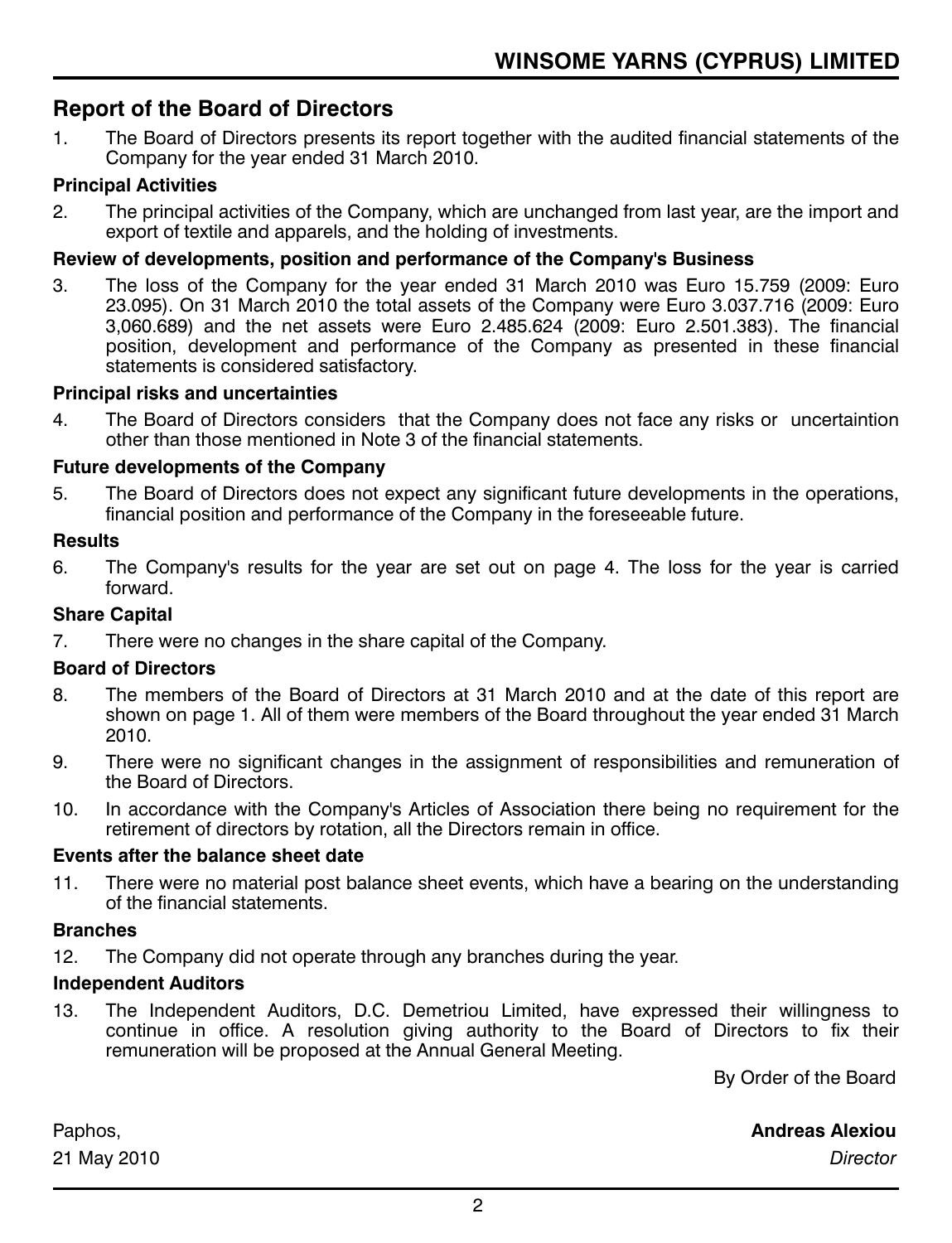## **Independent Auditors' Report**

To the Members of Winsome Yarns (Cyprus) Limited

#### **Report on the Financial Statements**

We have audited the company financial statements of Winsome Yarns (Cyprus) Limited (the "Company"), which comprise the balance sheet as at 31 March 2010, and the statements of income, changes in equity and cash flows for the year then ended, and a summary of significant accounting policies and other explanatory notes.

#### **Board of Directors' Responsibility for the Financial Statements**

The Board of Directors is responsible for the preparation of financial statements that give a true and fair view in accordance with International Financial Reporting Standards as adopted by the European Union (EU) and the requirements of the Cyprus Companies Law, Cap. 113. This responsibility includes: designing, implementing and maintaining internal control relevant to the preparation and fair presentation of financial statements that are free from material misstatement, whether due to fraud or error, selecting and applying appropriate accounting policies and making accounting estimates that are reasonable in the circumstances.

#### **Auditors' Responsibility**

Our responsibility is to express an opinion on these financial statements based on our audit. We conducted out audit in accordance with International Standards on Auditing. Those standards require that we comply with ethical requirements and plan and perform the audit to obtain reasonable assurance whether the financial statements are free from material misstatement.

An audit involves performing procedures to obtain audit evidence about the amounts and disclosures in the financial statements. The procedures selected depend on the auditor's judgement including the assessment of the risks of material misstatement of the financial statements, whether due to fraud or error. In making those risk assessments, the auditor considers internal control relevant to the entity's preparation of financial statements that give a true and fair view in order to design audit procedures that are appropriate in the circumstances, but not for the purpose of expressing an opinion on the effectiveness of the entity's internal control. An audit also includes evaluating the appropriateness of accounting policies used and the reasonableness of accounting estimates made by the Board of Directors, as well as evaluating the overall presentation of the financial statements.

We believe that the audit evidence we have obtained is sufficient and appropriate to provide a basis for our audit opinion.

#### **Basis for qualified opinion**

As discussed in Note 12 to the Financial statements, there was no write off of the investment in the subsidiary, S.C. Winsome Romania S.r.l. in the financial statements which practice, in our opinion, is not in accordance with the International Financial Reporting Standards. The write off of the investment for the year ended 31 March 2010 should be Euro 500.828 based on the principle of IAS 10 "Post Balance Sheet Events". Accordingly, the value of the investment should be reduced to Nil and the loss for the year and the accumulated deficit should be increased by Euro 500.828.

#### **Qualified Opinion**

In our opinion, except for the effect on the financial statements of the matter referred to on the basis for Qualified Opinion paragraph, the financial statements given a true and fair view of the financial position of Winsome Yarns (Cyprus) Limited as of 31 March 2010 and of its financial performance and its cash flows for the year then ended in accordance with International Financial Reporting Standards as adopted by the EU and the requirements of the Cyprus Companies Law, Cap. 113.

#### **Report on Other Legal and Regulatory Requirements**

Pursuant to the requirements of the Cyprus Companies Law, Cap. 113 we report the following:

- We have obtained all the information and explanations we considered necessary for the purpose of our audit.
- In our opinion, proper books of account have been kept by the Company.
- The Company's financial statements are in agreement and the books of account.
- In our opinion and to the best of our information and according to the explanations given to us, the financial statements give the information required by the Companies Law, Cap. 113, in the manner so required except as explained in the paragraph Basis for Qualified Opinion.
- In our opinion, the information given in the report of the Board of Directors is consistent with the financial statements.

#### **Other Matter**

This report, including the opinion, has been prepared for and only for the Company's members as a body in accordance with Section 156 of the Cyprus Companies Law Cap. 113 and for no other purpose. We do not, in giving this opinion, accept or assume responsibility for any other purpose or to any other person to whose knowledge this report may come to.

#### **D.C. Demetriou Limited**

Certified Public Accountants (CV)

Nicosia 21 May 2010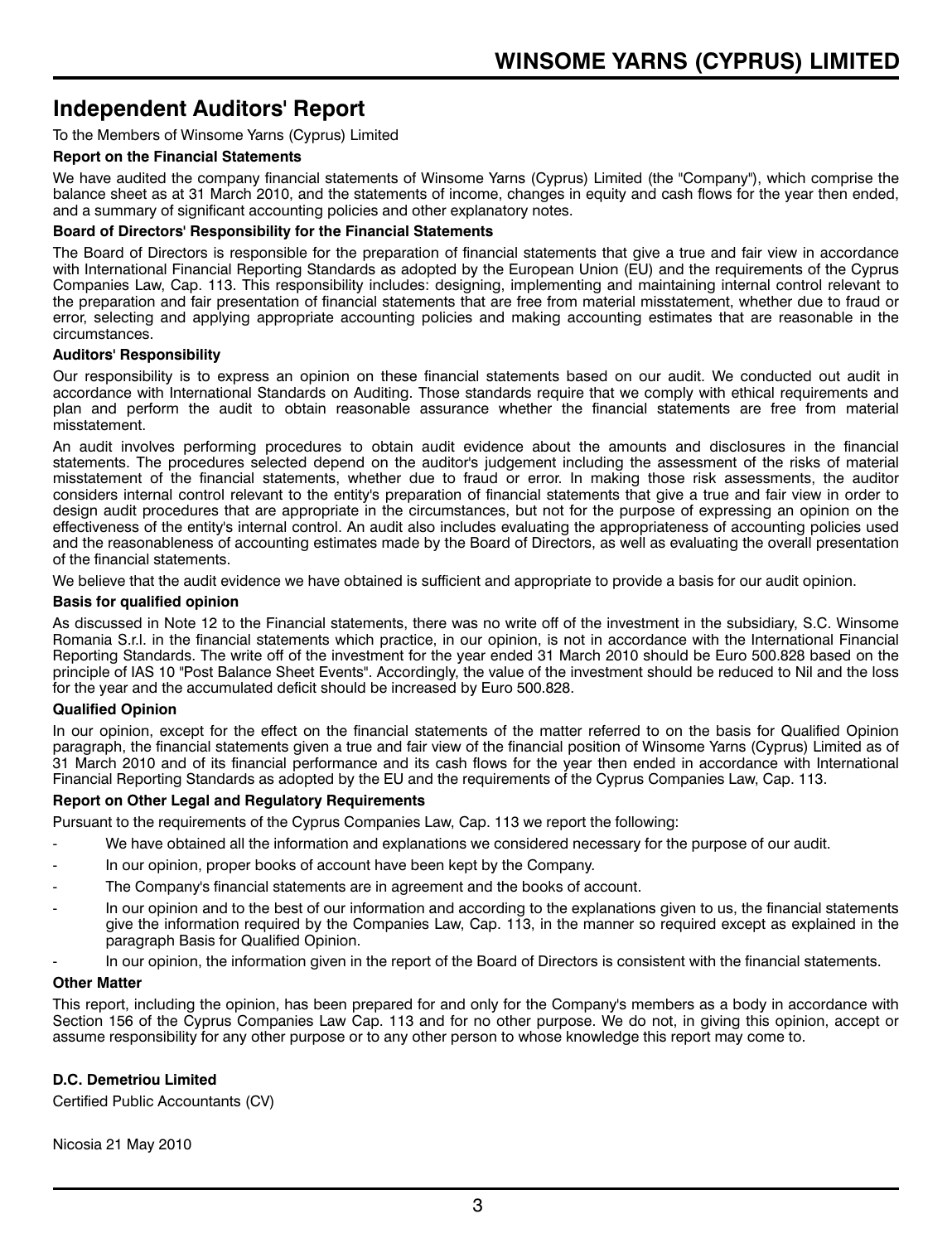## **WINSOME YARNS (CYPRUS) LIMITED**

## **Income Statement for the year ended 31 March 2010**

| <b>PARTICULARS</b>                                    | <b>NOTES</b> | 2010<br><b>Euro</b> | 2009<br>Euro        |
|-------------------------------------------------------|--------------|---------------------|---------------------|
| Revenue<br>Cost of Sales                              | 5            |                     | 87,364<br>(84, 077) |
| <b>Gross Profit</b><br><b>Administrative expenses</b> |              |                     | 3,287               |
| Other Losses - Net                                    |              | (15, 759)           | (26, 337)           |
| <b>Operating Loss</b>                                 | 6            |                     | (44)                |
|                                                       |              | (15, 759)           | (23,094)            |
| <b>Financial Costs</b>                                | 8            |                     | (1)                 |
| Loss before tax                                       |              | (15, 759)           | (23,095)            |
| Income tax Credit                                     | 9            |                     |                     |
| Loss for the year                                     |              | (15, 759)           | (23,095)            |

The notes on pages 6 to 12 are an integral part of these financial statements.

## **Balance Sheet as at 31 March 2010**

| <b>PARTICULARS</b>                  | <b>NOTES</b> | 2010        | 2009      |
|-------------------------------------|--------------|-------------|-----------|
|                                     |              | <b>Euro</b> | Euro      |
| <b>ASSETS</b>                       |              |             |           |
| <b>Non-current assets</b>           |              |             |           |
| Investment in subsidiaries          | 12           | 500,828     | 500,828   |
| <b>Current Assets</b>               |              |             |           |
| Trade and other receivables         | 13           | 2,500,897   | 2,500,897 |
| Cash and cash equivalents           | 14           | 35,991      | 58,964    |
|                                     |              | 2,536,888   | 2,559,861 |
| <b>Total Assets</b>                 |              | 3,037,716   | 3,060,689 |
| <b>EQUITY AND LIABILITIES</b>       |              |             |           |
| <b>Capital and reserves</b>         |              |             |           |
| Share capital                       | 15           | 281,727     | 281,727   |
| Share premium                       | 15           | 2,268,200   | 2,268,200 |
| Accumulated losses                  |              | (64,303)    | (48,544)  |
| <b>Total Equity</b>                 |              | 2,485,624   | 2,501,383 |
| <b>Current Liabilities</b>          |              |             |           |
| Trade and other payables            | 16           | 552,092     | 559,306   |
| <b>Total equity and liabilities</b> |              | 3,037,716   | 3,060,689 |

On 21 May 2010 the Board of Directors of Winsome Yarns (Cyprus) Limited authorised these financial statements for issue.

Andreas Alexiou, Director

Sterlios Sivitanidex, Director

The notes on pages 6 to 12 are an integral part of these financial statements.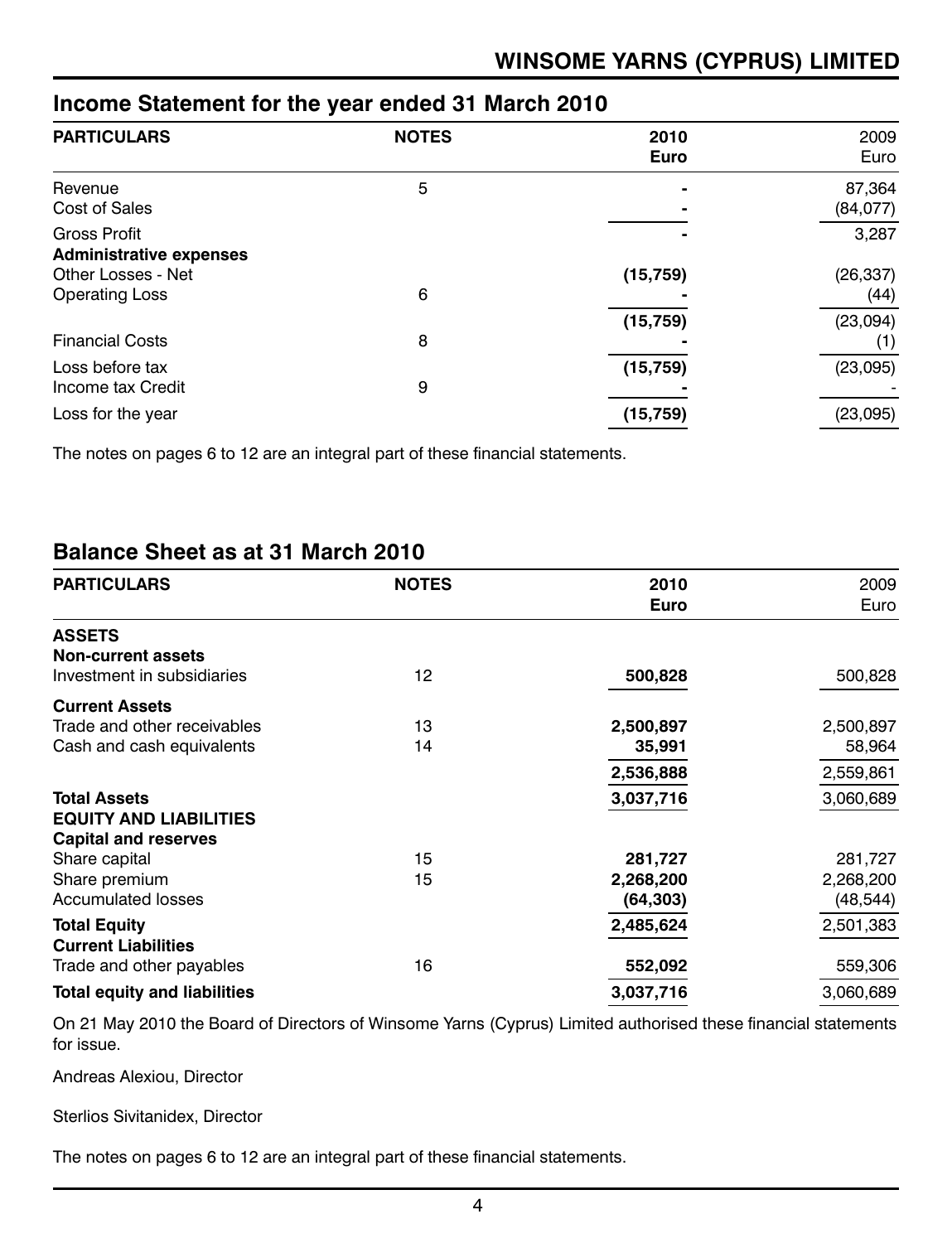## **Statement of changes in equity for the year ended 31 March 2010**

|                                                  | Note | Share<br>Capital | Premium   | Share Accumulated<br>Losses' | Total     |
|--------------------------------------------------|------|------------------|-----------|------------------------------|-----------|
|                                                  |      | Euro             | Euro      | Euro                         | Euro      |
| Balance at 1 April 2008                          |      | 281.727          | 2,268,200 | (25, 449)                    | 2,524,478 |
| <b>Comprehensive Income</b><br>Loss for the year |      |                  |           | (23,095)                     | (23,095)  |
| Balance at 31 March 2009 / 1 April 2009          |      | 281,727          | 2,268,200 | (48, 544)                    | 2,501,383 |
| <b>Comprehensive Income</b><br>Loss for the year |      |                  |           | (15,759)                     | (15, 759) |
| <b>Balance at March 2010</b>                     |      | 281.727          | 2,268,200 | (64, 303)                    | 2,485,624 |

(1) Companies which do not distribute 70% of their profits after tax, as defined by the Special Contribution for the Defence of the Republic Law, during the two years after the end of the year of assessment to which the profits refer, will be deemed to have distributed this amount as dividend. Special contribution for defence at 15% will be payable on such deemed dividend to the extent that the shareholders (individuals and companies) at the end of the period of two years from the end of the year of assessment to which the profits refer, are Cyprus tax residents. The amount of this deemed dividend distribution is reduced by any actual dividend paid out of the profits of the relevant year at any time. This special contribution for defence is paid by the Company for the account of the shareholders.

The notes on pages 6 to 12 are an integral part of these financial statements.

| <b>PARTICULARS</b>                                     | <b>NOTES</b> | 2010<br>Euro | 2009<br>Euro |
|--------------------------------------------------------|--------------|--------------|--------------|
| <b>CASH FLOWS FROM OPERATING ACTIVITIES</b>            |              |              |              |
| Loss before tax                                        |              | (15, 759)    | (23,095)     |
| <b>Adjustment for:</b>                                 |              |              |              |
| - Interest expense                                     | 8            |              |              |
|                                                        |              | (15, 759)    | (23,094)     |
| Changes in working capital:                            |              |              |              |
| - Trade and other payables                             |              | (7, 214)     | 550,393      |
| Net Cash (used in) / from operating activities         |              | (22, 973)    | 527,299      |
| <b>CASH FLOWS FROM INVESTING ACTIVITIES</b>            |              |              |              |
| Investment in subsidiaries                             | 12           |              | (500,000)    |
| Net Cash used in investing activities                  |              |              | (500,000)    |
| <b>CASH FLOWS FROM FINANCING ACTIVITIES</b>            |              |              |              |
| Proceeds from issuance of ordinary shares              | 15           |              |              |
| Interest Paid                                          |              |              | (1)          |
| Net cash from / (used in) financing activities         |              |              | (1)          |
| Net (decrease) / Increase in cash and cash equivalents |              | (22, 973)    | 27,298       |
| Cash and cash equivalents at beginning of the year     |              | 58,964       | 31,666       |
| Cash and cash equivalents at the end of year           | 14           | 35,991       | 58,964       |

## **Statement of Cash Flows for the year ended 31 March 2010**

The notes on pages 6 to 12 are an integral part of these financial statements.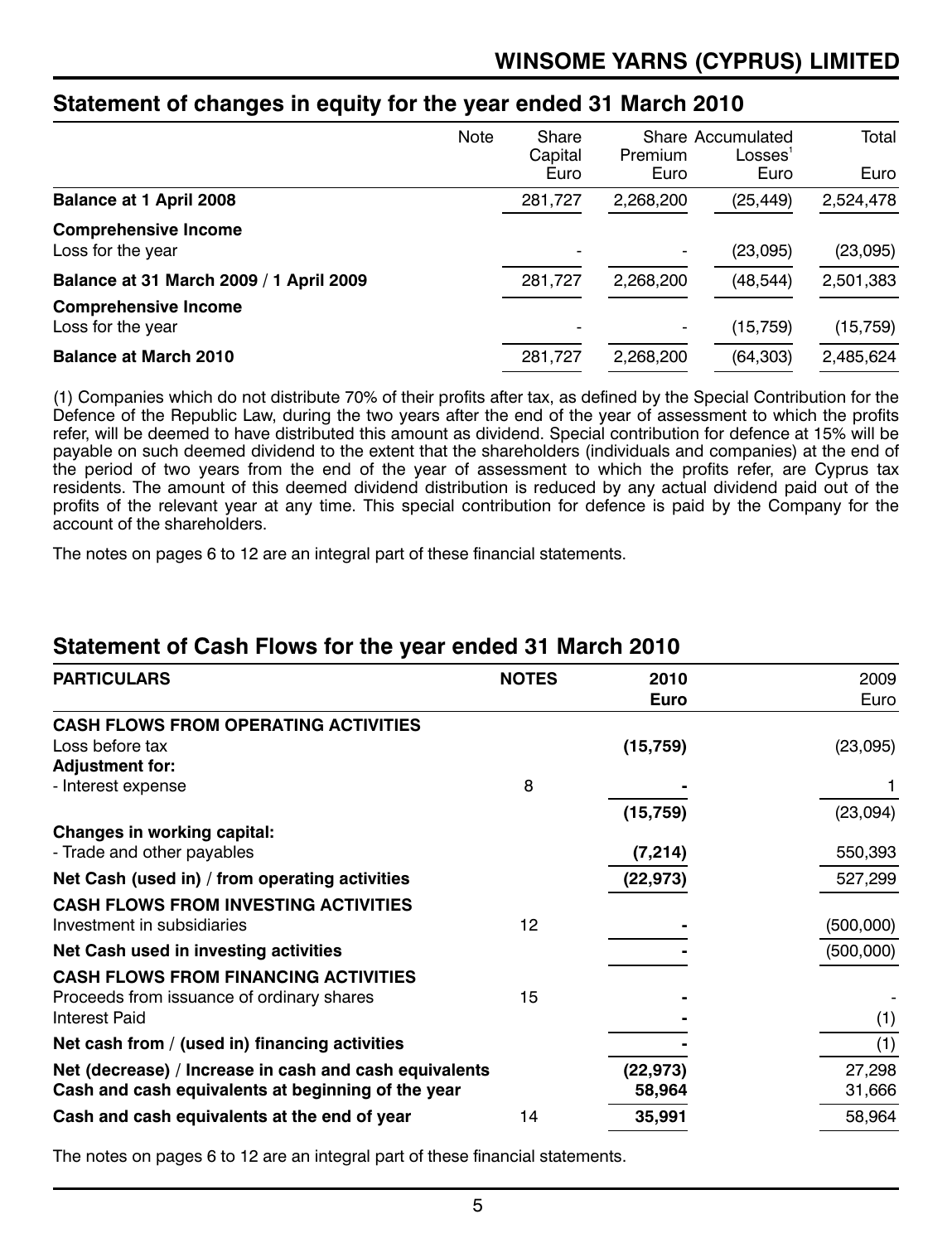## **Notes to the Financial Statements**

## **1. General Information**

## **Country of Incorporation**

The Company is incorporated and domiciled in Cyprus as a private limited liability company in accordance with the provisions of the Cyprus Companies Law, Cap. 113. Its registered office is at 58 Grivas Dighenis Avenue, City House, 8047-Paphos, Cyprus.

## **Principal activities**

The principal activities of the Company, which are unchanged from last year, are the import and export of textile and apparels, and the holding of investments.

## **2. Summary of significant accounting policies**

The principal accounting policies applied in the preparation of these financial statements are set out below. These policies have been consistently applied to all years presented in these financial statements unless otherwise stated.

## **Basis of Preparation**

The financial statements of the Company have been prepared in accordance with International Financial Reporting Standards (IFRS), as adopted by the European Union (EU), and the requirements of the Cyprus Companies Law, Cap. 113.

As of the date of the authorisation of the financial statements, all International Financial Reporting Standards issued by the International Accounting Standards Board (IASB) that are effective as of 1 April 2009 and relevant to the Company have been adopted by the EU through the endorsement procedure established by the European Commission.

The Company is not required by the Companies Law, Cap. 113, to prepared consolidated financial statements because the Company and its subsidiaries constitute a small sized group as defined by the Law and the Company does not intend to issue consolidated financial statements for the year ended 31 March 2010.

The European Commission has concluded that since parent companies are required by the EU 4th Directive to prepare their separate financial statements and since the Companies Law, Cap. 113, requires the preparation of such financial statements in accordance with IFRS as adopted by the EU, the provisions in IAS 27 "Consolidated and Separate Financial Statements" requiring the preparation of consolidated financial statements in accordance with IFRS do not apply.

The financial statements have been prepared under the historical cost convention.

The preparation of financial statements in conformity with IFRSs requires the use of certain critical accounting estimates and requires management to exercise its judgement in the process of applying the Company's accounting policies. There were no areas involving a higher degree of judgement or complexity, or areas where assumptions and estimates are significant to the financial statements. Note 4.

## **Adoption of new and revised IFRSs**

During the current year the Company adopted all the new and revised International Financial Reporting Standards (IFRS) that are relevant to its operations and are effective for accounting periods beginning on 1 April 2009. This adoption did not have a material effect on the accounting policies of the Company, with the exception of the following:

- (i) International Accounting Standard (IAS) 1 "Presentation of financial statements" (revised). As a result of the adoption of this revised standard, the Company presents in the statement of changes in equity all changes resulting from transactions with shareholders, whereas all changes in equity resulting from transactions with non-shareholders of the Company are presented in the statement of comprehensive income. The presentation of comparative information has been adjusted in conformity with the revised standard. The change had an impact only on the presentation of the financial statements.
- (ii) IFRS 7 "Financial Instruments Disclosures" (amendment). As a result of the adoption of this amendment, the Company provides additional disclosures in relation to the fair value measurements of its financial instruments and liquidity risk.

At the date of approval of these financial statements, standards and interpretations were issued by the International Accounting Standards Board which were not yet effective. Some of them were adopted by the European Union and others not yet. The Board of Directors expects that the adoption of these financial reporting standards in future periods will not have a material effect on the financial statements of the Company.

## **Revenue Recognition**

Revenue comprises the fair value of the consideration received or receivable for the sale of goods and services in the ordinary course of business. Revenue is shown net of value added tax, rebates and discounts. Revenues earned by the Company are recognised on the following basis: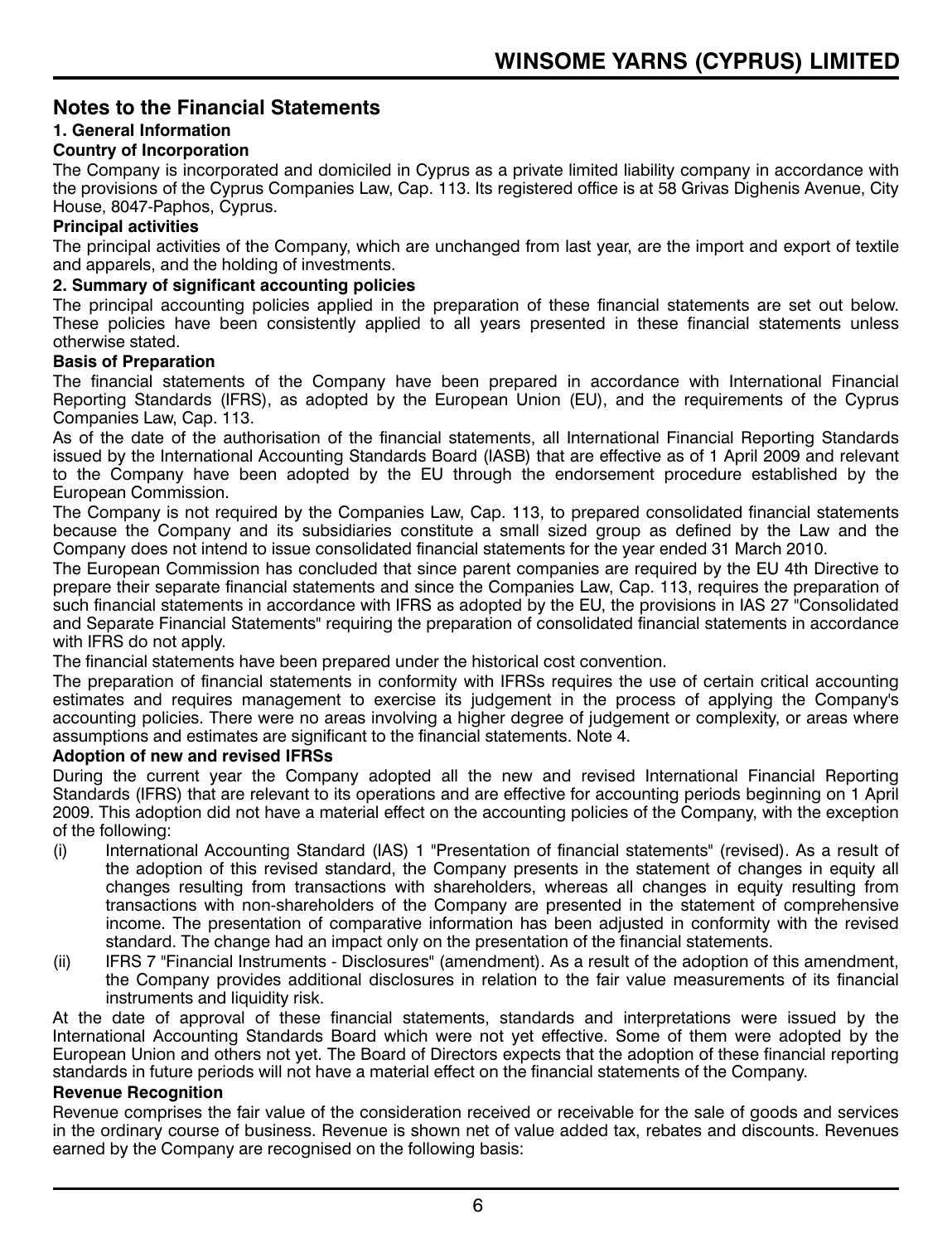The Company recognises revenue when the amount of revenue can be reliably estimated, it is probable that future economic benefits will flow to the entity and when specific criteria have been met for each of the Company's activities as described below. The Company bases its estimates on historical results, taking into consideration the type of customer, the type of transaction and the specifics of each arrangement.

## **(i) Sales of goods**

Sales of goods are recognised when significant risks and rewards of ownership of the goods have been transferred to the customers, which is usually when the Company has sold or delivered goods to the customers, the customer has accepted the goods and collectibility of the related receivables is reasonably assured.

Sales of services are recognised in the accounting period in which the services are rendered, by reference to completion of the specific transaction assessed on the basis of the actual service provided as a proportion of the total services to be provided.

## **(ii) Interest Income**

Interest income is recognised on a time proportion basis using the effective interest method.

## **Foreign Currency Translation**

## **(i) Functional and presentation currency**

Items included in the Company's financial statements are measured using the currency of the primary economic environment in which the entity operates ("the functional currency"). The financial statements are presented in Euro, which is the Company's functional and presentation currency.

## **(ii) Transactions and balances**

Foreign currency transactions are translated into the functional currency using the exchange rates prevailing at the dates of the transactions or valuation where items are re-measured. Foreign exchange gains and losses resulting from the settlement of such transactions and from the translation at year-end exchange rates of monetary assets and liabilities denominated in foreign currencies are recognised in the income statement.

## **Current and deferred income tax**

The tax expense for the period comprises current and deferred tax. Tax is recognised in the income statement, except to the extent that it relates to items recognised in other comprehensive income or directly in equity. In this case, the tax is also recognised in other comprehensive income or directly in equity, respectively.

The current income tax is calculated on the basis of the tax laws enacted or substantively enacted at the balance sheet date in the country in which the Company operates and generates taxable income. Management periodically evaluates positions taken in tax returns with respect to situations in which applicable tax regulation is subject to interpretation. If applicable tax regulation is subject to interpretation, it establishes provisions where appropriate on the basis of amounts expected to be paid to the tax authorities.

Deferred income tax is recognised using the liability method, on temporary differences arising between the tax bases of assets and liabilities and their carrying amounts in the financial statements. However, the deferred income tax is not accounted for if it arises from initial recognition of an assets or liability in a transaction other than a business combination that at the time of transaction affects neither accounting nor taxable profit or loss. Deferred income tax is determined using tax rates and laws that have been enacted or substantially enacted by the balance sheet date and are expected to apply when the related deferred income tax asset is realised or the deferred income tax liability is settled.

Deferred income tax assets are recognised to the extent that it is probable that future taxable profits will be available against which the temporary differences can be utilised.

Deferred income tax assets and liabilities are offset when there is a legally enforceable right to offset current tax assets against current tax liabilities and when the deferred income tax assets and liabilities relate to income taxes levied by the same taxation authority on the Company where there is an intention to settle the balances on a net basis.

## **Investments in subsidiaries**

Subsidiaries are all entities (including special purpose entities) over which the Company has the power to govern the financial and operating policies generally accompanying a shareholding of more than one half of the voting rights. The Company carries the investments in subsidiaries at cost less any impairment in its separate financial statements.

## **Trade receivables**

Trade receivables are recognised initially at fair value and subsequently measured at amortised cost, using the effective interest method, less provision for impairment. A provision for impairment of trade receivables is established when there is objective evidence that the Company will not be able to collect all amounts due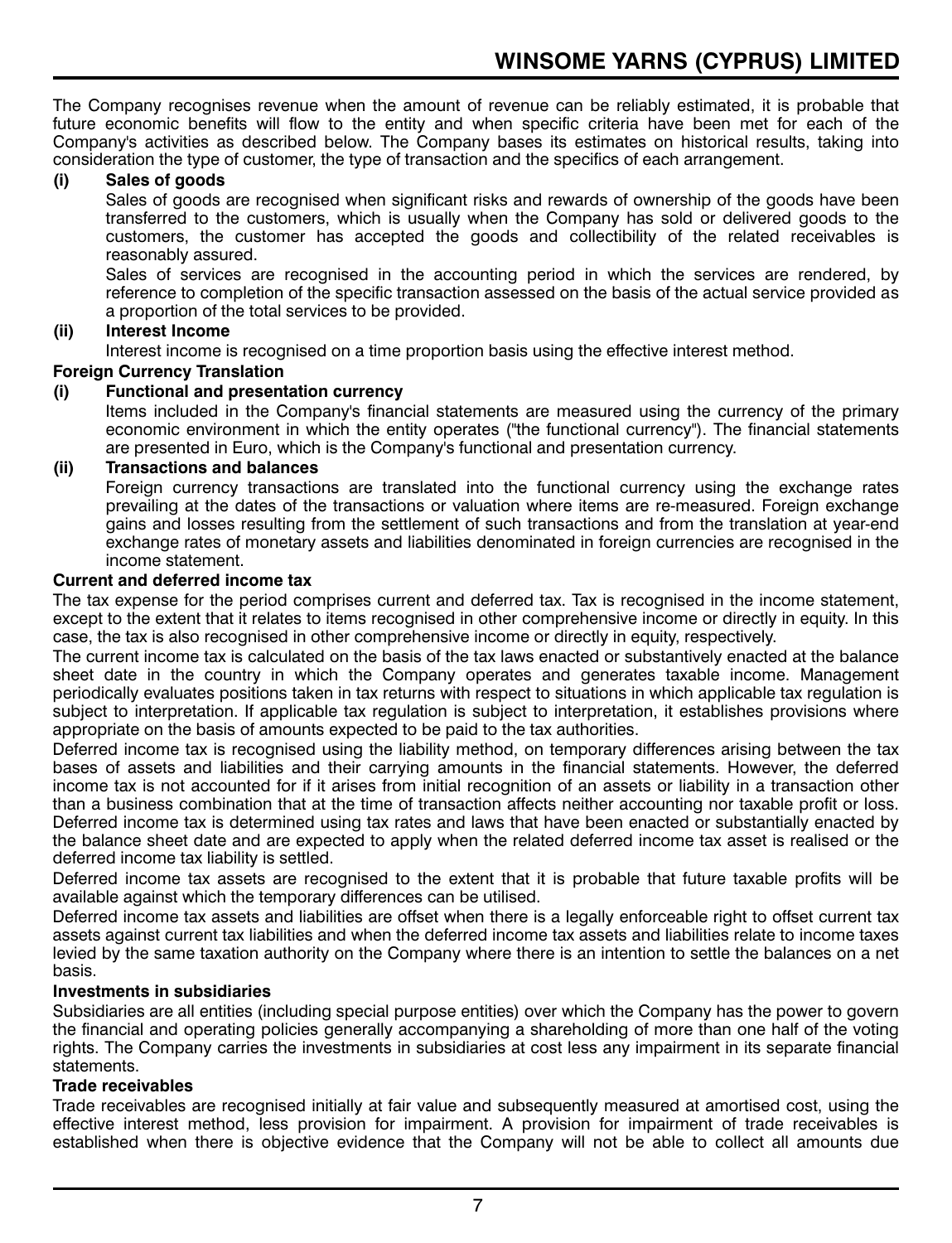according to the original terms of receivables. The amount of the provision is the difference between the carrying amount and the recoverable amount, being the present value of estimated future cash flows, discounted at the effective interest rate. The amount of the provision are recognised in the income statement.

## **Share Capital**

Ordinary shares are classified as equity.

## **Provisions**

Provisions are recognised when the Company has a present legal or constructive obligation as a result of past events, it is probable that an outflow of resources will be required to settle the obligation, and the amount has been reliably estimated. Provisions are not recognised for future operating losses.

Provisions are measured at the present value of the expenditures expected to be required to settle the obligation using a pre-tax rate that reflects current market assessments of the time value of money and the risks specific to the obligation. The increase in the provision due to passage of time is recognised as interest expense.

Restructuring provisions comprise lease termination penalties and employee termination payments, and are recognised in the period in which the Company becomes legally or constructively committed to payment. Costs related to the ongoing activities of the Company are not provided in advance. Provisions are not recognised for future operating losses.

## **Trade payables**

Trade payables are recognised initially at fair value and subsequently measured at amortised cost using the effective interest method.

## **Cash and Cash equivalents**

Cash and cash equivalents include cash at banks.

## **Comparatives**

Where necessary, comparative figures have been adjusted to conform with changes in presentation in the current year.

# **3. Financial Risk Management**

## **(i) Financial Risk Factors**

The Company's activities expose it to foreign exchange risk and liquidity risk arising from the financial instruments it holds. The risk management policies employed by the Company to manage these risk are discussed below:

The company does not have a formal risk management policy programme. Instead the succeptibility of the Company's financial risks such as foreign exchange risk, interest rate risk, credit risk and liquidity risk is monitored as part of its daily management of the business.

## **- Market Risk**

## **Foreign exchange risk**

Currency risk is the risk that the value of financial instruments will fluctuate due to changes in foreign exchange rates. Currency risk when future commercial transactions and recognised assets and liabilities are denominated in a currency that is not the Company's functional currency. The Company is exposed to foreign exchange risk arising from various currency exposures primarily with respect to the US Dollar. The Company's management monitors the exchanges rate fluctuations on a continuous basis and acts accordingly.

Management monitors the exchange rate fluctuations on a continuous basis and acts accordingly. **- Liquidity Risk**

The table below analyses the Company's financial liabilities into relevant maturity groupings based on the remaining period at the balance sheet to the contractual maturity date. The amounts disclosed in the table are the contractual undiscounted cash flows. Balances due within 12 months equal their carrying balances as the impact of discounting is not significant.

|                                                                       | Less than 1 Year |
|-----------------------------------------------------------------------|------------------|
|                                                                       | Euro             |
| <b>At 31 March 2009</b>                                               |                  |
| Trade and other payables                                              | 559.306          |
| At 31 March 2010                                                      |                  |
| Trade and other payables                                              | 552.092          |
| Management does not have a formal policy for managing liquidity risk. |                  |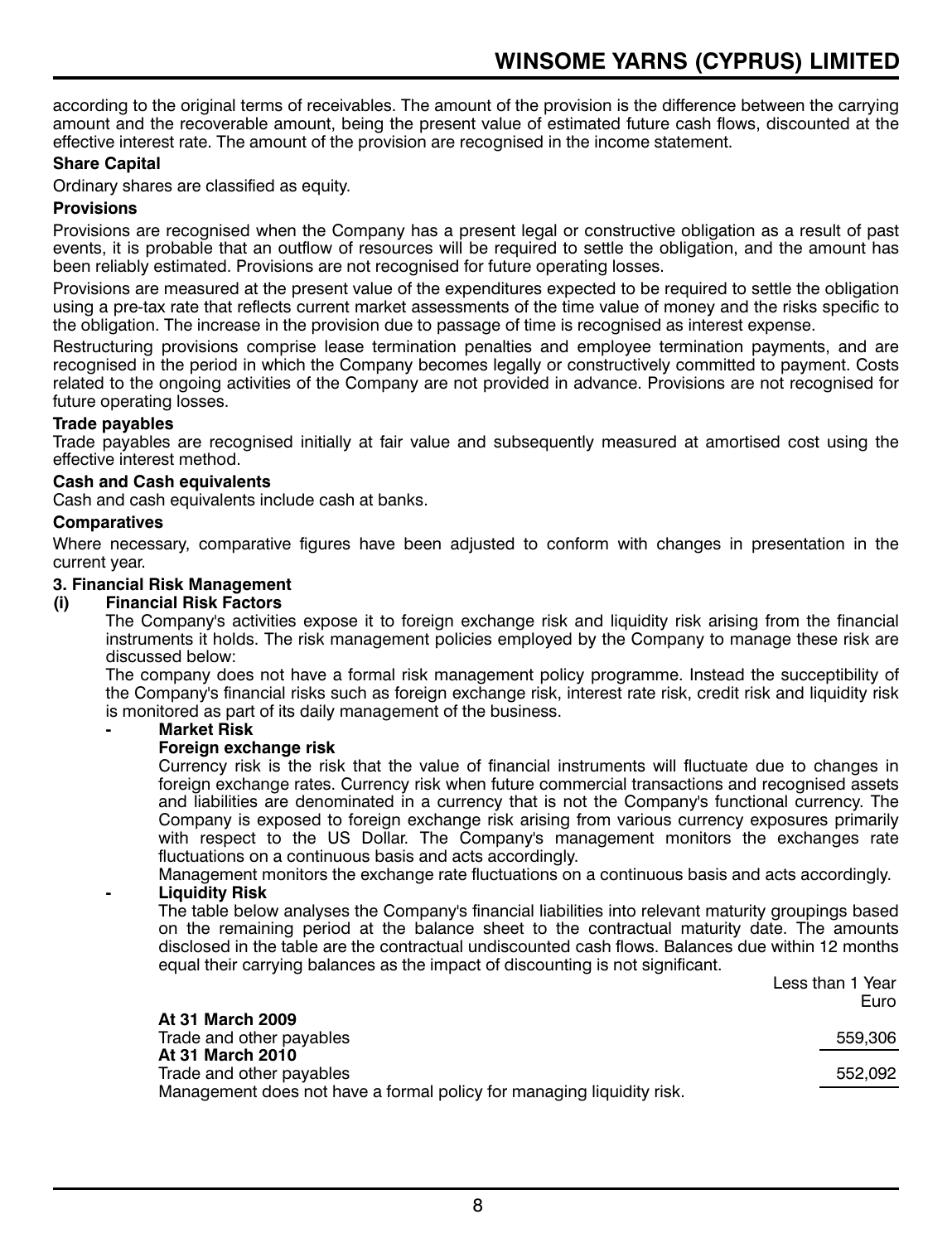## **(ii) Capital Risk Management**

The Company's objectives when managing capital are to safeguard the Company's ability to continue as a going concern in order to provide returns for shareholders and benefits for other stakeholders and to maintain an optimal capital structure to reduce the cost of capital.

Consistent with others in the industry, the Company monitors capital on the basis of the gearing ratio. This ratio is calculated as net debt divided by total capital. Net debt is calculated as total borrowings (including 'current and non-current borrowings' as shown in the balance sheet) less cash and cash equivalents. Total capital is calculated as 'equity' as shown in the balance sheet plus net debt.

The capital is defined by Management at 31 March 2010 and 2009 were as:

|                                                                      | 2010<br>Euro          | 2009<br>Euro          |
|----------------------------------------------------------------------|-----------------------|-----------------------|
| <b>Total Borrowings</b><br>Less: Cash and cash equivalents (Note 14) | (35,991)              | (58, 964)             |
| Net debt<br>Total equity                                             | (35.991)<br>2,485,624 | (58.964)<br>2,501,383 |
| Total capital as defined by management                               | 2.449.633             | 2,442,419             |

## **(iii) Fair value estimation**

The carrying value less impairment provision of trade receivables and payables are assumed to approximate their fair values. The fair value of financial liabilities for disclosure purpose is estimated by discounting the future contractual cash flows at the current market interest rate that is available for similar financial instruments.

## **4. Critical accounting estimates and judgements**

Estimates and judgements are continually evaluated and are based on historical experience and other factors, including expectations of future events that are believed to be reasonable under the circumstances. Considering the Company's current position the Board has not concluded to any accounting estimates and judgement in the period under review.

| 5. | <b>Revenue</b>                                                                                          | 2010   | 2009    |
|----|---------------------------------------------------------------------------------------------------------|--------|---------|
|    |                                                                                                         | Euro   | Euro    |
|    | Sales of Goods                                                                                          |        | 87,364  |
| 6. | <b>Other Losses - Net</b>                                                                               |        |         |
|    | Net foreign exchange transaction losses on operating activities                                         |        | (44)    |
| 7. | <b>Expenses by nature</b>                                                                               |        |         |
|    | Finished goods                                                                                          |        | 84,077  |
|    | Auditors' remuneration                                                                                  | 1.000  | 1,000   |
|    | Auditor's remuneration - previous year                                                                  | 450    | (2,450) |
|    | Accounting and administrative expenses                                                                  | 12,201 | 23,041  |
|    | Other administrative expenses                                                                           | 2,108  | 4,746   |
|    | Total cost of goods sold and administrative expenses                                                    | 15,759 | 110,414 |
| 8. | <b>Finance Costs</b>                                                                                    |        |         |
|    | Interest expense:                                                                                       |        |         |
|    | - Bank borrowings                                                                                       |        |         |
| 9. | Income tax expense                                                                                      |        |         |
|    | The tax on the Company's loss before tax differs from the theoretical amount that would arise using the |        |         |

tax differs from the theoretical amount that would arise applicable tax rate as follows:

| Loss before tax                                                                                                                         | (15.759)                 | (23.095)         |
|-----------------------------------------------------------------------------------------------------------------------------------------|--------------------------|------------------|
| Tax calculated at the applicable corporation tax rate of 10%<br>Tax effect of tax losses for which no deferred tax asset was recognised | (1.576)<br>1.576         | (2,310)<br>2.310 |
| Income tax charge                                                                                                                       | $\overline{\phantom{0}}$ |                  |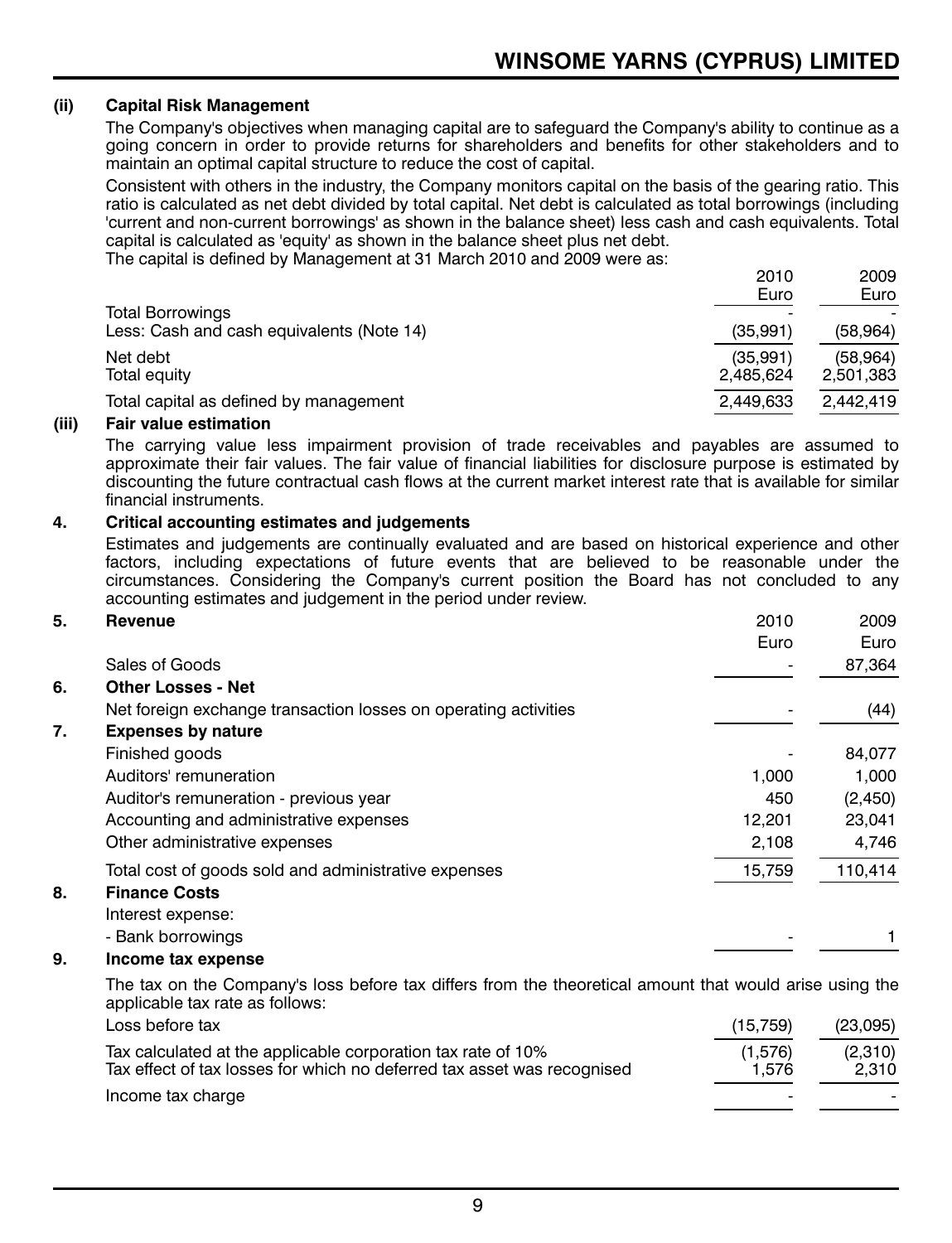The company is subject to corporation tax on taxable profits at the rate of 10%. The Company's tax losses as at 31 March, 2009 amounted to Euro 17.593 (2008: Euro 39.234).

Upto 31 December 2008, under certain conditions interest may be subject to defence contribution at the rate of 10%. In such cases 50% of the same interest will be extempt from corporation tax thus having an effective tax rate burden of approximately 15%. From 1 January 2009 onwards, under certain conditions, interest may be exempt from income tax and only subject to defence contribution at the rate of 10%.

In certain cases dividends received from abroad may be subject to defence contribution at the rate of 15%.

No deferred tax asset has been recognised due to the uncertainty over the utilisation of the accumulated tax losses in future years.

## **10. Financial Instruments by category** Loans and Total receivables<br>Euro **Euro 31 March 2009 Assets as per balance sheet** Trade and other receivables (excluding prepayments)  $2,500,000$  2,500,000 2,500,000<br>Cash and cash equivalents 68.964 58.964 Cash and cash equivalents Total 2,558,964 2,558,964 Other financial Total liabilities Euro Euro **Liabilities as per balance sheet** Trade and other payables (excluding statutory liabilities) 559,306 559,306 Total 559,306 559,306 **31 March 2010** Loans and Total receivables Euro Euro **Assets as per balance sheet** Trade and other receivables (excluding prepayments) <br>Cash and cash equivalents (excluding prepayments) 2,500,000 2,500,000 2,500,000 2,500,000 Cash and cash equivalents Total 2,535,991 2,535,991 Other financial Total liabilities Euro Euro **Liabilities as per balance sheet** Trade and other payables (excluding statutory liabilities) 552,092 552,092 Total 552,092 552,092

## **11. Credit quality of financial assets**

The credit quality of financial assets that are neither past due nor impaired can be assessed by reference to external credit ratings (if available) or to historical information about counterparty default rates:

|                                                                      | 2010<br>Euro | 2009<br>Euro |
|----------------------------------------------------------------------|--------------|--------------|
| Fully performing other receivables<br>Receivables from third parties | 2.500.000    | 2.500.000    |
| Cash at Bank and Short-Term bank deposits                            |              |              |
| A2                                                                   | 35.991       | 58.964       |

Group 1 - Receivables from third parties.

None of the financial assets that are fully performing has been renegotiated in the last year.

None of the loans and receivables from related parties is past due or impaired.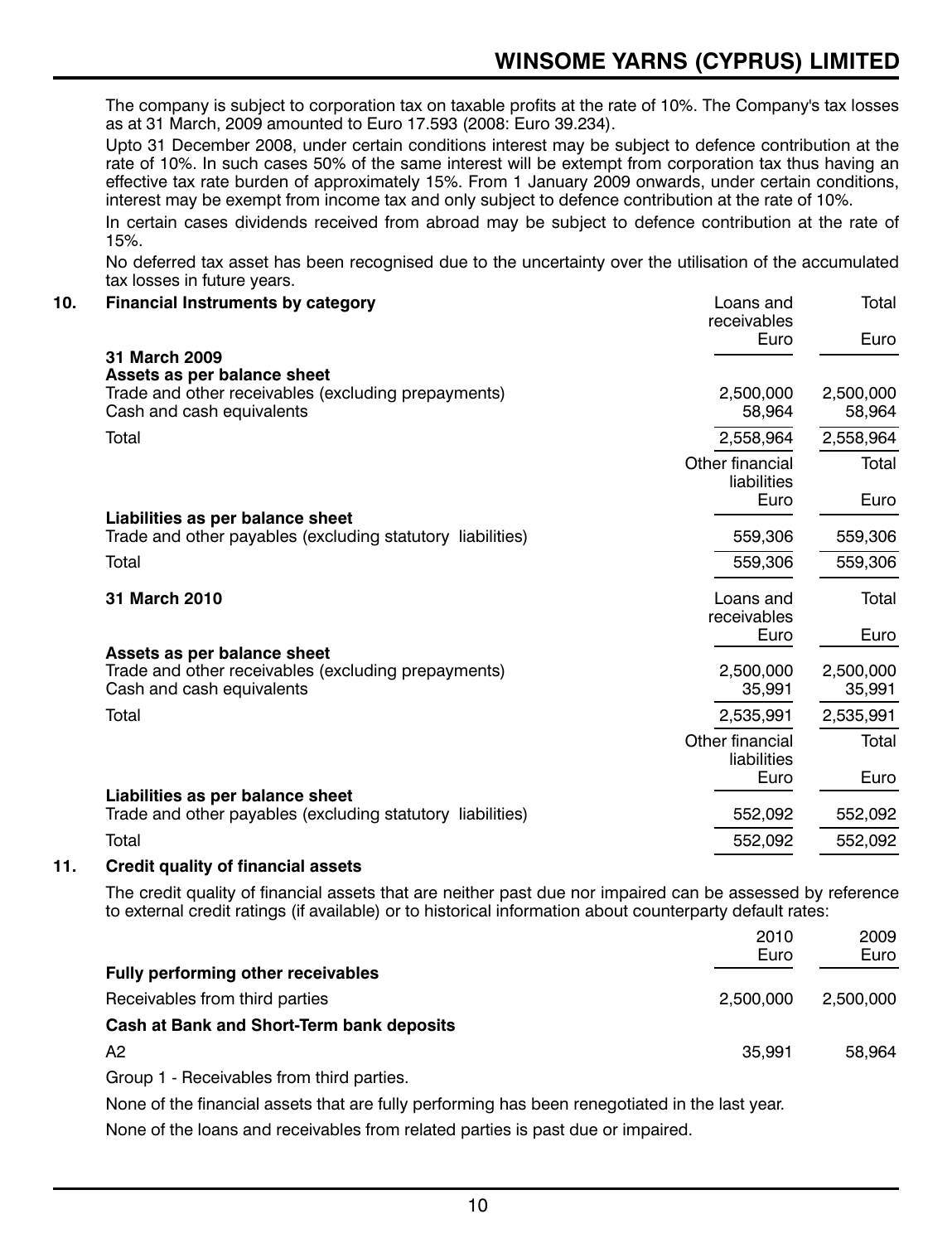## **WINSOME YARNS (CYPRUS) LIMITED**

| 12. | Investments in subsidiaries                                                                                                                                       |                              |                             | 2010<br>Euro      | 2009<br><b>Euro</b> |
|-----|-------------------------------------------------------------------------------------------------------------------------------------------------------------------|------------------------------|-----------------------------|-------------------|---------------------|
|     | At beginning of the year<br>Additions                                                                                                                             |                              |                             | 500,828           | 828<br>500,000      |
|     | At end of year                                                                                                                                                    |                              |                             | 500,828           | 500,828             |
|     | The principal subsidiary undertaking which is unlisted, is:                                                                                                       |                              |                             |                   |                     |
|     | <b>Name</b>                                                                                                                                                       | <b>Principal</b><br>activity | Country of<br>Incorporation | 2010<br>% holding | 2009<br>% holding   |
|     | S.C. Winsome Romania S.r.I.                                                                                                                                       | Textile market               | Romania                     | 90                | 90                  |
|     | The Company's Romanian subsidiary, S.C. Winsome Romania S.r.l. is still under liquidation, as the<br>insolvency has not yet been confirmed by the relevant court. |                              |                             |                   |                     |
| 13. | Trade and other receivables                                                                                                                                       |                              |                             | 2010              | 2009                |

| 13. | Trade and other receivables      | 2010<br>Euro     | 2009<br>Euro     |
|-----|----------------------------------|------------------|------------------|
|     | Other receivables<br>Prepayments | 2.500.000<br>897 | 2.500.000<br>897 |
|     |                                  | 2.500.897        | 2.500.897        |

The fair value of trade and other receivables approximate their carrying amounts.

Other receivables represent a partial payment for the acquisition of 933.750 shares in an Italian Company namely, Newcocot S.r.l. It is expected that the total cost for this acquisition will be Euro 4,600,000.

The other classes within trade and other receivables do not contain impaired assets.

The carrying amounts of the Company's trade and other receivables are denominated in the following currencies:

|                                             | 2010<br>Euro | 2009<br>Euro |
|---------------------------------------------|--------------|--------------|
| Euro - Functional and Presentation Currency | 2.500.897    | 2.500.897    |

## **14. Cash and Cash equivalents**

Cash and cash equivalents include the following for the purposes of the cash flow statement:

|     |                                                                                                                  |                     |                                 | 2010<br>Euro                        | 2009<br>Euro                        |
|-----|------------------------------------------------------------------------------------------------------------------|---------------------|---------------------------------|-------------------------------------|-------------------------------------|
|     | Cash at Bank                                                                                                     |                     |                                 | 35,991                              | 58,964                              |
|     | Cash and cash equivalents are denominated in the following currencies:                                           |                     |                                 |                                     |                                     |
|     | Euro-Functional and Presentation Currency                                                                        |                     |                                 | 35.991                              | 58,964                              |
| 15. | <b>Share Capital and Share Premium</b>                                                                           | Number of<br>shares | <b>Share</b><br>capital<br>Euro | <b>Share</b><br>premium<br>Euro     | <b>Total</b><br>Euro                |
|     | At 1 April 2008 / 31 March 2009 / 31 March 2010                                                                  | 281,710             | 281.727                         | 2,268,200                           | 2,549,927                           |
| 16. | Trade and other payables                                                                                         |                     |                                 | 2010<br>Euro                        | 2009<br>Euro                        |
|     | Payables to shareholders [Note 18(ii)]<br>Other payables<br>Accrued expenses<br>Advances received from customers |                     |                                 | 12.394<br>1.188<br>2,800<br>535,710 | 4.758<br>14,298<br>4,540<br>535,710 |
|     |                                                                                                                  |                     |                                 | 552,092                             | 559,306                             |

The advances received from customers represent deposits for future sales.

The fair value of trade and other payables which are due within one year approximates their carrying amount at the balance sheet date.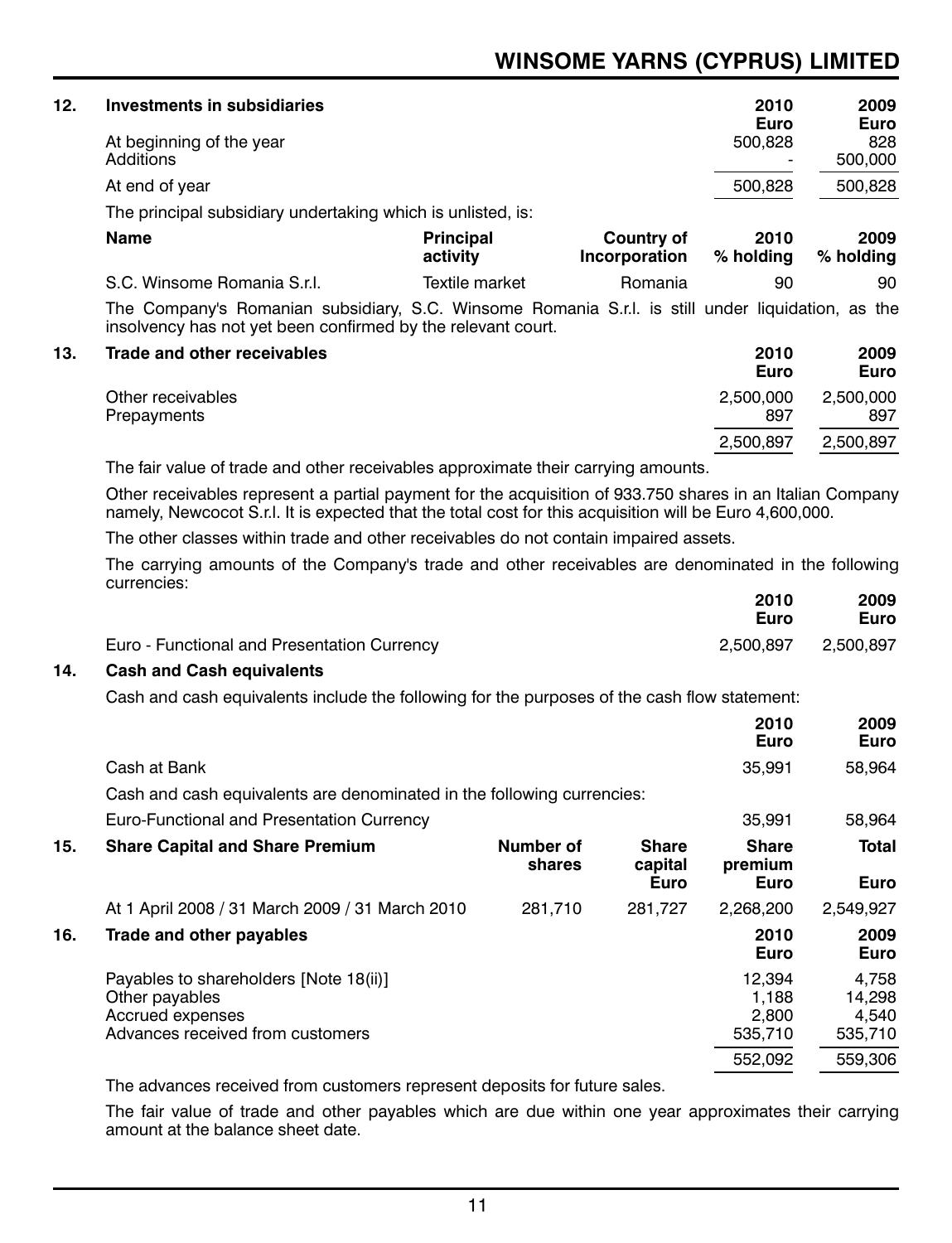## **17. Commitments**

## **(i) Capital commitments**

Capital expenditure contracted for at the balance sheet date but not yet incurred is as follows:

|                                  | 2010<br>Euro | 2009<br>Euro |
|----------------------------------|--------------|--------------|
| Advances received from customers | 535.710      | 535.710      |

## **18. Related party transactions**

The Company is controlled by Winsome Yarns Limited, a public company incorporated in India, which owns 100% of the Company's shares.

The following transactions were carried out with related parties:

## **(i) Directors' Remuneration**

|      | The total remuneration of the Directors as follows: | 2010<br>Euro | 2009<br><b>Euro</b> |
|------|-----------------------------------------------------|--------------|---------------------|
|      | Fees                                                | 805          | 805                 |
| (ii) | <b>Shareholders Current Account</b>                 |              |                     |
|      | At beginning of year                                | 4.758        | 43                  |
|      | Deposits during the year                            | 7.636        | 4.715               |
|      | Balance at the end of year                          | 12.394       | 4.758               |
|      |                                                     |              |                     |

The balance due to shareholders bears no interest and is payable on demand.

## **19. Events after the balance sheet date**

There were no material post balance sheet events, which have a bearing on the understanding of the financial statements.

Independent Auditor's Report on page no. 3.

| <b>PARTICULARS</b>                                                                       | 2010<br><b>Euro</b> | 2009<br>Euro |
|------------------------------------------------------------------------------------------|---------------------|--------------|
| Cost of goods sold for the year ended 31 March 2010                                      |                     |              |
| Purchases of finished goods                                                              |                     | 84,077       |
| Cost of finished goods                                                                   |                     | 84,077       |
| Analysis of expenses for the year ended 31 March 2010<br><b>Administrative expenses:</b> |                     |              |
| Auditors' Remuneration                                                                   | 1,000               | 1,000        |
| Auditors' Remuneration - Prior Year                                                      | 450                 | (2, 450)     |
| Accounting and administration fees                                                       | 12,201              | 23,041       |
| Legal Fees                                                                               |                     | 978          |
| Directors' Fees                                                                          | 805                 | 805          |
| <b>Secretarial Fees</b>                                                                  | 391                 | 391          |
| <b>Registered Office Fees</b>                                                            |                     | 403          |
| Legalisation of Documents                                                                | 122                 | 214          |
| Telephone, telexes and facsimiles                                                        | 153                 | 68           |
| <b>Printing and Stationery</b>                                                           | 253                 | 347          |
| Bank charges                                                                             | 384                 | 1,540        |
|                                                                                          | 15,759              | 26,337       |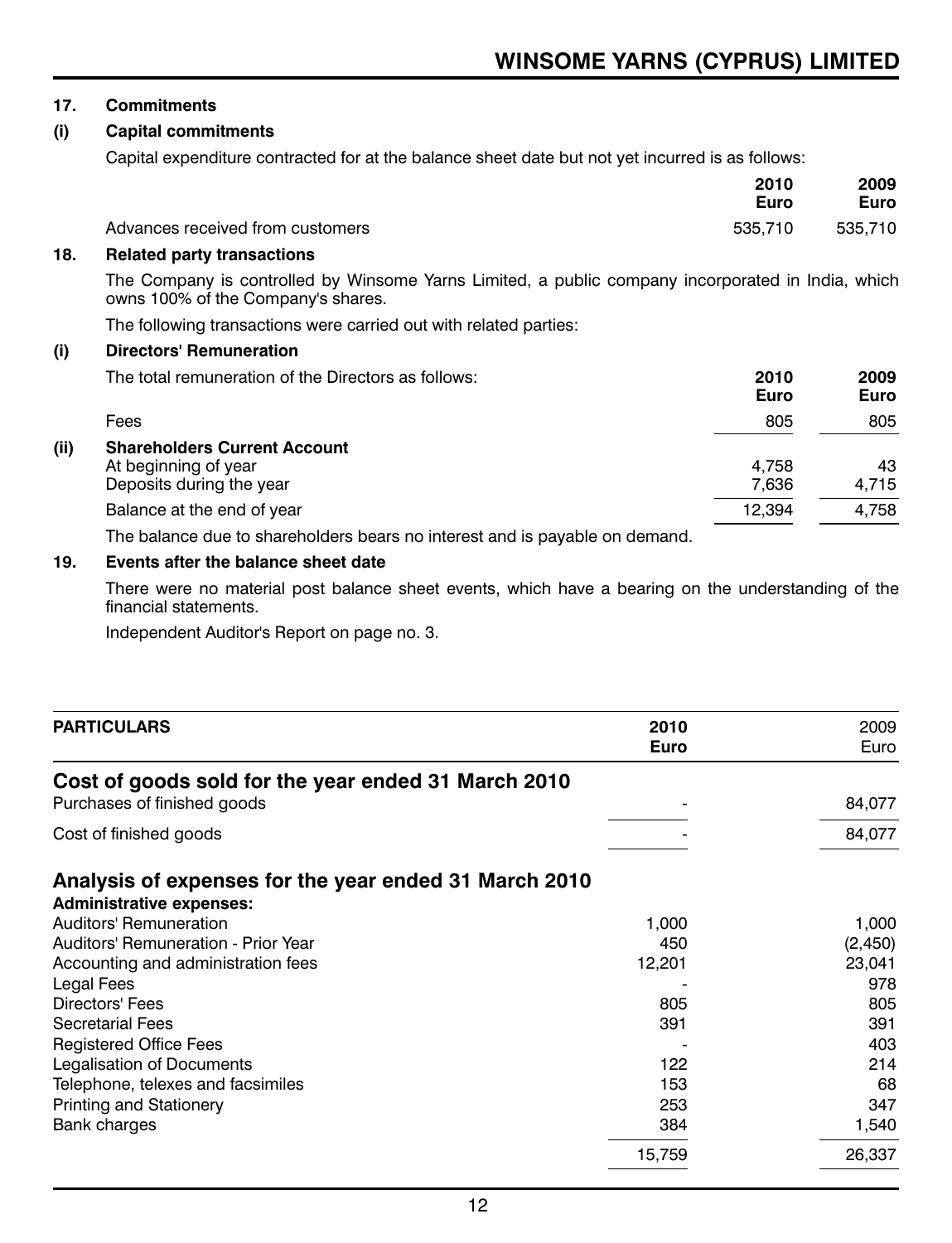# **WINSOME YARNS LIMITED**

## **Regd. Office : SCO 191-192, Sector 34-A, CHANDIGARH-160 022**

Please complete the Attendance Slip and hand it over at the time of Annual General Meeting. Please also bring your copy of the Annual Report.

## **ATTENDANCE SLIP**

I hereby record by presence at the **20th ANNUAL GENERAL MEETING** of the Company being held on Thursday, the 30th September, 2010 at 3.30 p.m. at PHD Chamber of Commerce and Industry, Sector 31- A, Chandigarh.

REGD. FOLIO NO. DE CONSUMING A LORE IN THE INTERNATIONAL CONSUMING A LORE IN THE INC.

No. of Shares Client id\*

NAME OF SHAREHOLDER (IN BLOCK LETTERS)

SIGNATURE OF THE SHAREHOLDER OR PROXY

\*Applicable for investors holding shares in electronic form. **NOTE : NO GIFTS OR COUPONS WOULD BE GIVEN TO THE SHAREHOLDERS FOR ATTENDING THE ANNUAL GENERAL MEETING.**

Tear Here

# **WINSOME YARNS LIMITED**

**Regd. Office : SCO 191-192, Sector 34-A, CHANDIGARH-160 022**

## **PROXY FORM**

| REGD. FOLIO NO. |  | $  $ DP id* |
|-----------------|--|-------------|
|-----------------|--|-------------|

No. of Shares Client id\*

\*Applicable for investors holding shares in electronic form.

| at the 20th ANNUAL GENERAL MEETING of the Company to be held on Thursday, the 30th September, |  |
|-----------------------------------------------------------------------------------------------|--|
| 2010 at 3.30 p.m. at PHD Chamber of Commerce and Industry, Sector 31-A, Chandigarh and at any |  |
| adjournment thereof.                                                                          |  |

AS WITNESS my/our hand this.......................................................day of..........................................2010.

Signature of Proxy ............................................................

Stamp

Signature of 1st/Sole Shareholder

(As per specimen signature registered with the Company)

**NOTE :**

(i) The Proxy form duly signed across the revenue stamp must be deposited at the Registered Office of the Company not less than 48 hours before the time for holding the Meeting.

(ii) Incomplete Proxy Form will not be considered.